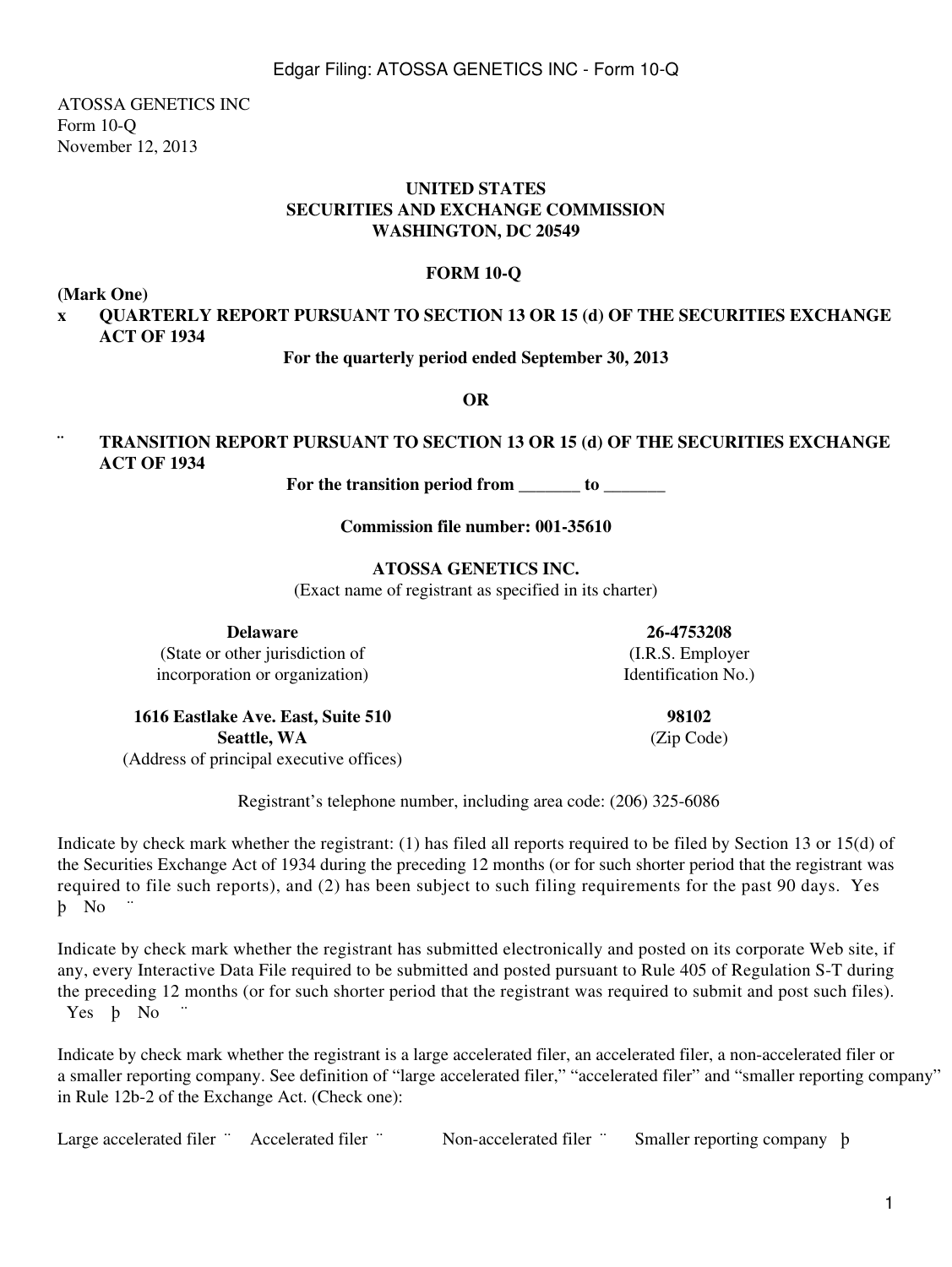Indicate by check mark whether the registrant is a shell company (as defined in Rule 12b-2 of the Exchange Act).<br>
Yes  $\cdot$  No  $\cdot$  b Yes " No

The number of shares of the registrant's common stock, \$0.001 par value per share, outstanding at November 8, 2013 was 18,024,824.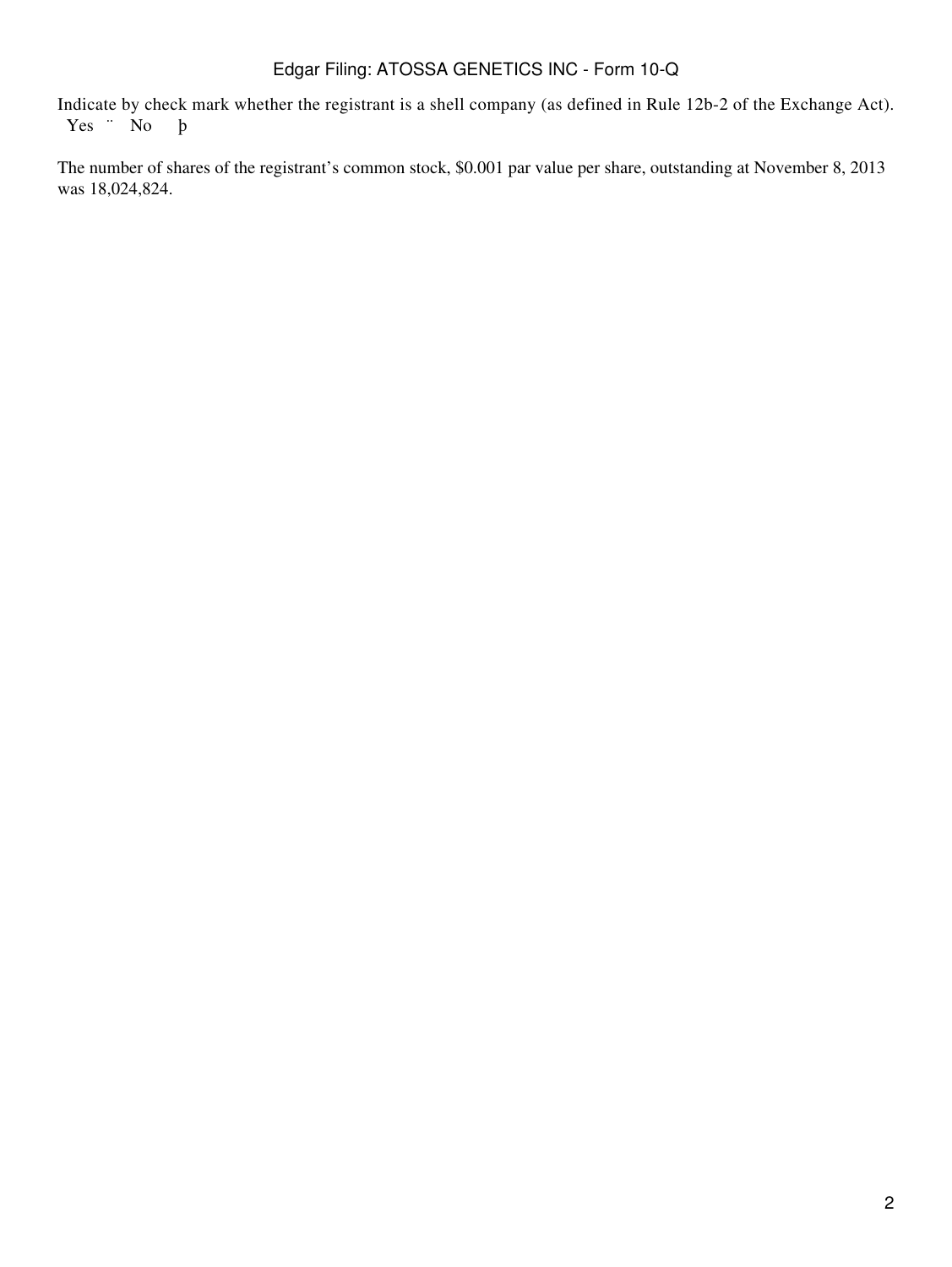## **ATOSSA GENETICS INC. FORM 10-Q QUARTERLY REPORT**

## **INDEX**

#### PART I. FINANCIAL INFORMATION

| ITEM 1.                    | <b>Consolidated Financial Statements</b><br>Unaudited                                          | $\overline{\mathbf{3}}$ |
|----------------------------|------------------------------------------------------------------------------------------------|-------------------------|
|                            | Consolidated Balance Sheets as of September 30, 2013 and<br>December 31, 2012                  | 3                       |
|                            | Consolidated Statements of Operations for the nine months<br>ended September 30, 2013 and 2012 | $\overline{4}$          |
|                            | Consolidated Statements of Cash Flows for the nine months<br>ended September 30, 2013 and 2012 | 5                       |
|                            | Notes to Consolidated Financial Statements                                                     | 6                       |
| ITEM 2.                    | Management's Discussion and Analysis of Financial<br>Condition and Results of Operations       | 25                      |
| ITEM <sub>3</sub>          | Quantitative and Qualitative Disclosures about Market Risk                                     | 39                      |
| ITEM 4.                    | <b>Controls and Procedures</b>                                                                 | 39                      |
| PART II. OTHER INFORMATION |                                                                                                |                         |
| ITEM 1.                    | <b>Legal Proceedings</b>                                                                       | 39                      |
| ITEM 1A.                   | <b>Risk Factors</b>                                                                            | 41                      |
| ITEM 2.                    | Unregistered Sales of Equity Securities and Use of Proceeds                                    | 60                      |
| ITEM 3.                    | Defaults upon Senior Securities                                                                | 60                      |
| ITEM 4.                    | Mine Safety Disclosures                                                                        | 60                      |
| ITEM 5.                    | Other Information                                                                              | 60                      |
| ITEM 6.                    | Exhibits                                                                                       | 60                      |
| <b>SIGNATURES</b>          |                                                                                                | 61                      |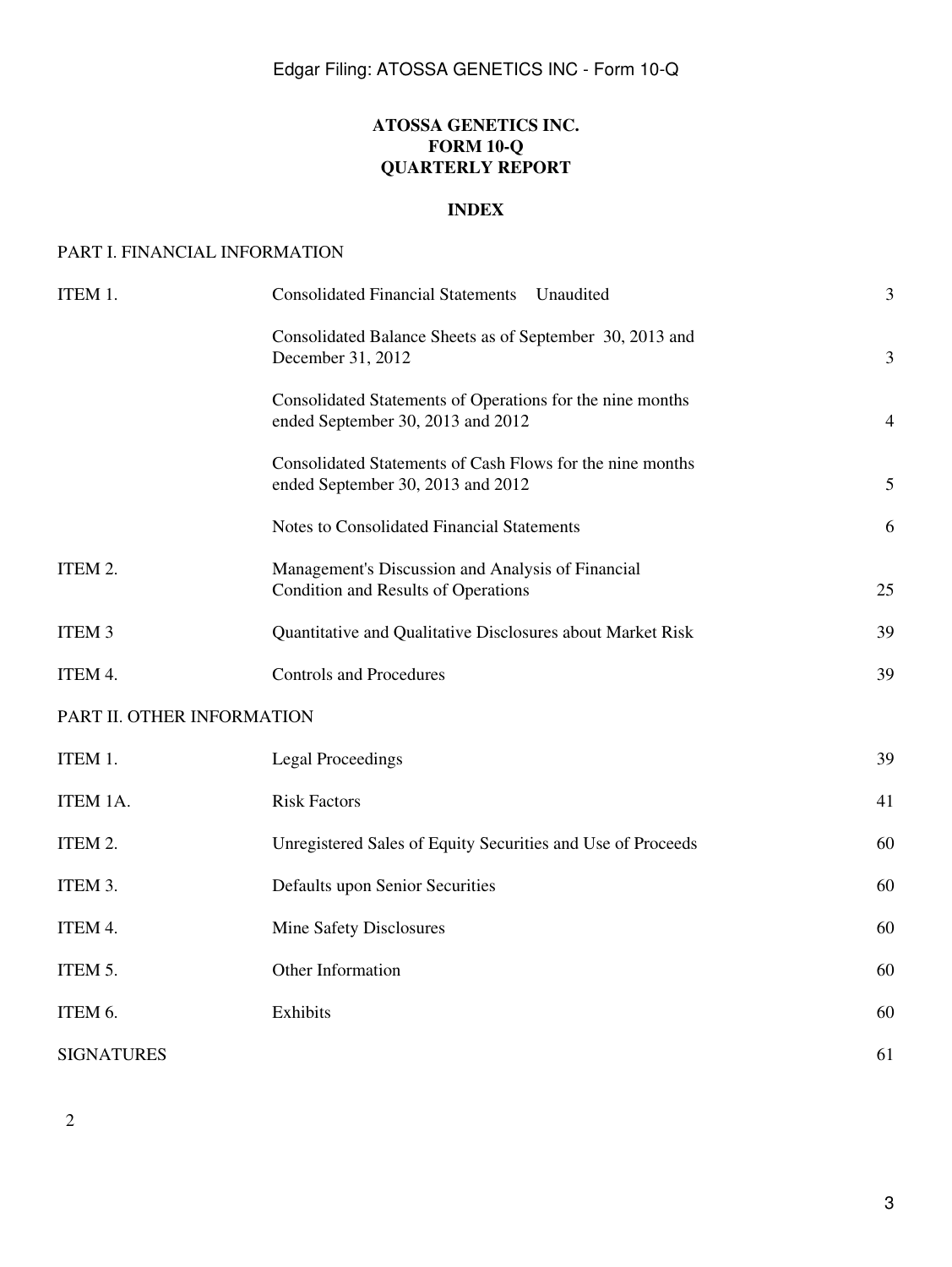# **PART I. FINANCIAL INFORMATION**

# **ITEM 1. CONSOLIDATED FINANCIAL STATEMENTS - UNAUDITED**

## **ATOSSA GENETICS INC. (A DEVELOPMENT STAGE COMPANY) CONSOLIDATED BALANCE SHEETS**

|                                                                                                      | 2013 | September 30,<br>(Unaudited) | 2012 | December 31,<br>(Audited) |
|------------------------------------------------------------------------------------------------------|------|------------------------------|------|---------------------------|
| Assets                                                                                               |      |                              |      |                           |
| <b>Current Assets</b>                                                                                |      |                              |      |                           |
| Cash and cash equivalents                                                                            | \$   | 7,693,561                    | \$   | 1,725,197                 |
| Accounts receivable, net                                                                             |      | 299,338                      |      | 141,665                   |
| Prepaid expense                                                                                      |      | 559,386                      |      | 122,633                   |
| Retainers (deposits)                                                                                 |      | 43,160                       |      | $\overline{a}$            |
| <b>Total Current Assets</b>                                                                          |      | 8,595,445                    |      | 1,989,495                 |
| <b>Fixed Assets</b>                                                                                  |      |                              |      |                           |
| Furniture and equipment, net                                                                         |      | 443,272                      |      | 159,967                   |
| <b>Total Fixed Assets</b>                                                                            |      | 443,272                      |      | 159,967                   |
| <b>Other Assets</b>                                                                                  |      |                              |      |                           |
| Security deposit                                                                                     |      | 36,446                       |      | 36,447                    |
| Intangible assets, net                                                                               |      | 4,407,058                    |      | 4,640,224                 |
| <b>Total Other Assets</b>                                                                            |      | 4,443,504                    |      | 4,676,671                 |
| <b>Total Assets</b>                                                                                  | \$   | 13,482,221                   | \$   | 6,826,133                 |
| Liabilities and Stockholders' Equity                                                                 |      |                              |      |                           |
| <b>Current Liabilities</b>                                                                           |      |                              |      |                           |
| Accounts payable                                                                                     | \$   | 31,131                       | \$   | 68,217                    |
| Accrued expenses                                                                                     |      | 1,069,759                    |      | 1,374,385                 |
| Deferred rent                                                                                        |      | 60,753                       |      | $\overline{a}$            |
| Payroll liabilities                                                                                  |      | 357,489                      |      | 207,996                   |
| Contingent liabilities                                                                               |      | 402,840                      |      |                           |
| Other current liabilities                                                                            |      | 20,300                       |      |                           |
| <b>Total Current Liabilities</b>                                                                     |      | 1,942,272                    |      | 1,650,598                 |
| Stockholders' Equity                                                                                 |      |                              |      |                           |
| Preferred stock - \$.001 par value; 10,000,000 shares authorized, 0<br>shares issued and outstanding |      |                              |      |                           |
| Common stock - \$.001 par value; 75,000,000 shares authorized,                                       |      |                              |      |                           |
| 17,444,824                                                                                           |      | 17,445                       |      | 12,919                    |
| and 12,919,367 shares issued and outstanding                                                         |      |                              |      |                           |
| Additional paid-in capital                                                                           |      | 29,281,396                   |      | 14,894,522                |
| Accumulated deficit                                                                                  |      | (17,758,892)                 |      | (9,731,906)               |
| <b>Total Stockholders' Equity</b>                                                                    |      | 11,539,949                   |      | 5,175,535                 |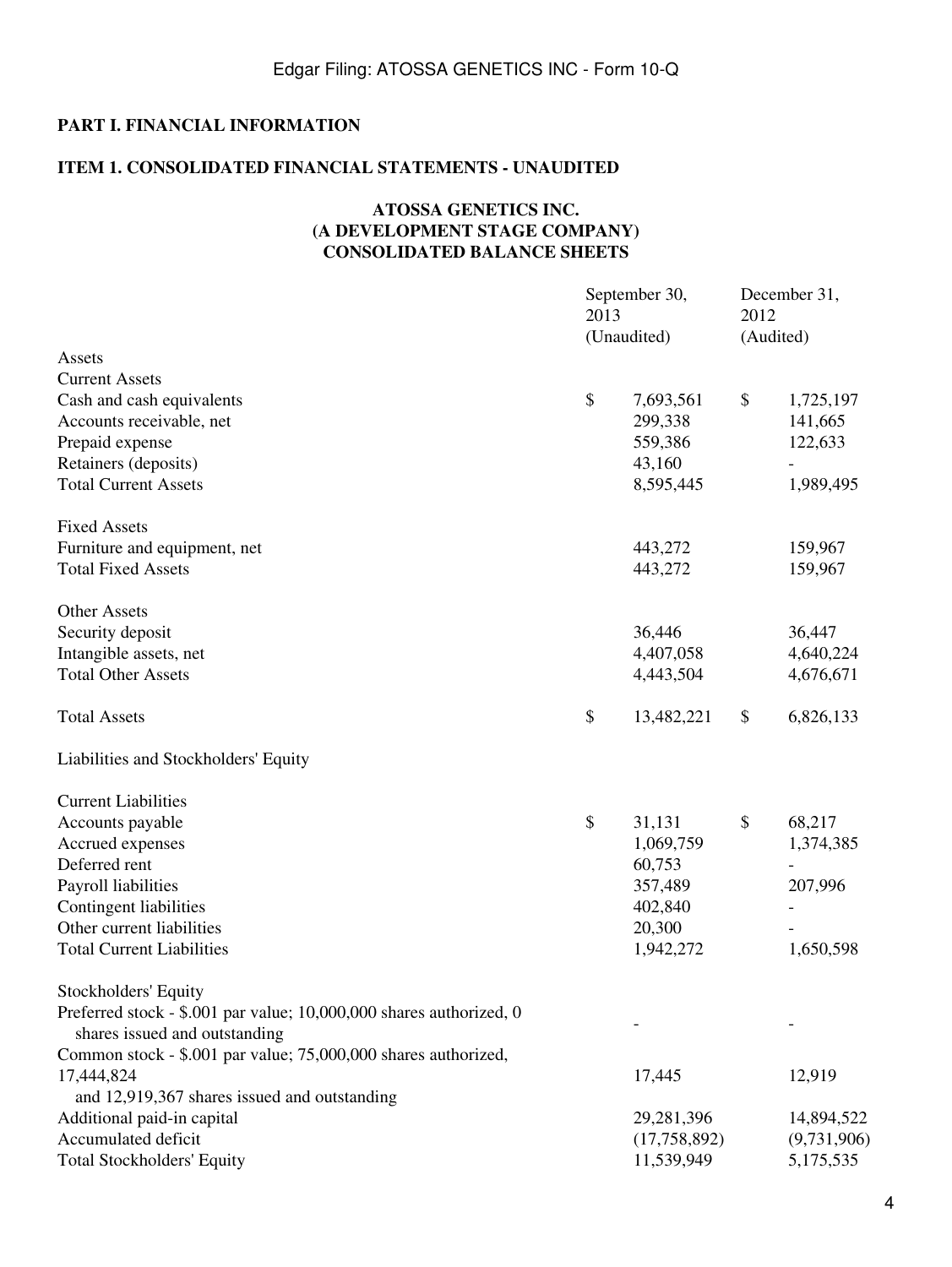Total Liabilities and Stockholders' Equity  $$ 13,482,221 $ 6,826,133$ 

*The accompanying notes are an integral part of these consolidated financial statements*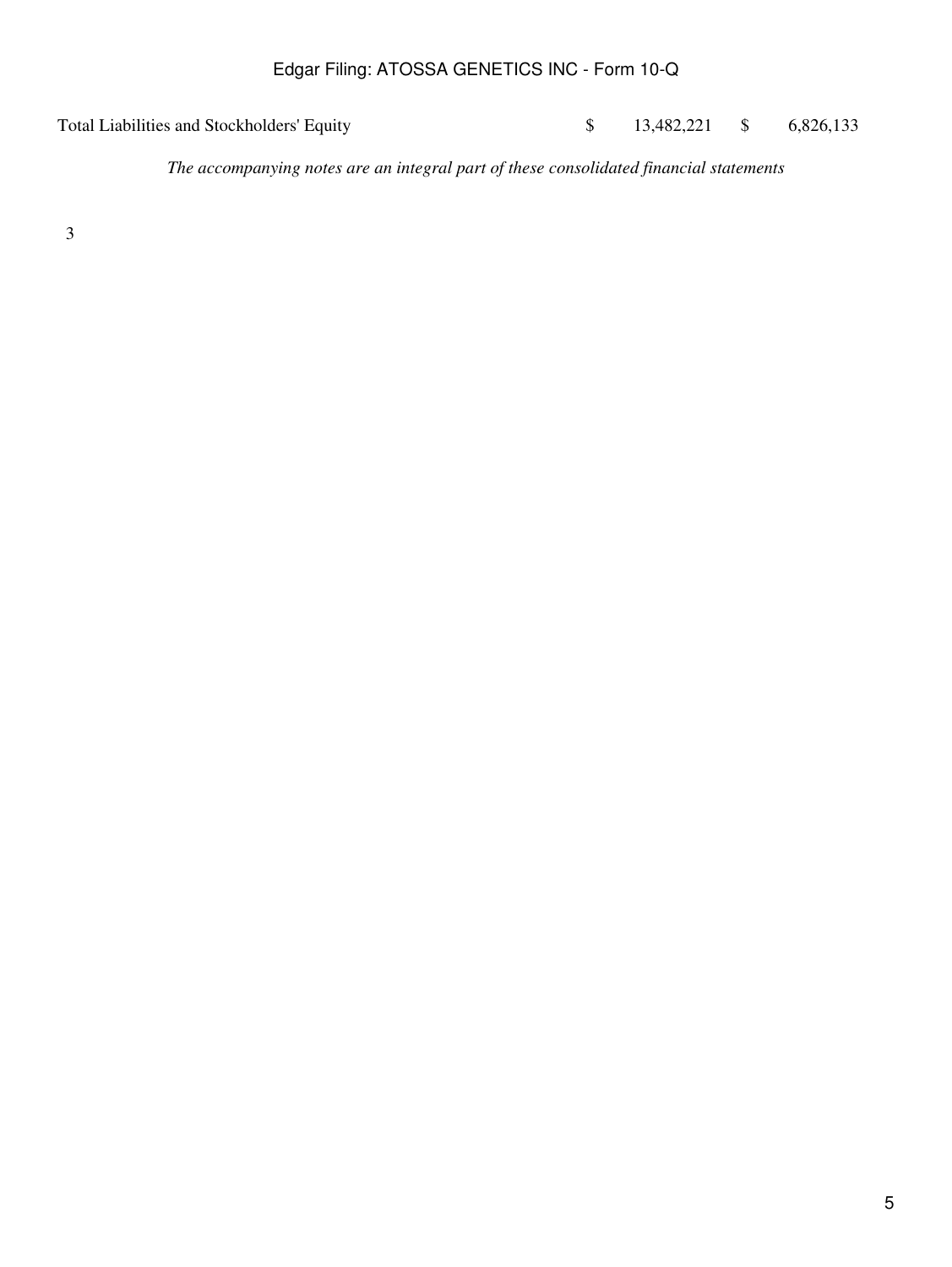## **ATOSSA GENETICS INC. (A DEVELOPMENT STAGE COMPANY) CONSOLIDATED STATEMENTS OF OPERATIONS (UNAUDITED)**

|                                                                                                | For the Three Months Ended<br>September 30, |    | For The Nine Months Ended<br>September 30, |    |                                                    |      | From April<br>30, 2009<br>(Inception)<br>Through |      |                                 |
|------------------------------------------------------------------------------------------------|---------------------------------------------|----|--------------------------------------------|----|----------------------------------------------------|------|--------------------------------------------------|------|---------------------------------|
|                                                                                                | 2013                                        |    | 2012                                       |    | 2013                                               | 2012 |                                                  | 2013 | September 30,                   |
| Revenue<br>Diagnostic testing service<br>Product sales<br><b>Total Revenue</b>                 | \$<br>72,187<br>4,410<br>76,597             | \$ | 104,011<br>1,565<br>105,576                | \$ | 361,905<br>223,440<br>585,345                      | \$   | 376,696<br>6,690<br>383,386                      | \$   | 837,307<br>231,380<br>1,068,687 |
| Cost of Revenue<br>Diagnostic testing service<br>Product sales<br><b>Total Cost of Revenue</b> | 25,938<br>25,938                            |    | 9,000<br>9,000                             |    | 75,893<br>238,669<br>314,562                       |      | 29,985<br>29,985                                 |      | 111,638<br>243,833<br>355,471   |
| Loss on reduction of<br>inventory to LCM                                                       |                                             |    | 6,077                                      |    |                                                    |      | 29,884                                           |      | 121,910                         |
| <b>Gross Profit</b>                                                                            | 50,659                                      |    | 90,499                                     |    | 270,783                                            |      | 323,517                                          |      | 591,306                         |
| Selling expenses<br>Research and development<br>expenses<br>General and administrative         | 373,418<br>321,111                          |    | 87,704<br>548,108                          |    | 965,383<br>731,258                                 |      | 281,971<br>1,508,944                             |      | 1,605,259<br>4,288,644          |
| expenses<br>Total operating expenses                                                           | 2,858,027<br>3,552,556                      |    | 590,359<br>1,226,171                       |    | 6,600,819<br>8,297,460                             |      | 1,896,254<br>3,687,169                           |      | 12,423,155<br>18,317,058        |
| <b>Operating Loss</b>                                                                          | (3,501,897)                                 |    | (1, 135, 672)                              |    | (8,026,677)                                        |      | (3,363,652)                                      |      | (17, 725, 752)                  |
| Interest income<br>Interest expense                                                            | 53<br>1                                     |    | 46<br>7,756                                |    | 53<br>360                                          |      | 1,219<br>11,816                                  |      | 6,641<br>39,531                 |
| Net Loss before Income<br>Taxes                                                                | (3,501,845)                                 |    | (1, 143, 382)                              |    | (8,026,984)                                        |      | (3,374,249)                                      |      | (17,758,642)                    |
| <b>Income Taxes</b>                                                                            |                                             |    |                                            |    |                                                    |      |                                                  |      | 250                             |
| Net Loss                                                                                       | \$<br>(3,501,845)                           |    |                                            |    | $(1,143,382)$ \$ $(8,026,984)$ \$ $(3,374,249)$ \$ |      |                                                  |      | (17,758,892)                    |
| Loss per common share -<br>basic and diluted                                                   | \$<br>(0.22)<br>15,830,033                  |    | (0.10)<br>11,256,867                       |    | (0.55)<br>14,697,221                               |      | (0.30)<br>11,256,867                             | \$   | (1.95)<br>9,127,656             |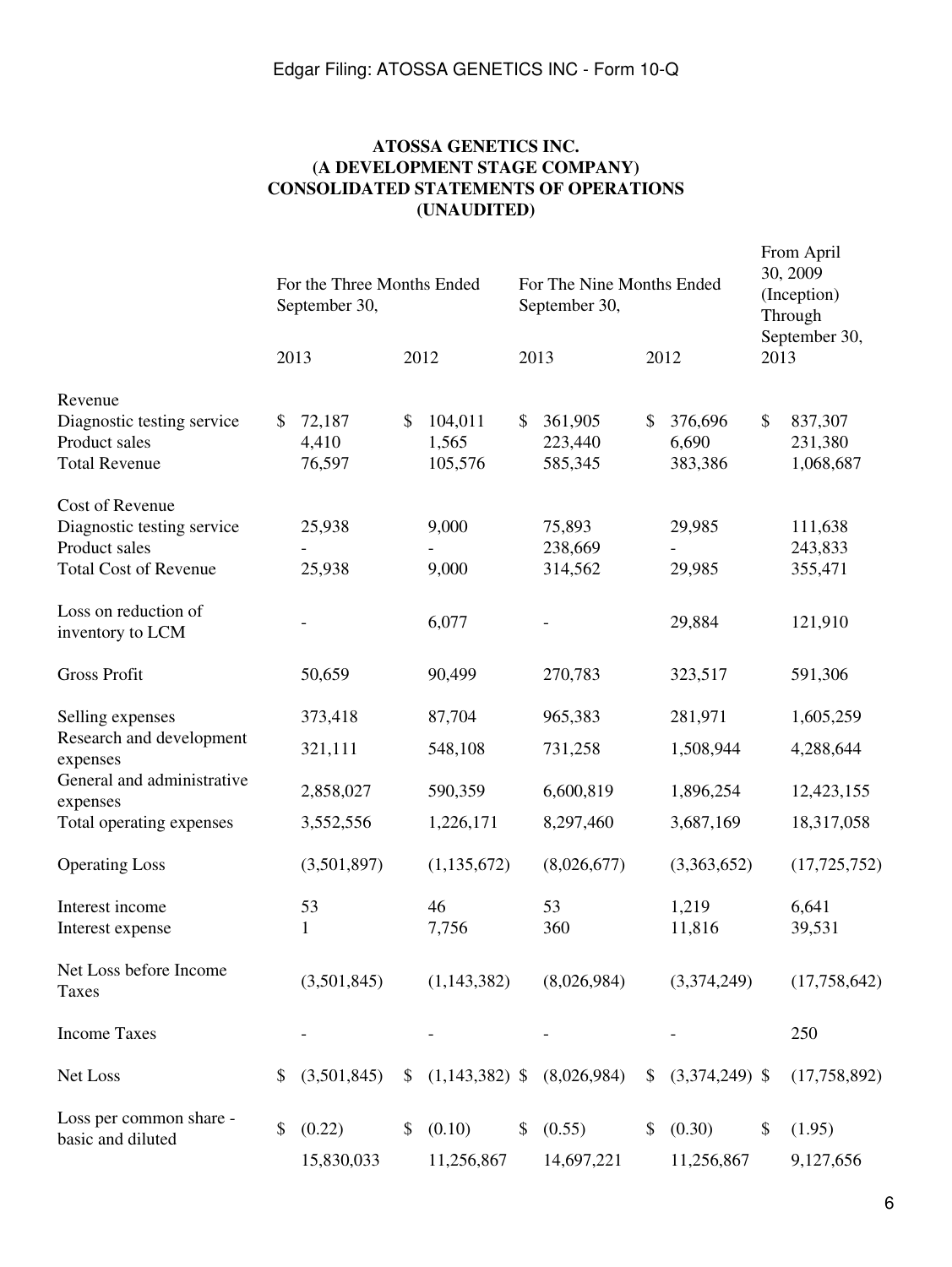Weighted average shares outstanding, basic & diluted

*The accompanying notes are an integral part of these consolidated financial statements.*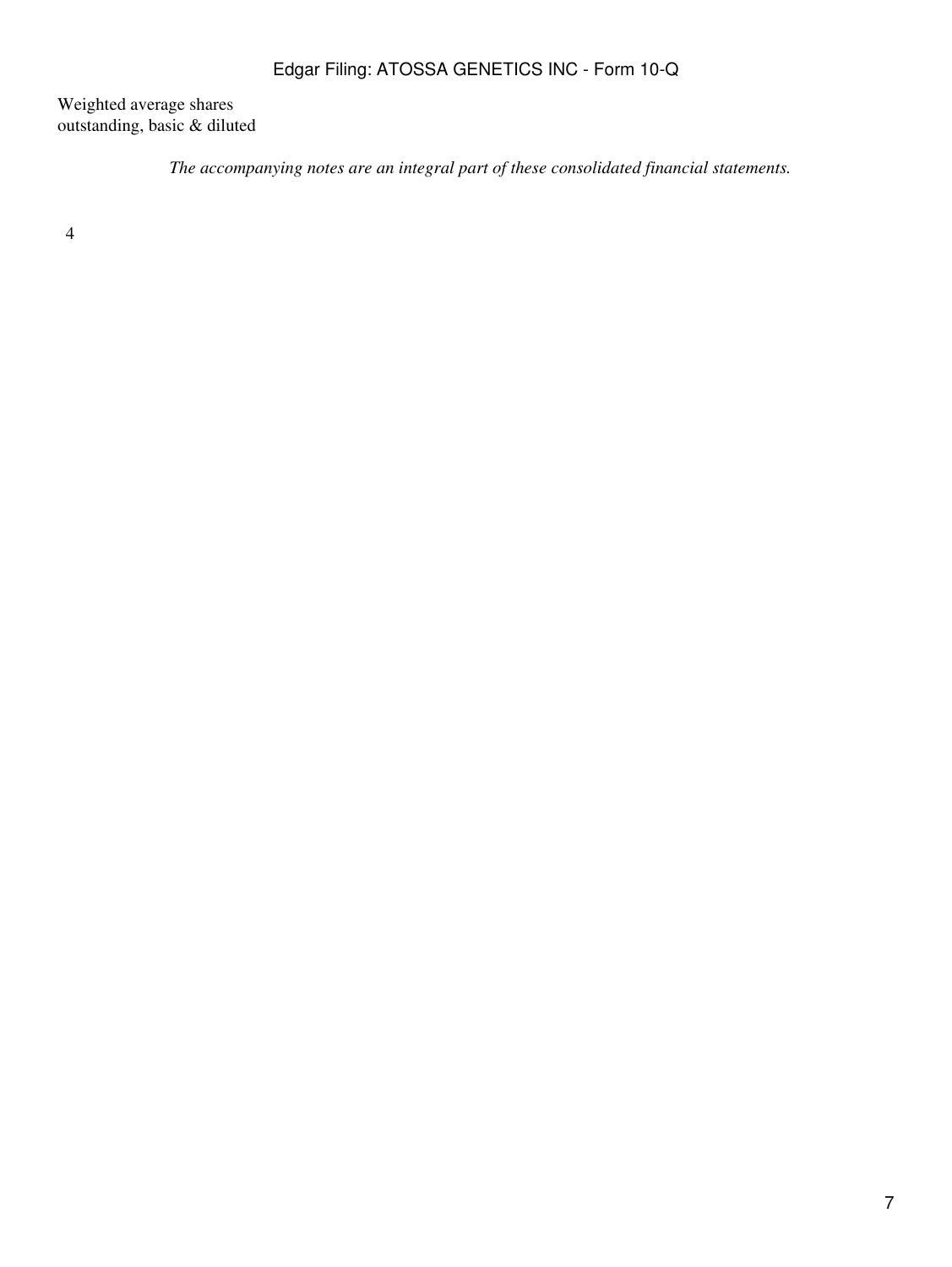## **ATOSSA GENETICS INC. (A DEVELOPMENT STAGE COMPANY) CONSOLIDATED STATEMENTS OF CASH FLOWS (UNAUDITED)**

|                                                             | For the Nine Months<br>Ended<br>September 30, |             |      |             |          | For The Period<br>From April 30,<br>2009 (Inception) to |
|-------------------------------------------------------------|-----------------------------------------------|-------------|------|-------------|----------|---------------------------------------------------------|
|                                                             | 2013                                          |             | 2012 |             | 30, 2013 | September                                               |
| CASH FLOWS FROM OPERATING ACTIVITIES                        |                                               |             |      |             |          |                                                         |
| Net loss                                                    | \$                                            | (8,026,984) | \$   | (3,374,249) | \$       | (17,758,892)                                            |
| Common shares issued for services                           |                                               | 144,391     |      |             |          | 215,392                                                 |
| Compensation cost for stock options granted                 |                                               | 1,187,717   |      | 96,251      |          | 1,479,981                                               |
| Loss on reduction of inventory to LCM                       |                                               |             |      | 29,884      |          | 121,910                                                 |
| Loan initiation fee accrued for notes payable               |                                               |             |      |             |          | 2,000                                                   |
| Depreciation and amortization                               |                                               | 350,536     |      | 25,586      |          | 496,711                                                 |
| Contingent loss                                             |                                               | 402,840     |      |             |          | 402,840                                                 |
| Bad debt expense                                            |                                               | 228,841     |      |             |          | 228,841                                                 |
| Adjustments to reconcile net loss to net cash               |                                               |             |      |             |          |                                                         |
| provided by operating activities:                           |                                               |             |      |             |          |                                                         |
| Increase in accounts receivable                             |                                               | (386, 514)  |      | (174, 183)  |          | (528, 179)                                              |
| Increase in inventory                                       |                                               |             |      | (29, 884)   |          | (121,910)                                               |
| Decrease (Increase) in prepaid expenses                     |                                               | 71,439      |      | (8,791)     |          | (51, 194)                                               |
| Increase in security deposits                               |                                               | (43,160)    |      | (30, 589)   |          | (79,608)                                                |
| Decrease (Increase) in accounts payable                     |                                               | (37,086)    |      | 7,335       |          | 31,131                                                  |
| Decrease in accrued payroll                                 |                                               | 149,493     |      |             |          | 149,493                                                 |
| Increase in deferred rent                                   |                                               | 60,753      |      |             |          | 60,753                                                  |
| Decrease (Increase) in accrued expenses                     |                                               | (304, 626)  |      | 1,491,014   |          | 1,322,756                                               |
| Increase in other current liabilities                       |                                               | 20,300      |      |             |          | 20,300                                                  |
| Net cash used in operating activities                       |                                               | (6,182,060) |      | (1,967,626) |          | (14,007,675)                                            |
| CASH FLOWS FROM INVESTING ACTIVITIES                        |                                               |             |      |             |          |                                                         |
| Purchase of furniture & fixtures                            |                                               | (346,007)   |      |             |          | (537, 054)                                              |
| Purchase of software                                        |                                               | (54, 667)   |      |             |          | (135, 133)                                              |
| Net cash used in investing activities                       |                                               | (400, 674)  |      |             |          | (672, 187)                                              |
| CASH FLOWS FROM FINANCING ACTIVITIES                        |                                               |             |      |             |          |                                                         |
| Net proceeds from issuance of common stocks and<br>warrants |                                               | 12,551,098  |      | 400,000     |          | 22,375,423                                              |
| Repayments of bank line of credit                           |                                               |             |      | (750,000)   |          |                                                         |
| Proceeds from (repayments of) loans from related            |                                               |             |      |             |          |                                                         |
| parties                                                     |                                               |             |      | 75,375      |          | (2,000)                                                 |
| Cash released from commercial line of credit                |                                               |             |      | 750,000     |          |                                                         |
| Net cash provided by financing activities                   |                                               | 12,551,098  |      | 475,375     |          | 22,373,423                                              |
| NET INCREASE (DECREASE) IN CASH &                           |                                               | 5,968,364   |      | (1,492,251) |          | 7,693,561                                               |
| <b>CASH EQUIVALENTS</b>                                     |                                               |             |      |             |          |                                                         |
| CASH & CASH EQUIVALENTS, BEGINNING<br><b>BALANCE</b>        |                                               | 1,725,197   |      | 1,910,821   |          |                                                         |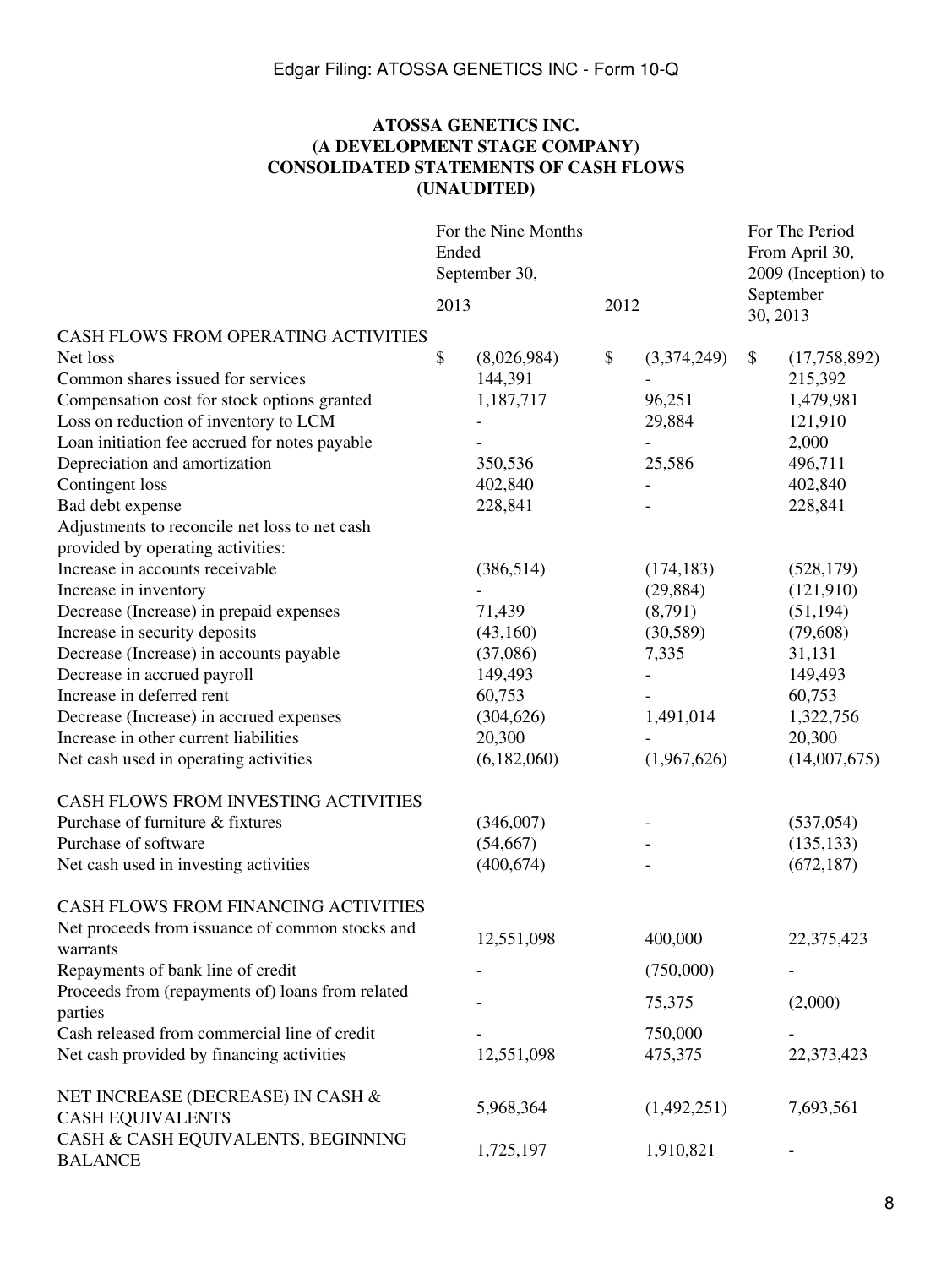| Edgar Filing: ATOSSA GENETICS INC - Form 10-Q                      |                 |                 |                 |
|--------------------------------------------------------------------|-----------------|-----------------|-----------------|
| CASH & CASH EQUIVALENTS, ENDING<br><b>BALANCE</b>                  | \$<br>7,693,561 | \$<br>418,570   | \$<br>7,693,561 |
| SUPPLEMENTAL DISCLOSURES:                                          |                 |                 |                 |
| Interest paid                                                      | \$<br>359       | \$<br>13,892    | \$<br>33,067    |
| Income taxes paid                                                  | \$              | \$              | \$<br>250       |
| NONCASH INVESTING AND FINANCING<br><b>ACTIVITIES:</b>              |                 |                 |                 |
| Common stock and warrants issued for asset<br>purchase             | \$              | \$<br>4,674,853 | \$<br>4,674,853 |
| Options issued for previously accrued director<br>compensation     | \$              | \$<br>45,000    | \$<br>45,000    |
| Commitment shares distributed for capital<br>contribution          | \$<br>2,387,250 | \$              | \$<br>2,387,250 |
| Amortization of commitment shares issued for<br>distributed shares | \$<br>1,879,058 | \$              | \$<br>1,879,058 |

*The accompanying notes are an integral part of these consolidated financial statements.*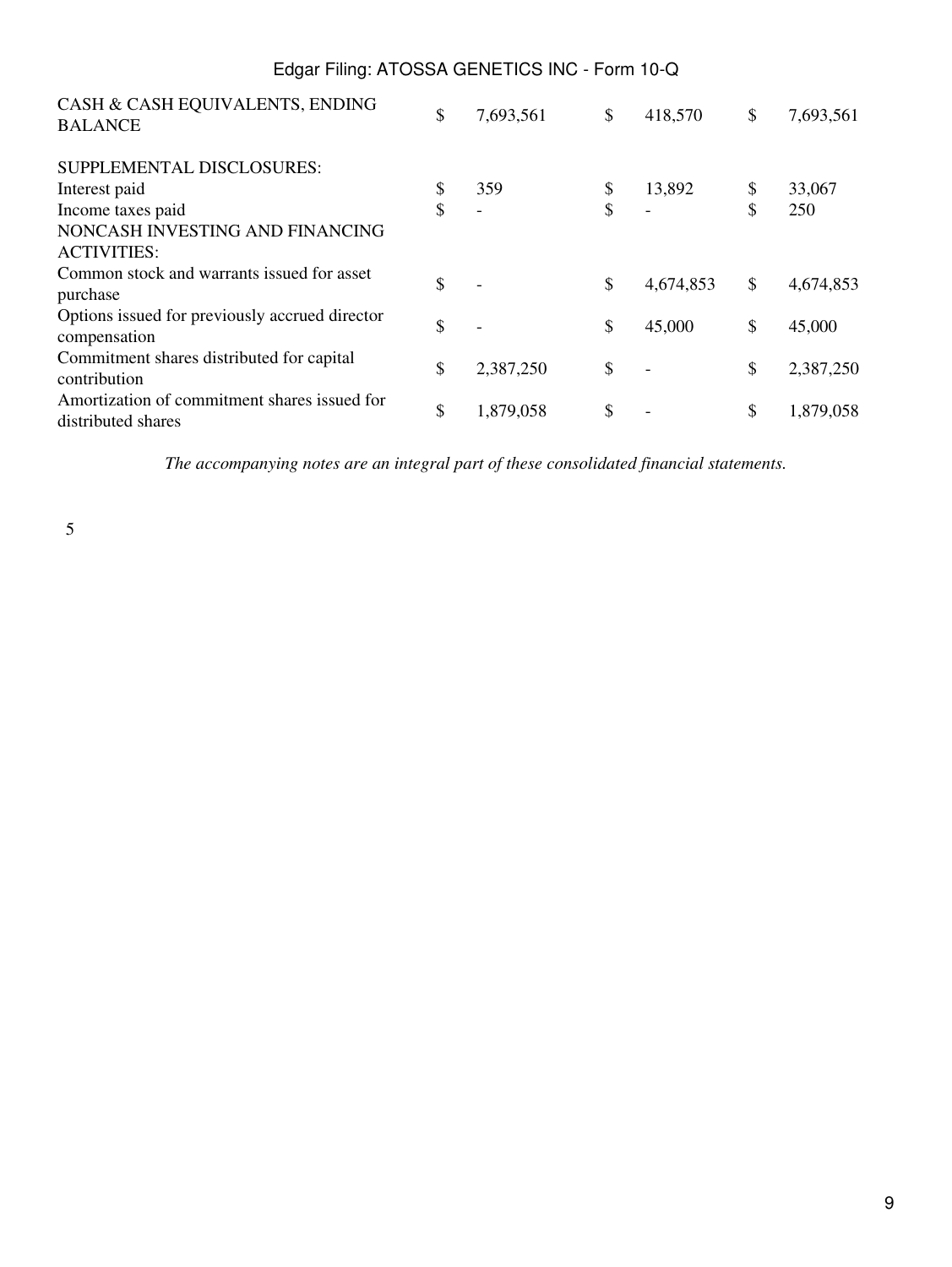## **ATOSSA GENETICS INC. (A DEVELOPMENT STAGE COMPANY) NOTES TO CONSOLIDATED FINANCIAL STATEMENTS (UNAUDITED)**

#### **NOTE 1: NATURE OF OPERATIONS**

The Company's operations began in December 2008 with the negotiations for the acquisition of the Mammary Aspirate Specimen Cytology Test System, or the MASCT System, patent rights and assignments and the FDA clearances for marketing, which acquisition was completed in January 2009. Atossa Genetics Inc. (the "Company") was incorporated on April 30, 2009 in the State of Delaware. The Company was formed to develop and market the MASCT System, which was cleared by the FDA in 2003 as a medical device that is intended for use in the collection of nipple aspirate fluid for laboratory cytological testing. The Company's fiscal year ends on December 31st.

In December 2011, the Company established the National Reference Laboratory for Breast Health, or NRLBH, as a wholly-owned subsidiary. NRLBH is the Company's CLIA-certified laboratory where the ForeCYTE and ArgusCYTE test specimens are examined by cytopathology.

In September 2012, the Company acquired the assets of Acueity Healthcare, Inc. ("Acueity"). The purchased assets included 35 issued patents (18 issued in the U.S. and 17 issued in foreign countries) and 41 patent applications (32 in the U.S. and 9 in foreign countries), six 510(k) FDA marketing authorizations related to the manufacturing, use, and sale of the Viaduct Miniscope and accessories, the Manoa Breast Biopsy system, the Excisor Bioptome, the Acueity Medical Light Source, the Viaduct Microendoscope and accessories, and cash in the amount of \$400,000. The microendoscopes are less than 0.9 mm outside diameter and can be inserted into a milk duct. This permits a physician to pass a microendoscope into the milk duct system of the breast and view the duct system via fiberoptic video images. Abnormalities that are visualized can then be biopsied from inside the duct with the biopsy tools that are inserted adjacent to the microendoscope. The patents relate to intraductal diagnostic and therapeutic devices and methods of use. The Company did not, however, acquire an inventory of these diagnostic tools, manufacturing capabilities or any personnel to market and sell the tools. The Company cannot provide any assurance that it will be successful commercializing these tools.

On October 4, 2013 the Company commenced the voluntary recall of the ForeCYTE Breast Health Test (also known as the MASCT System or ForeCYTE Test). As a result of this recall, this product is currently not being marketed or distributed in the U.S. The Company intends to obtain an additional FDA 510(k) clearance from the FDA for the ForeCYTE Test and to re-launch the test upon receiving regulatory clearance.

#### Development Stage Risk

From April 30, 2009 (inception) through September 30, 2013, the Company earned \$1,068,687 in revenue from the sale of its products and laboratory services. The Company's activities have been accounted for as those of a "Development Stage Enterprise" as set forth in Accounting Standards Codification ("ASC") 915 "Development Stage Entities", which was previously Statement of Financial Accounting Standards No. 7 ("SFAS 7"). Among the disclosures required by ASC 915 are that the Company's financial statements be identified as those of a development stage company, and that the statements of operations, stockholders' equity and cash flows disclose activity since the date of the Company's inception.

Since its inception, the Company has been dependent upon the receipt of capital investment to fund its continuing activities. In addition to the normal risks associated with a new business venture, there can be no assurance that the Company's business plan will be successfully executed. The Company's ability to execute its business plan will depend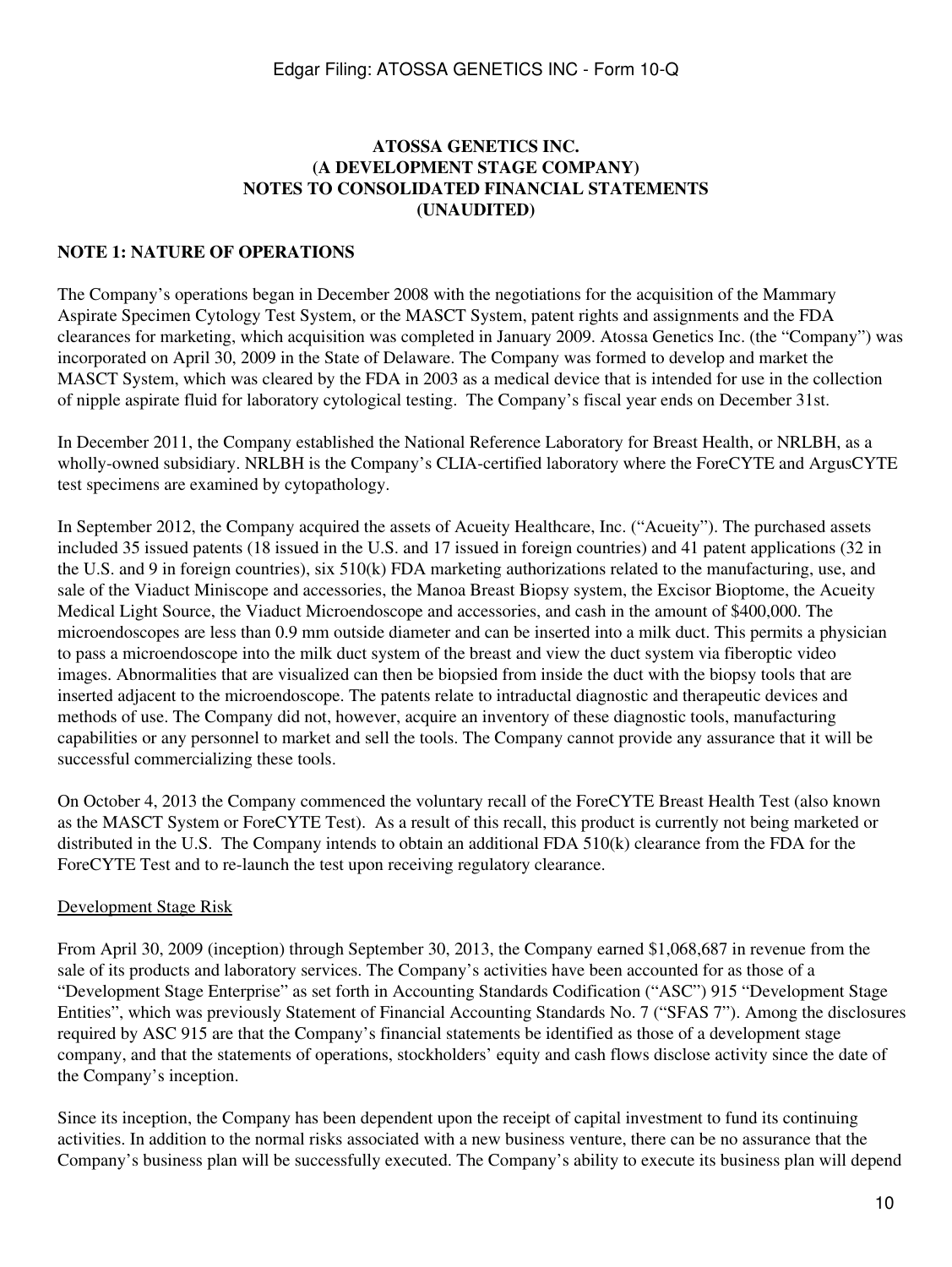on its ability to obtain additional financing and achieve a profitable level of operations. There can be no assurance that sufficient financing will be obtained. Further, the Company cannot give any assurance that it will generate substantial revenue or that its business operations will prove to be profitable.

6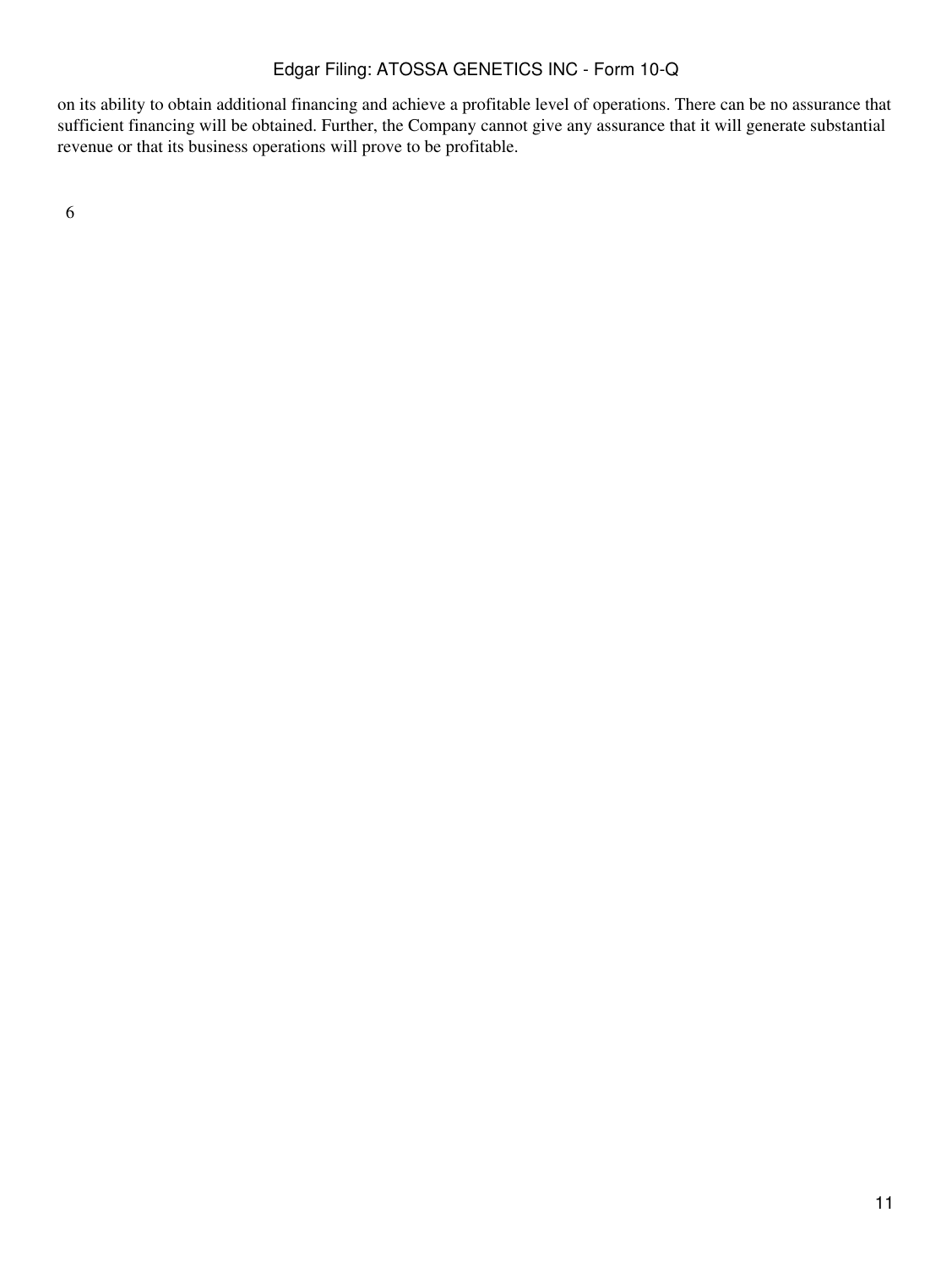## **NOTE 2: GOING CONCERN**

The Company's consolidated financial statements are prepared using generally accepted accounting principles in the United States of America applicable to a going concern, which contemplates the realization of assets and the satisfaction of liabilities in the normal course of business. The Company has not yet established an ongoing source of revenue sufficient to cover its operating costs and allow it to continue as a going concern. The ability of the Company to continue as a going concern is dependent on the Company obtaining adequate capital to fund operating losses until it becomes profitable. If the Company is unable to obtain adequate capital, it could be forced to cease operations. The accompanying consolidated financial statements do not include any adjustments that might be necessary if the Company is unable to continue as a going concern.

#### Management's Plan to Continue as a Going Concern

In order to continue as a going concern, the Company will need, among other things, additional capital resources. Management's plans to obtain such resources for the Company include (1) obtaining capital from the sale of its equity securities, (2) sales of the ForeCYTE System and laboratory service revenue (once cleared by the FDA and re-launched), and (3) short-term or long-term borrowings from banks, stockholders or other party(ies) when needed. However, management cannot provide any assurance that the Company will be successful in accomplishing any of its plans.

The ability of the Company to continue as a going concern is dependent upon its ability to successfully accomplish the plans described in the preceding paragraph and eventually to secure other sources of financing and attain profitable operations.

### **NOTE 3: SUMMARY OF ACCOUNTING POLICIES**

#### **Basis of Presentation:**

The accompanying consolidated financial statements include the financial statements of Atossa Genetics Inc. and its wholly-owned subsidiary NRLBH. All significant intercompany account balances and transactions have been eliminated in consolidation. These consolidated financial statements have been prepared in accordance with accounting principles generally accepted in the United States of America.

#### **Recently Issued Accounting Pronouncements:**

The Company has adopted all recently issued accounting pronouncements that management believes to be applicable to the Company. The adoption of these accounting pronouncements, including those not yet effective, is not anticipated to have a material effect on the financial position or results of operations of the Company.

#### **Revenue Recognition:**

#### **Overview**

The Company recognizes product and service revenue in accordance with GAAP when the following overall fundamental criteria are met: (i) persuasive evidence of an arrangement exists, (ii) delivery has occurred or the service has been performed, (iii) the Company's price to the customer is fixed or determinable and (iv) collection of the resulting accounts receivable is reasonably assured.

#### Product Revenue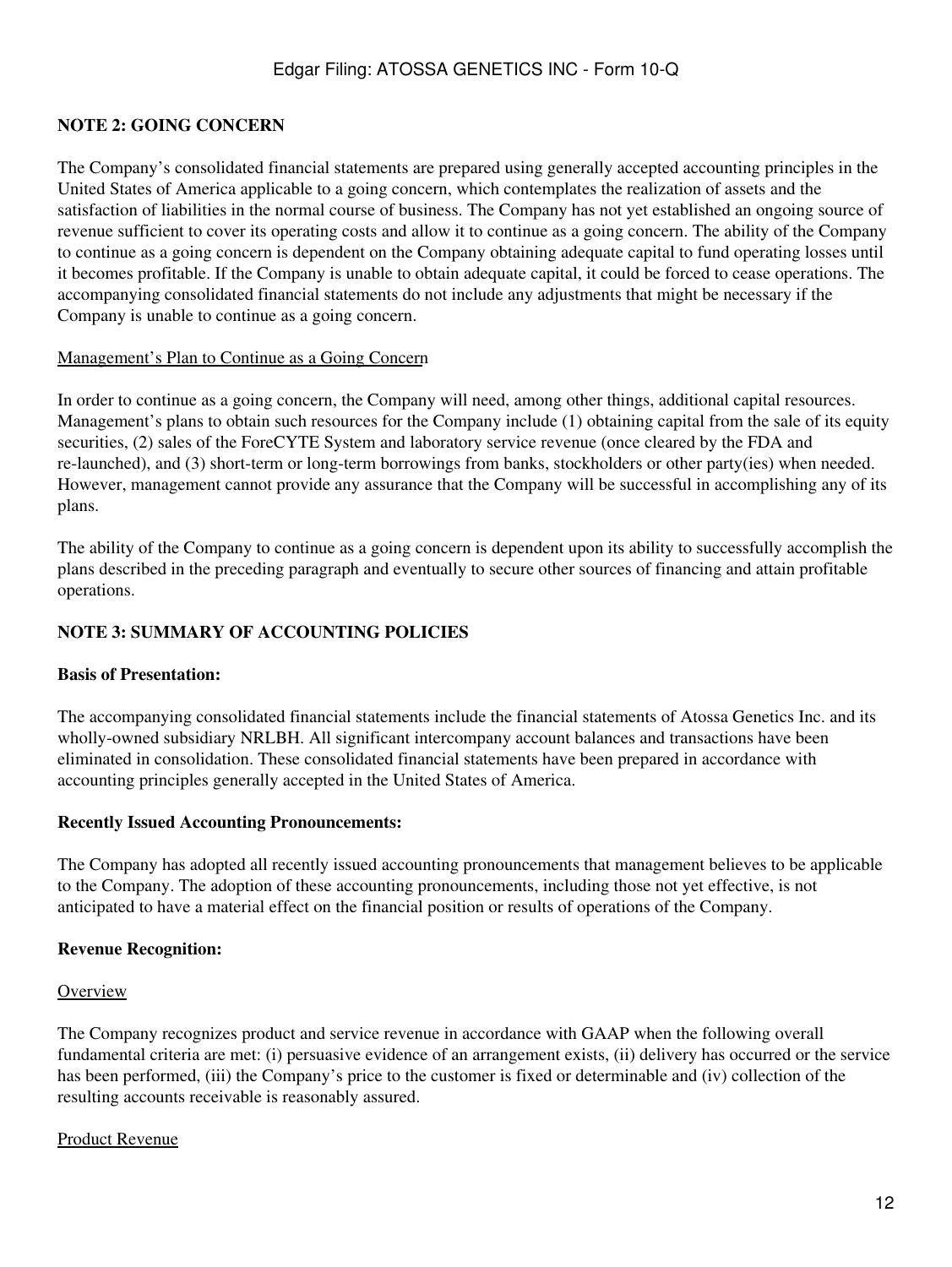The Company recognizes revenue for sales of the MASCT kits and devices on an accrual basis for sales to distributors when the above four criteria are met. For sales of MASCT kits and devices directly to physicians, the revenue is typically recognized upon receipt of cash as the Company has an insufficient sales history on which to determine the collectability. Shipping documents and the completion of any customer acceptance requirements, when applicable, will be used to verify product delivery. The Company will assess whether a price is fixed or determinable based upon the payment terms associated with the transaction and whether the sales price is subject to refund or adjustment. For sales directly to physicians, once a history of sales and collectability has been established, the Company will recognize revenue on an accrual basis with an offsetting reserve for doubtful accounts based on the history during the initial sales period.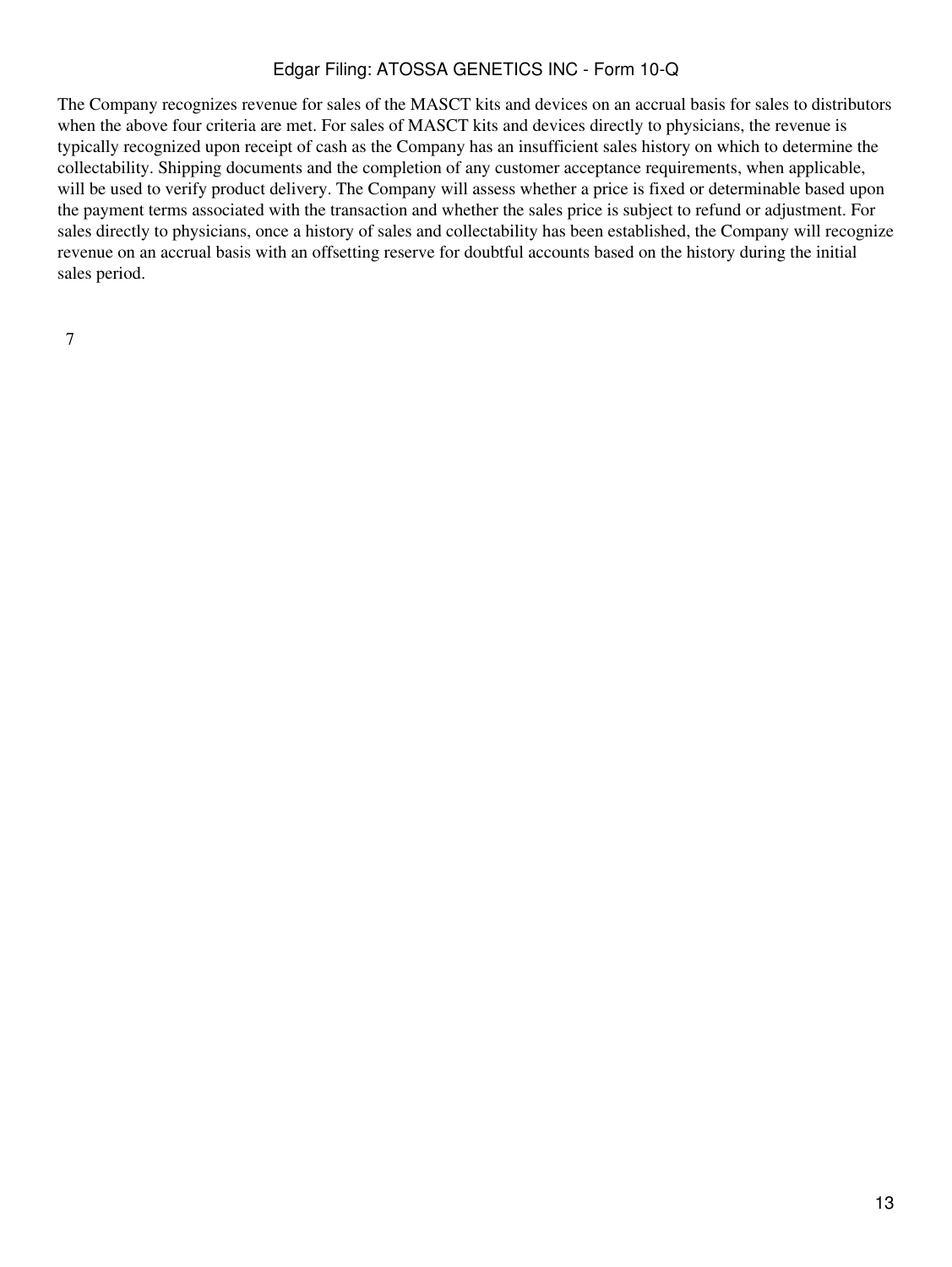## Service Revenue

The Company records revenue for diagnostic testing on an accrual basis at the Medicare allowed and invoiced amount. Amounts invoiced above the Medicare amount, namely non-Medicare, are not recognized on an accrual basis and instead are recognized on a cash basis as received. Diagnostic testing revenue at the Medicare rate is recognized upon completion of the test, communication of results to the patient's physician, and when collectability is reasonably assured. Customer purchase orders and/or contracts will generally be used to determine the existence of an arrangement. Once the Company has historical sales and can determine the proper amount to recognize as uncollectible, it will then begin to recognize the entire amount, both Medicare and non-Medicare billing on an accrual basis, with an offsetting allowance for doubtful accounts recorded based on history. The Company estimates it will utilize the diagnostic testing revenue history to determine a proper allowance for doubtful accounts beginning in 2014.

## **Cash and Cash Equivalents:**

Cash and cash equivalents include cash and all highly liquid instruments with original maturities of three months or less.

## **Use of Estimates:**

The preparation of consolidated financial statements in conformity with generally accepted accounting principles in the United States of America requires management to make estimates and assumptions that affect the reported amounts of assets and liabilities and the disclosure of contingent assets and liabilities at the date of the consolidated financial statements and the reported amounts of revenue and expenses during the reporting period. Accordingly, actual results could differ from those estimates.

## **Accounts Receivable:**

Accounts receivable are recorded at net realizable value consisting of the carrying amount less allowance for doubtful accounts, as needed. The Company assesses the collectability of accounts receivable based primarily upon the creditworthiness of the customer as determined by credit checks and analysis, as well as the customer's payment history. Management reviews the composition of accounts receivable and analyzes historical bad debts, customer concentrations, customer credit worthiness, current economic trends, and changes in customer payment patterns to evaluate the adequacy of these reserves. The Company's allowance for doubtful accounts and bad debt expenses as of September 30, 2013 and December 31, 2012 was \$228,841 and \$0, respectively.

## **Inventories:**

The Company's inventories are stated at lower of cost or market. Cost is determined on a moving-average basis. Costs of inventories include purchase and related costs incurred in delivering the products to their present location and condition. Market value is determined by reference to selling prices after the balance sheet date or to management's estimates based on prevailing market conditions. Inherent in the lower of cost or market calculation are several significant judgments based on a review of the aging of the inventory, inventory movement of products, economic conditions, and replacement costs. Because the sales price of the MASCT System was substantially lower than its cost for the period ended September 30, 2013 and December 31, 2012, resulting in the net realizable value of the MASCT System being determined at zero as of September 30, 2013 and December 31, 2012, through taking the average sales price subtracted by selling expenses per unit. The Company assessed and recorded \$0 and \$29,884 loss on reduction of inventory to the lower of cost or market for the nine months ended September 30, 2013 and for the year ended December 31, 2012, respectively. Additionally, management periodically evaluates the composition of its inventories at least quarterly to identify slow-moving and obsolete inventories to determine if any valuation allowance is required. As of September 30, 2013 and December 31, 2012, management had identified no slow moving or obsolete inventory.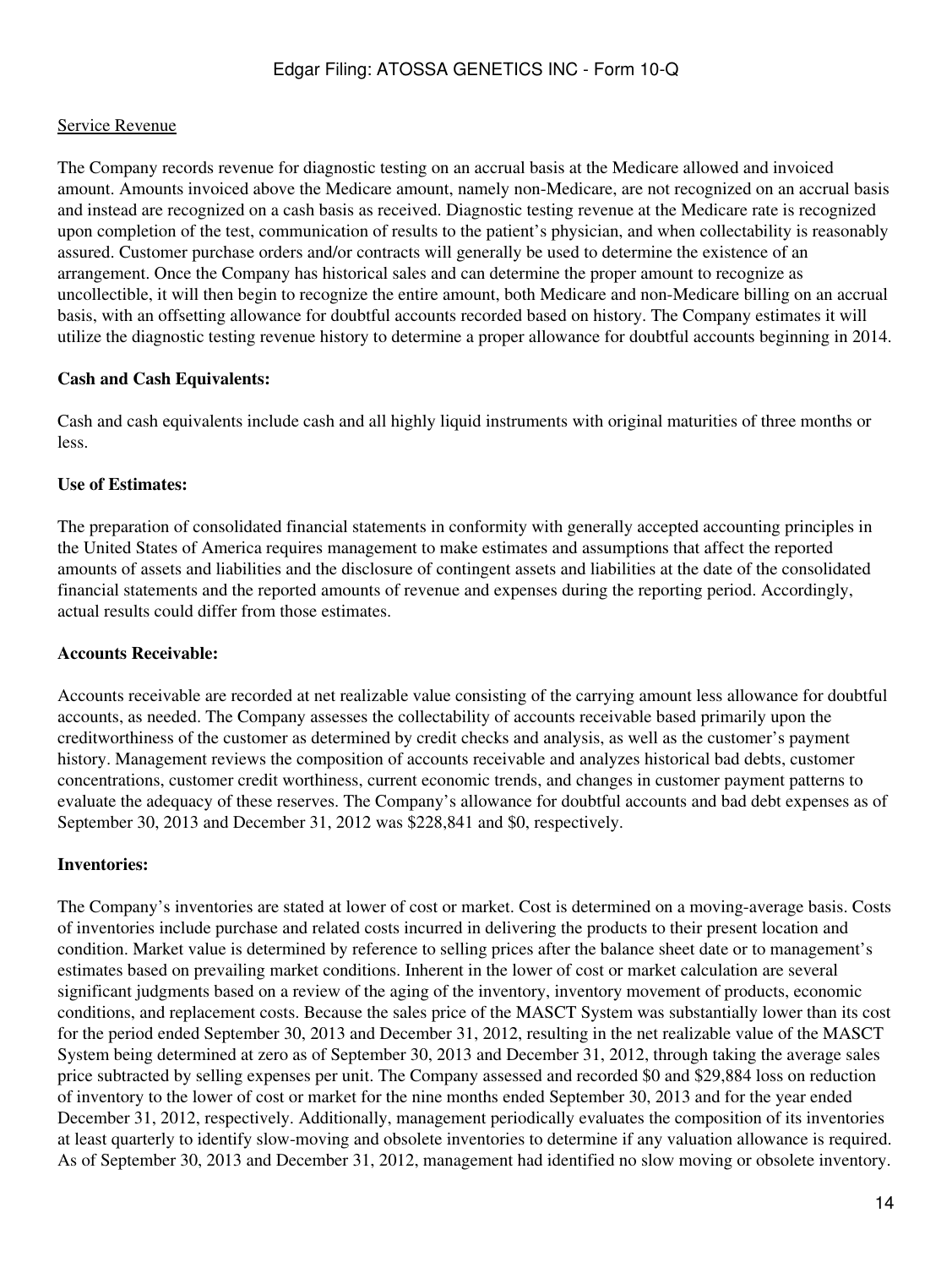The Company outsources product manufacturing to outside manufacturer contactors. The ownership of the goods transfers from the manufacturer to the Company's customer at the time the products are shipped to the customers. As of September 30, 2013, there are no inventories on our books.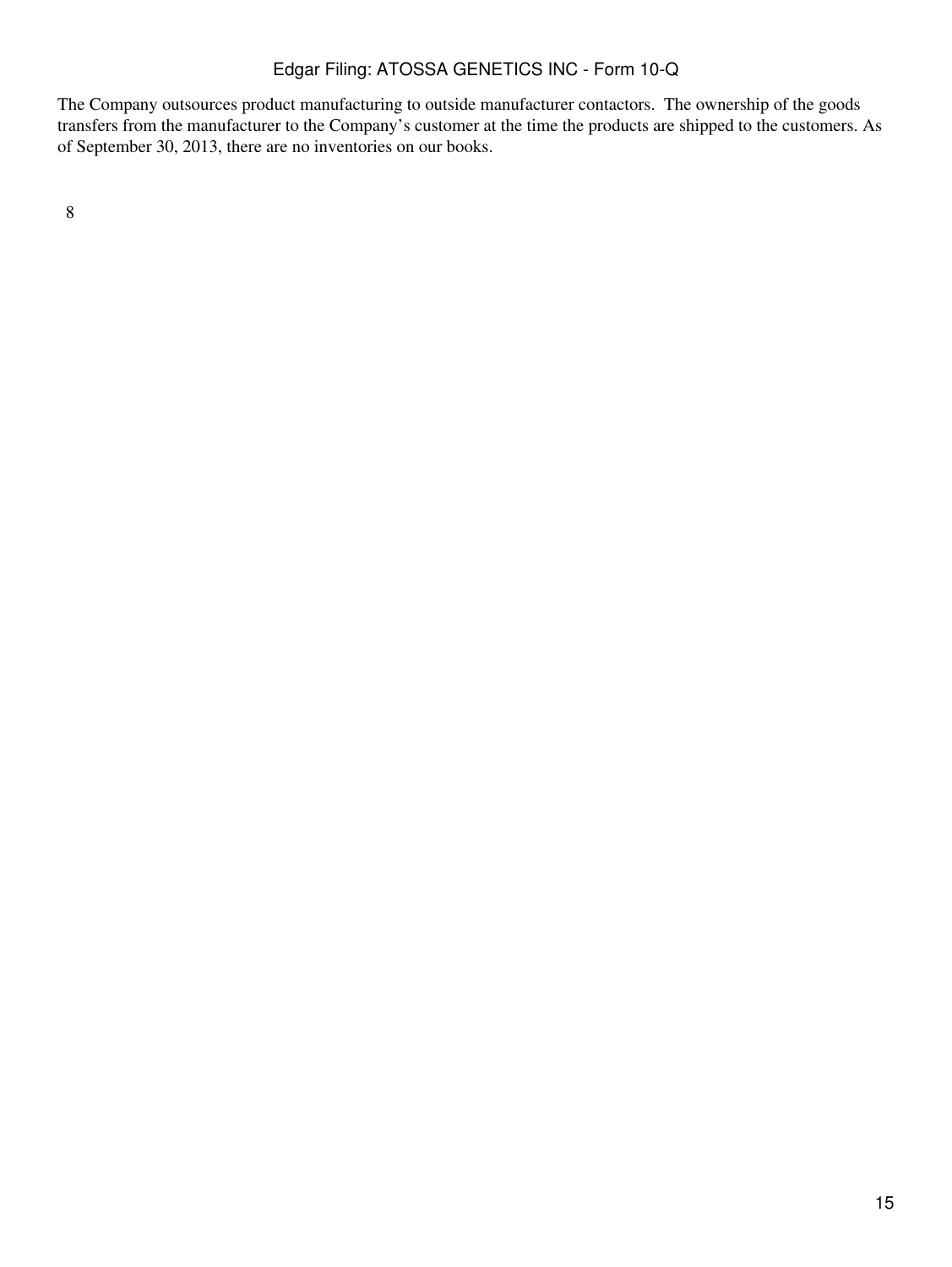The Company provides, either directly or through distributors, the ForeCYTE testing specimen collection kits to doctors with our MASCT System for doctors to collect specimens that are returned to the NRLBH for diagnostic analysis. These collection kits are considered part of the MASCT System. The Company's direct sales personnel distributes the kits directly to physicians free of charge, or by offering a rebate to physicians. The Company has not intended to deem the kits as a primary product line due to their nominal cost and value per unit. As a result, the kits are immediately expensed and recorded as selling expense upon purchasing of the kits.

### **Property, plant, and equipment:**

Property, plant and equipment are stated at cost less accumulated depreciation. Expenditures for maintenance and repairs are charged to earnings as incurred; additions, renewals and betterments are capitalized. When property, plant and equipment are retired or otherwise disposed of, the related cost and accumulated depreciation are removed from the respective accounts, and any gain or loss is included in operations.

Depreciation is computed using the straight-line method over the estimated useful lives of the assets as follows:

|                         | Useful Life |
|-------------------------|-------------|
|                         | (in years)  |
| Machinery and equipment |             |
| Leasehold improvements  | 2.083       |

#### **Intangible assets:**

Intangible assets consist of intellectual property and software acquired in the Acueity asset purchase. At least annually, we evaluate purchased intangibles for impairment whenever events or changes in circumstances indicate that the carrying value of an asset may not be recoverable. An impairment loss would be recognized when estimated undiscounted future cash flows expected to result from the use of the asset and its eventual disposition are less than its carrying amount. Estimating future cash flows related to an intangible asset involves significant estimates and assumptions. If our assumptions are not correct, there could be an impairment loss or, in the case of a change in the estimated useful life of the asset, a change in amortization expense. There was no impairment of intangible assets as of and for the nine months ended September 30, 2013 and year ended December 31, 2012, respectively.

Amortization is computed using the straight-line method over the estimated useful lives of the assets as follows:

|          | Useful Life        |
|----------|--------------------|
|          | (in years)         |
| Patents  | $9-14$             |
| Software | $\rightarrow$<br>ັ |

#### **Research and Development Expenses:**

Research and development costs are generally expensed as incurred. The Company's research and development expenses consist of costs incurred for internal and external research and development.

#### **Share-Based Payments:**

In December 2004, the Financial Accounting Standards Board, or the FASB, issued the Statement of Financial Accounting Standards, or SFAS, No. 123(R), "Share-Based Payment", which replaces SFAS No. 123 and supersedes APB Opinion No. 25. SFAS No. 123(R) is now included in the FASB's ASC Topic 718, "Compensation Stock Compensation." Under SFAS No. 123(R), companies are required to measure the compensation costs of share-based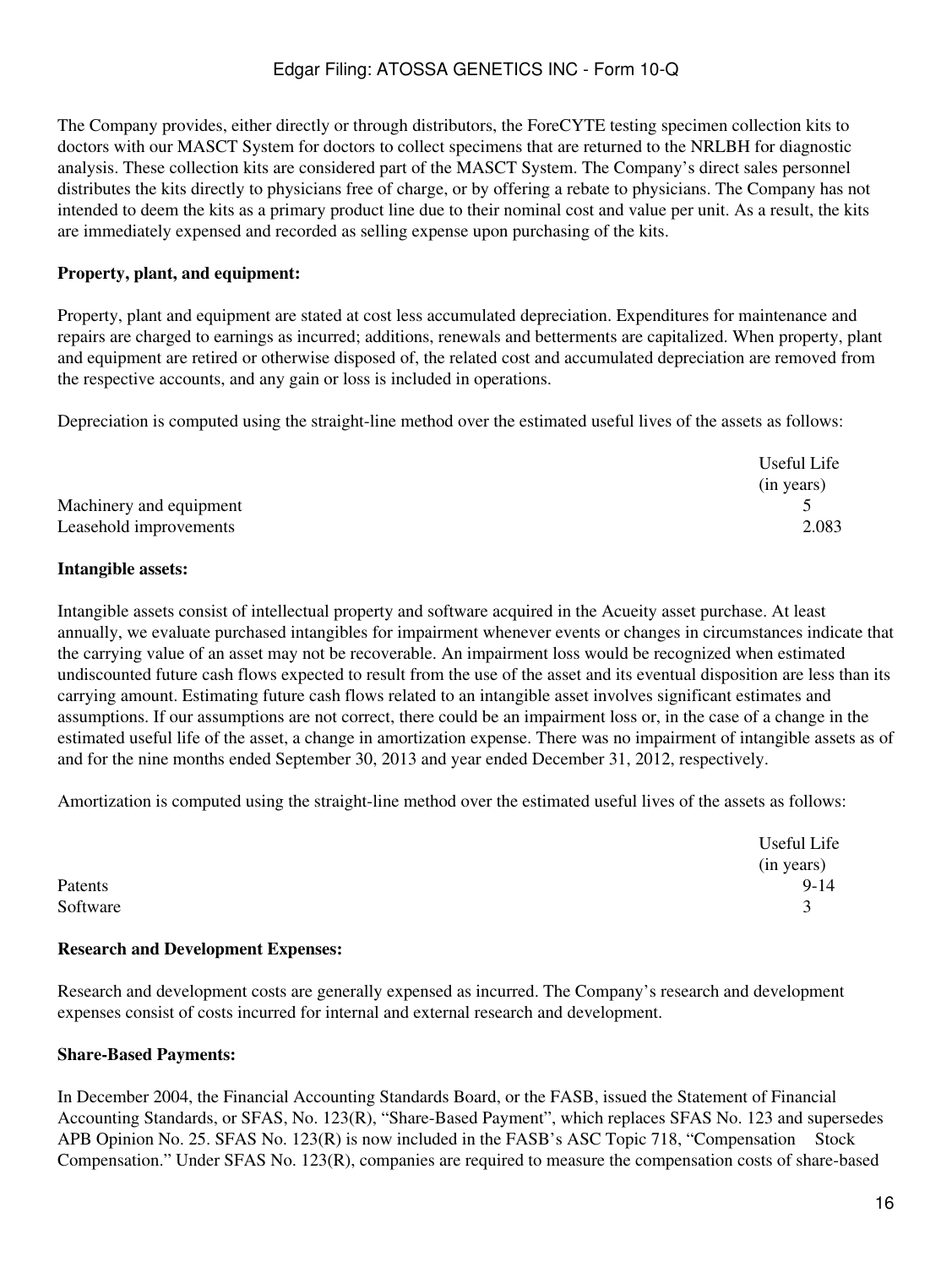compensation arrangements based on the grant-date fair value and recognize the costs in the financial statements over the period during which employees or independent contractors are required to provide services. Share-based compensation arrangements include stock options and warrants, restricted share plans, performance-based awards, share appreciation rights and employee share purchase plans. In March 2005, the SEC issued Staff Accounting Bulletin No. 107, or SAB 107, which expresses views of the staff regarding the interaction between SFAS No. 123(R) and certain SEC rules and regulations and provides the staff's views regarding the valuation of share-based payment arrangements for public companies. SFAS No. 123(R) permits public companies to adopt its requirements using one of two methods. On April 14, 2005, the SEC adopted a new rule amending the compliance dates for SFAS No. 123(R). Companies may elect to apply this statement either prospectively, or on a modified version of retrospective application under which financial statements for prior periods are adjusted on a basis consistent with the pro forma disclosures required for those periods under SFAS No. 123.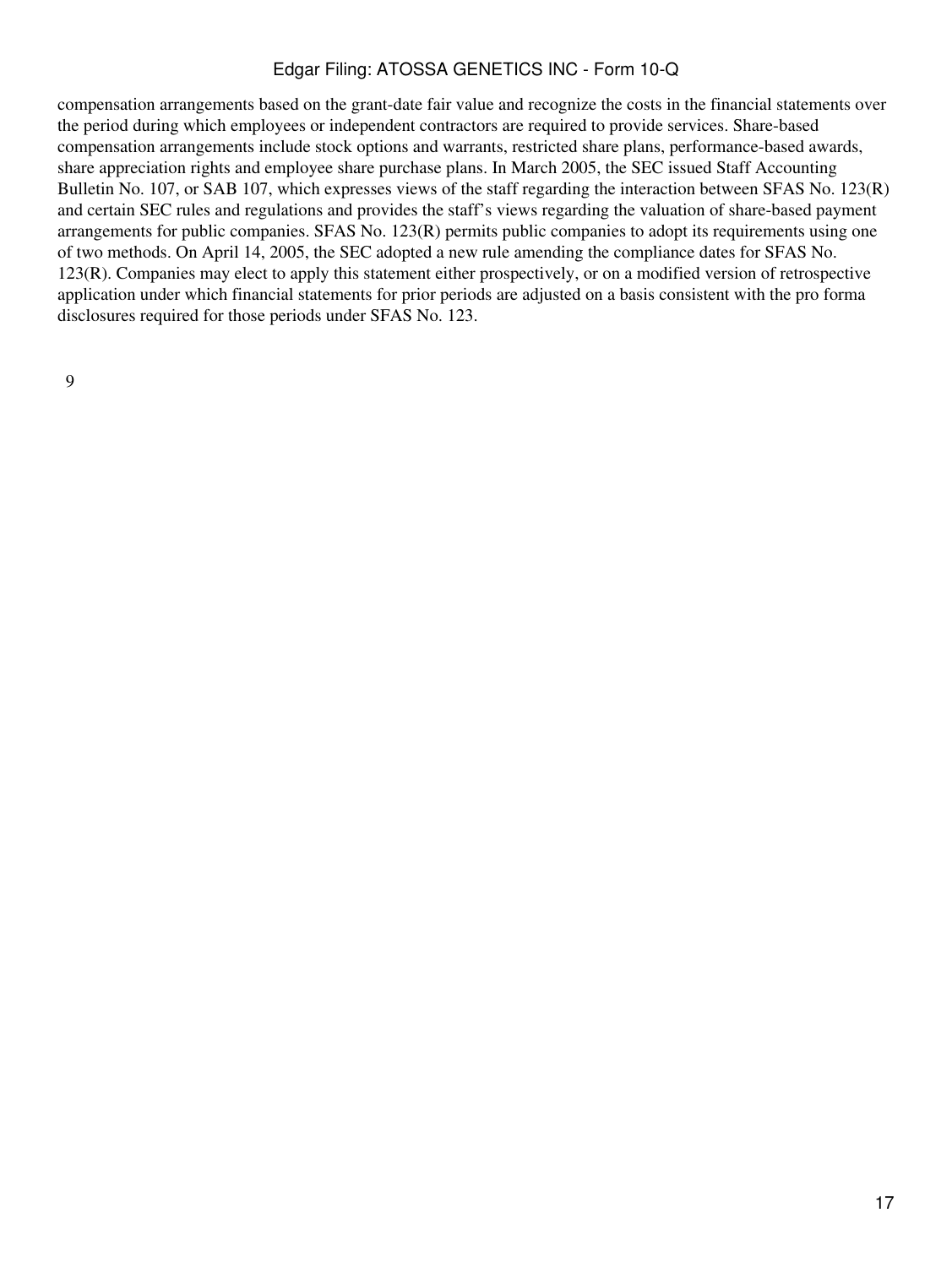The Company has fully adopted the provisions of FASB ASC 718 and related interpretations as provided by SAB 107. As such, compensation cost is measured on the date of grant as the fair value of the share-based payments. Such compensation amounts, if any, are amortized over the respective vesting periods of the option grant.

## **NOTE 4: PREPAID EXPENSES**

Prepaid expenses consisted of the following:

|                                                               | September 30, |         |               | December 31,             |
|---------------------------------------------------------------|---------------|---------|---------------|--------------------------|
|                                                               | 2013          |         | 2012          |                          |
| Prepaid stock purchase agreement service fee                  |               | 508,442 |               | $\overline{\phantom{0}}$ |
| Prepaid insurance                                             |               | 27,445  |               | 62,551                   |
| Prepaid hardware/software maintenance and support service fee |               | 23,499  |               | 20,000                   |
| Prepaid payroll taxes                                         |               |         |               | 40,082                   |
|                                                               |               | 559,386 | <sup>\$</sup> | 122,633                  |

## **NOTE 5: PROPERTY, PLANT, AND EQUIPMENT**

Property, plant and equipment consisted of the following:

|                                           | September 30, |          |      | December 31, |
|-------------------------------------------|---------------|----------|------|--------------|
|                                           | 2013          |          | 2012 |              |
| Machinery and equipment                   |               | 269,771  | S    | 97,383       |
| Leasehold improvements                    |               | 93,665   |      | 93,665       |
| Capitalized new product development costs |               | 173,766  |      |              |
| Less: Accumulated depreciation            |               | (93,930) |      | (31,081)     |
| Property, plant, and equipment, net       |               | 443,272  | S    | 159,967      |

Depreciation expense for the nine months ended September 30, 2013 and 2012 was \$62,849 and \$12,970, respectively.

## **NOTE 6: INTANGIBLE ASSET**S

Intangible assets consisted of the following:

|                                |      | September 30, |      | December 31, |
|--------------------------------|------|---------------|------|--------------|
|                                | 2013 |               | 2012 |              |
| Patents                        |      | 4,704,853     |      | 4,704,853    |
| Software                       |      | 105,133       |      | 50,466       |
| Less: Accumulated amortization |      | (402,928)     |      | (115,095)    |
|                                |      | 4,407,058     |      | 4.640.224    |

Intangible assets amounted to \$4,407,058 and \$4,640,224 as of September 30, 2013 and December 31, 2012, respectively, and consisted of patents and software acquired. The acquired software mainly consisted of \$58,000 in laboratory software and \$31,500 in the newly developed Company website. The amortization period for the purchased software is 3 years. Amortization expense related to software for the nine months ended September 30, 2013 and 2012 was \$15,322 and \$12,616, respectively.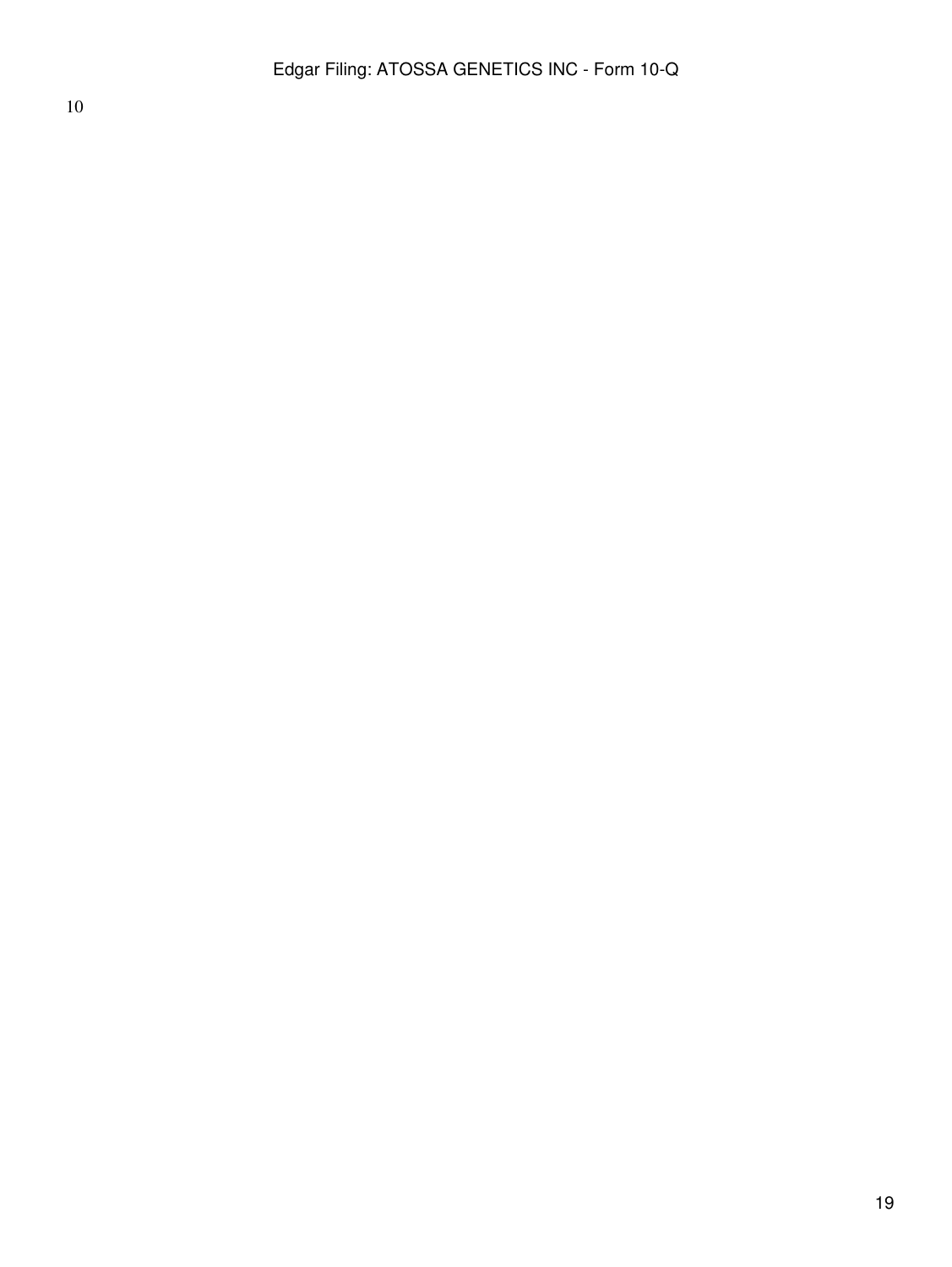Patents amounted to \$4,704,853 and \$4,704,853 as of September 30, 2013 and December 31, 2012, respectively, and mainly consisted of patents acquired from Acueity on September 30, 2012 in an asset purchase transaction (see Note 13). Patent assets are amortized based on their determined useful life, and tested annually for impairment. The amortization period was from 9 to 14 years. Amortization expense related to patents was \$272,511 and \$0 for the nine months ended September 30, 2013 and 2012, respectively.

Future estimated amortization expenses as of September 30, 2013 for the five succeeding years is as follows:

| As of September 30, | Amounts         |  |  |
|---------------------|-----------------|--|--|
| 2014                | \$<br>393,073   |  |  |
| 2015                | 381,331         |  |  |
| 2016                | 378,781         |  |  |
| 2017                | 363,902         |  |  |
| 2018                | 363,028         |  |  |
| Thereafter          | 2,526,943       |  |  |
|                     | \$<br>4,407,058 |  |  |

## **NOTE 7: PAYROLL LIABILITIES:**

Payroll liabilities consisted of the following:

|                                 |      | September 30, |      | December 31, |
|---------------------------------|------|---------------|------|--------------|
|                                 | 2013 |               | 2012 |              |
| Accrued bonus payable           |      | 297,290       |      | 189,131      |
| Accrued payroll liabilities     |      | 40,318        |      | -            |
| Accrued payroll tax liabilities |      | 19,881        |      | 18,865       |
|                                 |      | 357,489       | S    | 207,996      |

# **NOTE 8: STOCKHOLDERS' EQUITY**

The Company is authorized to issue a total of 85,000,000 shares of stock consisting of 75,000,000 shares of Common Stock, par value \$0.001 per share, and 10,000,000 shares of Preferred Stock, par value \$0.001 per share.

## Reverse Stock-Split

On September 28, 2010, the Board of Directors approved a 1-for-2.26332 reverse share split for all issued and outstanding shares of Common Stock, with no change to the par value of the Common Stock.

## Prior Issuances of Common Stock at Inception

On April 30, 2009 (inception), the Company issued 1,767,316 shares (or 4,000,000 shares prior to the reverse stock-split on September 28, 2010) to Ensisheim Partners LLC, a related party to the Company through common ownership, for cash in the amount of \$24,000, or \$0.014 per share (or \$0.006 per share prior to the reverse stock-split on September 28, 2010); 1,325,487 shares (or 3,000,000 shares prior to the reverse stock-split on September 28, 2010) to Manistee Ventures LLC, a related party to the Company through common ownership, for cash in the amount of \$18,000, or \$0.014 per share (or \$0.006 per share prior to the reverse stock-split on September 28, 2010); and 883,662 shares (or 2,000,000 shares prior to the reverse stock-split on September 28, 2010) to the Chairman, CEO and President of the Company at that time for cash in the amount of \$12,000, or \$0.014 per share (or \$0.006 per share prior to the reverse stock-split on September 28, 2010).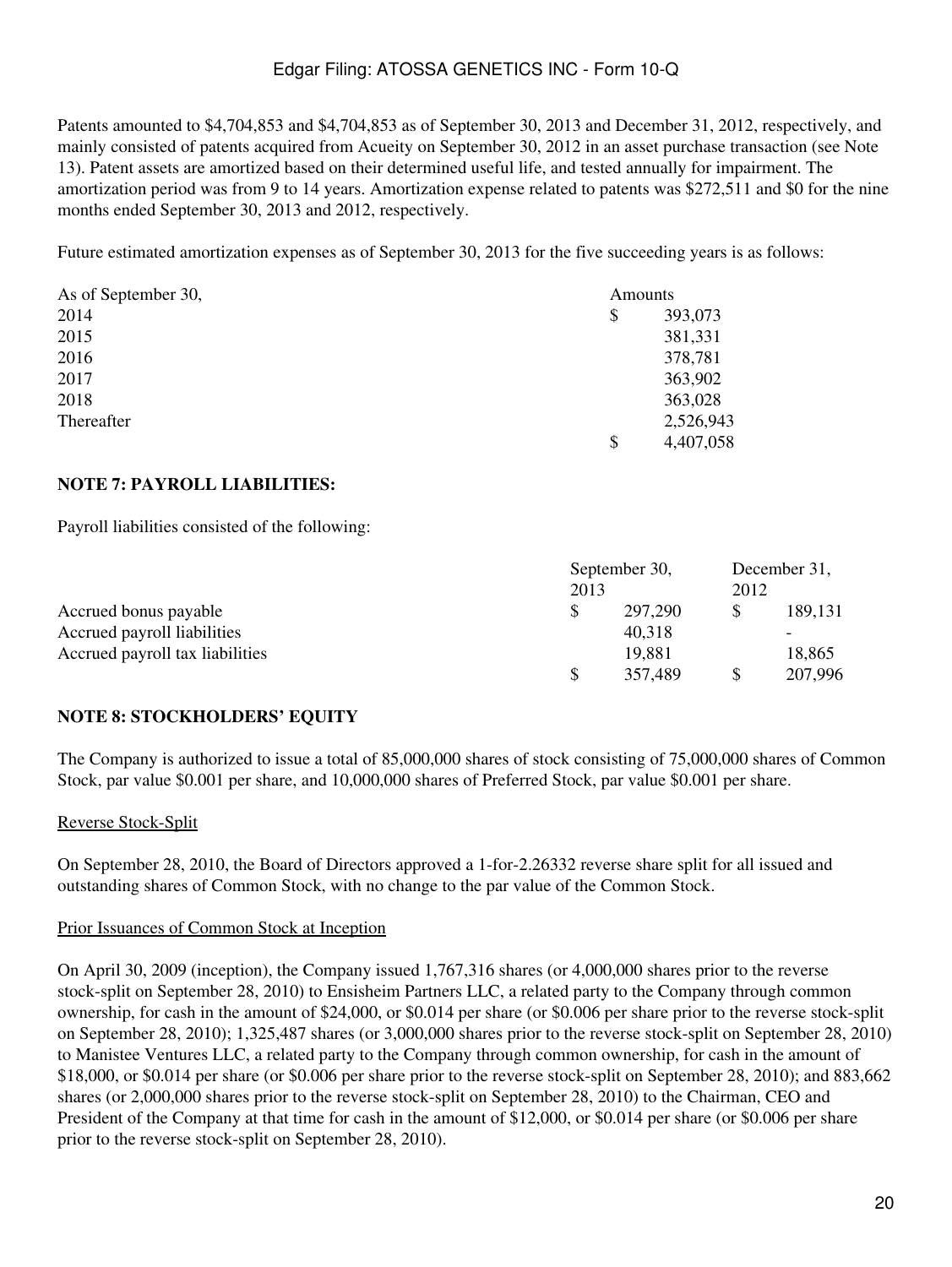#### Private Placements and Warrants

On April 28, May 31, June 10, and June 23, 2011, pursuant to Securities Purchase Agreements with various investors (the "Investors"), the Company issued 5,256,800 shares of the Company's common stock and 5,256,800 warrants (the "Investor Warrants"), each of which entitles the investors to purchase the Company's common stock, exercisable for 1.60 per share, for aggregate gross proceeds of \$6,571,000 (the "Private Placement").

11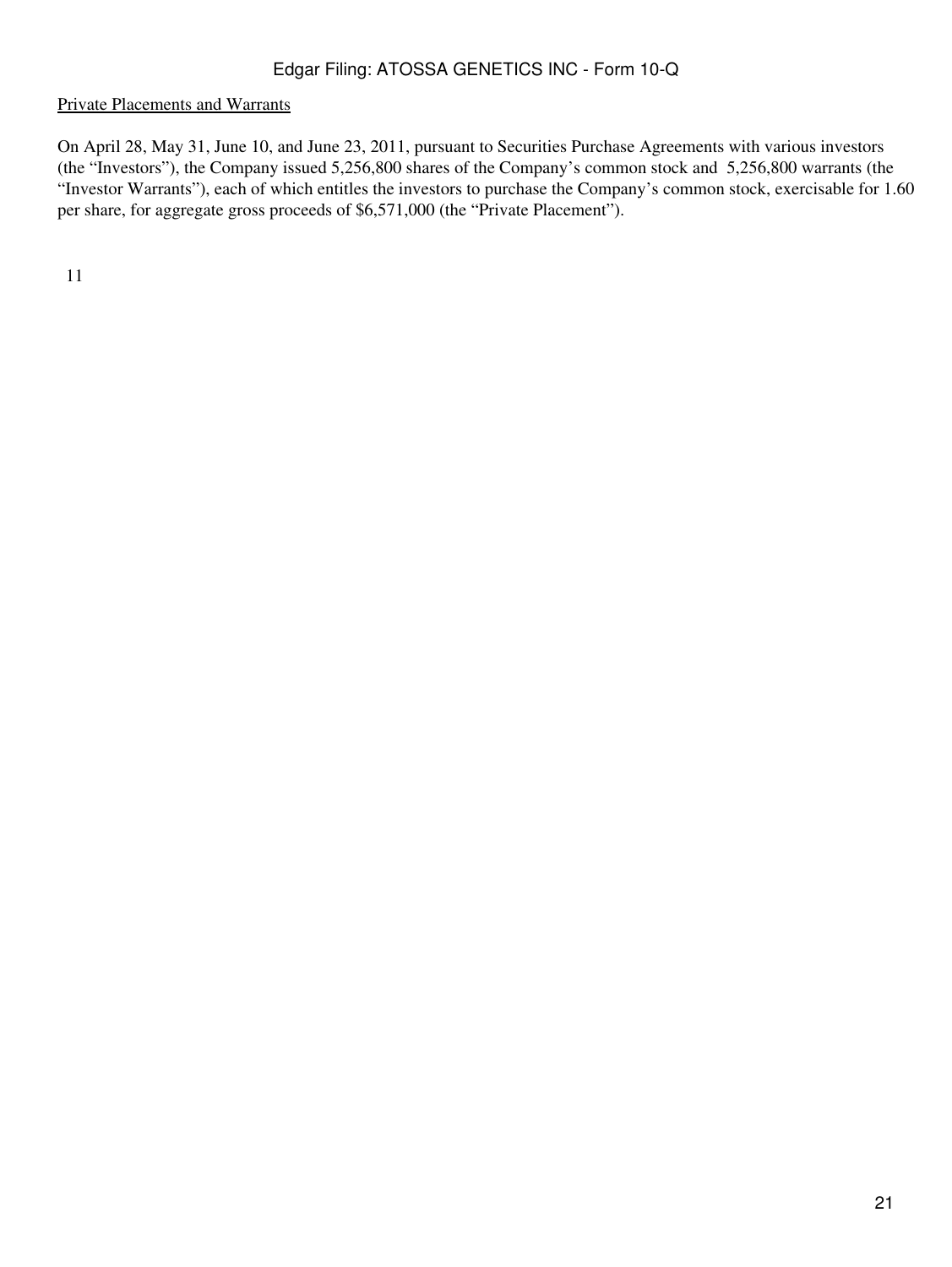## *Placement Agent Fees*

In connection with the Private Placement, the Company paid Dawson James Securities, Inc. (the "Placement Agent"), a cash fee equal to 10% of the gross proceeds from sale of the common stocks and warrants, plus a 3% non-accountable expense allowance, which resulted in a payment to the Placement Agent of an aggregate of \$857,230 (the "Placement Agent Fee"). In addition, the Company entered into Warrant Agreements with the Placement Agent pursuant to which the Placement Agent received 788,520 warrants, each of which entitles the Placement Agent to purchase one share of the Company's common stock at \$1.60 per share, plus an additional 788,520 warrants (collectively with the warrants exercisable at \$1.25 per share, the "Placement Agent Warrants"), each of which entitles the placement agent to purchase the Company's common stock at \$1.25 per share. The cash payment of the \$857,230 Placement Agent Fee and the \$495,876 aggregated initial fair value of the Placement Agent Warrants (see *Fair Value Considerations* below) were directly attributable to an actual offering and were charged through additional paid-in capital in accordance with the SEC Staff Accounting Bulletin (SAB) Topic 5A.

#### *Warrants*

The Warrants, including the Investor Warrants and the Placement Agent Warrants, are exercisable at any time commencing after June 23, 2011 which is the date that the Company completed a "significant private financing" under the terms of the Warrants (the "Initial Exercise Date"). The Warrants shall expire and no longer be exercisable on the fifth anniversary of the Initial Exercise Date (the "Expiration Date"). The Warrants may be exercised for cash or, at the option of the holder, may be exercised on a cashless basis; however if a registration statement is in effect for the resale of the common stock issuable upon exercise of the Warrants then the Warrants cannot be exercised on a cashless basis. As of September 30, 2013 such a registration statement was in effect and, therefore, the Warrants cannot be exercised on a cashless basis.

As of September 30, 2013, 4,775,550 warrants are outstanding including 325,000 warrants issued in the Acueity transation described below and substantially all of the Placement Agents Warrants have been exercised. There are no redemption features embodied in the Warrants and they have met the conditions provided in current accounting standards for equity classification.

## *Fair Value Considerations*

The Company's accounting for the issuance of warrants to the Investors and the Placement Agent required the estimation of fair values of the financial instruments. The development of fair values of financial instruments requires the selection of appropriate methodologies and the estimation of often subjective assumptions. The Company selected the valuation techniques based upon consideration of the types of assumptions that market participants would likely consider in exchanging the financial instruments in market transactions. The warrants were valued using a Black-Scholes-Merton Valuation Technique because it embodies all of the requisite assumptions (including trading volatility, estimated terms and risk free rates) necessary to fair value these instruments.

The Investor Warrants and the Placement Agent Warrants were initially valued at \$1,808,025 or \$0.344 per warrant, \$228,712 or \$0.290 per warrant, and \$267,164 or \$0.339 per warrant, respectively. The following tables reflect assumptions used to determine the fair value of the Warrants:

| Fair      | April-June2011    | December 2011          |           |
|-----------|-------------------|------------------------|-----------|
| Value     |                   | <b>Placement Agent</b> | Placement |
| Hierarchy | Investor Warrants | Warrants               | Agent     |
| Level     |                   |                        | Warrants  |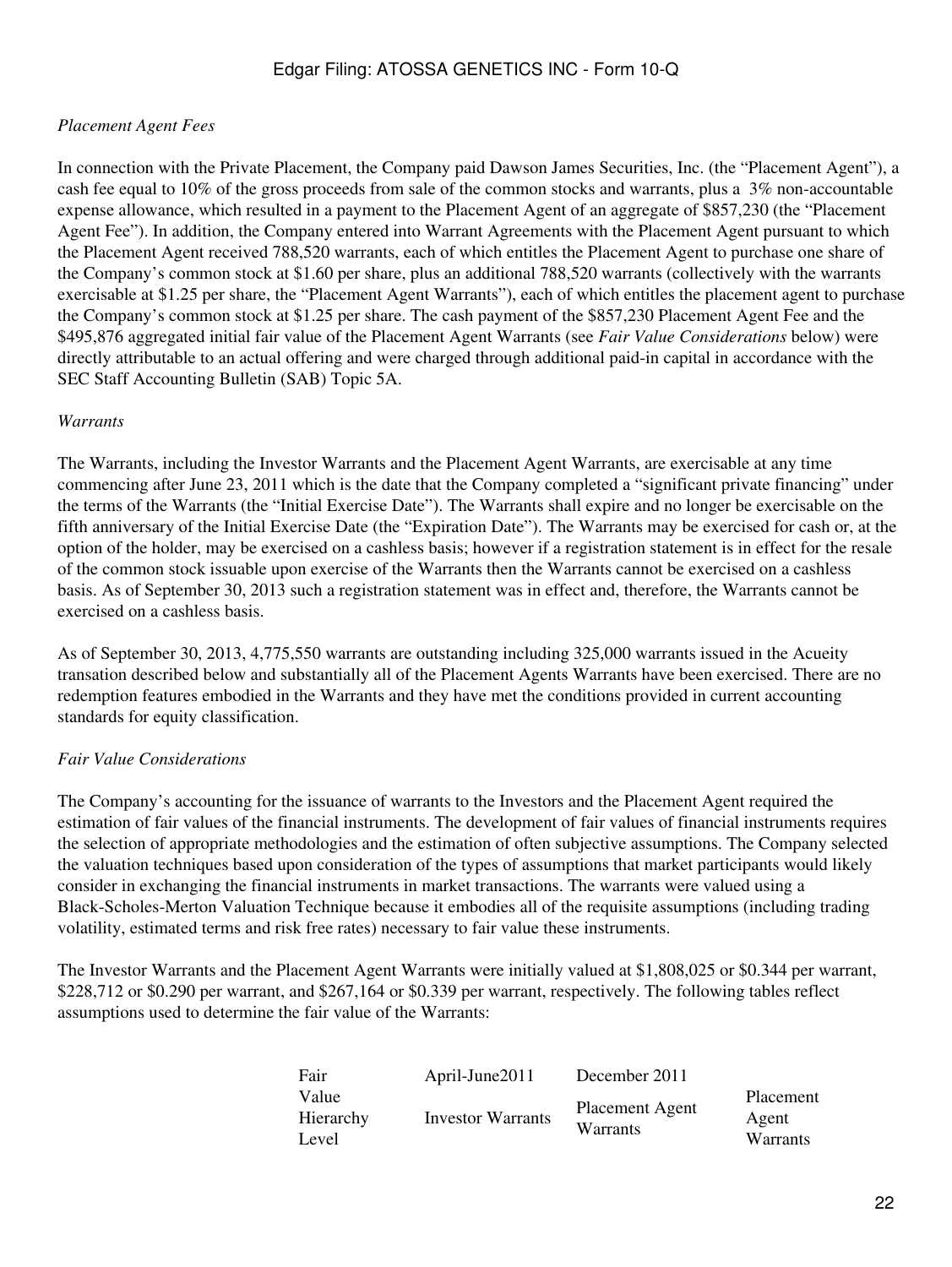|   |  |                                                        | 788,520 |      | 788,520     |      |
|---|--|--------------------------------------------------------|---------|------|-------------|------|
|   |  |                                                        | 1.60    |      | \$<br>1.25  |      |
|   |  |                                                        |         |      |             |      |
|   |  |                                                        | 0.906   |      | \$<br>0.906 |      |
|   |  |                                                        | 6 years |      | 6 years     |      |
| 2 |  | $\%$                                                   | 1.12    | $\%$ | 1.12        | $\%$ |
|   |  |                                                        | 54.21   | $\%$ | 54.21       | $\%$ |
|   |  | 5,256,800<br>1.60<br>0.906<br>6 years<br>2.49<br>53.55 | $\%$    |      |             |      |

12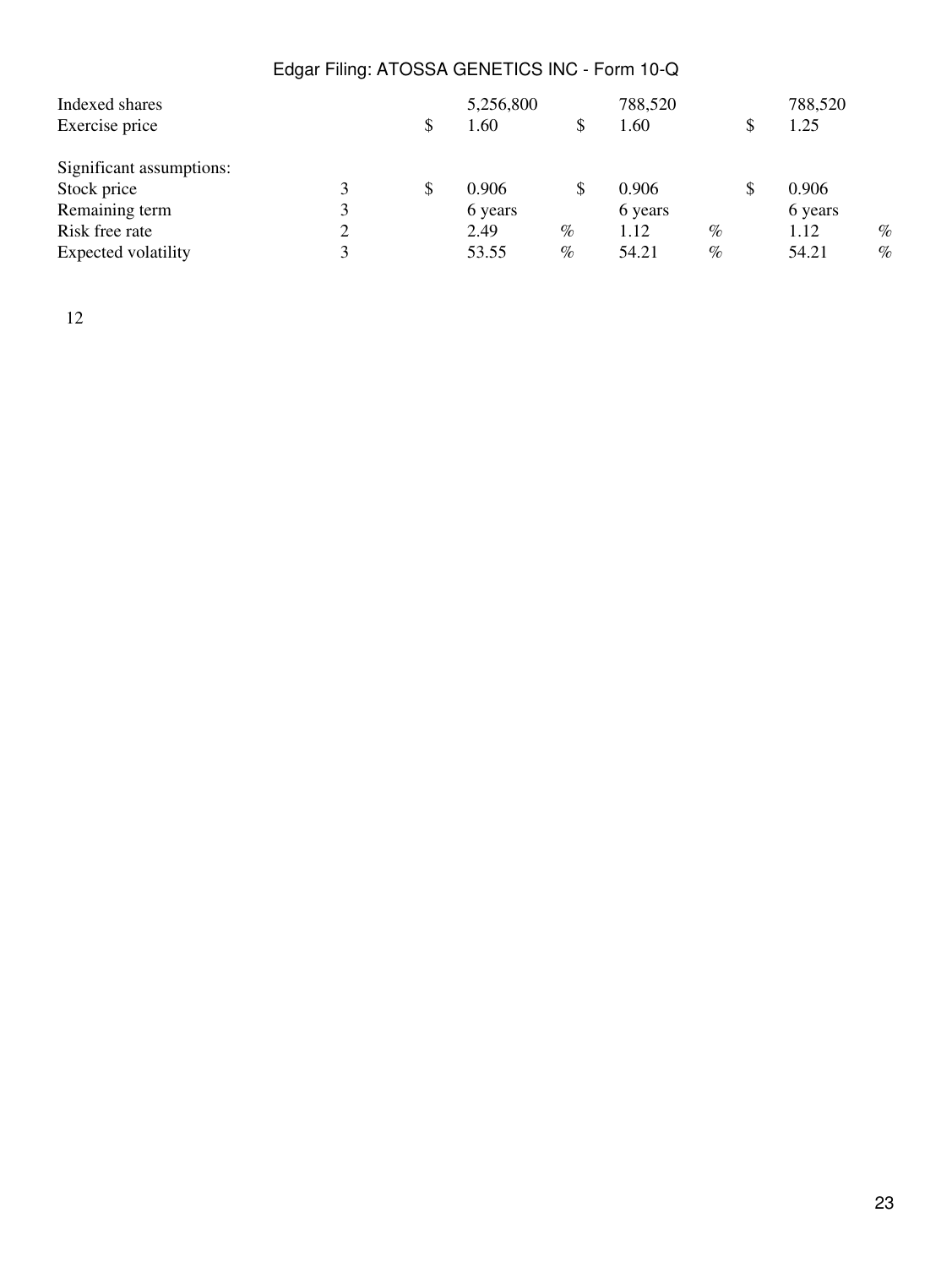#### **Fair value hierarchy of the above assumptions can be categorized as follows:**

- (1) There were no Level 1 inputs.
- (2) Level 2 inputs include:

Risk-free rate- The risk-free rate of return reflects the interest rate for United States Treasury Note with similar time-to-maturity to that of the warrants.

(3) Level 3 inputs include:

Stock price- The Company's common stock was not publicly traded at the time the Warrants were issued. Therefore, the stock price was determined implicitly from an iterative process in order for the combined fair value of the common stock and the warrants to equal the amount of proceeds received in the Private Placement, based upon the assumption that the Private Placement was the result of an arm's length transaction.

Remaining term- The Company does not have a history to develop the expected term for its warrants. Accordingly, the Company expected that the Initial Exercise Date would occur within one year from the date of issuance plus the contractual term in the calculations.

Expected volatility- We did not have a historical trading history sufficient to develop an internal volatility rate for use in the model. As a result, as required by ASC 718-10-30, the Company has accounted for the warrants using the calculated value method. The Company identified seven public entities in the similar industry for which share price information was available, and considered the historical volatilities of those public entities' share prices in calculating the expected volatility appropriate to the Company.

#### Asset Purchase and Warrants

On September 30, 2012, pursuant to the asset purchase agreement with Acueity, the Company issued 862,500 shares of common stock and 325,000 warrants ("Acueity Warrants") to the shareholders of Acueity, each of which entitles the recipients to subscribe for and purchase from the Company one share of the Company's common stock at \$5.00 per share (the "Exercise Price"), subject to a six-month lock up agreement.

#### *Warrants*

The Acueity Warrants are exercisable at any time commencing after September 30, 2012 (the "Issuance Date") and shall expire and no longer be exercisable on the fifth anniversary of the Issuance Date (the "Expiration Date"). The Company may at any time during the term of the Acueity Warrants reduce the then current Exercise Price to any amount and for any period of time deemed appropriate by the Board of Directors of the Company. The Acueity Warrants do not have a cashless exercise provision. There are no redemption features embodied in the Acueity Warrants and they have met the conditions provided in current accounting standards for equity classification.

## *Fair Value Considerations*

The Company's accounting for the issuance of the Acueity Warrants required the estimation of fair values of the financial instruments. The development of fair values of financial instruments requires the selection of appropriate methodologies and the estimation of often subjective assumptions. The Company selected the valuation techniques based upon consideration of the types of assumptions that market participants would likely consider in exchanging the financial instruments in market transactions. The warrants were valued using a Black-Scholes-Merton Valuation Technique because it embodies all of the requisite assumptions (including trading volatility, estimated terms and risk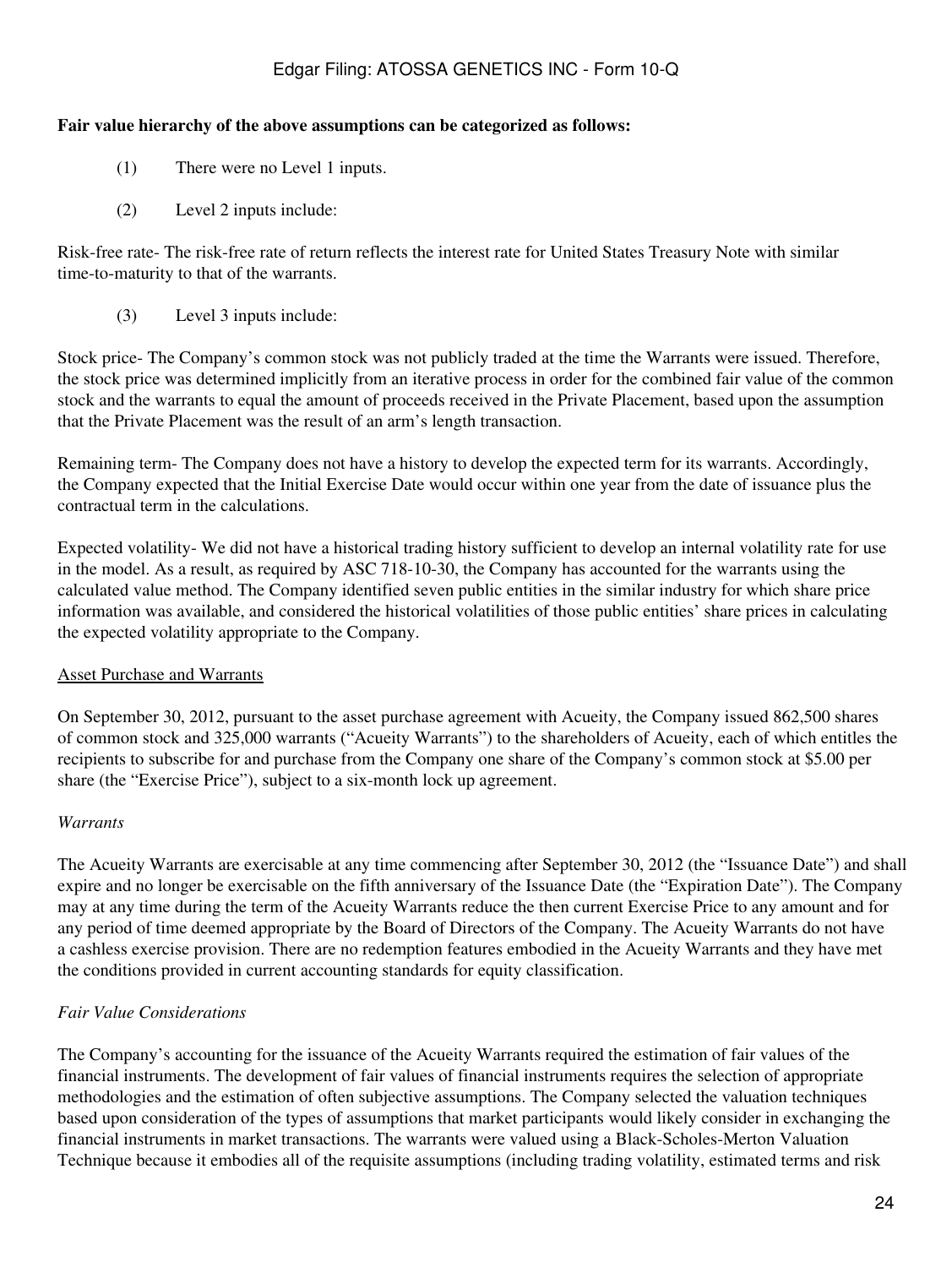free rates) necessary to fair value these instruments.

13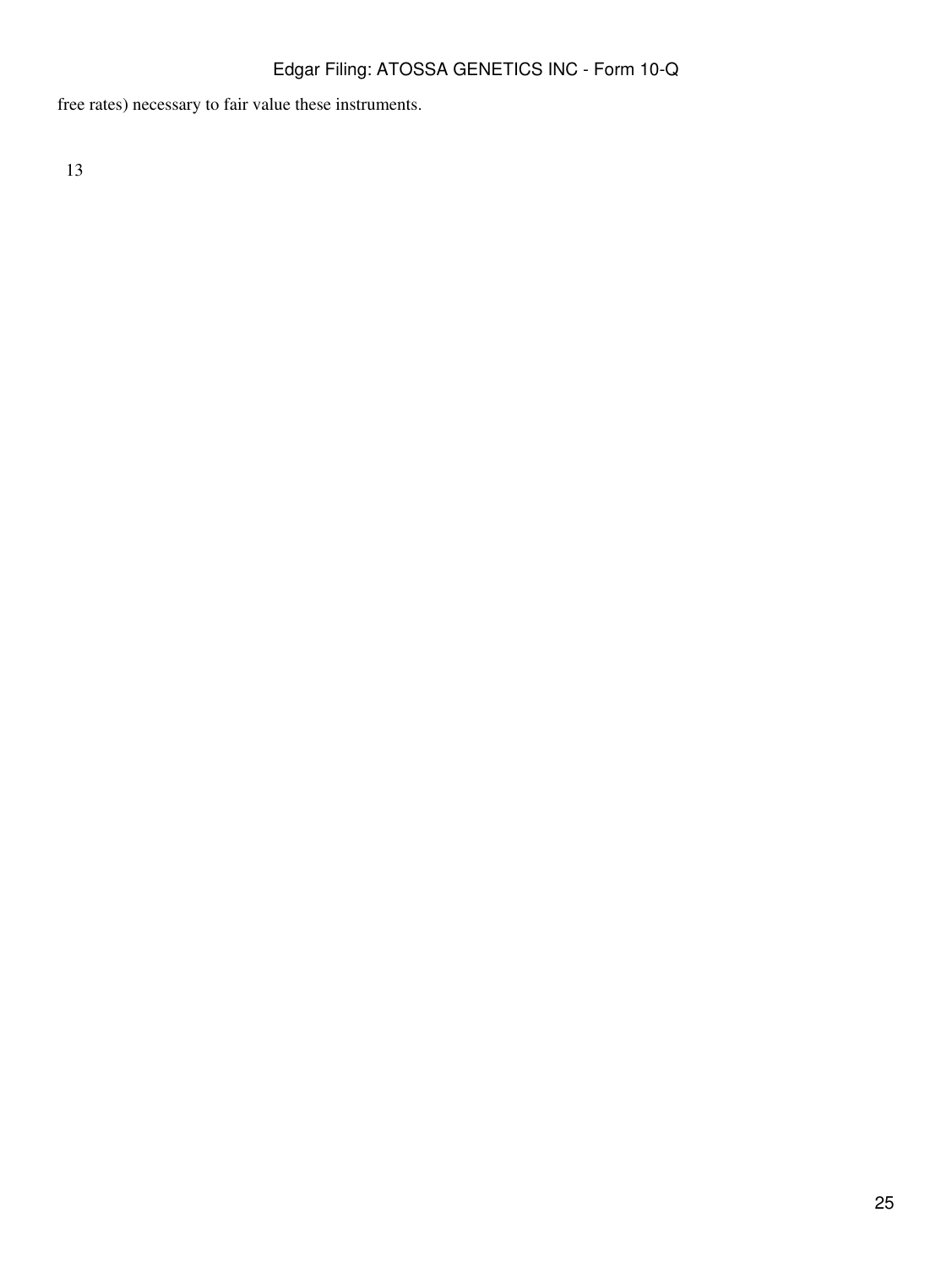The Acueity Warrants were valued at \$762,353 or \$2.3457 per warrant. The following tables reflect assumptions used to determine the fair value of the Warrants:

|                          | Fair<br>Value<br>Hierarchy | September 2012<br><b>Acueity Warrants</b> |         |      |
|--------------------------|----------------------------|-------------------------------------------|---------|------|
|                          | Level                      |                                           |         |      |
| Indexed shares           |                            |                                           | 325,000 |      |
| Exercise price           |                            | \$                                        | 5.00    |      |
| Significant assumptions: |                            |                                           |         |      |
| Stock price              | 3                          | \$                                        | 5.00    |      |
| Remaining term           | 3                          |                                           | 5 years |      |
| Risk free rate           | $\overline{2}$             |                                           | 0.62    | $\%$ |
| Expected volatility      | 3                          |                                           | 56.54   | $\%$ |

#### **Fair value hierarchy of the above assumptions can be categorized as follows:**

- (1) There were no Level 1 inputs.
- (2) Level 2 inputs include:

Risk-free rate- The risk-free rate of return reflects the interest rate for United States Treasury Note with similar time-to-maturity to that of the warrants.

(3) Level 3 inputs include:

Stock price- The Company's common stock was not publicly traded at the time the Acueity Warrants were issued. Therefore, the stock price was determined at the offering price of the then contemplated initial public offering, for which the registration statement on Form S-1 (File No. 333-179500) was subsequently declared effective by the Securities and Exchange Commission on November 7, 2012, and a prospectus was subsequently filed pursuant to Rule 424(b)(4) on November 9, 2012 (see Note 14).

Remaining term- The Company does not have a history to develop the expected term for its warrants. Accordingly, the Company expected that the Initial Exercise Date would occur within one year from the date of issuance plus the contractual term in the calculations.

Expected volatility- We did not have a historical trading history sufficient to develop an internal volatility rate for use in the model. As a result, as required by ASC 718-10-30, the Company has accounted for the warrants using the calculated value method. The Company identified seven public entities in the similar industry for which share price information was available, and considered the historical volatilities of those public entities' share prices in calculating the expected volatility appropriate to the Company.

As of September 30, 2013, the Company has granted warrants to purchase 58,500 shares of common stock to the placement agent in connection with the financing facility with Aspire Capital. The warrants are exercisable at \$5.80 or \$5.70 per share and expire in 2017. An expense of \$72,549 has been recognized during 2013 for issuance of these warrants.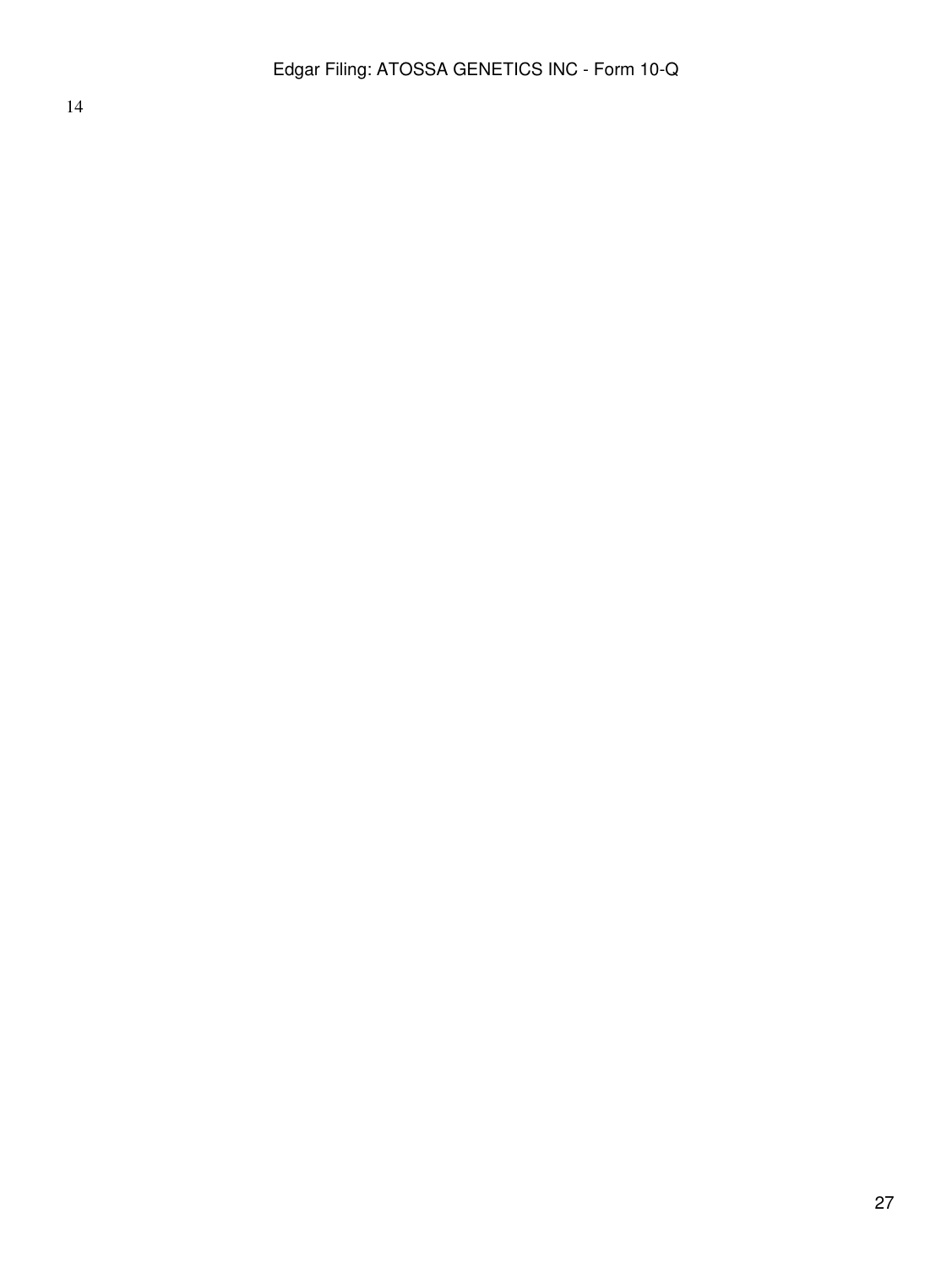On September 28, 2010, the Board of Directors approved the adoption of the 2010 Stock Option and Incentive Plan, or the 2010 Plan, subject to stockholder approval, to provide for the grant of equity-based awards to employees, officers, non-employee directors and other key persons providing services to the Company. Awards of incentive options may be granted under the 2010 Plan until September 2020. No other awards may be granted under the 2010 Plan after the date that is 10 years from the date of stockholder approval. An aggregate of 1,000,000 shares (or 2,263,320 shares prior to the reverse stock-split on September 28, 2010) were initially reserved for issuance in connection with awards granted under the 2010 Plan, such number of shares to be subject to adjustment as provided in the plan and in any award agreements entered into by the Company under the plan, and upon the exercise or conversion of any awards granted under the plan. On January 1, 2012, 450,275 shares were added to the 2010 Plan and on January 1, 2013, 500,000 shares were added to the 2010 Plan, as provided under the terms of the 2010 Plan.

The Company granted options to purchase 122,740 and 857,394 shares of common stock to employees during the three months and nine months ended September 30, 2013, respectively. The Company issued zero and 5,546 shares of common stocks in connection with the exercise of employee's stock options during the three months and nine months ended September 30, 2013. As of September 30, 2013, there are 471,624 options available for grant under the 2010 Plan.

# **NOTE 9: INCOME TAXES**

The Company accounts for income taxes as outlined in ASC 740, "Income Taxes", which was previously Statement of Financial Accounting Standards No. 109, "Accounting for Income Taxes" ("SFAS 109"). Under the asset and liability method of SFAS 109, deferred income tax assets and liabilities are recognized for the estimated future tax consequences attributable to differences between the financial reporting and tax bases of assets and liabilities and are measured using enacted tax rates in effect for the year in which those temporary differences are expected to be recovered or settled. A valuation allowance is provided for the amount of deferred tax assets that, based on available evidence, are not expected to be realized.

As a result of the Company's cumulative losses, management has concluded that a full valuation allowance against the Company's net deferred tax assets is appropriate. No income tax liabilities existed as of September 30, 2013 and December 31, 2012 due to the Company's continuing operating losses.

# **NOTE 10: CONCENTRATION OF CREDIT RISK**

Financial instruments that potentially subject the Company to concentration of credit risk consist principally of cash deposits. Accounts at each institution are insured by the Federal Deposit Insurance Corporation ("FDIC") up to \$250,000. At September 30, 2013 and December 31, 2012, the Company had \$7,443,561 and \$1,475,197 in excess of the FDIC insured limit, respectively.

# **NOTE 11: COMMITMENTS AND CONTINGENCIES**

# Lease Commitments

On September 29, 2010, the Company entered into a commercial lease agreement with CompleGen, Inc. for laboratory space located in Seattle, WA. The lease provides for monthly rent of \$3,658 and a security deposit of \$3,658. The lease terms are from September 29, 2010 through March 31, 2011, at which time the lease has converted to month to month unless two months' prior written notice of the intent to terminate the agreement is given. The monthly rent for the lease increased to \$4,267 commencing January 2012. For the year ended December 31, 2012, the Company incurred \$46,529 of rent expense for the lease. The lease was terminated in December 2012, and the rental deposit was applied to the rent of the final month.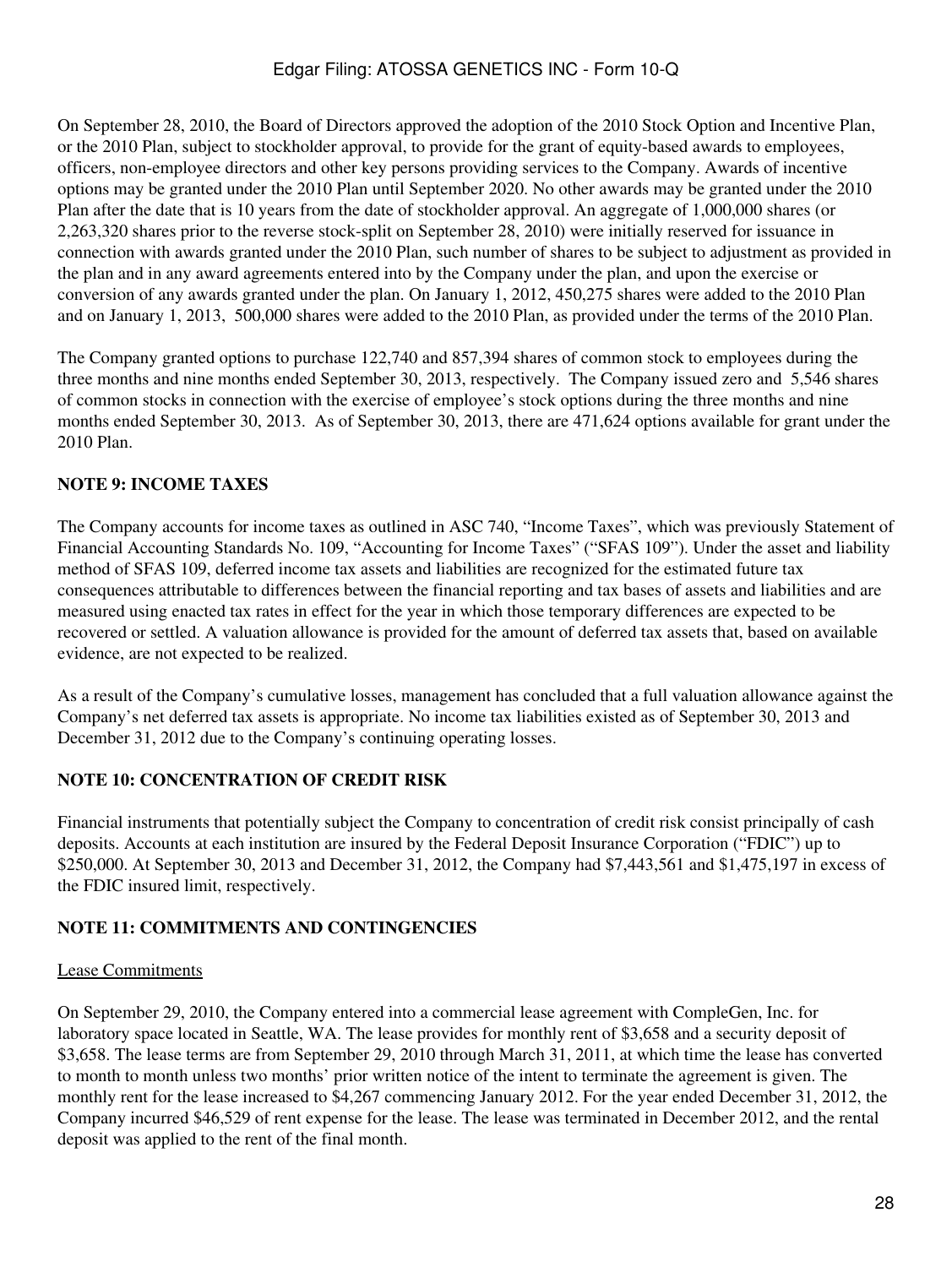On March 4, 2011, the Company entered into a commercial lease agreement with Sanders Properties, LLC for office space located in Seattle, WA. The lease provides for monthly rent of \$1,100 and a security deposit of \$1,500. The lease terms are from April 1, 2011 through March 31, 2014. For the nine months ended September 30, 2013, the Company incurred \$8,800 of rent expense for the lease.

On December 9, 2011, the Company entered into another commercial lease agreement with Fred Hutchinson Research Center for lab and office space located in Seattle, WA. The lease provides for monthly rent of \$16,395 for the period from February 24, 2012 to August 31, 2012, \$19,923 for the period from September 1, 2012 to August 31, 2013, and \$20,548 for the period from September 1, 2013 to November 29, 2014. The security deposit of \$32,789 was paid in March 2012 and recorded as Security Deposit on the consolidated balance sheet as of December 31, 2012. For the nine months ended September 30, 2013, the Company incurred \$233,260 of rent expense for the lease, which included leasing office management expenses.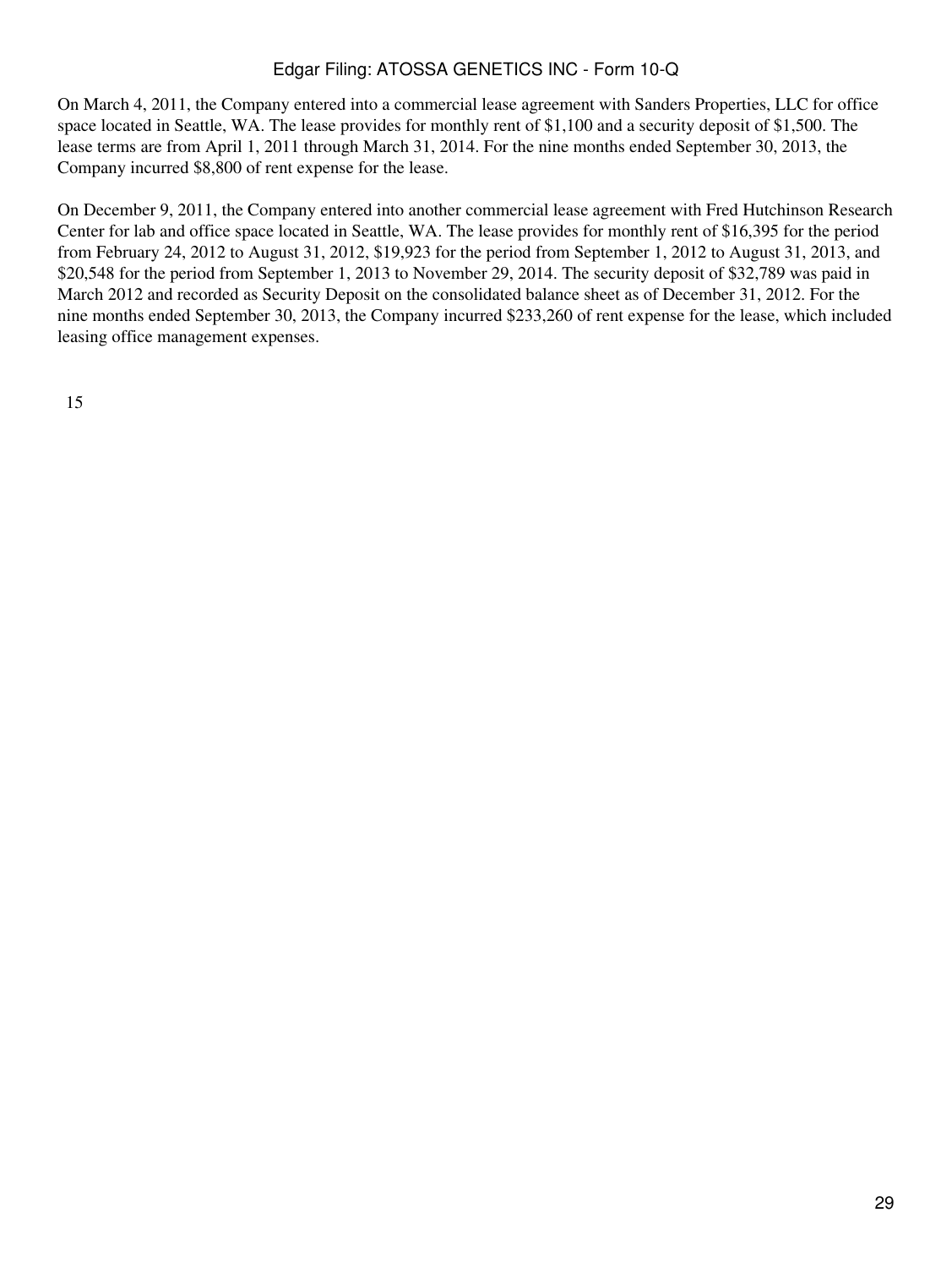In July 2013, the Company entered into an agreement with ARE LLC (Alexandria) to lease additional office spaces in our existing building under a separate lease agreement. The lease is from August 2013 through November 2014, and the gross rent is \$ 4,800 per month.

The future minimum lease payments due subsequent to September 30, 2013 under all non-cancelable operating leases for the next five years are as follows:

| As of September 30,          | Amount |         |  |
|------------------------------|--------|---------|--|
| 2014                         | \$     | 380,767 |  |
| 2015                         |        | 62,451  |  |
| 2016                         |        |         |  |
| 2017                         |        | -       |  |
| 2018                         |        |         |  |
| Thereafter                   |        |         |  |
| Total minimum lease payments | S      | 443,218 |  |

#### Affymetrix Purchase Commitment

In September 2013, the Company entered into an "Ownership Program Agreement" with Affymetrix, Inc, a manufacturer of GeneChip Systems, where Affymetrix has agreed to loan a GeneChip System 3000Dx v.2 ("instrument") to us if we purchase and take delivery of a minimum thirty GeneChip Human Genme U133 Plus 2.0 (30-pack) arrays at \$21,590 per 30 pack for the next three years for a total purchase obligation of \$647,700 with a minimum purchase of ten 30-pack arrays per contract year. At the end of the three year contract, upon fulfillment of the purchase commitment, the instrument title and ownership transfer to Atossa at no additional cost. In addition to the GeneChip Human Genme, we must purchase a two year service contract for \$51,600 to cover maintenance of the instrument during the contract period. We placed an initial order for four 30-pack arrays in September 2013 for \$94,723. We are obligated to purchase 26 additional arrays during the next three year contract term.

#### Contingencies

On June 30, 2011, Robert Kelly, the Company's former President, filed a counterclaim against the Company in an arbitration proceeding, alleging breach of contract in connection with the termination of a consulting agreement between Mr. Kelly (dba Pitslayer LLC) and the Company that was entered into in July 2010 in connection with his resignation from the Company as President and a director. The consulting agreement was terminated by the Company in September 2010. Mr. Kelly seeks \$450,000 in compensatory damages, which is the amount he claims would have been earned had the consulting agreement been fulfilled to completion.

On December 11, 2012, Mr. Kelly filed a complaint in the United States District Court, Western Division of Washington seeking compensatory damages, interest and attorneys' fees related to the termination of Mr. Kelly's consulting contract and the rescission of shares issued to him in July 2010 in connection with his resignation from the Company as President and a director. The specific amount of damages sought is to be proven at trial and is not specified. On July 8, 2013, the court granted the Company's motion to compel arbitration of these claims and therefore this action was dismissed.

On February 26, 2013, Mr. Victor Cononi filed a complaint in the United States District Court, Western Division of Washington seeking compensatory damages, interest and attorneys' fees related to the rescission of shares issued to him in July 2010 in connection with Mr. Kelly's resignation from the Company as President and a director. The specific amount of damages sought is to be proven at trial and is not specified. In August 2013, the court granted the Company's motion to compel arbitration of these claims and therefore this action has been dismissed.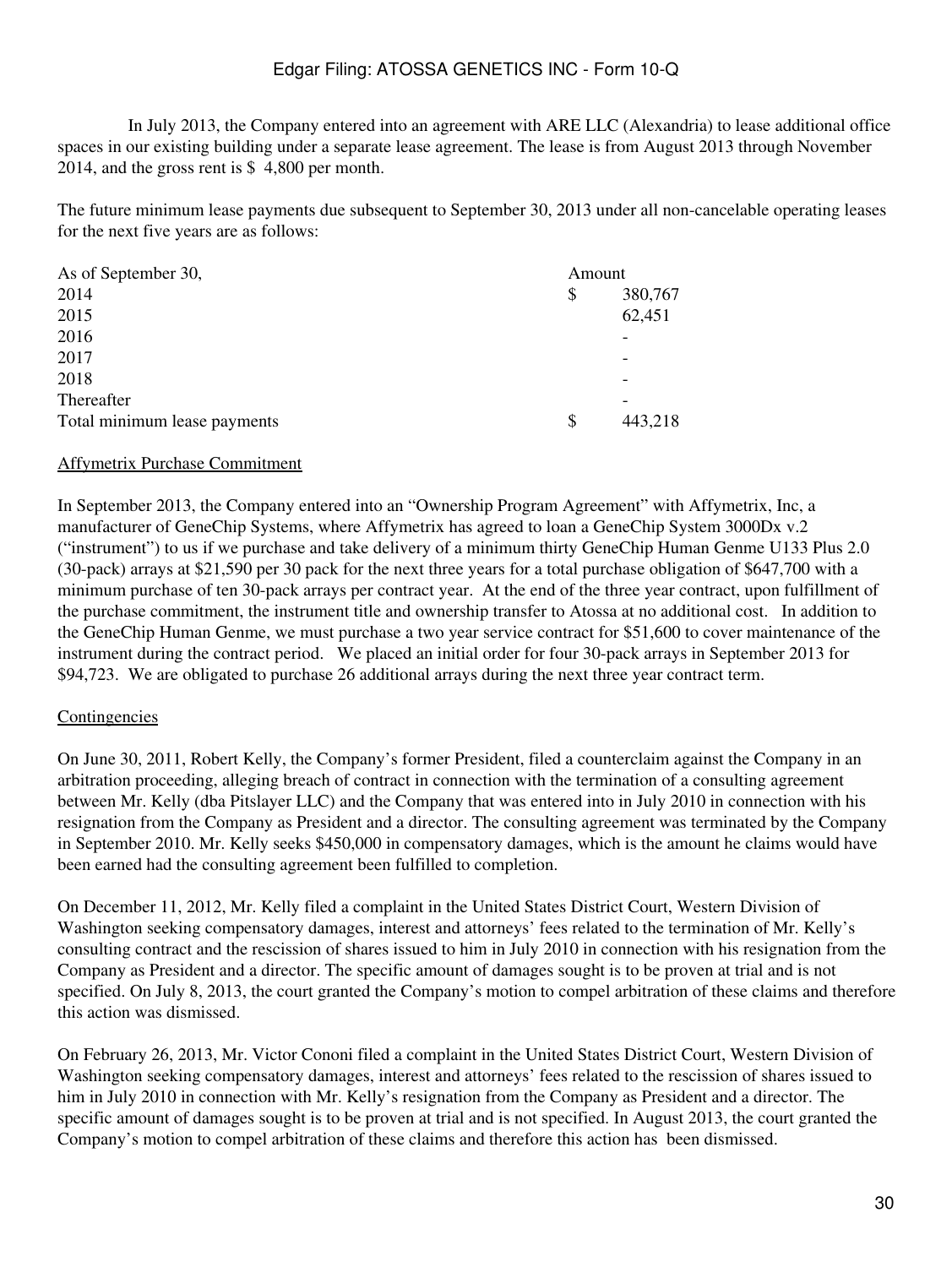A hearing in the arbitration has been postponed pending certain procedures in the above Western Division action and may be delayed further to accommodate other third party civil and federal criminal proceedings alleging securities and wire fraud that have been brought against Mr. Kelly with respect to his prior employment and predating his service with the Company.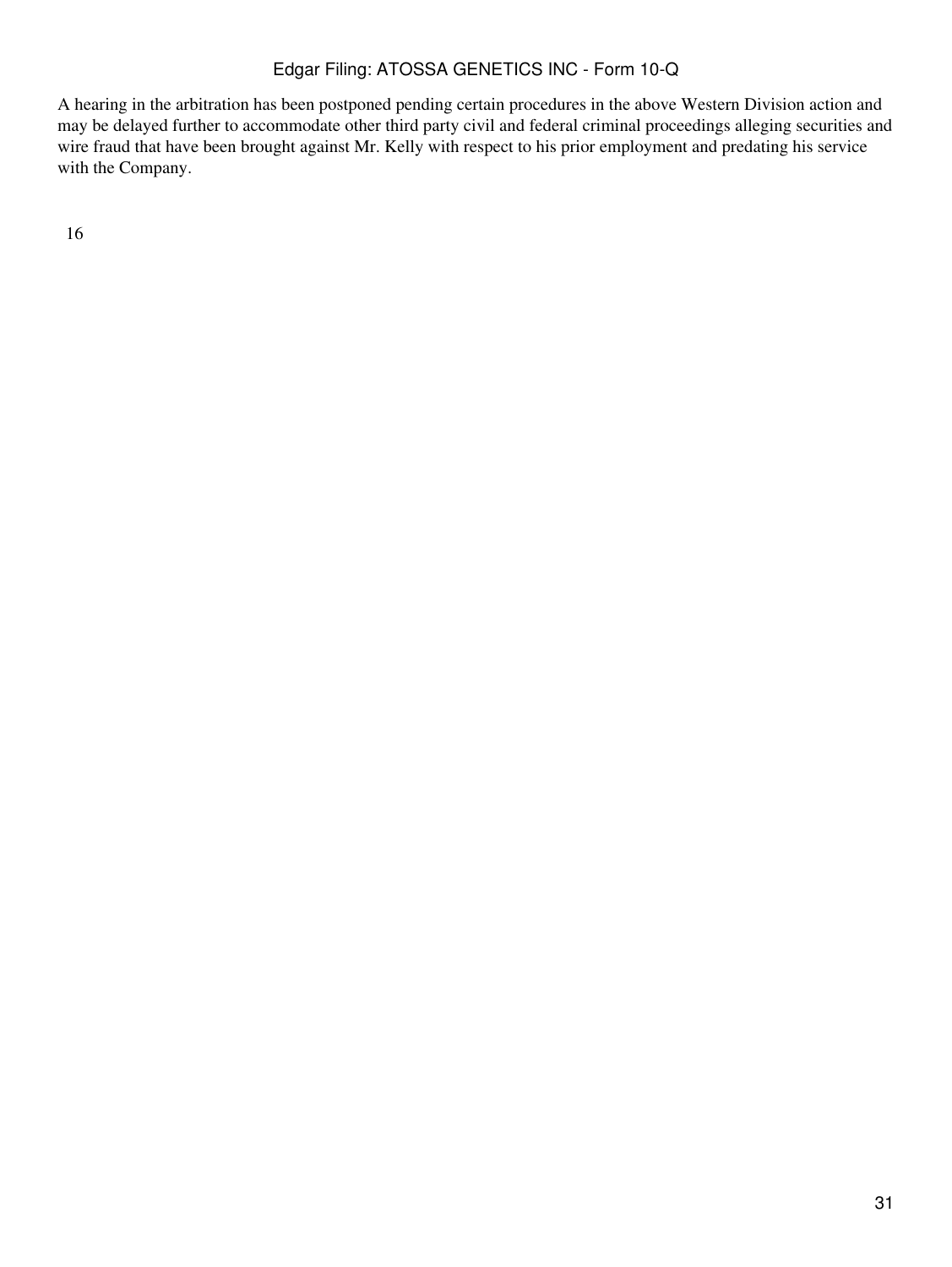The Company is reasonably confident in its defenses to Mr. Kelly's and Mr. Cononi's claims. Consequently, no provision or liability has been recorded for these claims as of September 30, 2013. However, it is at least reasonably possible that the Company's estimate of liability may change in the near term. Any payments by reason of an adverse determination in this matter will be charged to earnings in the period of determination.

On October 10, 2013, a putative securities class action complaint was filed in the United States District Court for the Western District of Washington against us, certain of our directors and officers and the underwriters of our November 2012 initial public offering. The complaint alleges that all defendants violated Sections 11 and  $12(a)(2)$ , and that we and certain of our directors and officers violated Section 15, of the Securities Act by making false and misleading statements and omissions in the offering's registration statement, and that we and certain of our directors and officers violated Sections 10(b) and 20A of the Exchange Act and SEC Rule 10b-5 promulgated thereunder by making false and misleading statements and omissions in the registration statement and in certain of our subsequent press releases and SEC filings with respect to our NAF specimen collection process, our ForeCYTE Breast Health Test and our MASCT device. This action seeks, on behalf of persons who purchased our common stock between November 8, 2012 and October 4, 2013, inclusive, damages of an unspecific amount. We believe this complaint is without merit and plan to defend ourselves vigorously. Failure by us to obtain a favorable resolution of the claims set forth in the complaint could have a material adverse effect on our business, results of operations and financial condition. Currently, the amount of such material adverse effect cannot be reasonably estimated, and no provision or liability has been recorded for these claims as of September 30, 2013. The costs associated with defending and resolving the complaint and ultimate outcome cannot be predicted. These matters are subject to inherent uncertainties and the actual cost, as well as the distraction from the conduct of our business, will depend upon many unknown factors and management's view of these may change in the future.

## FDA Warning Letter

On February 21, 2013, the Company received a Warning Letter ("Letter") from the FDA regarding its Mammary Aspirate Specimen Cytology Test (MASCT) System and MASCT System Collection Test (together, the "System"). The Letter arises from certain FDA findings during a July 2012 inspection, to which the Company responded in August 2012, explaining why the Company believed it was in compliance with applicable regulations and/or was implementing changes responsive to the findings of the FDA inspection. The FDA alleges in the Letter that following 510(k) clearance of the MASCT System, the Company changed the System in a manner that requires submission of an additional 510(k) notification to the FDA. Specifically, the FDA stated that the Instructions For Use (IFU) in the original 510(k) submission stated that the user must "Wash the collection membrane with fixative solution into the collection vial..." while the current IFU states "...apply one spray of Saccomanno's Fixative to the collection membrane..." and that "this change fixes the NAF specimen to the filter paper rather than washing it into a collection vial." At the time that the changes were made the Company determined and documented that the change could not significantly affect the safety or effectiveness of the MASCT System, and thus, that a new 510(k) was not required in accordance with the FDA's guidance document entitled, "Deciding When to Submit a 510(k) for a Change to an Existing Device." The Letter also identified certain issues with respect to the Company's marketing of the System and the Company's compliance with FDA Good Manufacturing Practices (cGMP) regulations, among other matters. The Company responded to the Letter on March 13, 2013, and identified the corrective actions that had been made, or were otherwise underway The Company also filed a new 510(k) application for the MASCT System which was withdrawn in August 2013 after receiving feedback from the FDA.

On October 4, 2013, the Company initiated a voluntary recall of the system to address FDA's concerns regarding the modifications identified in the Letter. As a result of this recall, this product is currently not being marketed or distributed in the U.S. The Company plans to prepare a new premarket notification or 510(k) application for submission to the FDA that covers the collection, preparation, and processing of NAF specimens at our laboratory and includes the spray method of fixing specimens to the collection membrane.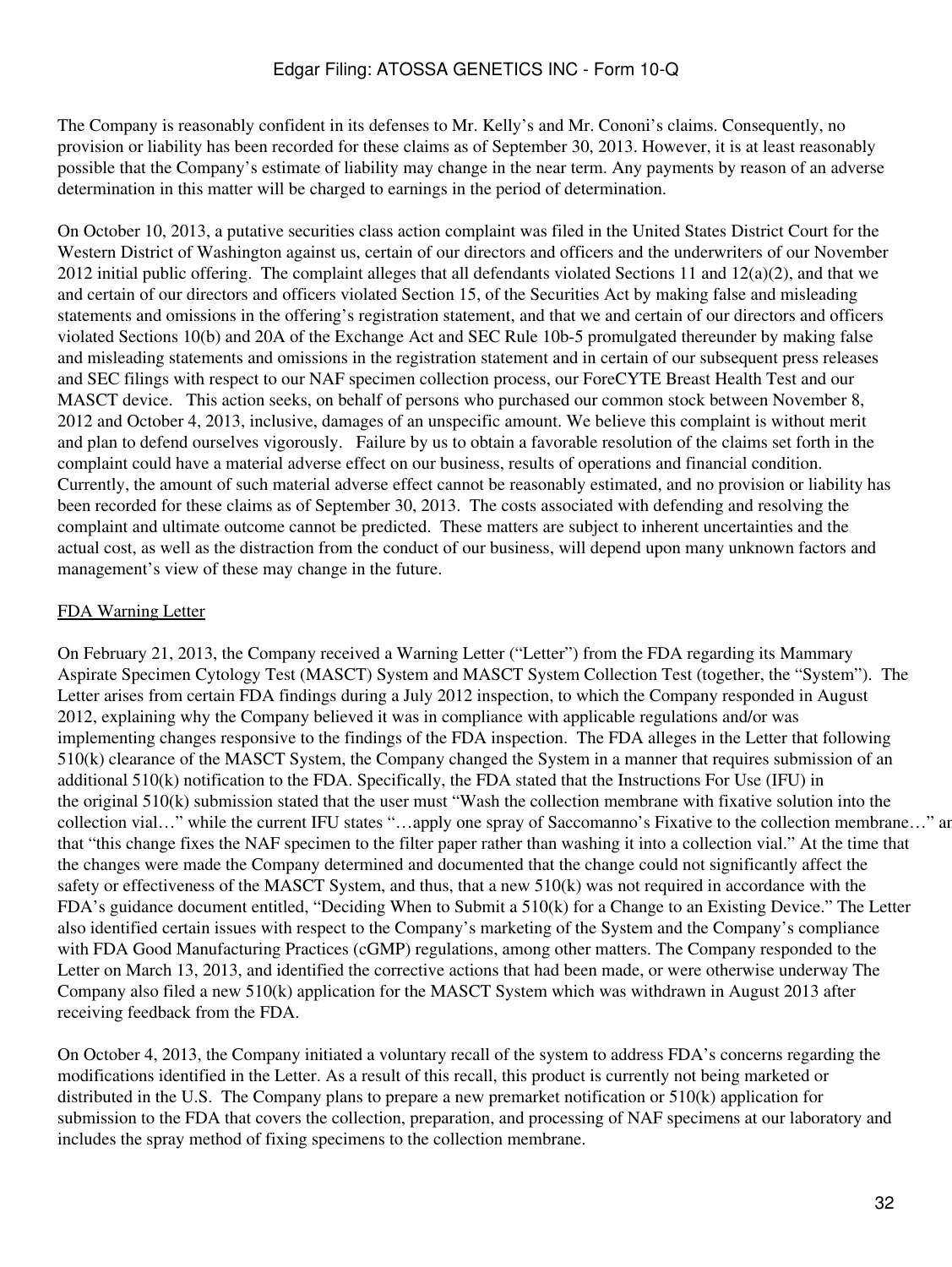To ensure that the 510(k) includes the information that FDA feels is appropriate, we have requested a pre-submission meeting with the FDA. This meeting is scheduled to be held on November 14, 2013. Once we understand what types of data FDA is seeking, we intend to submit the 510(k) shortly after the meeting. Once filed we hope that the FDA will complete their review of our submission within 90 days; but of course we cannot predict if they will ask us for additional information or otherwise complete their review within the 90 days.

17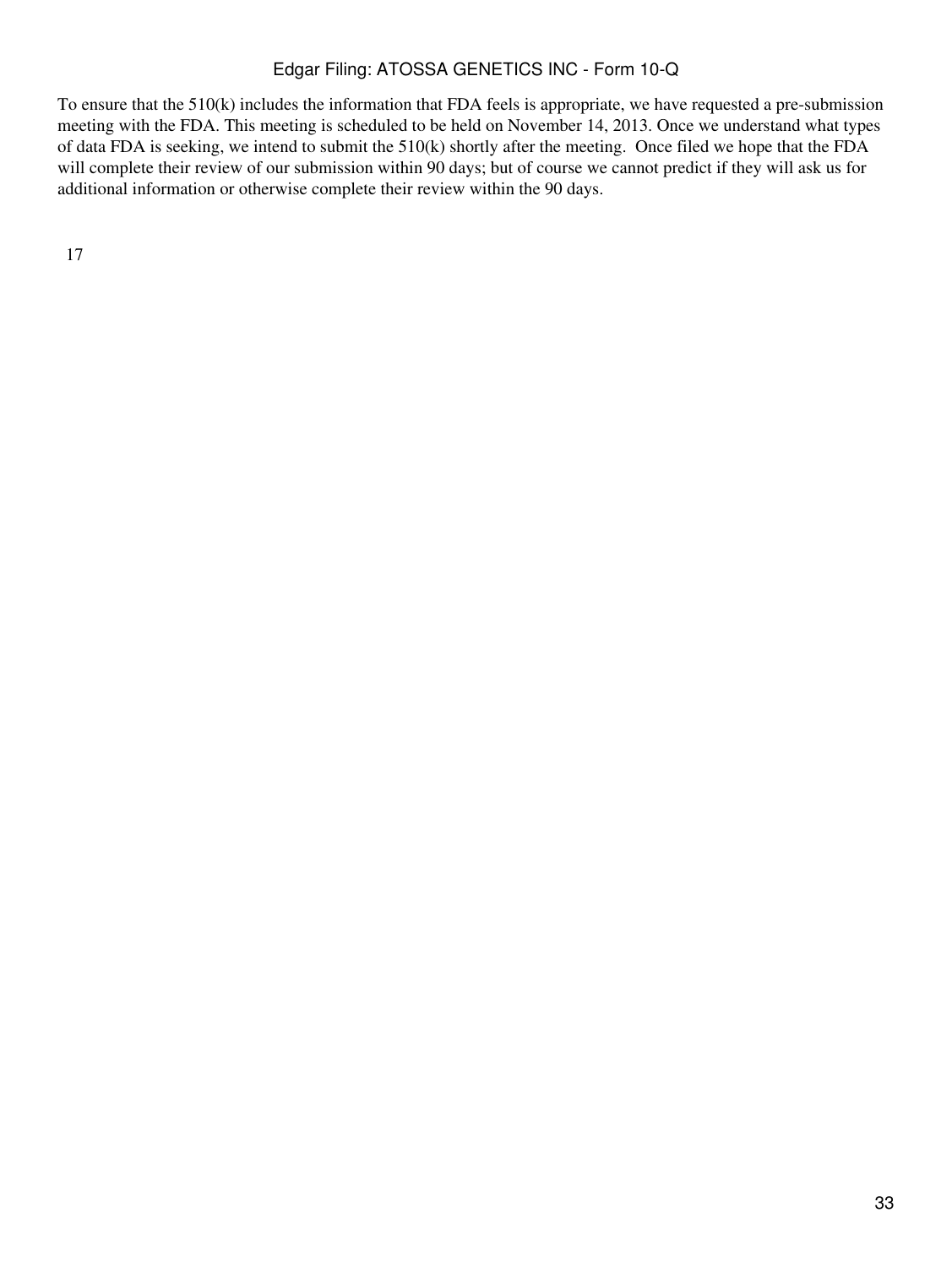The Company has recorded a loss contingency as of September 30, 2013 of \$402,840 related to the estimated costs of the recall, including the estimated costs of pursuing the additional  $510(k)$  clearance. The recall and  $510(k)$  process may take longer than expected and we may incur costs that we have not anticipated. Accordingly, the actual amount of the loss contingency may be higher than we currently expect.

# **NOTE 12: RELATED PARTY TRANSACTIONS**

# Loans from Officer

On May 26, 2009, the Company borrowed \$5,000 from its Chairman of the Board and Chief Executive Officer as a short-term, unsecured loan via verbal agreement and did not bear any interest. Commencing June 30, 2010, the loan was converted into a written Promissory Note bearing an annual interest rate of 10%, with a maturity date of December 31, 2010. This note was repaid in full on May 16, 2011 including approximately \$439 of accrued interest.

On June 30, 2010, the Company borrowed an additional \$100,000 from its Chairman of the Board and Chief Executive Officer pursuant to a promissory note. The loan under the note was funded to the Company on July 12, 2010. The note bears a 10% interest rate per annum and carries a \$4,000 loan origination fee which is accreted to the loan balance throughout the life of the loan. The \$4,000 loan origination fee was fully accreted to the loan balance as of March 31, 2011 and December 31, 2010, and recorded as interest expense for the year ended December 31, 2010. This note (including the \$4,000 origination fee) was repaid in full on May 19, 2011 including approximately \$8,959 in accrued interest.

On November 3, 2010, the Company entered into a line of credit agreement for borrowing up to \$500,000 from its Chairman of the Board and Chief Executive Officer pursuant to a promissory note. The note bears a 10% interest rate per annum. An aggregate of \$140,000 was funded to the Company under the line of credit as of March 31, 2011 which was repaid on May 31, 2011, including approximately \$6,093 in accrued interest. As of December 31, 2011, the unpaid principal balance drawn from the line of credit was \$5,078, which was fully repaid on March 31, 2012.

On July 30, 2012, the Company entered into a line of credit agreement for borrowing up to \$500,000 from its Chairman of the Board and Chief Executive Officer pursuant to a promissory note. The note bears a 12% interest rate per annum. An aggregate of \$79,300 was funded to the Company under the line of credit as of December 31, 2012. The principal balance of \$79,300 and interest of \$1,440 was fully repaid on October 11, 2012.

# Exclusive License Agreement

On July 27, 2009, the Company entered into an exclusive license agreement with Ensisheim Partners LLC ("Ensisheim"), an entity solely owned by the Chairman and Chief Executive Officer of the Company and the Chief Scientific Officer of the Company, who is also the wife of the Company's Chairman and CEO. Pursuant to that agreement, Ensisheim granted the Company an exclusive, worldwide, perpetual, irrevocable, royalty-bearing, license to the MASCT System, with the right to grant and authorize sublicenses. The license agreement provided that the Company would pay Ensisheim a royalty equal to 2% of net sales revenue, with a minimum royalty of \$12,500 per fiscal quarter during the term of the agreement, which would have increased to a minimum royalty of \$25,000 per fiscal quarter beginning in the quarter in which the first commercial sale of a licensed product would have taken place. From inception through December 31, 2010, the Company had incurred \$16,250 in patent-related expenses under the license agreement with Ensisheim, and \$0 subsequent to December 31, 2010.

On June 17, 2010, the Company and Ensisheim entered into an Assignment Agreement, whereby Ensisheim assigned to the Company all rights to the patents and patent applications underlying the MASCT System. Pursuant to the assignment, the Company will have all responsibility for prosecution, maintenance, and enforcement and will indemnify Ensisheim from any and all claims against the patent estate. Ensisheim retained no residual rights with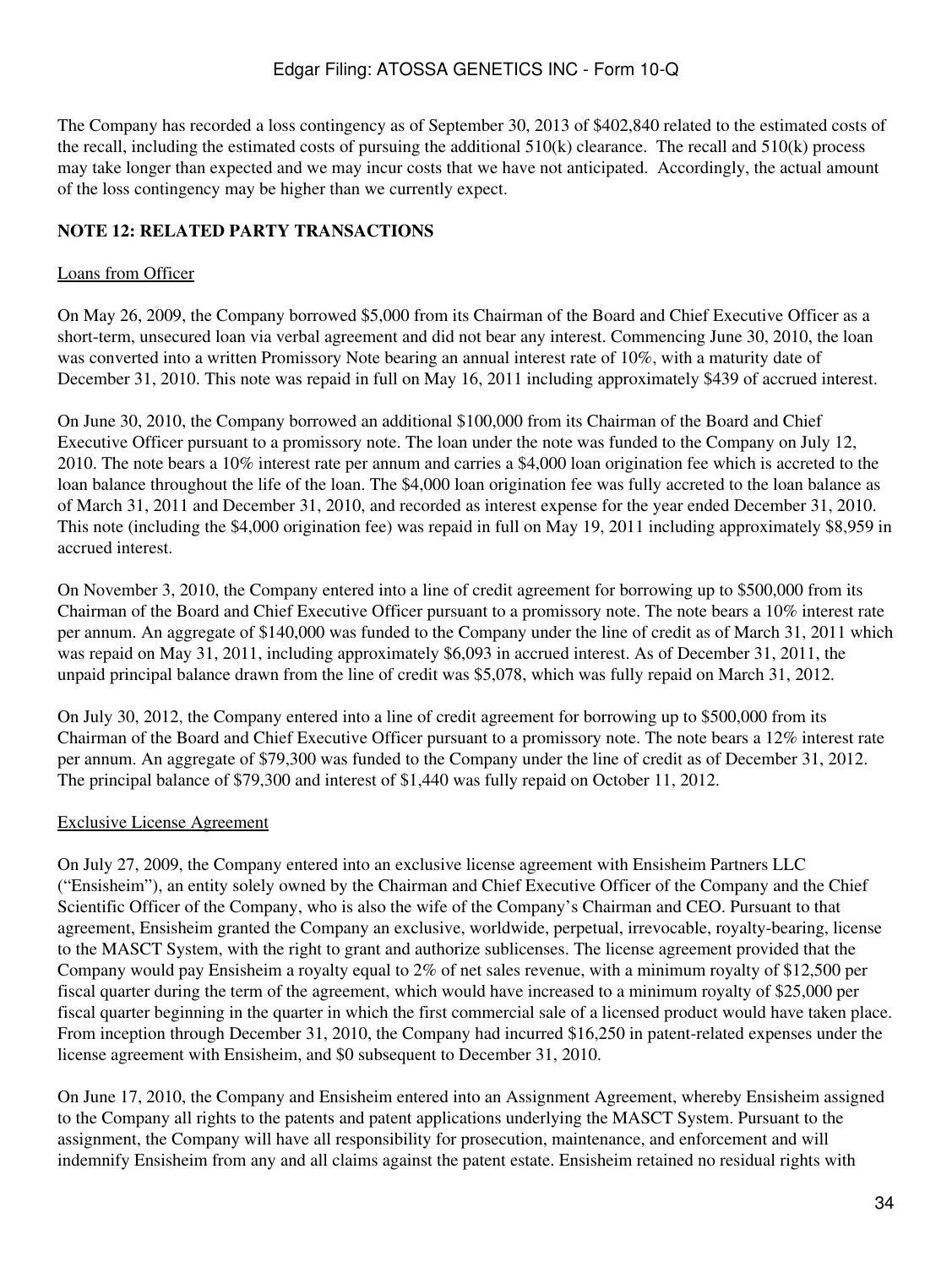respect to the patents and patent applications. In conjunction with the assignment, the Company terminated the exclusive license agreement between the Company and Ensisheim dated July 27, 2009. As a result of the termination, the Company has no further obligations with respect to royalty payments to Ensisheim due under the old licensing agreement. As a result, the \$12,500 of patent royalty payable to Ensisheim recorded as accrued royalty payable at December 31, 2009 has been reversed through royalty expense during the second quarter of 2010.

18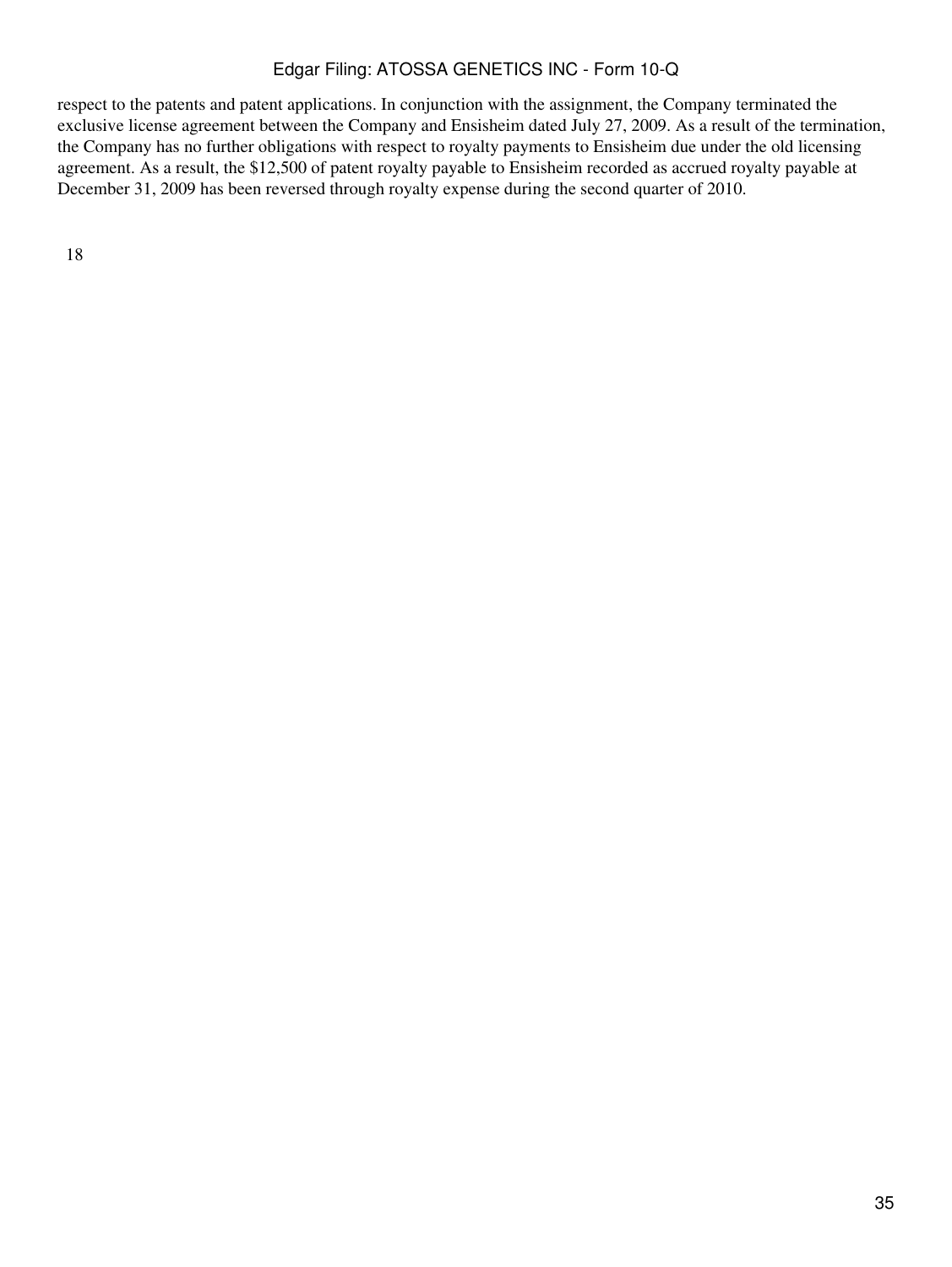#### Commercial Lease Agreement

On December 24, 2009, the Company entered into a commercial lease agreement with Ensisheim for office space located in Seattle, Washington. The lease provided for annual rent of \$13,200, plus applicable sales tax. From inception through December 31, 2009, the Company incurred \$248 of rent expense for the lease with security deposit of \$1,100. For the period of January 1, 2010 through June 30, 2010, the Company incurred \$6,600 of rent expense for the lease. On July 15, 2010 the Company and Ensisheim terminated the lease, effective July 1, 2010 and the Company commenced use of the facility rent free until April 1, 2011 when the commercial lease agreement the Company entered into with Sanders Properties, LLC became effective (see Note 11). The \$1,100 security deposit paid to Ensisheim was received as of December 31, 2012.

#### Executive Compensation

On May 19, 2010, the Company entered into employment agreements with three executives, including its Chief Executive Officer, its former President, and its Chief Scientific Officer. The annual base salaries under each agreement were calculated based on combined consideration of the success of capital raise and the operating results of the Company, and capped at \$360,000, \$350,000, and \$250,000, respectively for the three executives.

On July 22, 2010, in connection with the resignation and departure of Robert L. Kelly, the President and a director, the Company entered into a consulting agreement with a limited liability company controlled by Mr. Kelly. Under the agreement, the Company was to receive consulting services relating to capital raising and investor relations. The agreement was terminated by the Company in September 2010, through which time a total of \$30,000 consulting expense had been paid.

On July 22, 2010, the Company restated and amended the employment agreements with its CEO and CSO. The agreements modified the base annual salary amounts to \$250,000 and \$200,000, respectively, effective retroactively to May 19, 2010. For the nine months ended September 30, 2012, salaries and bonuses of CEO and CSO amounted to \$269,438 and \$200,550, of which \$134,719 and \$200,550 were recorded to research and development expense, respectively. For the nine months ended September 30, 2013, salaries and bonuses of CEO and CSO amounted to \$258,635 and \$191,908, of which \$129,316 and \$191,908 were recorded to research and development expense, respectively.

#### Share-Based Compensation

The amended employment agreement with the CEO, entered into on July 22, 2010, granted options to purchase 250,000 shares (or 565,830 shares prior to the reverse stock-split on September 28, 2010) at a price of \$5.00 per share, in consideration of his service to the Company. Of these options, 25% (or 62,500 shares) vested on December 31, 2010 with the remaining 75% (or 187,500 shares) to vest in equal quarterly installments over the next three years so long as the executive remains employed with the company. These options have five-year contractual terms.

The amended employment agreement with the CSO, entered into on July 22, 2010, granted options to purchase 100,000 shares (or 226,332 shares prior to the reverse stock-split on September 28, 2010) at a price of \$5.00 per share in consideration of her service to the Company. Of these options, 25% (or 25,000 shares) vested on December 31, 2010 with the remaining 75% (or 75,000 shares) to vest in equal quarterly installments over the next three years so long as the executive remains employed with the company. These options have five-year contractual terms.

On April 4, 2011, 45,000 non-qualified stock options were granted under the 2010 Plan to Dr. Tim Hunkapiller for being a member of the Company's Scientific Advisory Board and consulting services to be provided to the Company, at an exercise price of \$1.25 per share. These options have a ten-year contractual term and shall vest as follows: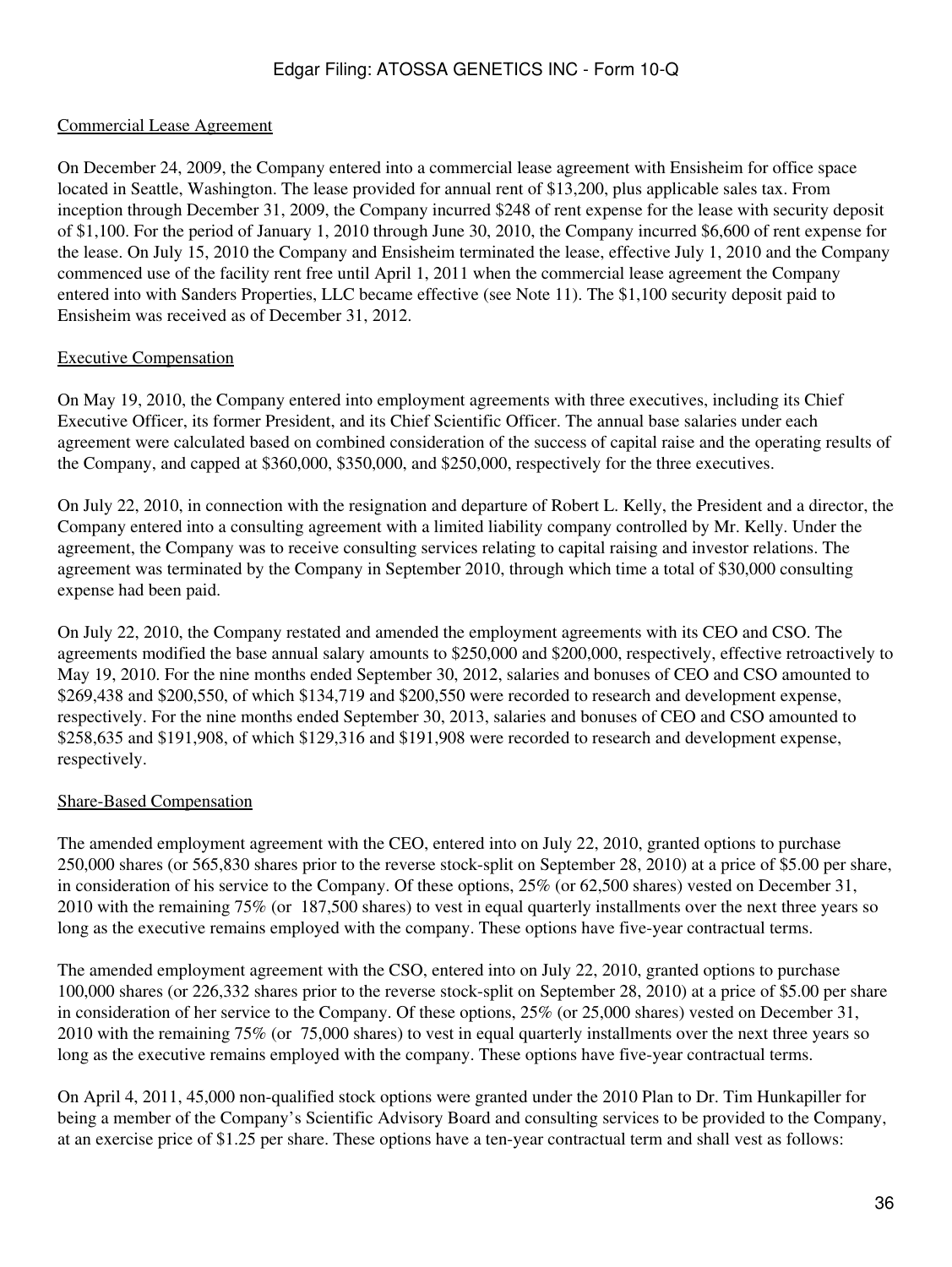- (i) 11,250 option shares shall vest ninety (90) days after the date of grant;
- (ii) 11,000 option shares shall vest one hundred and eighty (180) days after the date of grant;
- (iii) 11,500 option shares shall vest two hundred and seventy (270) days after the date of grant;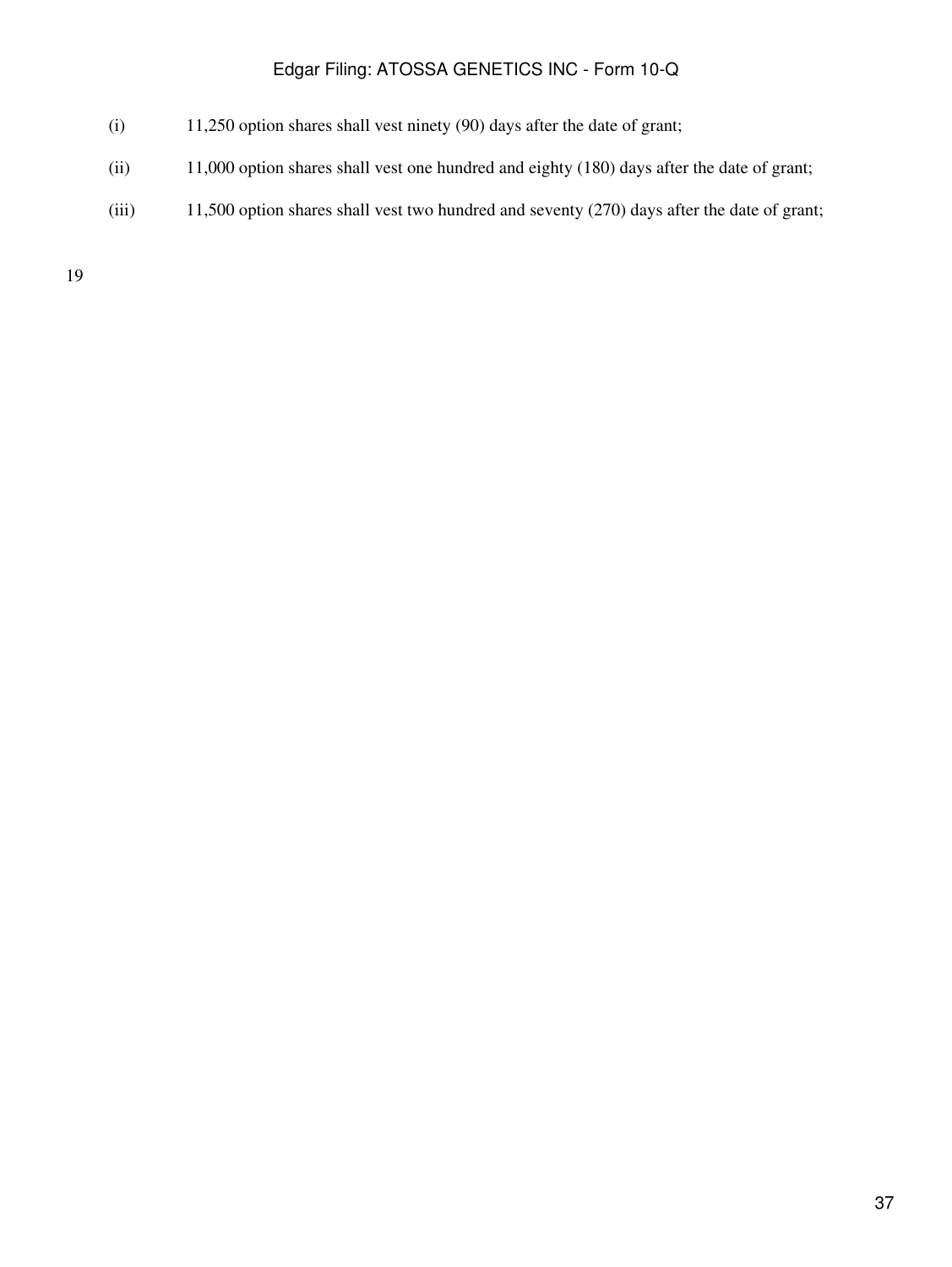(iv) 11,250 option shares shall vest three hundred and sixty (360) days after the date of grant.

On September 1, 2011, 219,000 incentive stock options were granted under the 2010 Plan to employees and officers as part of their employment agreements, at an exercise price of \$1.25 per share. These options have a ten-year contractual term and shall vest and become exercisable as follows:

- (i) twenty-five percent (25%) of the underlying shares on the first anniversary of the date of grant; and
- (ii) forty eighth (1/48) of the underlying shares monthly thereafter.

On September 1, 2011, 200,000 non-qualified stock options were granted under the 2010 Plan to non-employee directors for services to be provided to the Company, at an exercise price of \$1.25 per share. These options have a ten-year contractual term and shall vest and become exercisable as follows:

| (i)   | 80,000 option shares shall vest on September 1, 2011;  |
|-------|--------------------------------------------------------|
| (ii)  | 30,000 options shares shall vest on December 1, 2011;  |
| (iii) | 30,000 options shares shall vest on March 1, 2012;     |
| (iv)  | 30,000 options shares shall vest on June 1, 2012;      |
| (v)   | 30,000 options shares shall vest on September 1, 2012. |

On April 30, 2012, 19,757 non-qualified stock options were granted under the 2010 Plan to non-employee directors for serving as directors of the Company, at an exercise price of \$6.00 per share. These options have a ten-year contractual term and shall vest and become exercisable in full immediately as of the grant date.

On December 17, 2012, 228,000 non-qualified stock options were granted under the 2010 Plan to employees as part of their employment agreements, at an exercise price of \$4.24 per share. On December 20, 2012, 200,000 non-qualified stock options were granted outside of the 2010 Plan, but governed in all respects by the 2010 Plan, to an employee as part of his employment agreement, at an exercise price of \$4.11 per share. These options each have a ten-year contractual term and shall vest and become exercisable as follows:

- (i) twenty-five percent (25%) of the underlying shares on the first anniversary of the date employment commenced; and
- (ii) one-sixteenth (1/16) of the underlying shares quarterly thereafter.

In accordance with the guidance provided in ASC Topic 718, Stock Compensation (formerly SFAS 123R), the compensation costs associated with these options are recognized, based on the grant-date fair values of these options, over the requisite service period, or vesting period. Accordingly, the Company recognized a compensation expense of \$1,187,716 and \$96,251 for the nine months ended September 30, 2013 and 2012, respectively.

The Company estimated the fair value of these options using the Black-Scholes-Merton option pricing model based on the following weighted-average assumptions: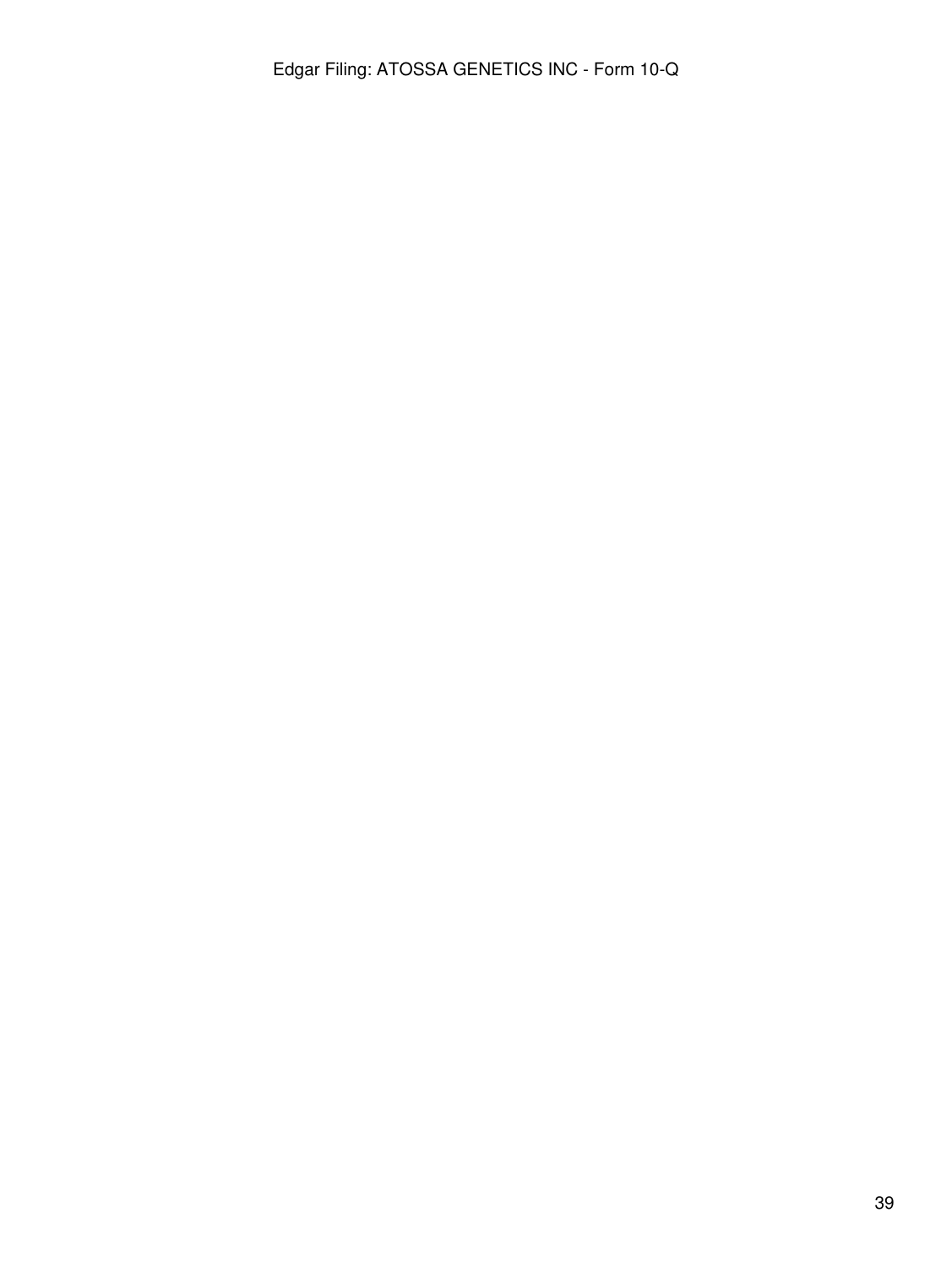| Employee<br>2010 through December 2012                                   |                                  |                                  | Employee $\&$<br><b>Officers</b> |                 | Directors                  |                          | CEO &<br><b>CSO</b> |
|--------------------------------------------------------------------------|----------------------------------|----------------------------------|----------------------------------|-----------------|----------------------------|--------------------------|---------------------|
| Date of Grant                                                            |                                  | December 2012                    | September 2011 April 2012        |                 |                            | September 2011 July 2010 |                     |
| Fair value of common stock on date<br>of grant                           | $$4.11-S4.24(D)$                 |                                  | \$0.9060(B)                      |                 | $$0.9060$ (B &C)           |                          | \$2.7560(A)         |
| Exercise price of the options<br>Expected life of the options (years)    | $$4.11 - $4.24$<br>$5.74 - 6.11$ |                                  | \$1.25<br>5.65                   |                 | \$1.25-\$6.00<br>5.00 5.65 | \$5.00<br>3.33           |                     |
| Dividend yield<br><b>Expected volatility</b>                             | $0.00\%$<br>44.58%<br>42.44      |                                  | $0.00\%$<br>53.90%               |                 | $0.00\%$<br>53.90-62.46%   |                          | $0.00\%$<br>58.59%  |
| Risk-free interest rate<br>Expected forfeiture per year $(\%)$<br>10.00% |                                  | $0.91 - 0.99\%$                  | 1.08%<br>10.00%                  |                 | 0.89 1.08%<br>0.00%        |                          | 1.03%<br>$0.00\%$   |
| Weighted average fair value of the<br>options per unit                   |                                  | \$1.7426-\$1.7842 \$0.3579       |                                  |                 | \$0.3579-\$3.0367          |                          | \$0.6744            |
| Year To Date September 2013                                              |                                  | Employee                         |                                  | <b>Officers</b> | Employee $&$               | <b>Directors</b>         | CEO &<br><b>CSO</b> |
| Date of Grant                                                            |                                  | January - August 2013            |                                  |                 | January - June 2013        | May 2013                 | March 2013          |
| Fair value of common stock on date of<br>grant(E)                        |                                  | $$3.95 - $5.19(D)$               |                                  |                 | $$4.11 - $4.58(D)$         | \$6.59(D)                | \$6.57(D)           |
| Exercise price of the options<br>Expected life of the options (years)    |                                  | $$3.95 - $5.19$<br>$6.09 - 6.11$ |                                  | 5.00 6.11       | $$4.11 - $4.58$            | \$6.59<br>5.00<br>5.31   | \$6.57<br>5.00      |
| Dividend yield                                                           |                                  | 0.00%                            |                                  | 0.00%           |                            | $0.00\%$                 | $0.00\%$            |
| <b>Expected volatility</b>                                               |                                  | $40.73 - 40.92\%$                |                                  |                 | 40.96 - 41.05%             | 41.06-41.09% 47.09%      |                     |
| Risk-free interest rate                                                  |                                  | 1.73 -1.97%                      |                                  | 1.03-1.36%      |                            | $0.73 - 0.84\%$          | 1.13%               |
| Expected forfeiture per year $(\%)$                                      |                                  | 10.00%                           |                                  | 10.00%          |                            | 10.00%                   | $0.00\%$            |
| Weighted average fair value of the<br>options per unit                   |                                  | $$1.35 - $2.18$                  |                                  | $$1.69 - $1.89$ |                            | $$2.41 - $2.49$          | \$2.70              |

- (A)The fair value of the Company's common stock was derived implicitly from the public offering filed in March 2010 at \$3.00 per share and from the terms of an underwritten offering contemplated in July 2010 at \$6.00 per Unit that was filed in October 2010, with \$2.756 per share being allocated to common stock using an iterative approach in order for the combined fair value of the common stock and warrants to equal the amount of consideration to be received for the offering.
- (B)The fair value of the Company's common stock was derived implicitly from the Private Placement during April through June 2011 at \$1.25 per Unit, wherein one Unit was comprised of one share of common stock and one warrant to purchase one share of common stock at an exercise price of \$1.60 per share.
- (C)The fair value of the Company's common stock was derived implicitly from the public offering filed in February 2012 at \$6.00 per share.
- (D)The fair values of the Company's common stock were derived from the closing prices on the NASDAQ Capital Market as of the dates of grant.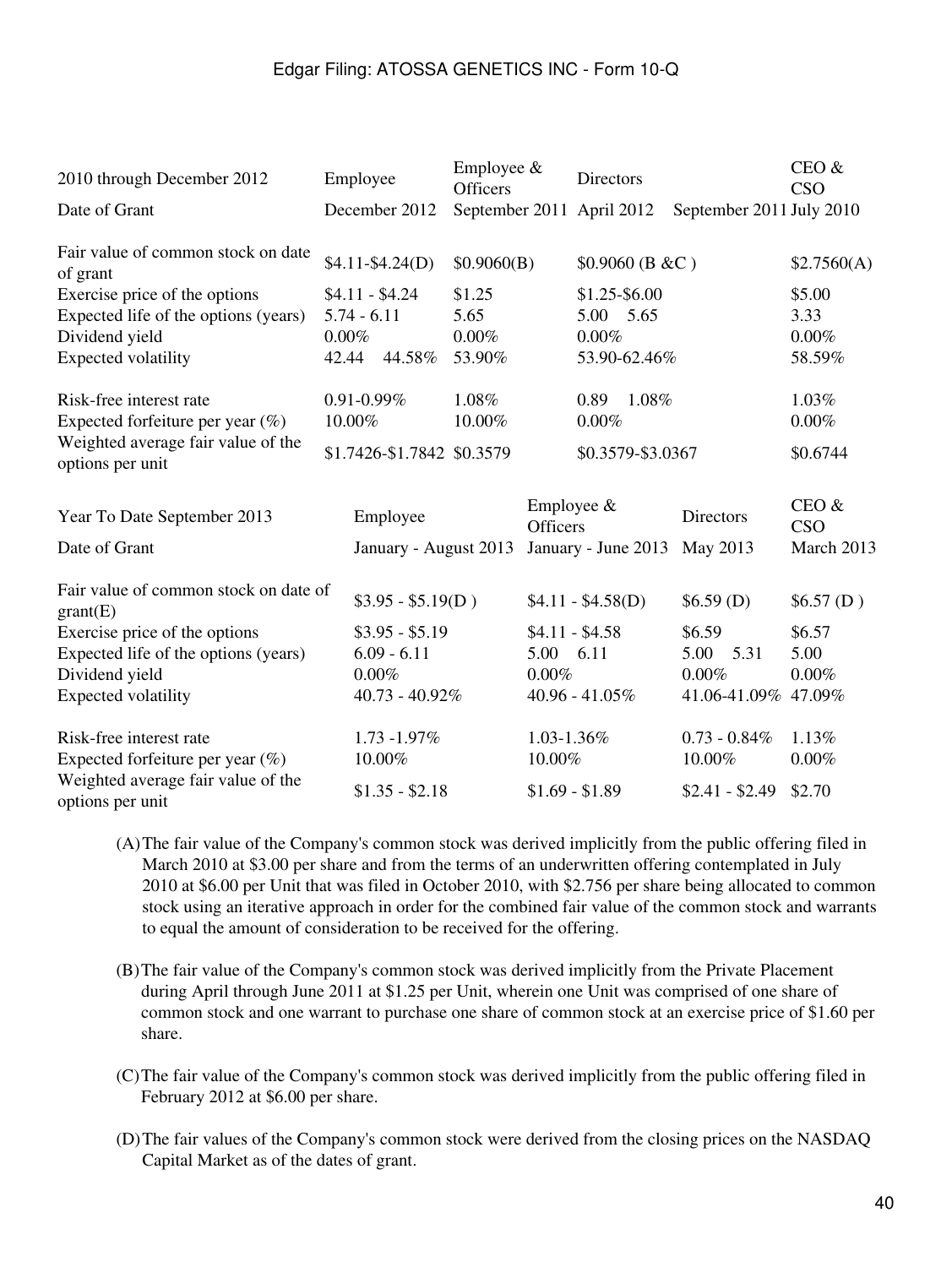In October 2010, the Company filed a Registration Statement on Form S-1 with the SEC. However, the market for early stage investments in medical technology transactions had deteriorated between mid-2010 and early 2011. In addition, the Company's ability to negotiate with potential investors was limited. The Company's cash position had also diminished since the summer of 2010 and the founders of the Company were unable to finance the Company at the level needed for growth. The withdrawal of the Registration Statement in February 2011 further weakened the impression of the Company in the market. The fair value of the Company's common stock decreased from \$2.756 in 2010 to \$0.906 in 2011 primarily because the grants in 2011 relied on the arm's-length negotiation of the private placement financing (for illiquid stock) as opposed to relying on an anticipated initial public offering (of publicly-traded stock), as was the case in 2010. The private placement transactions were between the company and over 200 accredited investors and ascribed a value of \$0.906 to the Company's common stock.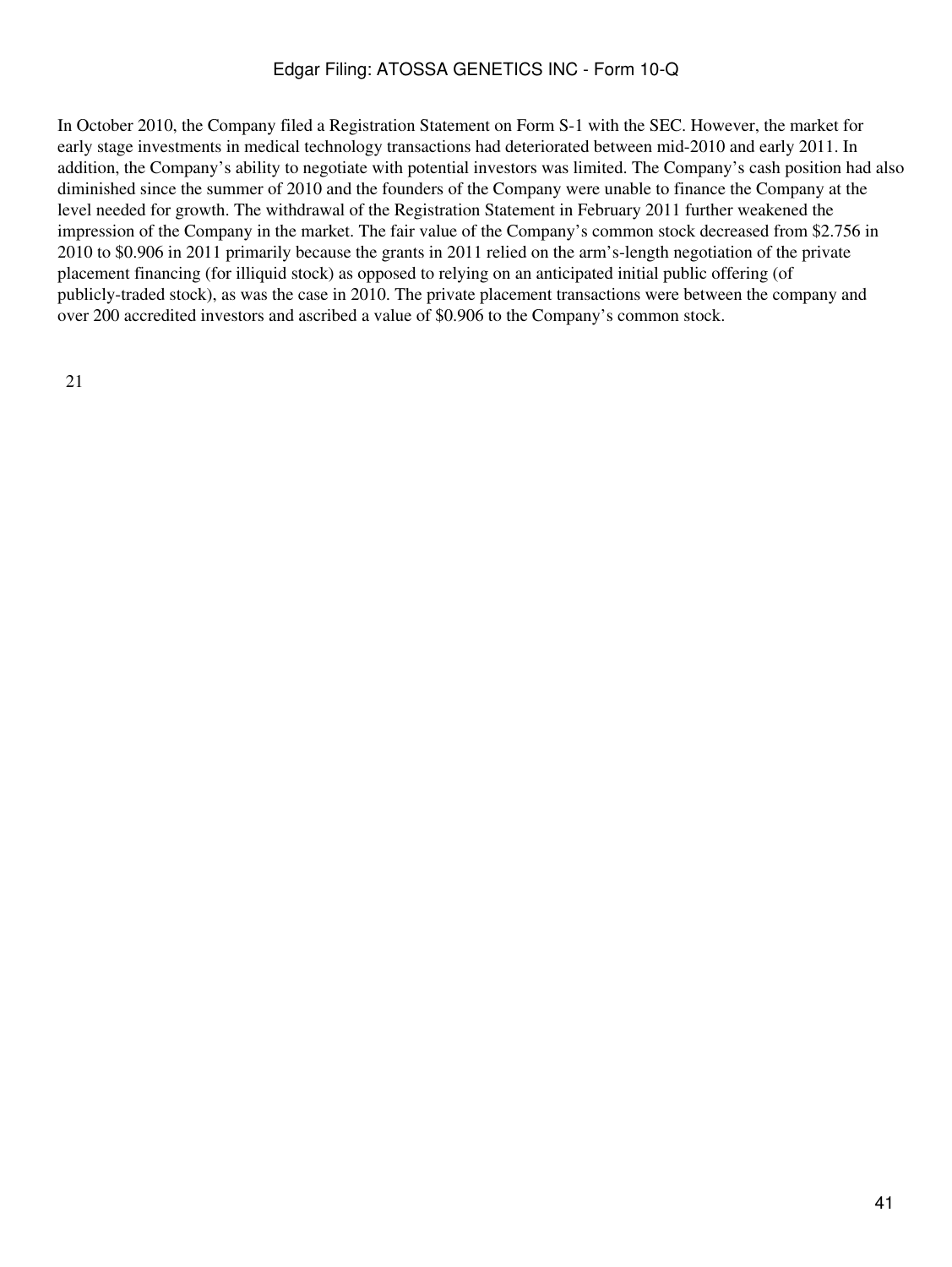Fair value hierarchy of the above assumptions can be categorized as follows:

- (1) There were no Level 1 inputs.
- (2) Level 2 inputs include:

Risk-free rate- The risk-free rate of return reflects the interest rate for United States Treasury Note with similar time-to-maturity to that of the options.

(3) Level 3 inputs include:

Expected lives- The expected lives of options granted were derived from the output of the option valuation model and represented the period of time that options granted are expected to be outstanding.

Expected forfeitures per year- The expected forfeitures are estimated at the dates of grant and will be revised in subsequent periods pursuant to actual forfeitures, if significantly different from the previous estimates.

Expected volatility- We did not have a historical trading history sufficient to develop an internal volatility rate for use in the model. As a result, as required by ASC 718-10-30, the Company has accounted for the options using the calculated value method. The Company identified five to seven public entities in the similar industry for which share price information was available, and considered the historical volatilities of those public entities' share prices in calculating the expected volatility appropriate to the Company.

The estimates of fair value from the model are theoretical values of stock options and changes in the assumptions used in the model could result in materially different fair value estimates. The actual value of the stock options will depend on the market value of the Company's common stock when the stock options are exercised.

Notwithstanding that the fair market value of the Company's common stock in September 2011 was \$0.906 per share, the Company filed a Registration Statement on Form S-1 in February 2012 to offer shares of its common stock at \$5.00 to \$7.00 per share. This increase in share value is justified by the accomplishments achieved by the Company between September 2011 and February 2012. Specifically, the MASCT System manufacturing had been completed, supplies for the Field Experience Trial were completed and the Company had established an FDA-compliant inventory and warehousing facility. Further, the National Reference Laboratory for Breast Health, the Company's wholly-owned subsidiary, was established as a Delaware corporation, was equipped and staffed, and the protocols and procedures needed to be a CLIA-registered facility were put in place. Moreover, the ForeCYTE test, which involves cytopathology and five biomarkers of hyperplasia and one biomarker of sample integrity, was completed, tested, and validated to CLIA standards. Computer hardware and software was acquired, set up, made operational, and the ForeCYTE report template, with unique reporting information for the requesting physician and a patient letter template, were created. The company explored and identified a technology for the ArgusCYTE test, negotiated a supply agreement with the supplier, and tested and validated the test. An ArgusCYTE report template was also established and a new reporting scheme invented and a patent application filed.

Further, the Company negotiated the acquisition of the FullCYTE Microcatheter System from Hologics, reestablished the supply chain and began preparing for a commercial launch later in 2012 or early 2013. In doing so, the Company increased its U.S. patent portfolio from 5 to 31 and its total portfolio of patents and applications to over 120. The Hologic patent estate also contains the key patents that permit microcatheter-based intraductal treatment of cancer and pre-cancer. The Company also prepared marketing documents for the launch of the ForeCYTE and ArgusCYTE tests, which occurred in December 2011. The Company launched a clinical trial of the FullCYTE microcatheter to establish the feasibility of performing Next Generation Sequencing on the samples obtained with the microcatheter, negotiated the acquisition of the NextCYTE technology, and is conducting a study of the utility of the technology in providing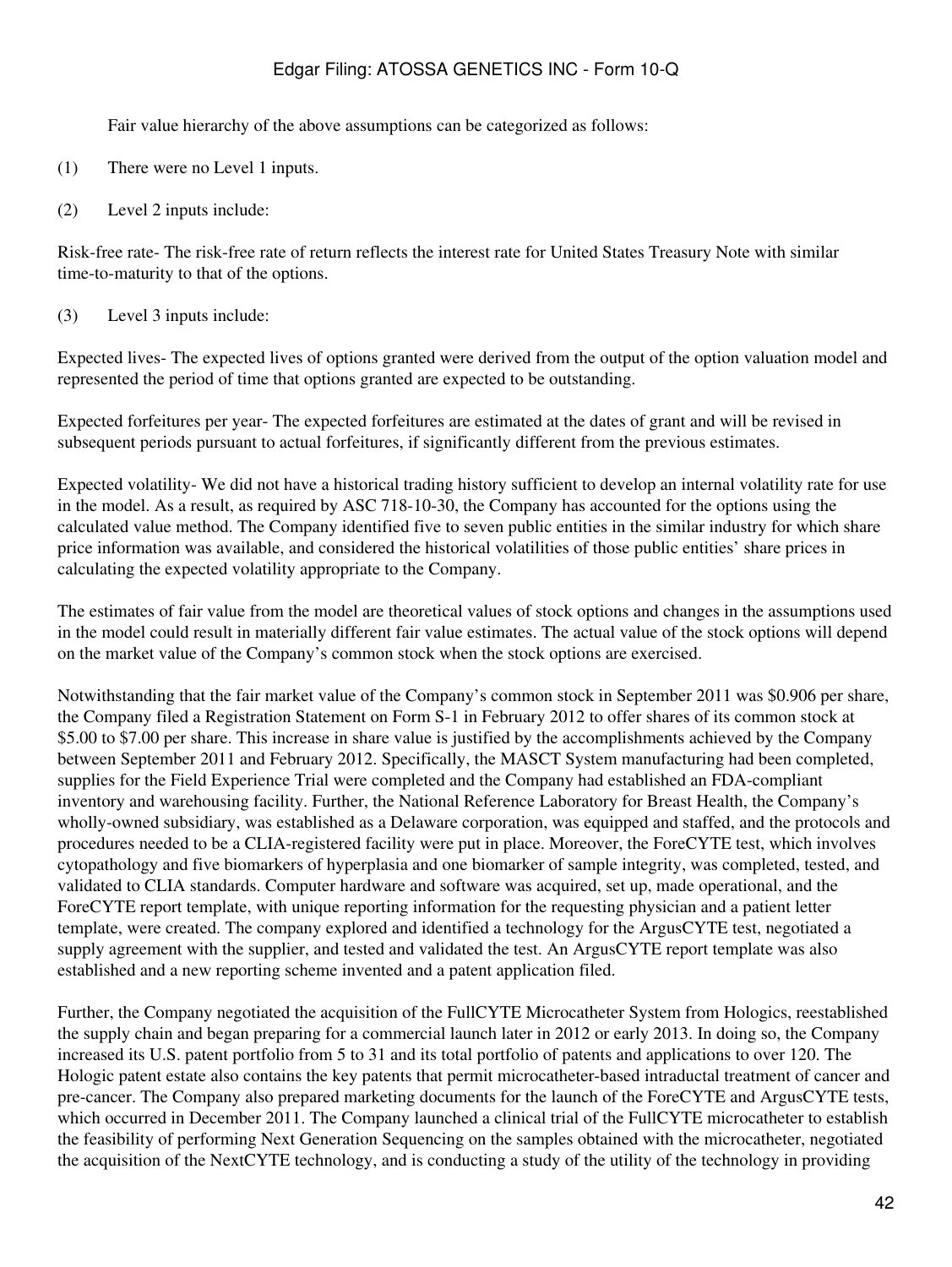superior information in the setting of cancer diagnosis and treatment selection.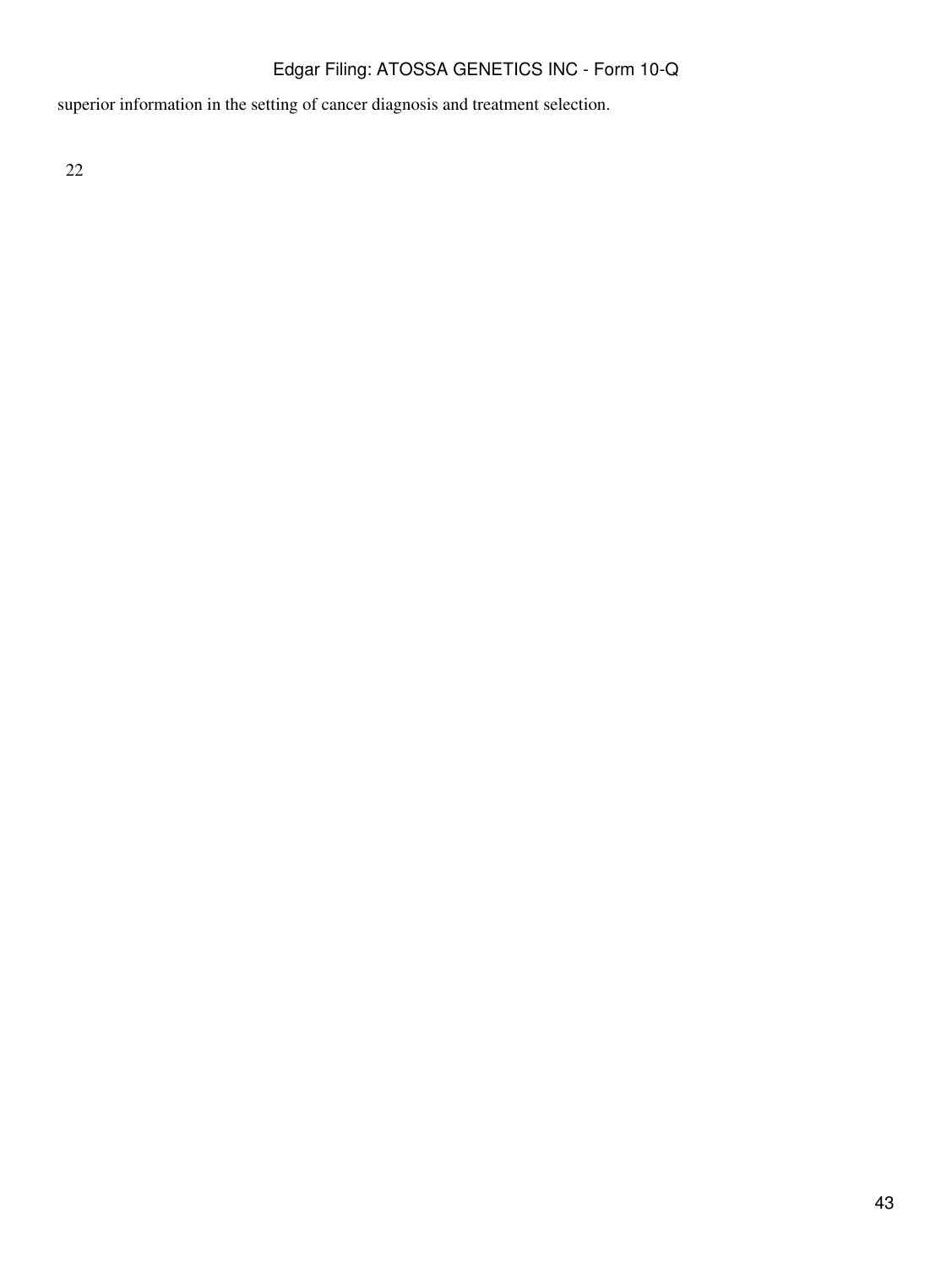The Company also established third-party relationships to perform the reimbursement billing in anticipation of the commercial launch and to permit electronic remittance of testing revenue. The Company commenced a Field Test Experience limited launch of both the ForeCYTE and ArgusCYTE tests on schedule in December 2011 and has seen significant market acceptance of both tests from the doctors and clinics using the tests. The Company passed a CLIA inspection and became CLIA-certified, has obtained several state licenses and has pending applications in all remaining states where licensure is required. Finally, the Board of Directors and scientific advisory board were each strengthened with the addition of key new executives and scientists.

The Board of Directors considered each of the foregoing achievements, and considered input from the Company's investment bankers, in determining that the value of the Company supports a valuation of \$5.00 to \$7.00 per share of the Company's common stock.

Options issued and outstanding as of September 30, 2013 and their activities during the nine months then ended are as follows:

|                                      | Number of<br>Underlying<br><b>Shares</b> | Weighted-<br>Average<br>Exercise<br>Price Per<br><b>Share</b> |      | Weighted-<br>Average<br>Contractual<br>Life<br>Remaining<br>in |  |
|--------------------------------------|------------------------------------------|---------------------------------------------------------------|------|----------------------------------------------------------------|--|
|                                      |                                          |                                                               |      | Years                                                          |  |
| Outstanding as of January 1, 2013    | 1,052,137                                | \$                                                            | 3.79 |                                                                |  |
| Granted                              | 1,425,394                                |                                                               | 5.02 |                                                                |  |
| Expired                              | (3,812)                                  |                                                               | 4.99 |                                                                |  |
| Forfeited                            | (221, 522)                               |                                                               | 4.21 |                                                                |  |
| Exercised                            | (5,546)                                  |                                                               | 1.79 |                                                                |  |
| Outstanding as of September 30, 2013 | 2,246,651                                |                                                               | 4.53 | 8.87                                                           |  |
| Exercisable as of September 30, 2013 | 1,044,549                                |                                                               | 4.54 | 8.21                                                           |  |
| Vested and expected to vest $(1)$    | 2,090,475                                |                                                               | 4.54 | 8.83                                                           |  |
|                                      |                                          |                                                               |      |                                                                |  |

(1) vested shares and unvested shares after a forfeiture rate is applied.

As of September 30, 2013 and December 31, 2012, the aggregate intrinsic value of options outstanding was \$3,604,669 and \$1,150,416, respectively.

### **NOTE 13: ASSET PURCHASE**

On September 30, 2012, the Company entered into an asset purchase agreement with Acueity Healthcare, Inc ("Acueity") to acquire substantially all of the assets of Acueity. Through the asset purchase, the Company acquired 35 issued patents (18 issued in the U.S. and 17 issued in foreign countries), 41 patent applications (32 in the U.S. and 9 in foreign countries), six 510(k) FDA marketing authorizations related to the manufacturing, use, and sale of the Viaduct Miniscope and accessories, the Manoa Breast Biopsy system, the Excisor Bioptome, the Acueity Medical Light Source, the Viaduct Microendoscope and accessories, and cash in the amount of \$400,000; no liabilities were assumed in the transaction. In consideration for the assets, the Company issued 862,500 shares of common stock, valued at \$5.00 per share, the offering price listed on the prospectus filed pursuant to Rule 424(b)(4) on November 9, 2012, and warrants to purchase up to 325,000 shares of common stock at an exercise price of \$5.00 per share, to the shareholders of Acueity, subject to a six-month lock up agreement which has since lapsed. The warrants, which have a five-year term, do not have a cashless exercise provision. The warrants were valued at \$2.3457 per warrant, using a Black-Scholes-Merton Valuation Technique because it embodies all of the requisite assumptions (including trading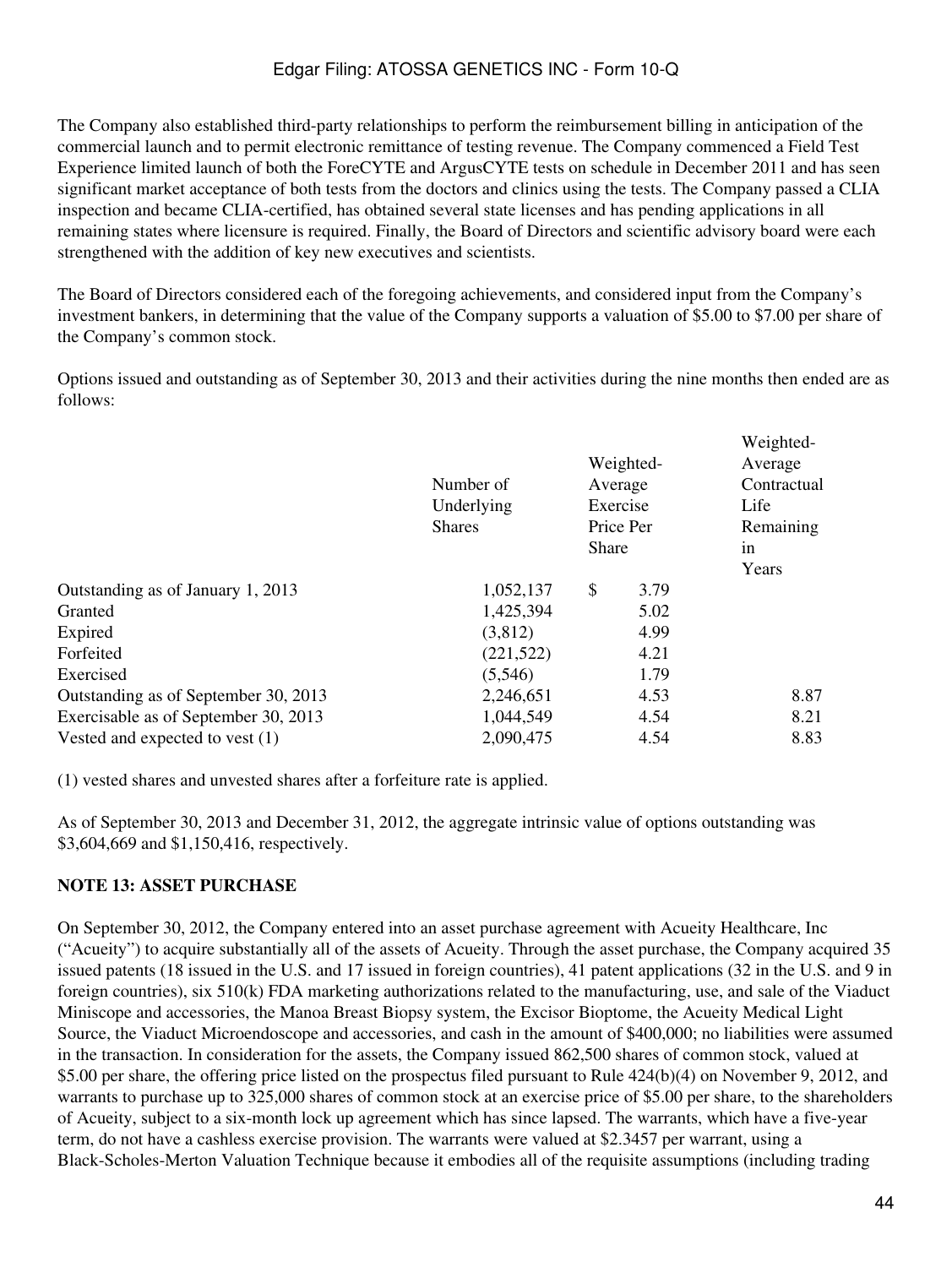volatility, estimated terms and risk-free rates) necessary to determine the fair value of the warrants (see Note 8). There are no future financial obligations from the Company to Acueity from the commercialization of the acquired assets.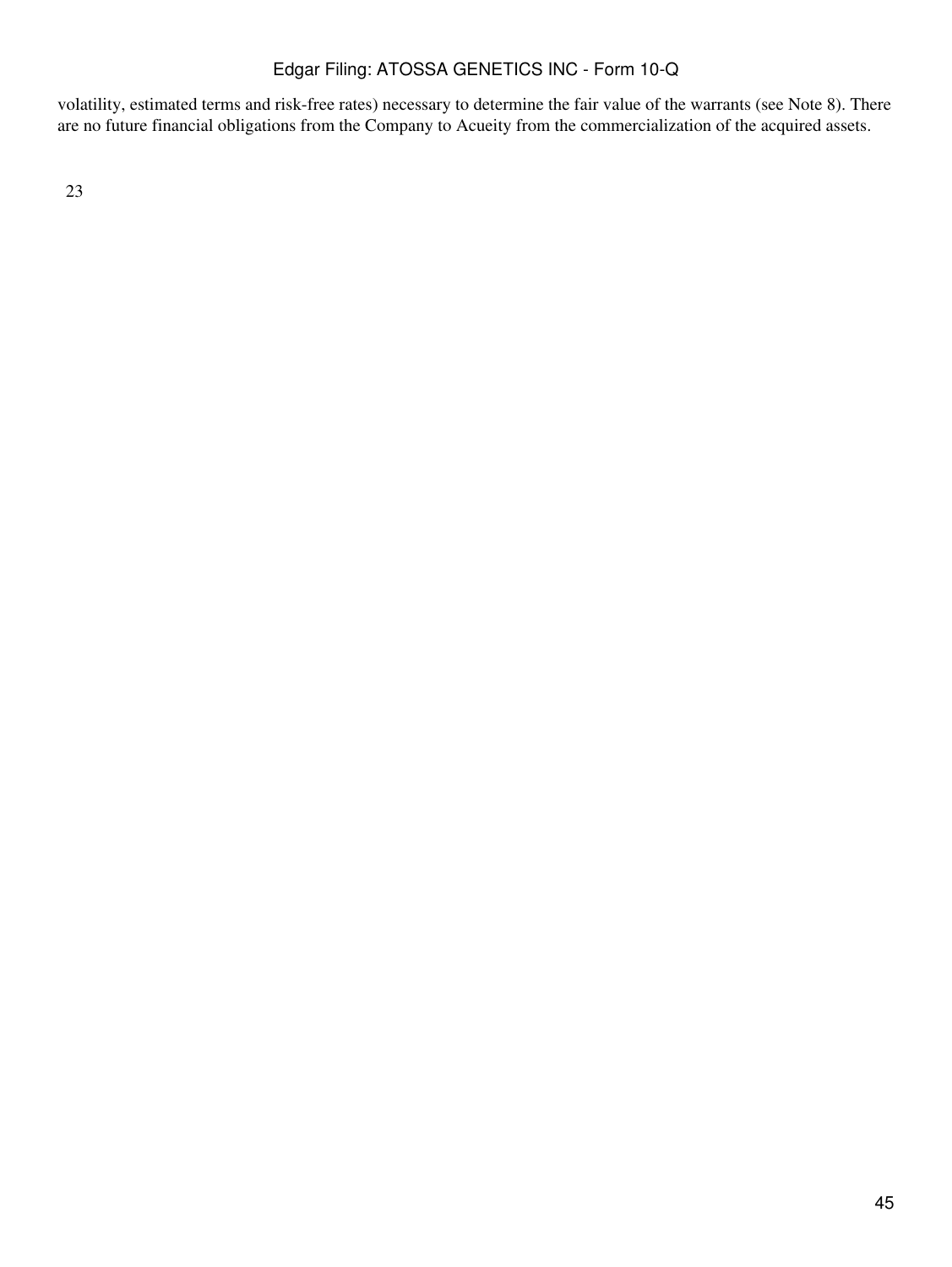### **NOTE 14: SUBSEQUENT EVENTS**

#### **Voluntary Product Recall**

On October 4, 2013 we initiated a voluntary recall to remove the ForeCYTE Breast Health Test and the MASCT device from the market. This voluntary recall includes the MASCT System Kit and Patient Sample Kit. The vast majority of these products (approximately ninety percent) are in inventory with our distributors and the remaining quantities are at customer sites across the United States. Distributors and customers have been instructed to stop using affected products and return them to Atossa immediately.

The purpose of this voluntary recall is to address concerns raised by the FDA in a Warning Letter received by Atossa in February 2013. In that Warning Letter, the FDA raised concerns about (1) the current instructions for use (IFU); (2) certain promotional claims used to market these devices; and (3) the need for FDA clearance for certain changes made to the NAF specimen collection process identified in the current IFU. We are in the process of removing existing product from the market.

We are working with the FDA on this matter and this voluntary recall. We have notified distributors and customers by certified mail and we are arranging for the return of all recalled products. We plan to prepare a new premarket notification or 510(k) application for submission to the FDA that covers the collection, preparation, and processing of NAF specimens at our laboratory and includes the spray method of fixing specimens to the collection membrane. However, we cannot market or distribute the modified product in the U.S. unless or until the new 510(k) is cleared by the FDA.

To ensure that the 510(k) includes the information that FDA feels is appropriate, we have requested a pre-submission meeting with the FDA. This meeting is scheduled to be held on November 14, 2013. Once we understand what types of data FDA is seeking, we intend to submit the  $510(k)$  shortly after the meeting. Once filed we hope that the FDA will complete their review of our submission within 90 days; but of course we cannot predict if they will ask us for additional information or otherwise complete their review within the 90 days.

The Company has recorded a loss contingency as of September 30, 2013 of \$402,840 related to the estimated costs of the recall, including the estimated costs of pursuing the additional  $510(k)$  clearance. The recall and  $510(k)$  process may take longer than expected and we may incur costs that we have not anticipated. Accordingly, the actual amount of the loss contingency may be higher than we currently expect.

#### **Aspire Common Stock Purchase Agreement**

From the October 1, 2013 through November 7, 2013, the Company has sold 200,000 shares of common stock to Aspire Capital with gross proceeds to the Company of \$349,670, pursuant to the terms of the Common Stock Purchase Agreement with Aspire dated March 27, 2013. The March 27, 2013 Common Stock Purchase Agreement with Aspire Capital was terminated on November 8, 2013 and on that date we entered into a new stock purchase agreement with Aspire Capital Fund, LLC. The new stock purchase agreement provides that, upon the terms and subject to the conditions and limitations set forth therein, Aspire is committed to purchase up to an aggregate of \$25 million of shares of our common stock over the 30 month term of the agreement. We cannot, however, sell any shares to Aspire under the new agreement unless and until a new registration statement is filed with and declared effective by the SEC.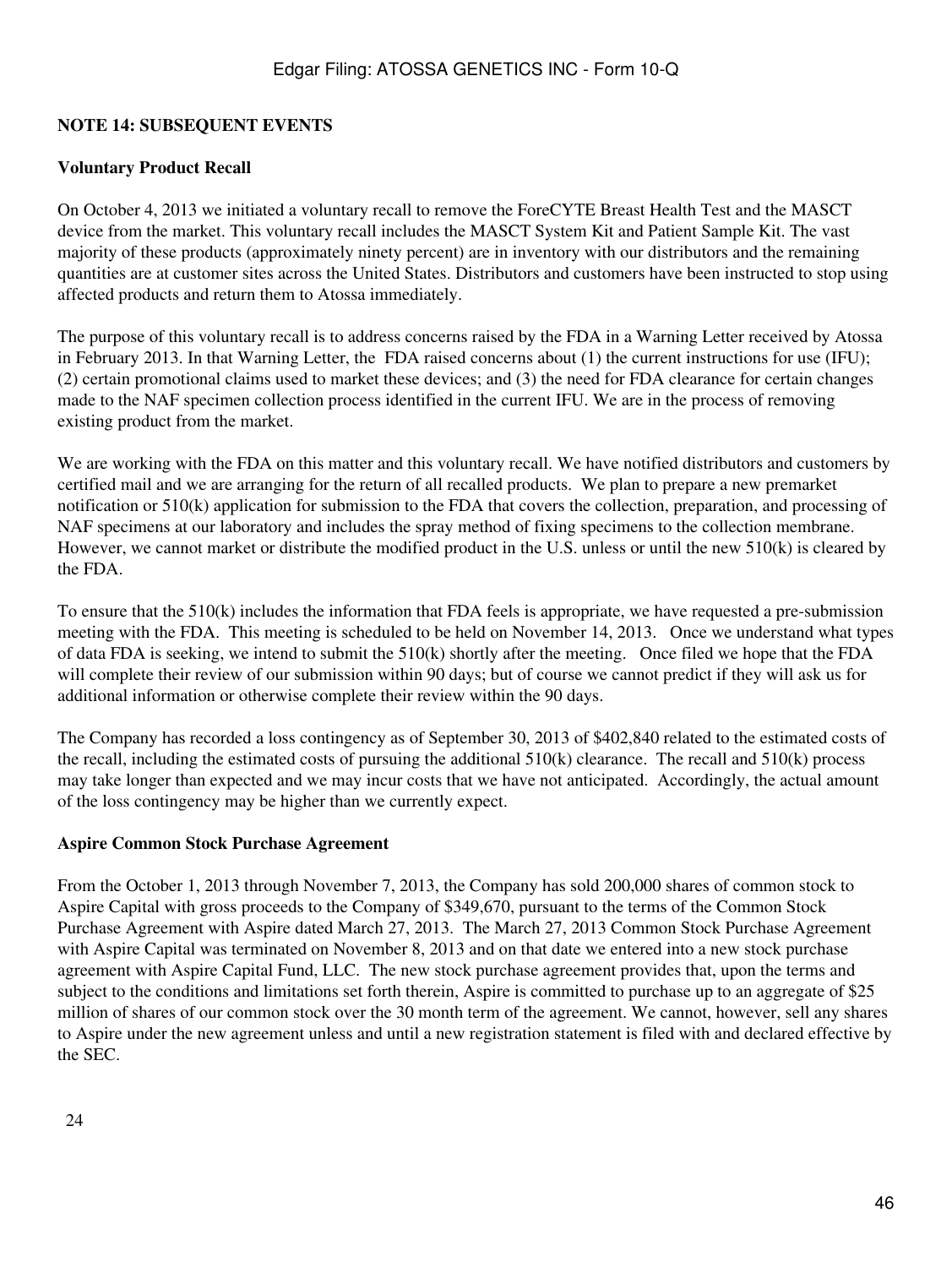### **ITEM 2.MANAGEMENT'S DISCUSSION AND ANALYSIS OF FINANCIAL CONDITION AND RESULTS OF OPERATIONS**

*The following discussion of the financial condition and results of operations should be read in conjunction with the financial statements and the related notes included elsewhere in this report. This discussion contains forward-looking statements, which are based on assumptions about the future of the Company's business. The actual results could differ materially from those contained in the forward-looking statements. Please read "Forward-Looking Statements" included below for additional information regarding forward-looking statements.*

### **Forward-Looking Statements**

This report contains, in addition to historical information, certain information, assumptions and discussions that may constitute forward-looking statements within the meaning of Section 27A of the Securities Act of 1933, as amended (the "Securities Act") and Section 21E of the Securities Exchange Act of 1934, as amended (the "Exchange Act"). We have made these statements in reliance on the safe harbor provisions of the Private Securities Litigation Reform Act of 1995. These statements are subject to certain risks and uncertainties, which could cause actual results to differ materially from those projected or anticipated. Although we believe our assumptions underlying our forward-looking statements are reasonable as of the date of this report, we cannot assure you that the forward-looking statements set out in this report will prove to be accurate. We typically identify these forward-looking statements by the use of forward-looking words such as "expect," "potential," "continue," "may," "will," "should," "could," "would," "seek," "intend," "estimate," "anticipate" or the negative version of those words or other comparable words. Forward-looking statements contained in this report include, but are not limited to, statements about:

- · our ability to successfully sell our products and services at currently expected prices or otherwise at prices acceptable to us;
- · whether we will obtain in a timely manner clearance from the Food and Drug Administration to sell, market and distribute our MASCT System and ForeCYTE Test;
- · our ability to successfully re-launch our MASCT System and ForeCYTE Test;
- · the estimated costs associated with our product recall;
- · our ability to successfully develop and commercialize new tests, tools and technologies currently in development and in the time frames currently expected;
- · our ability to maintain our business relationships, including with our distributors, suppliers and customers, while we are undergoing the recall we commenced October 4, 2013 and while we seek additional regulatory clearance to market, sell and distribute our MASCT System and ForeCYTE Test;
- our ability to engage third-party suppliers to manufacture the MASCT System, Microcatheter System, other devices under development and their components at quantities and costs acceptable to us;
- our ability to satisfy ongoing FDA requirements for the MASCT System, ForeCYTE Test and Microcatheter System and to obtain regulatory approvals for our other products and services in development, including our ability to timely and adequately respond to the warning letter we received from the FDA on February 21, 2013 and any issues resulting therefrom;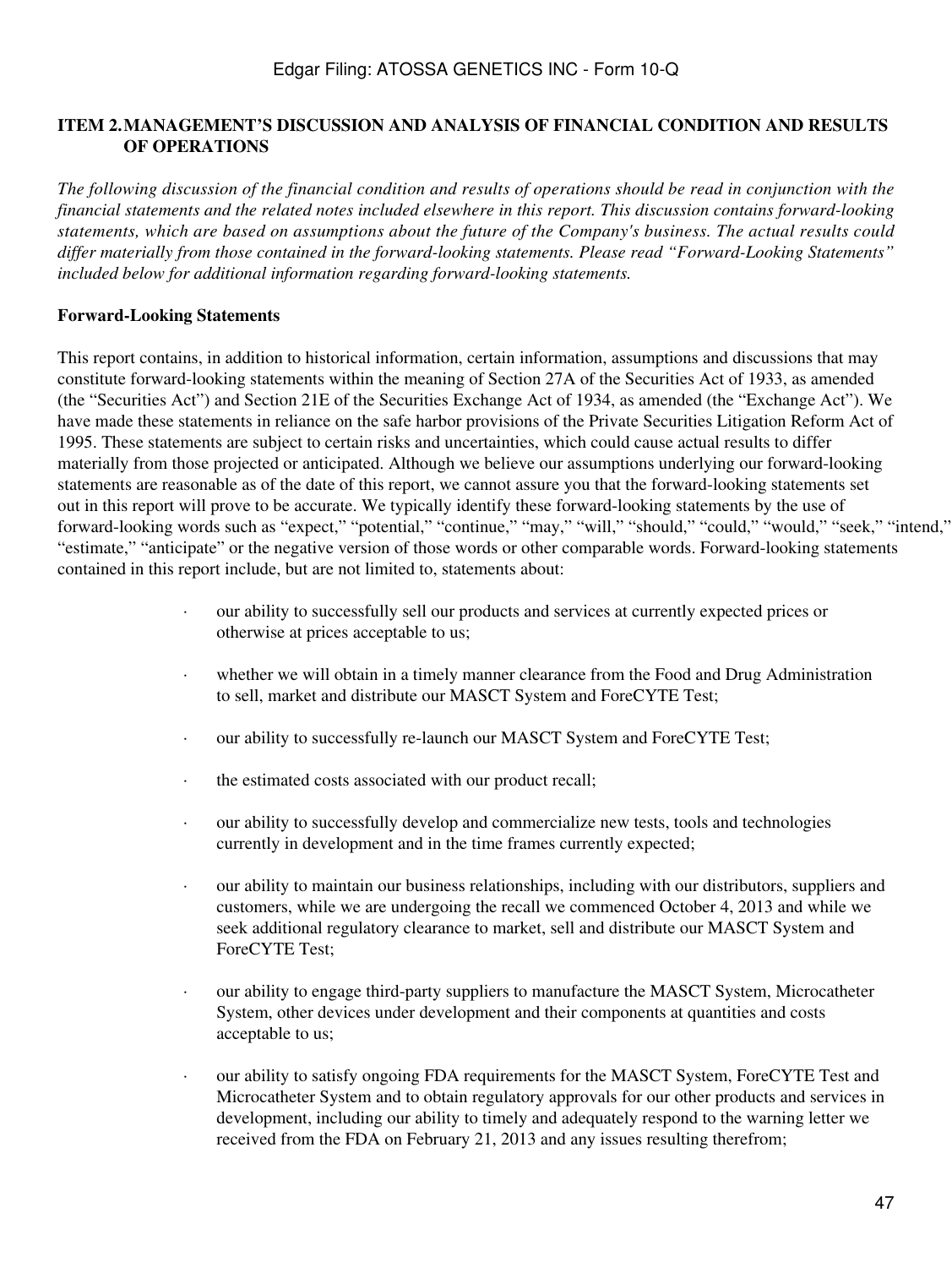- · our ability to defend the securities class action law suit filed against us on October 10, 2013, and other similar complaints that may be brought in the future, in a timely manner and within the coverage, scope and limits of our insurance policies;
- · the benefits and clinical accuracy of the ForeCYTE and ArgusCYTE tests and whether any product or service that we commercialize is safer or more effective than competing products and services;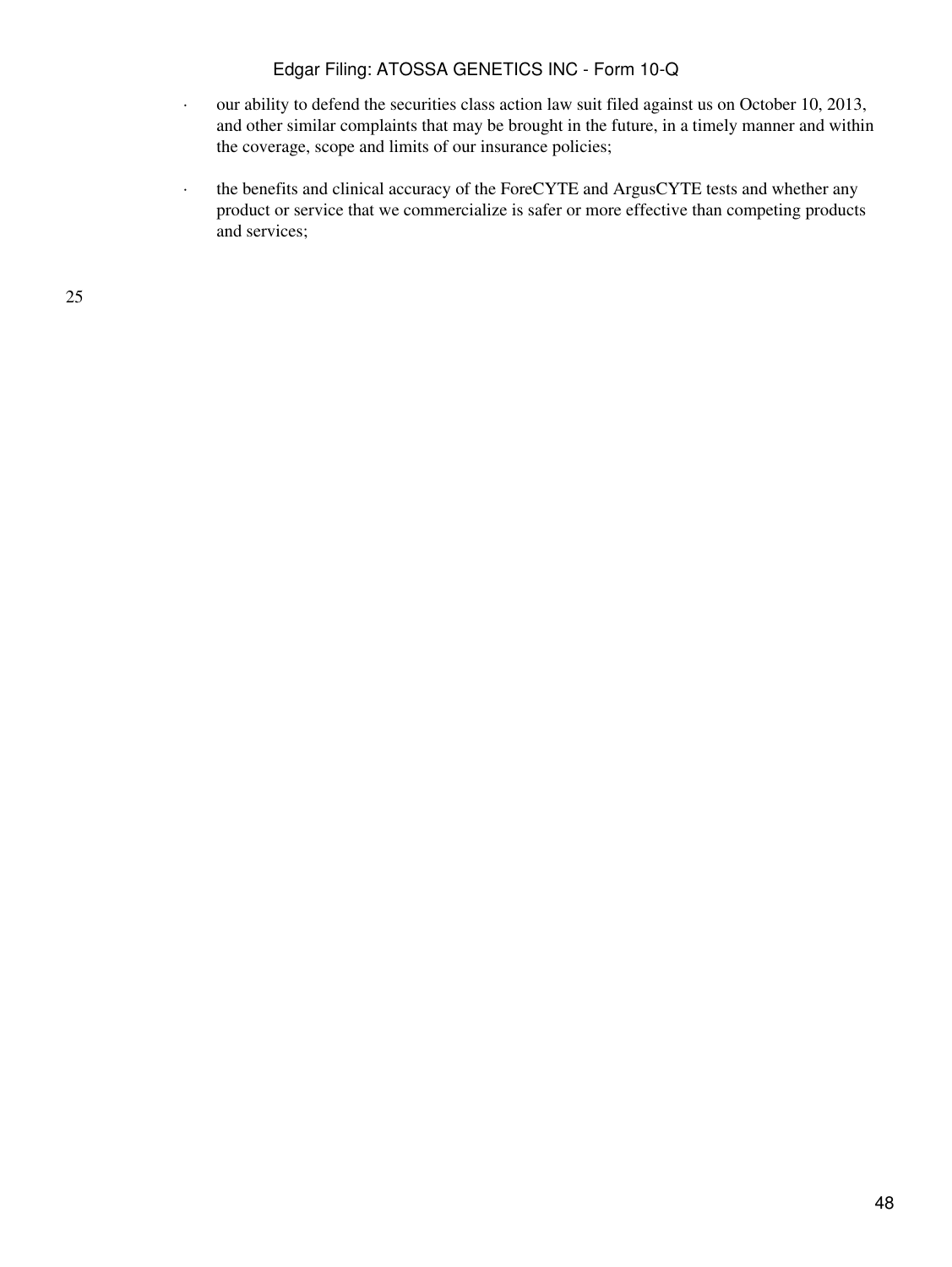- · our ability to establish and maintain intellectual property rights covering our products and services;
- · the willingness of health insurance companies, including those who are members of the MultiPlan, FedMed and HealthSmart networks, and other third-party payors to approve our products and services for coverage and reimbursement;
- · our ability to establish and maintain an independent sales representative force, including with our current and future distributors and their sub-distributors, to market our products and services that we may develop, both regionally and nationally;
- · our expectations regarding, and our ability to satisfy, federal, state and foreign regulatory requirements;
- · the accuracy of our estimates of the size and characteristics of the markets that our products and services may address;
- · our expectations as to future financial performance, expense levels and liquidity sources;
- · our ability to attract and retain key personnel; and
- · our ability to sell additional shares of our Common Stock to Aspire Capital under the terms of our Purchase Agreement with Aspire.

These and other forward-looking statements made in this report are presented as of the date on which the statements are made. We have included important factors in the cautionary statements included in this report, particularly in the section entitled "Risk Factors," that we believe could cause actual results or events to differ materially from the forward-looking statements that we make. Our forward-looking statements do not reflect the potential impact of any new information, future events or circumstances that may affect our business after the date of this report. Except as required by law, we do not intend to update any forward-looking statements after the date on which the statement is made, whether as a result of new information, future events or circumstances or otherwise.

### **Company Overview**

 We are a healthcare company focused on breast health. We are developing a suite of tests and therapeutic medical devices, laboratory developed tests and services (LDT and/or invitro diagnostics) that address each of the four stages of the breast health care path: the cytological analysis of cells in nipple aspirate fluid (NAF), the cytological analysis of cells in ductal lavage fluid collected from each individual breast duct with manual breast duct microcatheters; the profiling of newly diagnosed breast cancers through the determination of gene expression profiles in formalin-fixed paraffin embedded breast cancer biopsy tissue; and the monitoring of breast cancer survivors for pre-clinical recurrence through a blood test for circulating tumor cells. We also have a therapeutic program to provide targeted, localized treatment of cancerous and pre-cancerous conditions through our patented microcatheters. All of our products and services are currently under development and are awaiting additional regulatory clearances prior to marketing and commercialization. Our products and services under development include:

> · ForeCYTE Breast Health Test System: a test system comprised of a medical device for the collection and preparation of NAF specimens that are then processed using cytological testing procedures in our wholly-owned CLIA-certified laboratory, the NRLBH. The ForeCYTE Breast Health Test is not intended to be used to diagnose breast cancer or to serve as a replacement for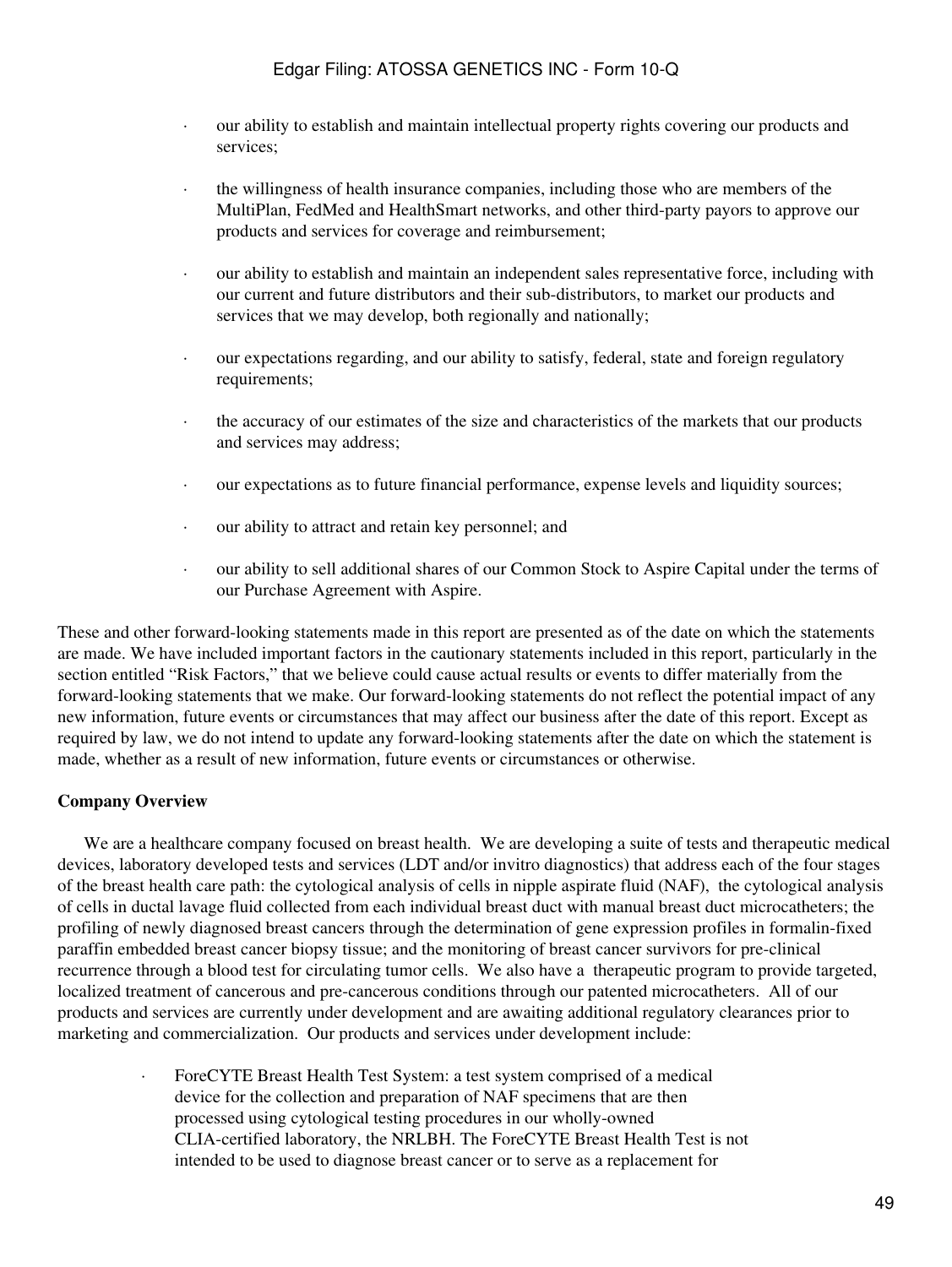mammography. We are currently seeking 510(k) clearances from the FDA for this test, which we anticipate receiving in the first quarter of 2014. Upon receiving the 510(k) clearances, we intend to re-launch the ForeCYTE Test.

· FullCYTE Breast Health Test: a test system for women identified by their physician as being at high risk for breast cancer. The test is designed for a surgeon to use our patented Class II microcatheter medical devices to collect NAF specimens from individual breast ducts which are then analyzed using cytological testing procedures at the NRLBH. We plan to complete additional validation studies and regulatory clearance of our manufacturing precedures and processes for this test in 2014 and to launch the test in the second half of 2014.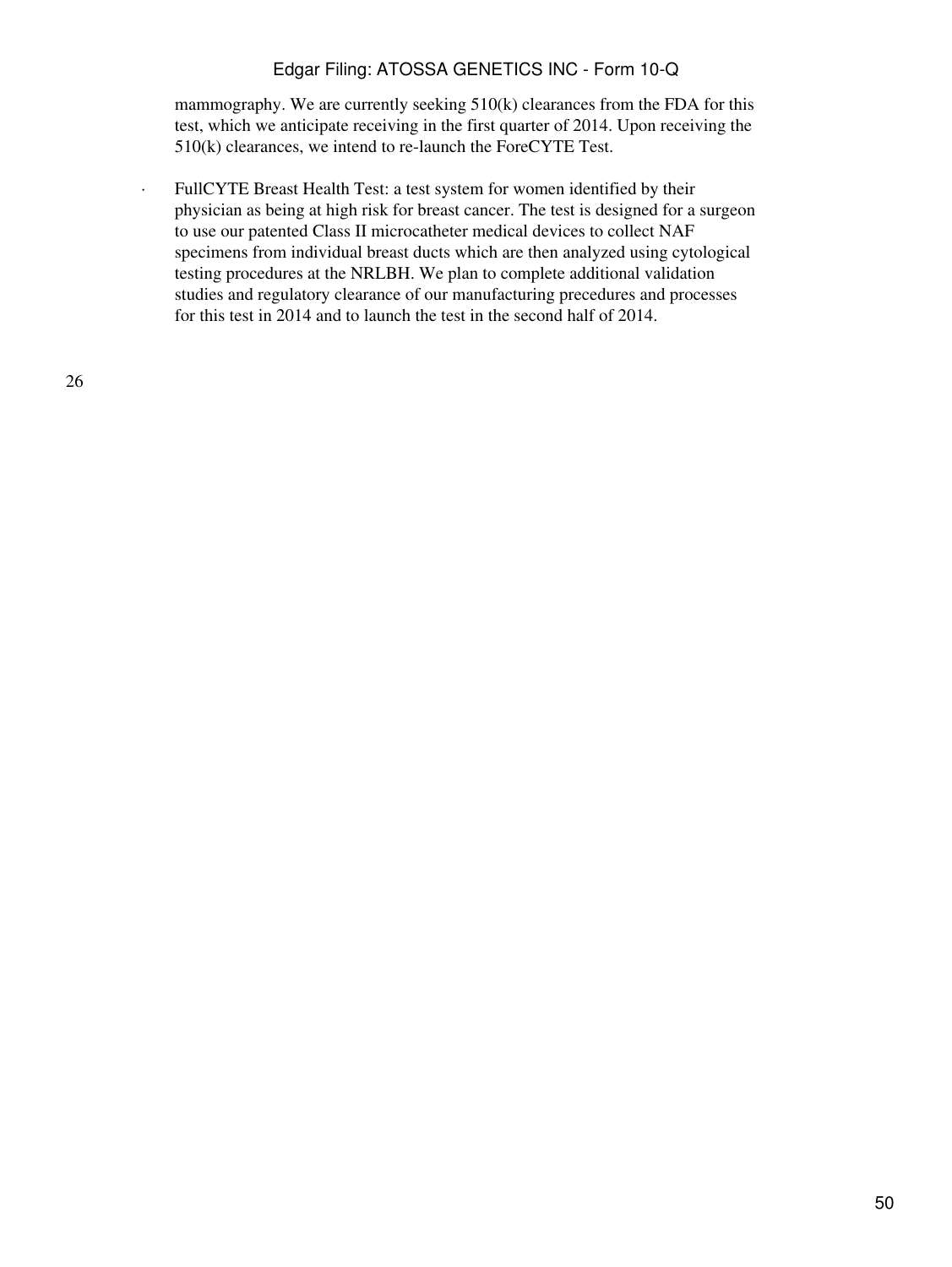- NextCYTE Breast Cancer Test: a test for women newly diagnosed by their physician as having breast cancer that is a qualitative in vitro diagnostic test service, performed in a single laboratory, using the gene expression profile of formalin-fixed, paraffin embedded breast cancer tissue samples to assess a patient's risk for distant metastasis. It uses advanced microarray expression technologies to quantify and analyze the entire tumor genetic transcriptome, which represents all genes that are being actively expressed within the tumor. This test is in the validation phase and after receiving FDA regulatory clearance we anticipate launching it in the second half of 2014.
- · ArgusCYTE Breast Health Test: a blood sample test for breast cancer survivors which provides information on the presence of circulating tumor cells. We completed the development of this test and conducted a limited trial launch in 2012. We are completing enhancements to this test and after receiving any necessary additional FDA clearances we plan to re-launch it in mid-2014.
- · Therapeutic Program: We are also developing our patented microcatheters for the delivery of pharmaceutical formulations directly into the milk ducts. We plan to initially target pre-cancerous lesions and ductal carcinoma in situ, or DCIS, a condition diagnosed in more than 65,000 patients each year. By using this localized delivery method, patients are expected to receive high local concentrations of these drugs at the site of the pre-cancerous lesions or DCIS potentially promoting efficacy of the treatment while limiting systemic exposure, which has the potential to lower the overall toxicity of these treatments. This program has not been approved by the FDA. We plan to identify a partner for the clinical development of the pharmaceutical to be used with our device in the first half of 2014.

Our leading test, the ForeCYTE Breast Health Test, was launched in a "field experience" trial in 2012 and nationally in the beginning of 2013. In October 2013, we voluntarily recalled the ForeCYTE Breast Health Test (also known as the MASCT System or ForeCYTE Test). As a result of this recall, we are not currently marketing this product in the U.S. We intend to obtain an additional FDA 510(k) clearance for the ForeCYTE Test and to re-launch the test upon receiving regulatory clearance. However, the regulatory pathway to obtaining a 510(k) clearance can be lengthy, expensive and unpredictable; we therefore cannot provide any assurances that we will receive a new 510(k) clearance for ForeCYTE or any of our other tests under development in a timely fashion or at all.

Our laboratory, the NRLBH, was established in part to receive and process NAF samples collected with our ForeCYTE Test device. The NRLBH has been certified pursuant to the Clinical Laboratory Improvement Amendments, or CLIA. CLIA certification is legally required to receive reimbursement from federal or state medical benefit programs, like Medicare and Medicaid, and is a practical requirement for most third-party insurance benefit programs. Our CLIA-certified laboratory, which is permitted to accept samples from all 50 states under its CLIA certification, its state licenses, or, in New York under recognized exemption provisions while its license application is pending, examines the specimens by cytological analysis.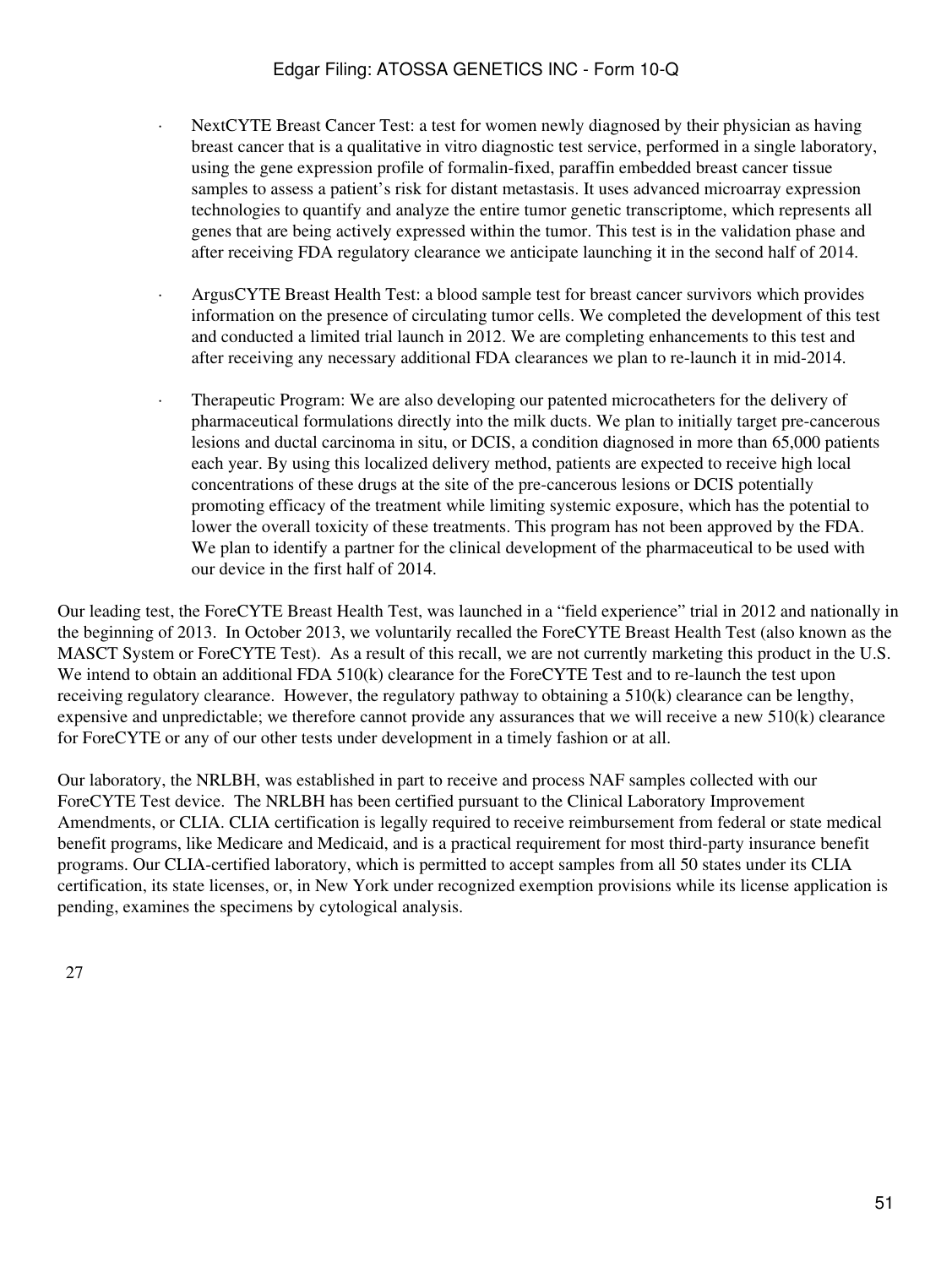### **Current Operations**

We launched our commercial operations in late 2011. In 2012 we initiated and completed the field experience trial of our first two tests, the ForeCYTE test and the ArgusCYTE test. In January 2013, we announced the national launch of the ForeCYTE Test. On April 30, 2013, we entered into a Distribution and Marketing Services Agreement with Millennium Medical Devices LLC, pursuant to which Millennium will market and distribute the ForeCYTE breast health test kits in New York City and Northern New Jersey. In May 2013, we entered into a distribution agreement with Fisher Healthcare, a division of Fisher Scientific Company, LLC, and in September 2013 we entered into a distribution agreement with McKesson Medical Surgical.

#### **Our Voluntary Product Recall**

On October 4, 2013 we initiated a voluntary recall to remove the ForeCYTE Breast Health Test and the MASCT device from the market. This voluntary recall includes the MASCT System Kit and Patient Sample Kit. The vast majority of these products (approximately ninety percent) are in inventory with our distributors and the remaining quantities are at customer sites across the United States. Distributors and customers have been instructed to stop using affected products and return them to Atossa immediately.

The purpose of this voluntary recall is to address concerns raised by the FDA in a Warning Letter received by Atossa in February 2013. In that Warning Letter, the FDA raised concerns about (1) the current instructions for use (IFU); (2) certain promotional claims used to market these devices; and (3) the need for FDA clearance for certain changes made to the NAF specimen collection process identified in the current IFU. We are in the process of removing existing product from the market.

 The MASCT device was originally cleared by the FDA for use as a sample collection device, with the provision that the fluid collected using this device can be used to determine and/or differentiate between normal, pre-cancerous, and cancerous cells. The MASCT device has not been cleared by the FDA for the screening or diagnosis of breast cancer. In addition, the ForeCYTE Breast Health Test has not been cleared or approved by the FDA for any indication as the company considered this to be a Laboratory Developed Test or within a class of tests that has historically not required 510(k)s for. The ForeCYTE Breast Health Test and the MASCT device are not intended to serve a replacement for screening mammograms, diagnostic imaging tests, or biopsies. Patients are instructed to follow the recommendations and instructions of their physician with respect to breast cancer screening and diagnosis.

To date, we are unaware of any adverse incidents or injuries associated with the use of the ForeCYTE Breast Health test and the MASCT device or the processing method identified in the latest version of the IFU. Additionally, we are unaware of any risk to health or injury for clinicians or the patient population that have used these devices. However, there is a risk that these devices may produce false positive or false negative results. Although not cleared or intended for this use, if these devices are used as a substitute for recommended screening or diagnosis of breast cancer, FDA is concerned that patients may choose to forgo recommended mammograms and necessary biopsies.

We are working with the FDA on this matter and this voluntary recall. We have notified distributors and customers by certified mail and we are arranging for the return of all recalled products. As of the date of this report, approximately 8% of the MASCT pumps and 84% of the MASCT patient collection kits have been returned to our processing center. We also plan to prepare a new premarket notification or  $510(k)$  application for submission to the FDA that covers the collection, preparation, and processing of NAF specimens at our laboratory and includes the spray method of fixing specimens to the collection membrane. However, we cannot market or distribute the modified product in the U.S. unless or until the new 510(k) is cleared by the FDA.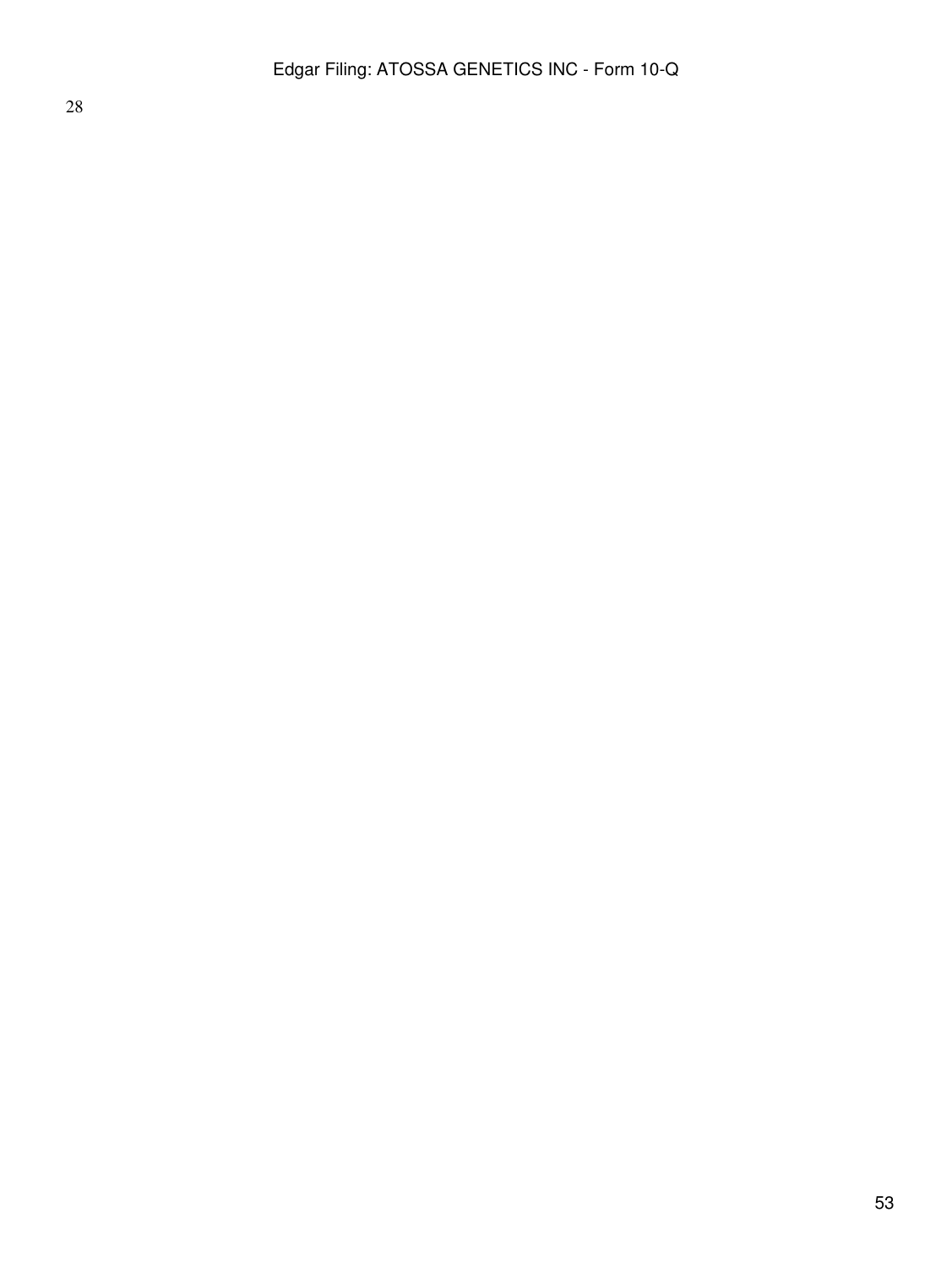To ensure that the 510(k) includes the information that FDA feels is appropriate, we have requested a pre-submission meeting with the FDA. This meeting is scheduled to be held on November 14, 2013. Once we understand what types of data the FDA is seeking, we intend to submit the 510(k) shortly after the meeting. Once filed we hope that the FDA will complete their review of our submission within 90 days; but of course we cannot predict if they will ask us for additional information or otherwise complete their review within the 90 days.

We have recorded a loss contingency as of September 30, 2013 of \$402,840 related to the estimated costs of the recall, including the estimated costs of pursuing the additional 510(k) clearance. The recall and 510(k) process may take longer than expected and we may incur costs that we have not anticipated. Accordingly, the actual amount of the loss contingency may be higher than we currently expect.

When we re-launch our ForeCYTE Test, we will incur additional sales and marketing expenses. We will need to revise our sales and marketing tools and continue hiring direct sales employees in an effort to build a regional, and ultimately national, sales force. We also expect to continue to hire clinical consultants to help healthcare providers begin to use our ForeCYTE Test.

From our inception (April 30, 2009) through September 30, 2013, 357 physicians have enrolled to provide the ForeCYTE Test and as of that date we have received, processed, and reported the results to physicians from 2,744 NAF samples processed and reported with our ForeCYTE Test (representing 1,372 patients) and 41 ArgusCYTE samples. From inception through September 30, 2013, we have generated \$1,068,687 in product and service revenue. We incurred net losses of \$3,501,845 and \$8,026,984 for the three months and nine months ended September 30, 2013 and \$17,758,892 since inception. As of September 30, 2013, we had an accumulated deficit of approximately \$17,758,892. We have not yet established an ongoing source of revenue sufficient to cover our operating costs and allow us to continue as a going concern. Our ability to continue as a going concern is dependent on obtaining adequate capital to fund operating losses until we become profitable. We plan to obtain additional capital resources by selling our equity securities, selling the ForeCYTE test kits and generating laboratory service revenue from our tests, and borrowing from stockholders or others when needed. However, we cannot assure you that we will be successful in accomplishing any of these plans and, if we are unable to obtain adequate capital, we could be forced to cease operations.

Finally, the acquisition of the Acueity assets may become a complement to our current business at some point in the future. We are not currently allocating human or financial resources to these assets and do not expect to do so until after the launch of our other diagnostic tests in the United States. We intend to complete the steps necessary to begin marketing and selling these tools, such as re-establishment of the supply chain of component parts, securing manufacturers, performing test builds and commercial scale manufacturing, in the first half of 2014. This asset purchase is not expected to have an impact on the development and commercialization timetables of our existing product lines. We cannot, however, provide any assurances that delays related to the launch of our four diagnostic tests, independent of this asset purchase, would not delay the expected development of these diagnostic tools or that we will ultimately be successful selling these tools.

### **Our Common Stock Purchase Agreements with Aspire Capital Fund, LLC**

On March 27, 2013 we entered into a stock purchase agreement with Aspire Capital Fund, LLC, and pursuant to that agreement we have sold common stock to Aspire with aggregate gross proceeds to us of approximately \$11.3 million. On November 8, 2013 we terminated that agreement and entered into a new stock purchase agreement with Aspire.

The November 8, 2013 stock purchase agreement with Aspire provides that, upon the terms and subject to the conditions and limitations set forth therein, Aspire is committed to purchase up to an aggregate of \$25 million of shares of our common stock (this amount is in additional to the proceeds we received from sales to Aspire under the March 27, 2013 agreement with them) over the 30-month term of the agreement. Before we can sell any shares under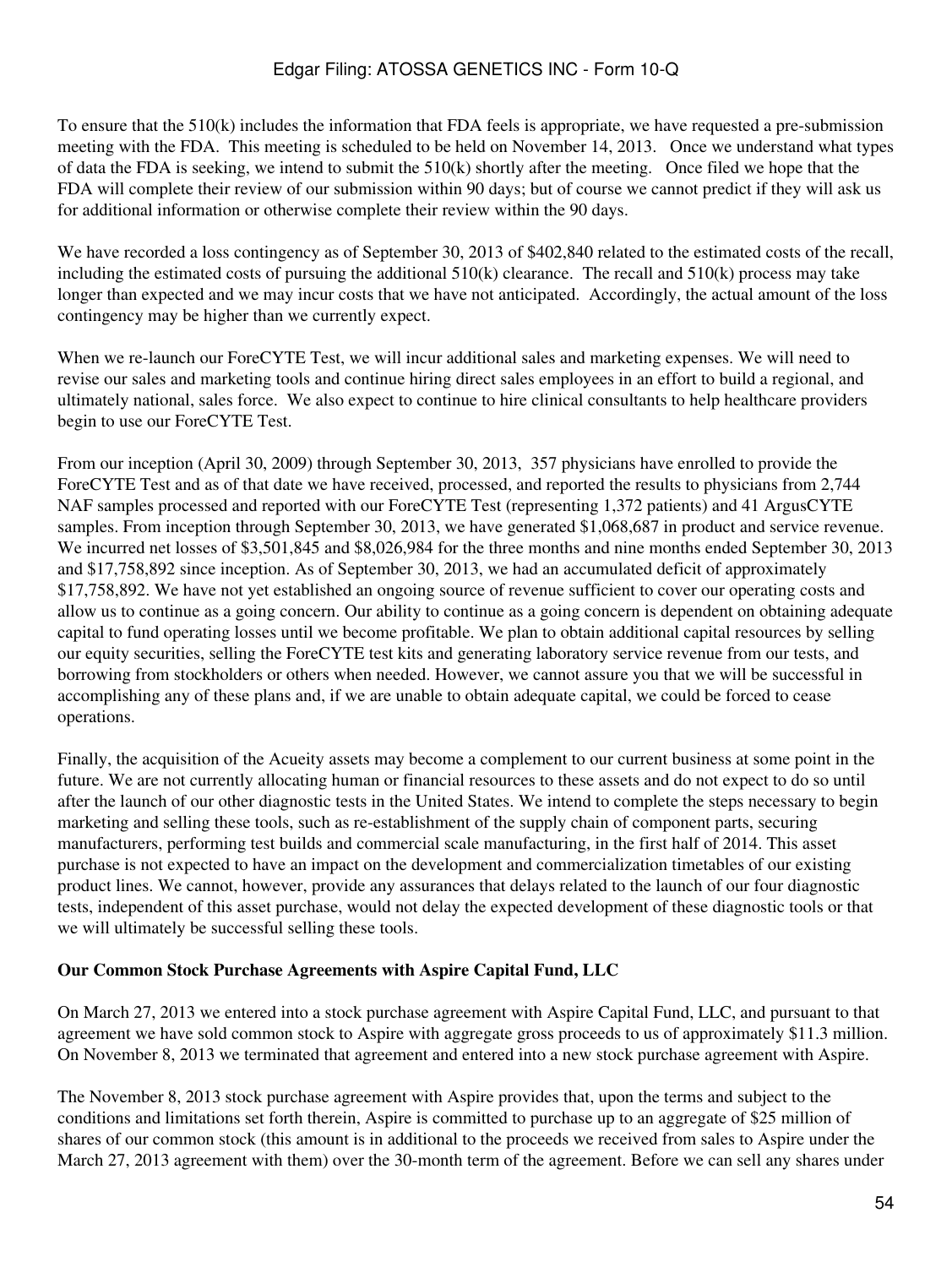the agreement, we must register the shares and have the registration statement declared effective by the SEC. Other terms and conditions of the agreement are described below.

Concurrently with entering into the purchase agreement, we also entered into a registration rights agreement with Aspire. The registration rights agreement provides that the Company will file one or more registration statements, as necessary, to register under the Securities Act of 1933, as amended, the sale of the shares of common stock that have been and may be issued to Aspire under the purchase agreement. The Company agreed to file an initial registration statement registering the sale of the shares by Aspire with the SEC within 10 days of entering into the purchase agreement with Aspire. We further agreed to keep the registration statement effective and to indemnify Aspire for liabilities in connection with the sale of the shares under the terms of the registration rights agreement.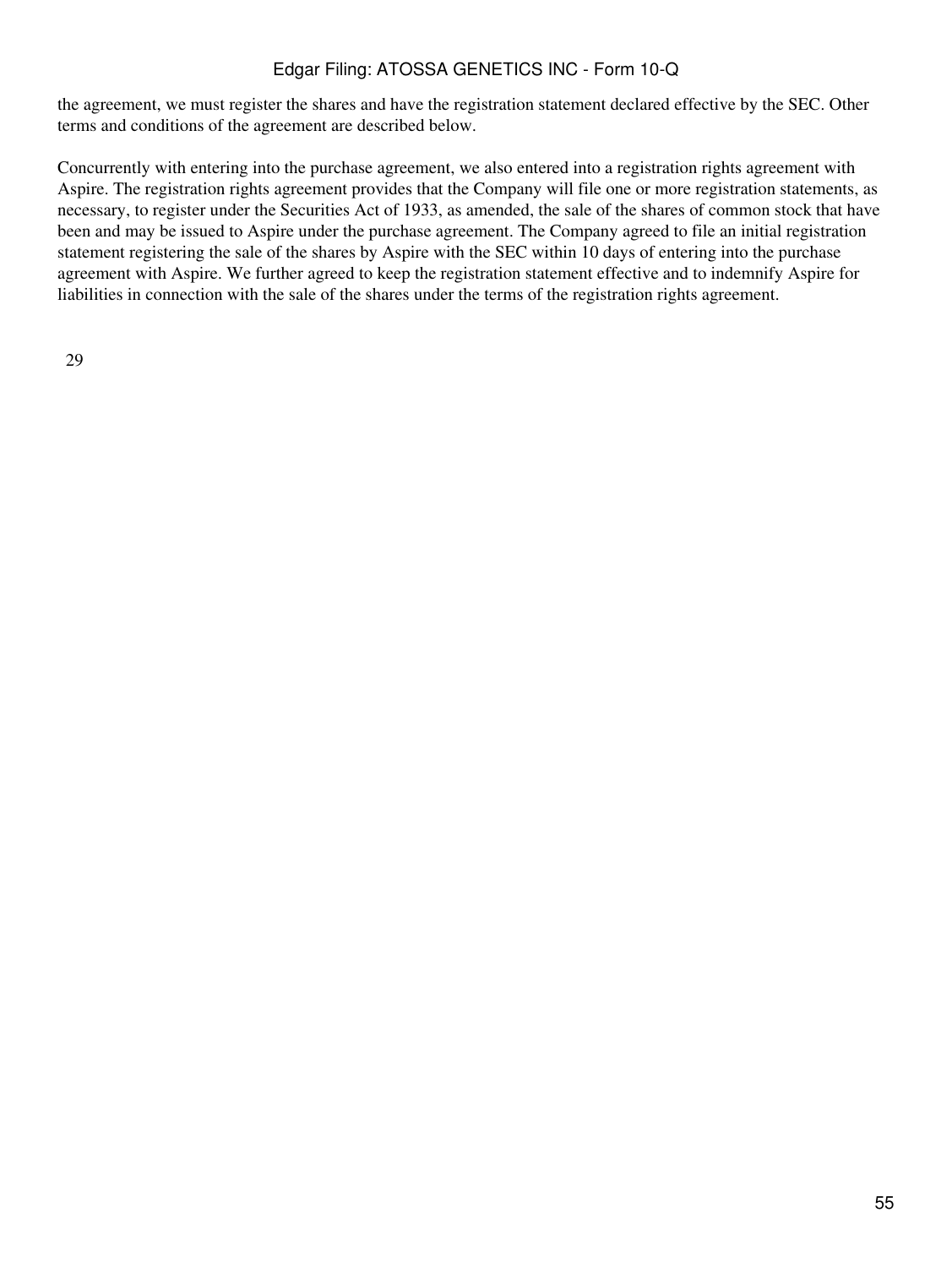As described in more detail below, generally under the purchase agreement we have two ways we can elect to sell shares of common stock to Aspire on any business day we select: (1) through a regular purchase of up to 150,000 shares (but not to exceed \$500,000) at a known price based on the market price of our common stock prior to the time of each sale, and (2) through a volume-weighted average price ("VWAP") purchase of a number of shares up to 30% of the volume traded on the purchase date at a price equal to the lesser of the closing sale price or 95% of the VWAP for such purchase date. Additionally, there are two milestone stock sales to Aspire described below.

Under the purchase agreement we issued 375,000 shares of our common stock to Aspire in consideration for entering into the purchase agreement (the "Commitment Shares"). After the SEC declares the initial registration statement effective, on any business day on which the closing sale price of our common stock equals or exceeds \$0.25 per share, over the 30-month term of the purchase agreement, we have the right, in our sole discretion, to present Aspire with a purchase notice directing Aspire to purchase up to 150,000 shares of our common stock per business day; however, no sale pursuant to such purchase notice may exceed \$500,000 per business day. The purchase price per share, which we call the "Regular Purchase Price," is the lower of (i) the lowest sale price for our common stock on the purchase date or (ii) the arithmetic average of the three lowest closing sale prices for our common stock during the 12 consecutive business days ending on the business day immediately preceding the purchase date. The applicable purchase price will be determined prior to delivery of any purchase notice.

In addition, on any date on which we have submitted a purchase notice to Aspire in the amount of 150,000 shares, we also have the right, in our sole discretion, to present Aspire with a volume-weighted average price purchase notice, or a "VWAP Purchase Notice" directing Aspire to purchase an amount of our common stock equal to a percentage (not to exceed 30%) of the aggregate shares of common stock traded on the next business day subject to a maximum number of shares determined by us. The purchase price per share pursuant to such VWAP Purchase Notice shall be generally the lower of (i) the closing sale price on the purchase date, and (ii) 95% of the VWAP of our common stock traded on the Nasdaq Capital Market on the purchase day.

In addition to the regular purchase and VWAP purchase describe above, we are also obligated to sell, and Aspire is obligated to purchase, \$1 million of our common stock upon the occurrence each of two milestone events, for total potential proceeds to us of \$2 million. The first event is the filing by us with the FDA of a premarket notification (510k) covering the collection, preparation, and processing of nipple aspirate fluid specimens in regard to the ForeCYTE Breast Health Test and the Mammary Aspiration Specimen Cytology Test device. The purchase price for this milestone event will be equal to the lower of \$2.00 per share or the Regular Purchase Price on the date of the event. The second milestone event is the clearance by the FDA of the foregoing  $510(k)$  application and the purchase price for the shares sold upon the occurrence of this milestone event is the lower of \$4.00 per share or the Regular Purchase Price on the date of the event.

We have the right to sell up to \$25 million of our shares of Common Stock to Aspire Capital. We are obligated to register these shares with the SEC. Also, we have agreed to initially register the Commitment Shares issued to Aspire Capital plus an additional 3,825,000 shares which we may sell to Aspire Capital in the future. Under the rules of the NASDAQ Capital Market, in no event may we issue more than 19.99% of our shares outstanding (which is approximately 3,528,199 shares based on 17,649,824 shares outstanding prior to the signing of the purchase agreement and is referred to as the "Exchange Cap" ) under the purchase agreement unless we obtain stockholder approval or an exception pursuant to the rules of the NASDAQ Capital Market is obtained to issue more than 19.99%. This limitation shall not apply if, at any time the Exchange Cap is reached and at all times thereafter, the average price paid for all shares issued and sold under the purchase agreement is equal to or greater than \$1.99, which was the closing sale price of our Common Stock on November 7, 2013. We are not required or permitted to issue any shares of Common Stock under the purchase agreement if such issuance would breach our obligations under the rules or regulations of the NASDAQ Capital Market.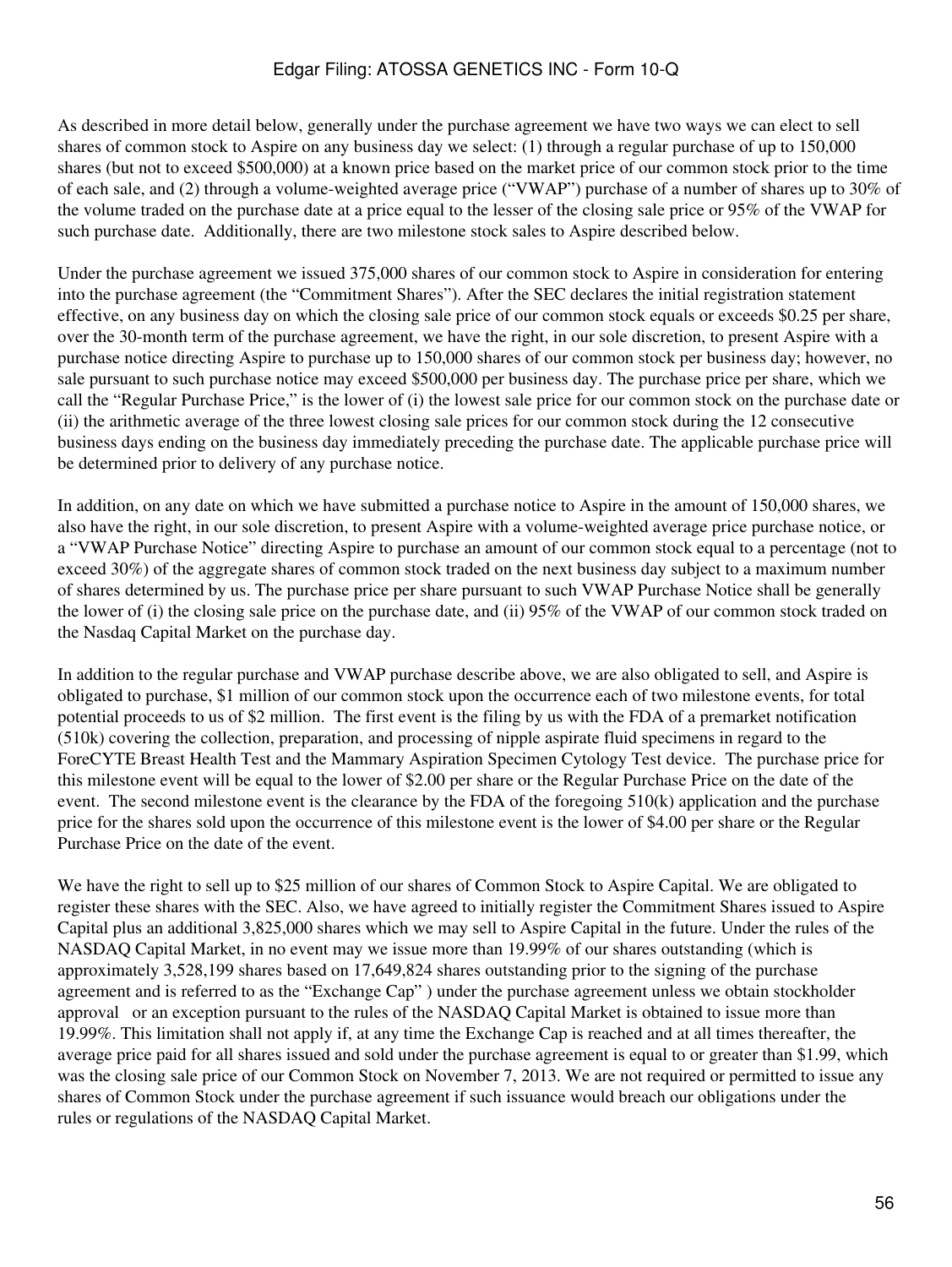The number of Purchase Shares covered by, and the timing of, each purchase are determined by us, at our sole discretion. Provided, however, that the milestone sales described above are mandatory. We may deliver multiple purchase notices to Aspire from time to time during the term of the purchase agreement, so long as the most recent purchase has been completed. There are no trading volume requirements or other restrictions under the purchase agreement. Aspire has no right to require any sales from us, but is obligated to make purchases as directed in accordance with the purchase agreement.

The purchase agreement contains customary representations, warranties, covenants, closing conditions and indemnification and termination provisions. The purchase agreement may be terminated by us at any time, at our discretion, without any cost or penalty. Aspire has covenanted not to cause or engage in any manner whatsoever, any direct or indirect short selling or hedging of our common stock. We did not pay any additional amounts to reimburse or otherwise compensate Aspire in connection with the transaction other than the commitment shares. There are no limitations on use of proceeds, financial or business covenants, restrictions on future financings, rights of first refusal, participation rights, penalties or liquidated damages in the purchase agreement.

Our gross proceeds will depend on the purchase prices and the frequency of sales of shares to Aspire; provided, however*,* that the maximum aggregate proceeds from sales of shares is \$25 million. The actual maximum proceeds we receive from sales of stock to Aspire will depend on the price of our stock at the time of sales to Aspire. Our delivery of purchase notices will be made subject to market conditions, in light of our anticipated capital needs from time to time and under the limitations contained in the purchase agreement. We expect to use proceeds from sales of shares for general corporate purposes and working capital requirements.

The issuance of the all shares to Aspire under the purchase agreement is exempt from registration under the Securities Act, pursuant to the exemption for transactions by an issuer not involving any public offering under Section 4(2) of the Securities Act and Rule 506 of Regulation D promulgated thereunder.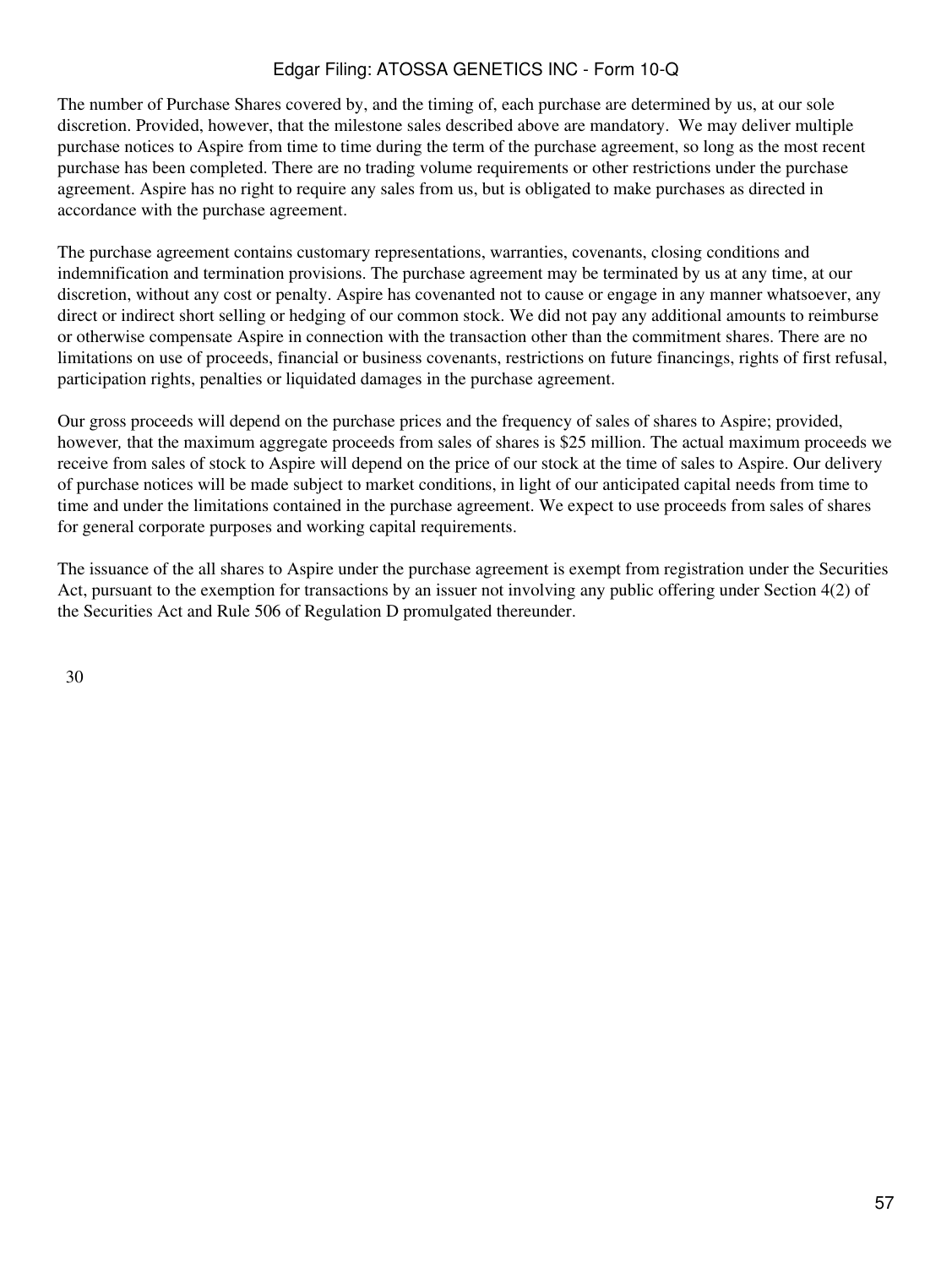### **Revenue Sources**

The commercialization of the ForeCYTE Test has provided us with two revenue sources: (i) sales-based revenue from the sale of the MASCT System device and patient kits to distributors, physicians, breast health clinics, and mammography clinics and (ii) service, or use-based, revenue from the preparation and interpretation of the NAF samples sent to our laboratory for analysis. The commercialization of the ArgusCYTE test provides only laboratory service revenue.

Commencing in December 2011, we began to market the ForeCYTE Test to physicians, primarily obstetric-gynecologists, as well as breast health and mammography clinics, for use in conjunction with other health screening examinations, including annual physical examinations and regularly scheduled cervical Pap smears and mammograms. We plan to initially use regional specialty product distributors, with independent sales representatives specializing in Women's Health, to commercialize the ForeCYTE and ArgusCYTE Tests.

### **Commercial Lease Agreements**

On September 29, 2010, the Company entered into a commercial lease agreement with CompleGen, Inc. for laboratory space located in Seattle, WA. The lease provided for monthly rent of \$3,658 and a security deposit of \$3,658. The lease terms were from September 29, 2010 through March 31, 2011, at which time the lease has converted to month to month. The monthly rent for the lease increased to \$4,267 commencing January 2012. The lease was terminated in December 2012, and the rental deposit was applied to the rent of the final month.

On March 4, 2011, the Company entered into a commercial lease agreement with Sanders Properties, LLC for office space located in Seattle, WA. The lease provides for monthly rent of \$1,100 and a security deposit of \$1,500. The lease terms are from April 1, 2011 through March 31, 2014. For the nine months and three months ended September 30, 2013, the Company incurred \$8,800 and \$3,300 of rent expense, respectively, for the lease.

On December 9, 2011, the Company entered into another commercial lease agreement with Fred Hutchinson Research Center for lab and office space located in Seattle, WA. The lease provides for monthly rent of \$16,395 for the period from February 24, 2012 to August 31, 2012, \$19,923 for the period from September 1, 2012 to August 31, 2013, and \$20,548 for the period from September 1, 2013 to November 29, 2014. The security deposit of \$32,789 was paid in March 2012 and recorded as Security Deposit on the consolidated balance sheet. For the three months and nine months ended September 30, 2013, the Company incurred \$87,521 and \$251,659 of rent expense, respectively, which included leasing office management expenses.

In July 2013, the Company entered into an agreement with ARE LLC (Alexandria) to lease additional office spaces in our existing building under a separate lease agreement. The lease is from August 2013 through November 2014, and the gross rent is \$ 4,800 per month.

We expect that these new laboratory facilities will be sufficient to meet our needs for the foreseeable future and we do not expect to need additional laboratory space for at least the next 24 months. We may need to secure additional office space as we grow our sales and marketing force and add to our administrative staff. Additional office space is readily available in our local market and we believe we can rent when necessary additional office space on acceptable terms.

### **Legal Proceedings**

On June 30, 2011, Robert Kelly, the Company's former President, filed a counterclaim against the Company in an arbitration proceeding, alleging breach of contract in connection with the termination of a consulting agreement between Mr. Kelly (dba Pitslayer LLC) and the Company that was entered into in July 2010 in connection with his resignation from the Company as President and a director. The consulting agreement was terminated by the Company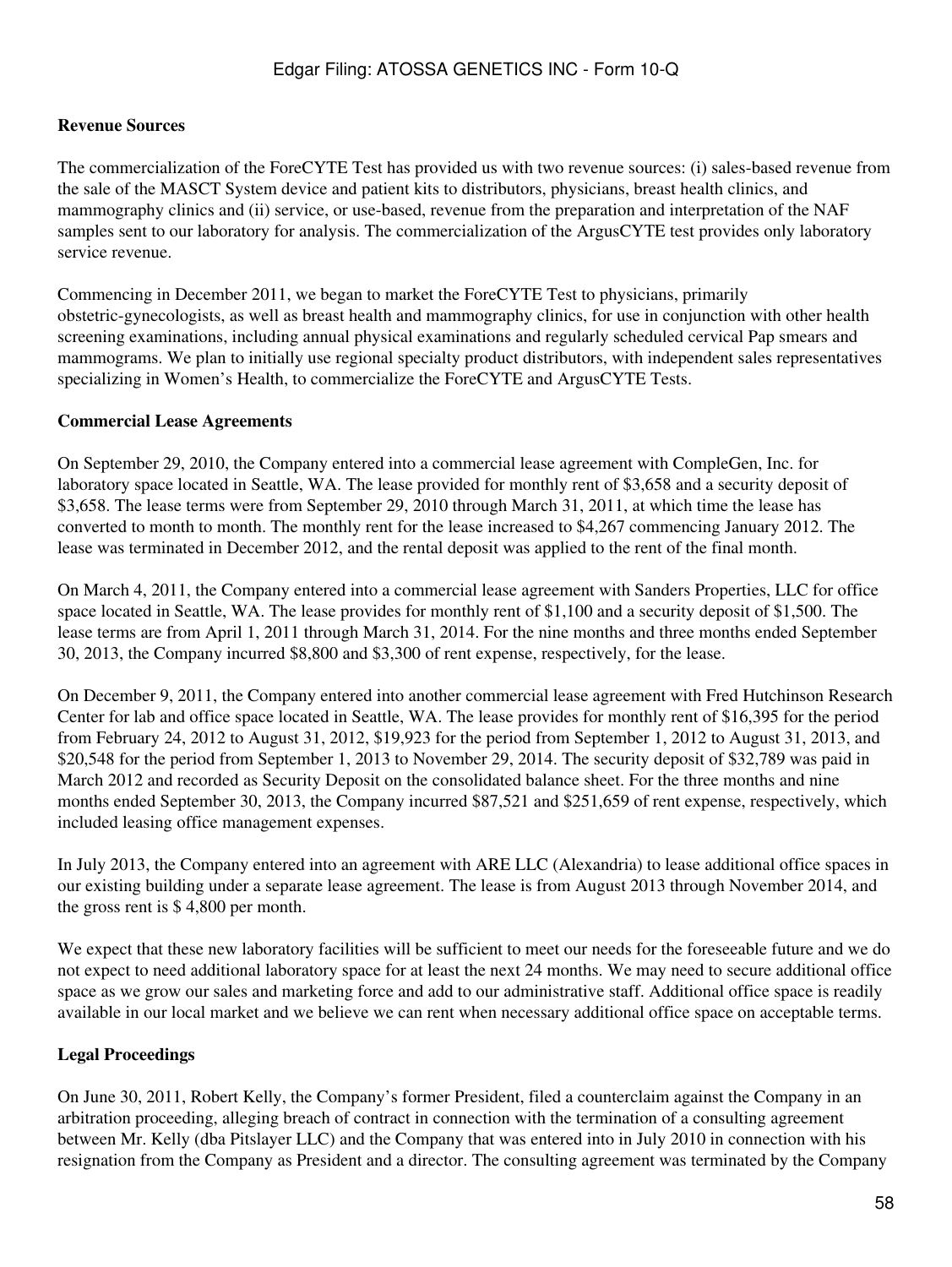in September 2010. Mr. Kelly seeks \$450,000 in compensatory damages, which is the amount he claims would have been earned had the consulting agreement been fulfilled to completion.

On December 11, 2012, Mr. Kelly filed a complaint in the United States District Court, Western Division of Washington seeking compensatory damages, interest and attorneys' fees related to the termination of Mr. Kelly's consulting contract and the rescission of shares issued to him in July 2010 in connection with his resignation from the Company as President and a director. The specific amount of damages sought is to be proven at trial and is not specified. On July 8, 2013, the court granted the Company's motion to compel arbitration of these claims and therefore this action was dismissed.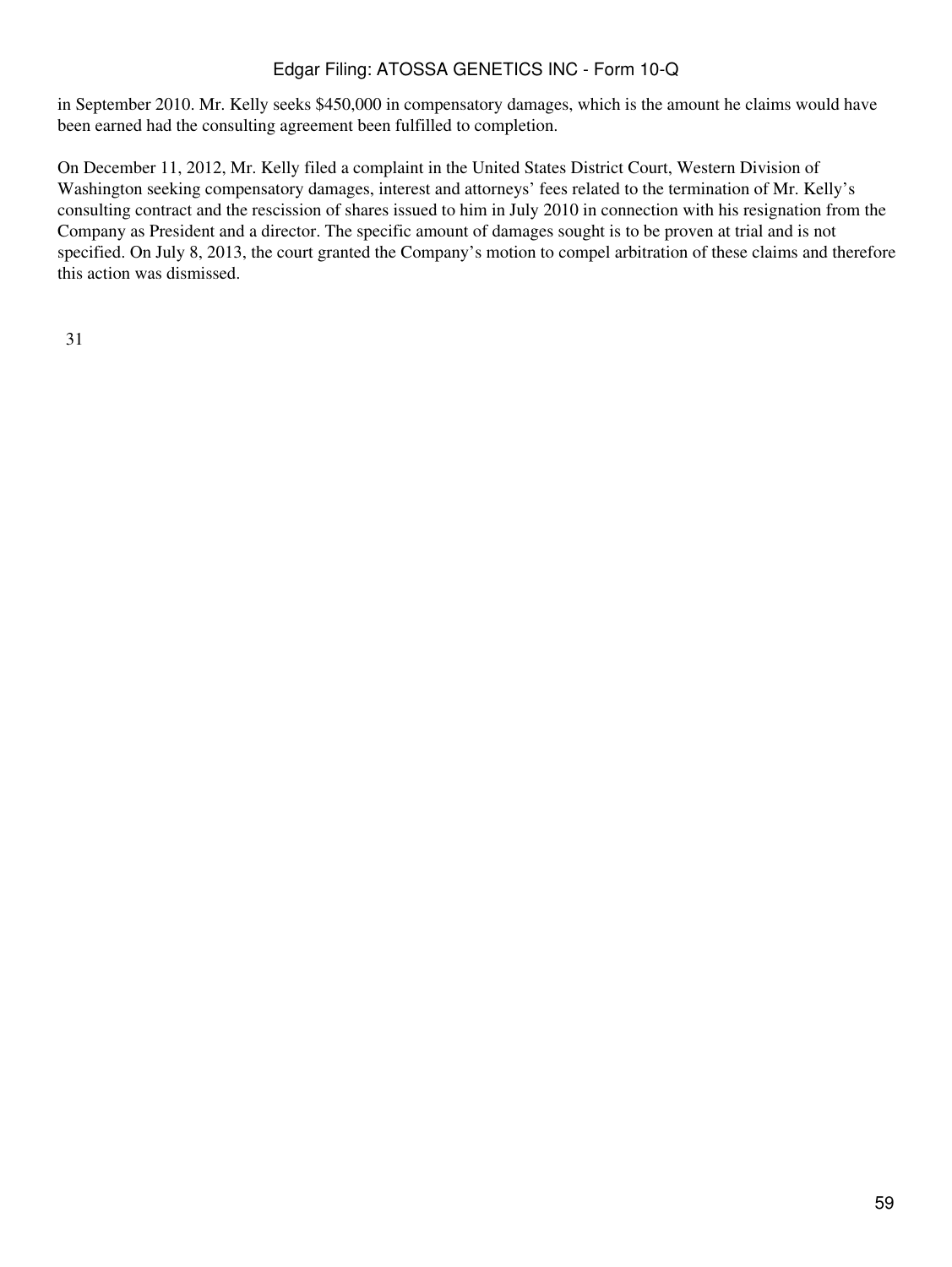On February 26, 2013, Mr. Victor Cononi filed a complaint in the United States District Court, Western Division of Washington seeking compensatory damages, interest and attorneys' fees related to the rescission of shares issued to him in July 2010 in connection with Mr. Kelly's resignation from the Company as President and a director. The specific amount of damages sought is to be proven at trial and is not specified. In August 2013, the court granted the Company's motion to compel arbitration of these claims and therefore this action was dismissed.

A hearing in the arbitration has been postponed pending certain procedures in the above Western Division action and may be delayed further to accommodate other third party civil and federal criminal proceedings alleging securities and wire fraud that have been brought against Mr. Kelly with respect to his prior employment and predating his service with the Company.

The Company is reasonably confident in its defenses to Mr. Kelly's and Mr. Cononi's claims. Consequently, no provision or liability has been recorded for these claims as of June 30, 2013. However, it is at least reasonably possible that the Company's estimate of liability may change in the near term. Any payments by reason of an adverse determination in this matter will be charged to earnings in the period of determination.

On October 10, 2013, a putative securities class action complaint was filed in the United States District Court for the Western District of Washington against us, certain of our directors and officers and the underwriters of our November 2012 initial public offering. The complaint alleges that all defendants violated Sections 11 and  $12(a)(2)$ , and that we and certain of our directors and officers violated Section 15, of the Securities Act by making false and misleading statements and omissions in the offering's registration statement, and that we and certain of our directors and officers violated Sections 10(b) and 20A of the Exchange Act and SEC Rule 10b-5 promulgated thereunder by making false and misleading statements and omissions in the registration statement and in certain of our subsequent press releases and SEC filings with respect to our NAF specimen collection process, our ForeCYTE Breast Health Test and our MASCT device. This action seeks, on behalf of persons who purchased our common stock between November 8, 2012 and October 4, 2013, inclusive, damages of an unspecific amount.

We believe this complaint is without merit and plan to defend ourselves vigorously. Failure by us to obtain a favorable resolution of the claims set forth in the complaint could have a material adverse effect on our business, results of operations and financial condition. Currently, the amount of such material adverse effect cannot be reasonably estimated, and no provision or liability has been recorded for these claims as of September 30, 2013. The costs associated with defending and resolving the complaint and ultimate outcome cannot be predicted. These matters are subject to inherent uncertainties and the actual cost, as well as the distraction from the conduct of our business, will depend upon many unknown factors and management's view of these may change in the future.

### **Critical Accounting Policies and Estimates**

Our management's discussion and analysis of our financial condition and results of operations is based on our financial statements, which have been prepared in accordance with accounting principles generally accepted in the United States, or GAAP. The preparation of these financial statements requires us to make estimates and judgments that affect the reported amounts of assets, liabilities and expenses. On an ongoing basis, we evaluate these estimates and judgments, including those described below. We base our estimates on our historical experience and on various other assumptions that we believe to be reasonable under the circumstances. These estimates and assumptions form the basis for making judgments about the carrying values of assets and liabilities that are not readily apparent from other sources. Actual results and experiences may differ materially from these estimates.

While our significant accounting policies are more fully described in Note 3 to our financial statements, we believe that the following accounting policies are the most critical to aid you in fully understanding and evaluating our reported financial results and affect the more significant judgments and estimates that we use in the preparation of our financial statements.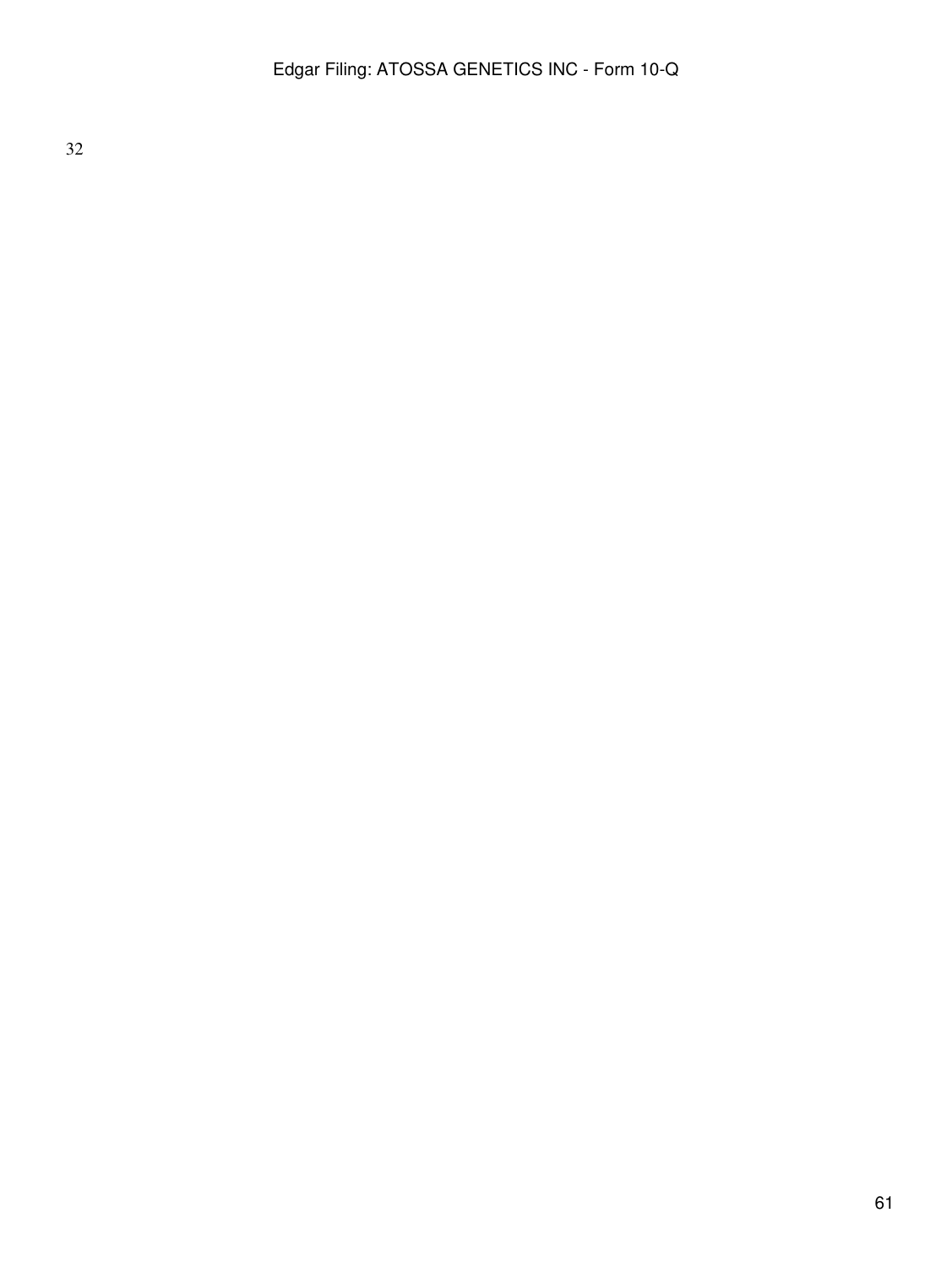### *Revenue Recognition*

### **Overview**

We will recognize product and service revenue in accordance with GAAP when the following overall fundamental criteria are met: (i) persuasive evidence of an arrangement exists, (ii) delivery has occurred or the service has been performed, (iii) our price to the customer is fixed or determinable, and (iv) collection is reasonably assured.

## Product Revenue

We recognize revenue for sales of the MASCT kits and devices on an accrual basis for sales to distributors when the above four criteria are met. For sales of MASCT kits and devices directly to physicians, the revenue is typically recognized upon receipt of cash as we have an insufficient sales history on which to determine the collectability. Shipping documents and the completion of any customer acceptance requirements, when applicable, will be used to verify product delivery. We will assess whether a price is fixed or determinable based upon the payment terms associated with the transaction and whether the sales price is subject to refund or adjustment. For sales directly to physicians, once a history of sales and collectability has been established, we will recognize revenue on an accrual basis with an offsetting reserve for doubtful accounts based on the history during the initial sales period.

### Service Revenue

We record revenue for diagnostic testing on an accrual basis at the Medicare allowed and invoiced amount. Amounts invoiced above the Medicare amount, namely non-Medicare, are not recognized on an accrual basis and instead are recognized on a cash basis as received. Diagnostic testing revenue at the Medicare rate is recognized upon completion of the test, communication of results to the patient's physician, and when collectability is reasonably assured. Customer purchase orders and/or contracts will generally be used to determine the existence of an arrangement. Once the Company has historical sales and can determine the proper amount to recognize as uncollectible, it will then begin to recognize the entire amount, both Medicare and non-Medicare billing on an accrual basis, with an offsetting allowance for doubtful accounts recorded based on history. We estimate we will utilize the diagnostic testing revenue history to determine a proper allowance for doubtful accounts beginning in 2014.

# *Accounts Receivable*

Accounts receivable are recorded at net realizable value consisting of the carrying amount less allowance for doubtful accounts, as needed. The Company assesses the collectability of accounts receivable based primarily upon the creditworthiness of the customer as determined by credit checks and analysis, as well as the customer's payment history. Management reviews the composition of accounts receivable and analyzes historical bad debts, customer concentrations, customer credit worthiness, current economic trends, and changes in customer payment patterns to evaluate the adequacy of these reserves. The Company's allowance for doubtful accounts and bad debt expenses as of September 30, 2013 and December 31, 2012 was \$228,841 and \$0, respectively.

### *Inventory*

The Company's inventories are stated at lower of cost or market. Cost is determined on a moving-average basis. Costs of inventories include purchase and related costs incurred in delivering the products to their present location and condition. Market value is determined by reference to selling prices after the balance sheet date or to management's estimates based on prevailing market conditions. Inherent in the lower of cost or market calculation are several significant judgments based on a review of the aging of the inventory, inventory movement of products, economic conditions, and replacement costs. Because the sales price of the MASCT System was substantially lower than its cost for the nine months ended September 30, 2013 and since inception through September 30, 2013, resulting in the net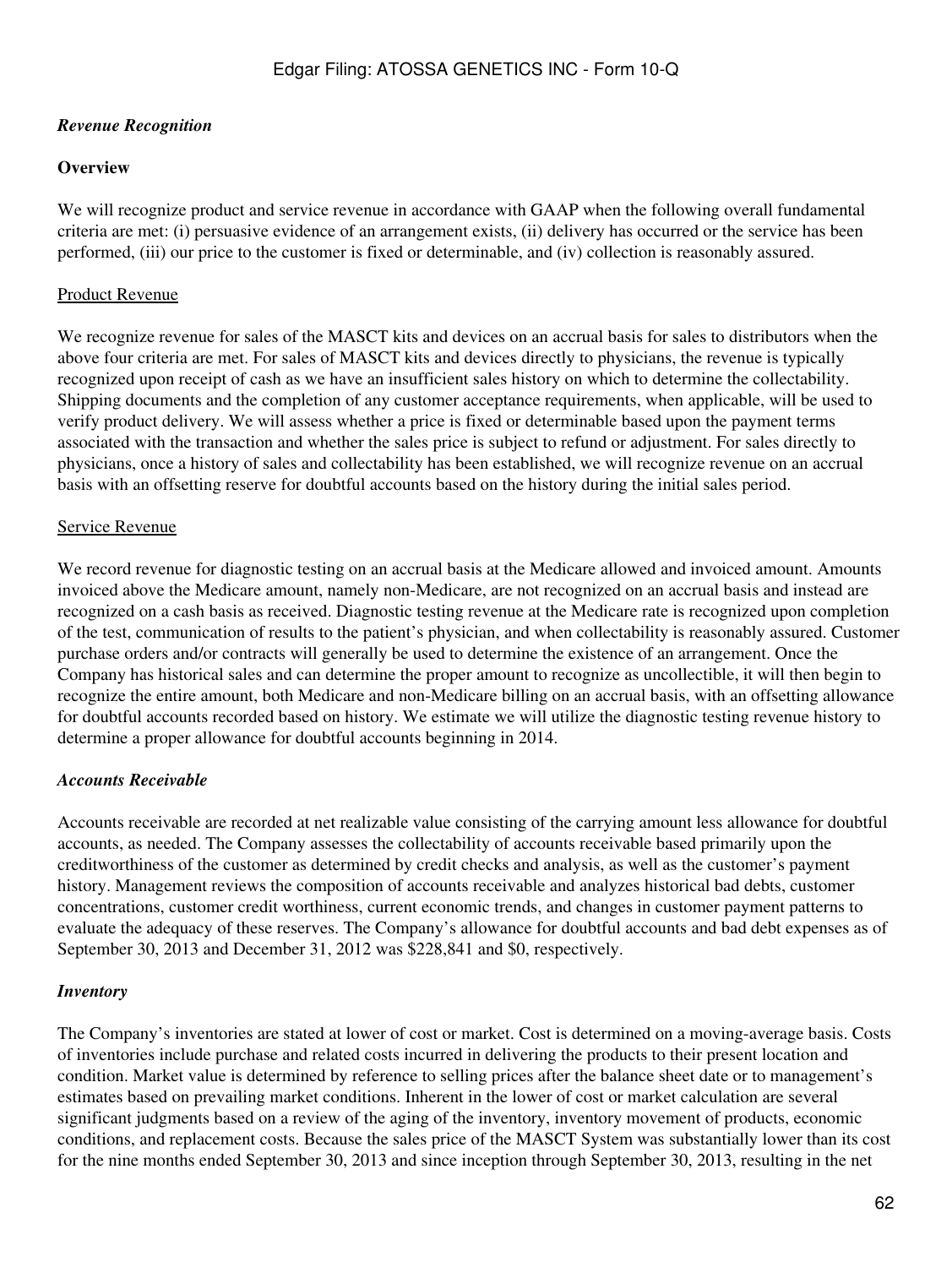realizable value of the MASCT System being determined at zero as of the balance sheet dates through taking the average sales price subtracted by selling expenses per unit, \$0 and \$121,910 of loss on reduction of inventory to the lower of cost or market was assessed and recorded as of September 30, 2013 and since inception through September 30, 2013, respectively. Additionally, management periodically evaluates the composition of its inventories at least quarterly to identify slow-moving and obsolete inventories to determine if valuation allowance is required. As of September 30, 2013, we had no inventory.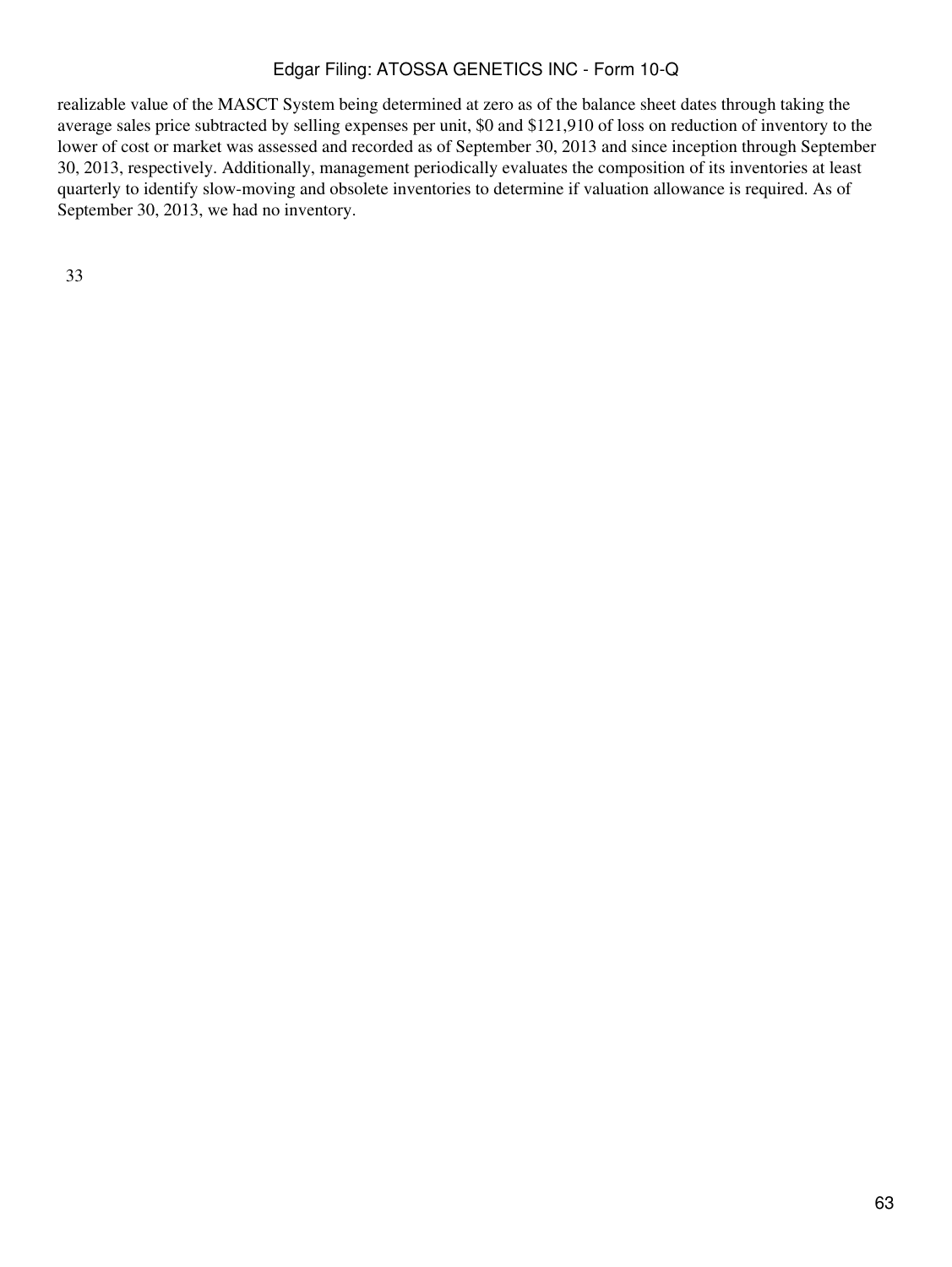The Company provides, either directly or through distributors, the ForeCYTE testing specimen collection kits to doctors with our MASCT System for doctors to collect specimens that are returned to the Company for diagnostic analysis. These collection kits are considered part of the MASCT System. During the initial marketing phase in 2012, the Company distributed the kits to customers at no cost and bundled them with the MASCT System, and has not intended to deem the kits as a primary product line due to their nominal cost and value per unit. As a result, the kits are immediately expensed and recorded as selling expense upon purchasing of the kits.

#### *Use of Estimates*

The preparation of financial statements in conformity with GAAP requires management to make estimates and assumptions that affect the reported amounts of assets and liabilities and disclosure of contingent assets and liabilities at the date of the financial statements and the reported amounts of revenue and expenses during the reporting period. Accordingly, actual results could differ from those estimates.

#### *Intangible Assets*

Intangible assets consist of intellectual property and software acquired. At least annually, we evaluate purchased intangibles for impairment whenever events or changes in circumstances indicate that the carrying value of an asset may not be recoverable. An impairment loss would be recognized when estimated undiscounted future cash flows expected to result from the use of the asset and its eventual disposition are less than its carrying amount. Estimating future cash flows related to an intangible asset involves significant estimates and assumptions. If our assumptions are not correct, there could be an impairment loss or, in the case of a change in the estimated useful life of the asset, a change in amortization expense.

#### *Share-Based Payments*

In December 2004, the Financial Accounting Standards Board, or the FASB, issued the Statement of Financial Accounting Standards, or SFAS, No. 123(R), "Share-Based Payment," which replaces SFAS No. 123 and supersedes APB Opinion No. 25. SFAS No. 123(R) is now included in the FASB's ASC Topic 718, "Compensation Stock Compensation." Under SFAS No. 123(R), companies are required to measure the compensation costs of share-based compensation arrangements based on the grant-date fair value and recognize the costs in the financial statements over the period during which employees or independent contractors are required to provide services. Share-based compensation arrangements include stock options and warrants, restricted share plans, performance-based awards, share appreciation rights and employee share purchase plans. In March 2005, the SEC issued Staff Accounting Bulletin No. 107, or SAB 107, which expresses views of the staff regarding the interaction between SFAS No. 123(R) and certain SEC rules and regulations and provides the staff's views regarding the valuation of share-based payment arrangements for public companies. SFAS No. 123(R) permits public companies to adopt its requirements using one of two methods. On April 14, 2005, the SEC adopted a new rule amending the compliance dates for SFAS No. 123(R). Companies may elect to apply this statement either prospectively, or on a modified version of retrospective application under which financial statements for prior periods are adjusted on a basis consistent with the pro forma disclosures required for those periods under SFAS No. 123.

We have fully adopted the provisions of FASB ASC 718 and related interpretations as provided by SAB 107. As such, compensation cost is measured on the date of grant as the fair value of the share-based payments. Such compensation amounts, if any, are amortized over the respective vesting periods of the option grant.

The amended employment agreement with the Chief Executive Officer, entered into on July 22, 2010, granted options to purchase 250,000 shares (or 565,830 shares prior to the reverse stock-split on September 28, 2010) at a price of \$5.00 per share, in consideration of his service to the Company. Of these options, 25% (or 62,500 shares) vested on December 31, 2010 with the remaining 75% (or 187,500 shares) to vest in equal quarterly installments over the next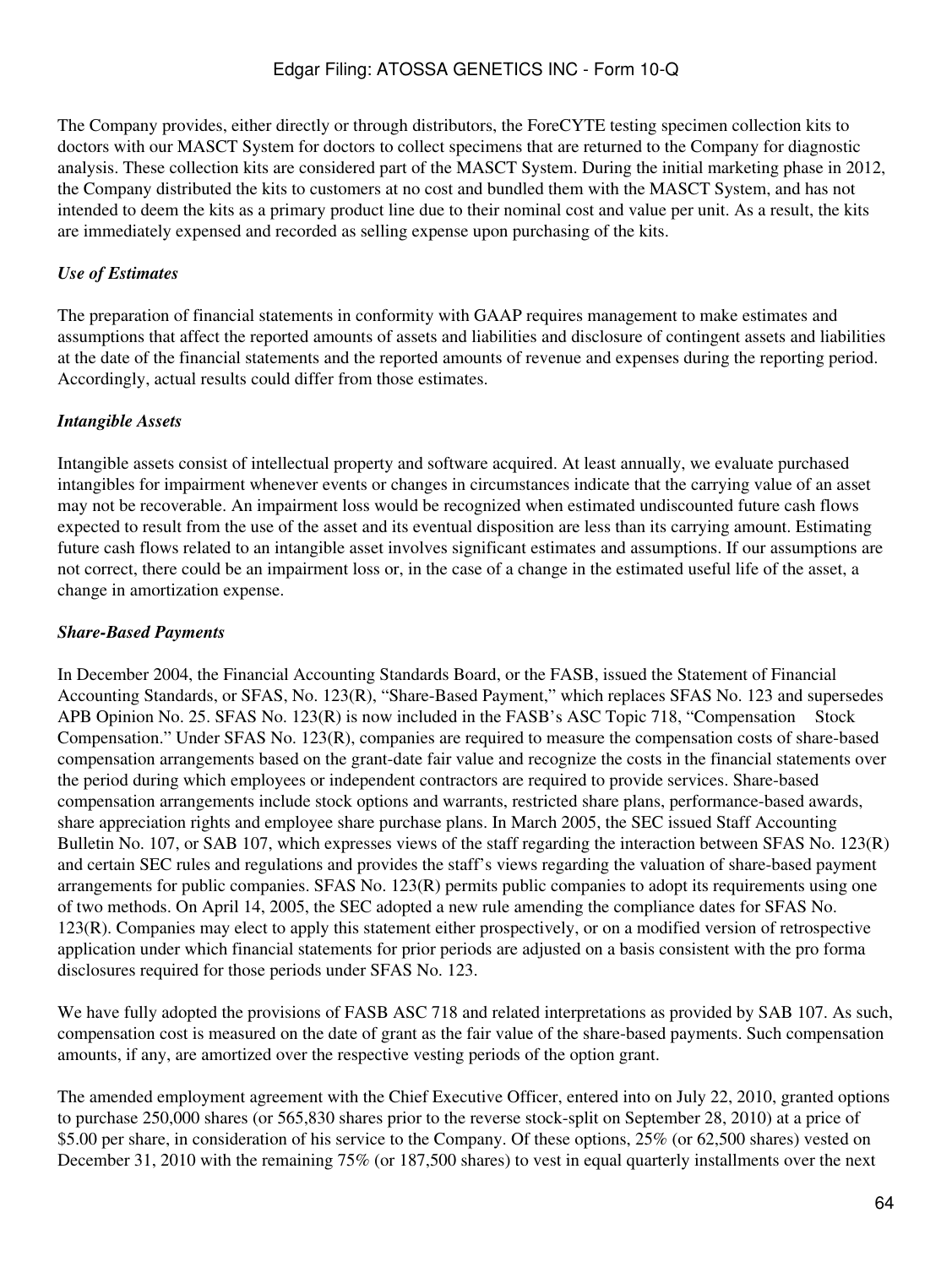three years so long as the executive remains employed with the company. These options have five-year contractual terms.

The amended employment agreement with the Chief Scientific Officer, entered into on July 22, 2010, granted options to purchase 100,000 shares (or 226,332 shares prior to the reverse stock-split on September 28, 2010) at a price of \$5.00 per share in consideration of her service to the Company. Of these options, 25% (or 25,000 shares) vested on December 31, 2010 with the remaining 75% (or 75,000 shares) to vest in equal quarterly installments over the next three years so long as the executive remains employed with the company. These options have five-year contractual terms.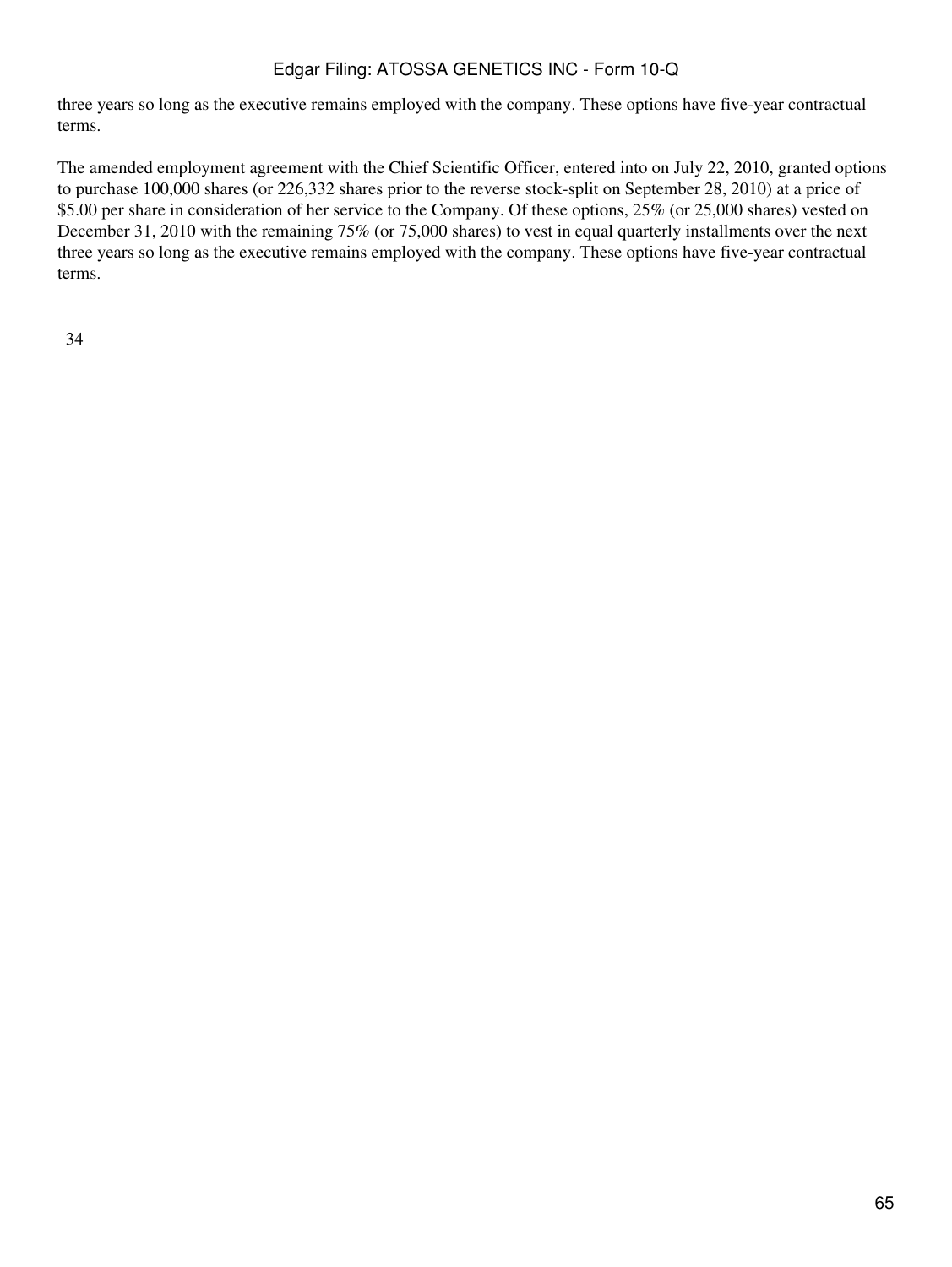On April 4, 2011, 45,000 non-qualified stock options were granted under the 2010 Stock Option and Incentive Plan (the "Plan") to Dr. Tim Hunkapiller for being a member of the Company's Scientific Advisory Board and consulting services to be provided to the Company, at an exercise price of \$1.25 per share. These options have a ten-year contractual term and shall vest as follows:

- (i) 11,250 option shares shall vest ninety (90) days after the date of grant;
- (ii) 11,250 option shares shall vest one hundred and eighty (180) days after the date of grant;
- (iii) 11,250 option shares shall vest two hundred and seventy (270) days after the date of grant; and
	- (iv) 11,250 option shares shall vest three hundred and sixty (360) days after the date of grant.

On September 1, 2011, 219,000 incentive stock options were granted under the Plan to employees and officers as part of their employment agreements, at an exercise price of \$1.25 per share. These options have a ten-year contractual term and shall vest and become exercisable as follows:

- (i) twenty-five percent (25%) of the underlying shares on the first anniversary of the date of grant; and
	- (ii) one-forty eighth (1/48) of the underlying shares monthly thereafter.

On September 1, 2011, 200,000 non-qualified stock options were granted under the Plan to non-employee directors for services to be provided to the Company, at an exercise price of \$1.25 per share. These options have a ten-year contractual term and shall vest and become exercisable as follows:

| (i)   | 80,000 option shares shall vest on September 1, 2011; |
|-------|-------------------------------------------------------|
| (ii)  | 30,000 option shares shall vest on December 1, 2011;  |
| (iii) | 30,000 option shares shall vest on March 1, 2012;     |
| (iv)  | 30,000 option shares shall vest on June 1, 2012; and  |
| (v)   | 30,000 option shares shall vest on September 1, 2012. |

On April 30, 2012, 19,757 non-qualified stock options were granted under the Plan to non-employee directors for serving as directors of the Company, at an exercise price of \$6.00 per share. These options have a ten-year contractual term and shall vest and become exercisable in full immediately as of the grant date.

### **Results of Operations**

#### **Three Months and Nine Months Ended September 30, 2013 and 2012**

*Revenue and Cost of Goods Sold*. For the three months ended September 30, 2013, revenue totaled \$76,597, consisting of \$72,187 diagnostic testing service revenue from our ForeCYTE testing services and \$4,410 in product sales revenue from sales of ForeCYTE kits and MASCT Systems. This represents a decrease of \$28, 979, or 27 %, from the total revenue of \$105,576 for the three months ended September 30, 2012. Revenue for the nine months ended September 30, 2013 totaled \$585,345, consisting of \$361,905 in diagnostic testing and \$223,440 in product sales, an increase of \$201,959, or 53%, from the total revenue of \$383,386 in the same period in 2012. The growth in revenue is mainly due to \$205,590 in product sales to Millennium for the initial purchase of 10,000 ForeCYTE kits.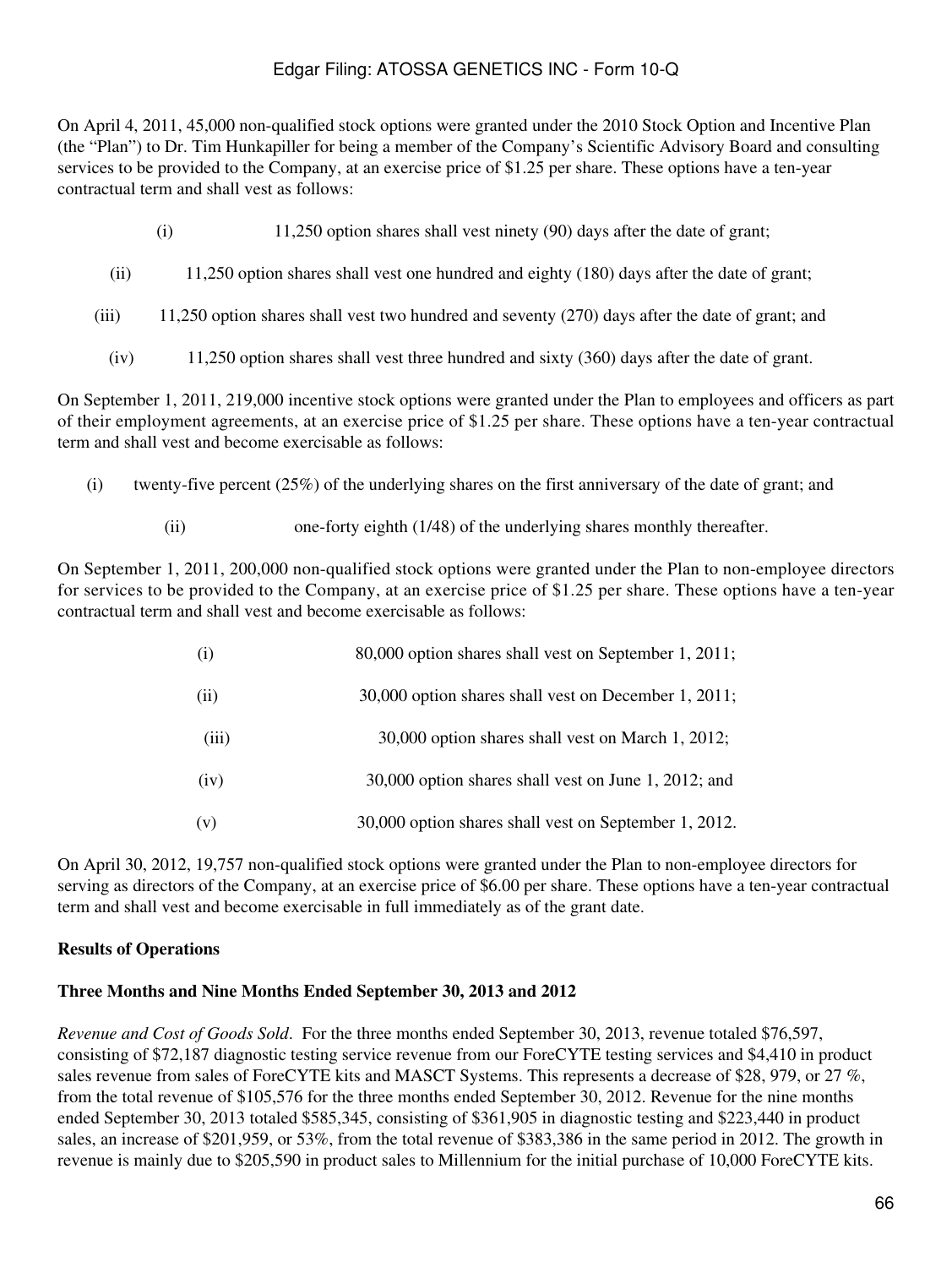Cost of revenue totaled \$25,938 and \$314,562 for the three and nine months ended September 30, 2013, compared to \$9,000 and \$29,985 in the same periods in 2012. The increase in cost of revenue is primarily attributable to cost of product sales to Millennium. Since the inventory of MASCT System was recorded at zero net realizable value as a result of the lower of cost or market analysis performed at December 31, 2012, no corresponding cost of goods sold was recorded for the sales of MASCT System during 2013.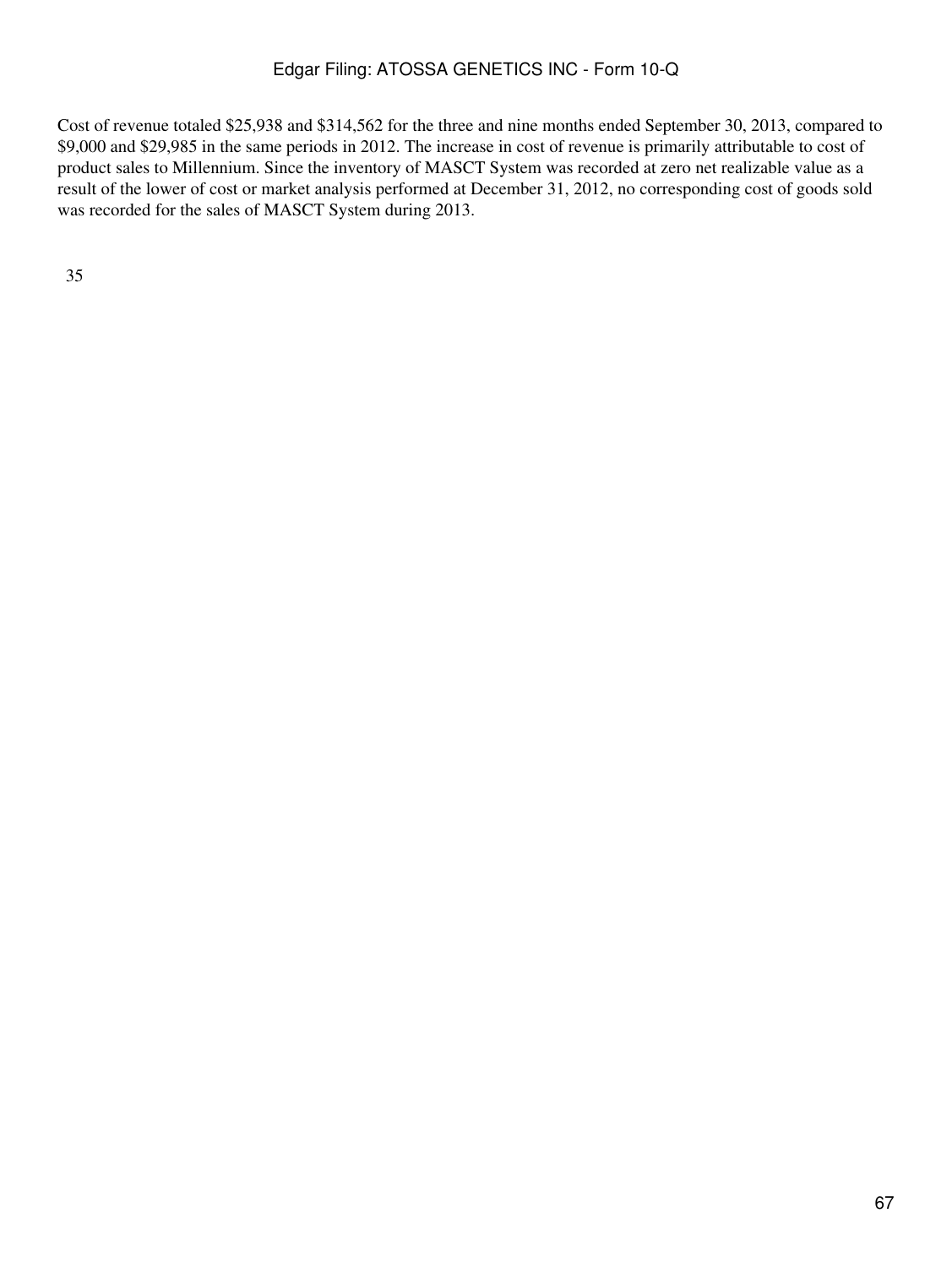For the three months ended September 30, 2013, gross profit totaled \$50,659, compared to \$90,499 profit in the same period in 2012. For the nine months ended September 30, 2013, gross profit totaled \$270,783 (\$286,012 gross profit on diagnostic testing and \$15,229 loss on product sales), compared to \$323,517 in the same period in 2012. Loss on reduction of inventory to lower of cost or market was \$0 for the nine months ended September 30, 2013. Our MASCT System is sometimes sold at a price substantially lower than its cost as is customary for laboratories that supply specimen collection kits. For these reasons, the manufacturing cost allocated to each inventory unit is high.

Operating Expenses. For the three months ended September 30, 2013, total operating expenses were \$3, 552,556 consisting of G&A expenses of \$2, 858,027, research and development expenses of \$321,111, and selling expenses of \$373,418, representing an increase of \$2, 326,385, or 190% from \$1,226,171 in the same period in 2012, consisting of G&A expenses of \$548,108, research and development expenses of \$590,359, and selling expenses of \$87,704. For the nine months ended September 30, 2013, total operating expenses were \$8,297,460, consisting of G&A expenses of \$6,600,819, research and development expenses of \$731,258, and selling expenses of \$965,383, an increase of \$4,610,291,or 125% , from total operating expenses of \$3,687,169 in nine months ended September 30, 2012.

The Company distributes the kits to customers at no cost and bundles them with the MASCT System and has not intended to deem the kits as a primary product line due to their nominal cost and value per unit. We expect that our G&A and selling expenses continue to increase in the foreseeable future, and that if we successfully launch the MASCT System and our related laboratory service offerings, we would also begin to incur additional sales and marketing expenses as we continue building a regional, and ultimately national, sales force. The Company also expected to incur additional sales and marketing expenses when if and when it receives additional FDA 510(k) clearance for its ForeCYTE Test and re-launches the test.

*General and Administrative Expenses.* G&A expenses for the three months ended September 30, 2013 were \$2,858,027, an increase of \$2, 267,668, or 384%, from \$590,359 in the same period in 2012. The G&A expenses for the three months ended September 30, 2013 consisted primarily of \$581,591 in salaries and bonus expense, \$155,558 in legal and regulatory expense, \$193,671 in consulting expense, \$435,243 in estimated recall expenses (\$402,840 in contingent liabilities and \$32,403 in actual expenses), \$228,841 in bad debt expenses, \$67,141 in travel expense, \$88,263 in insurance expense, and \$248,759 in marketing expenses. G&A expenses for the nine months ended September 30, 2013 were \$6,600,819, an increase of \$4,704,565, or 248%, from \$1,896,254 for the nine months ended 2012. The G&A expenses for the nine months ended September 2013 consisted of \$1,548,899 in salaries and bonus expense, \$428,872 in capital raising fees, \$622,581 in legal and regulatory expenses, \$646,548 in consulting expense, \$435,243 in estimated recall expenses (\$402,840 in contingent liabilities and \$32,403 in actual expenses), \$228,841 in bad debt expenses, \$135,686 in travel expense, \$247,774 in insurance expense, \$250,109 in marketing expenses, and \$462,029 in Board of Directors annual fees primarily related to expenses associated with stock option grants for service on the Board in 2012 and 2013.

G&A expenses for the three months ended September 30, 2012 were \$590,359 which primarily consisted of \$23,357 in salaries and bonus expense, \$310,301 in legal expenses, \$49,579 in consulting expense, and \$19,494 in insurance expense, G&A expenses for the nine months ended September 30, 2012 were \$1,896,254 and primarily consisted of \$224,521 in salaries and bonus expense, \$883,399 in legal expenses, \$151,245 in consulting expense, \$25,541 in travel expense, \$53,584 in insurance expense, and \$38,500 in Board of Directors annual fees.

The increase in 2013 G&A expenses over 2012 was primarily attributable to an increase in administrative staff, an increase in consulting and professional fees related to regulatory matters and investor relations, an increased cost of insurance, estimated product recall expenses, bad debt expenses and an increased cost of fees to our non-employee directors resulting from the estimated value of options granted in 2013 for service in 2012 and 2013. We expect our G&A expenses will continue to grow as we hire additional administrative and manufacturing personnel to continue our launch of the MASCT System, and in particular when we re-launch our ForeCYTE Test after receiving additional FDA clearance, and our other products under development and as we incur additional costs associated with being a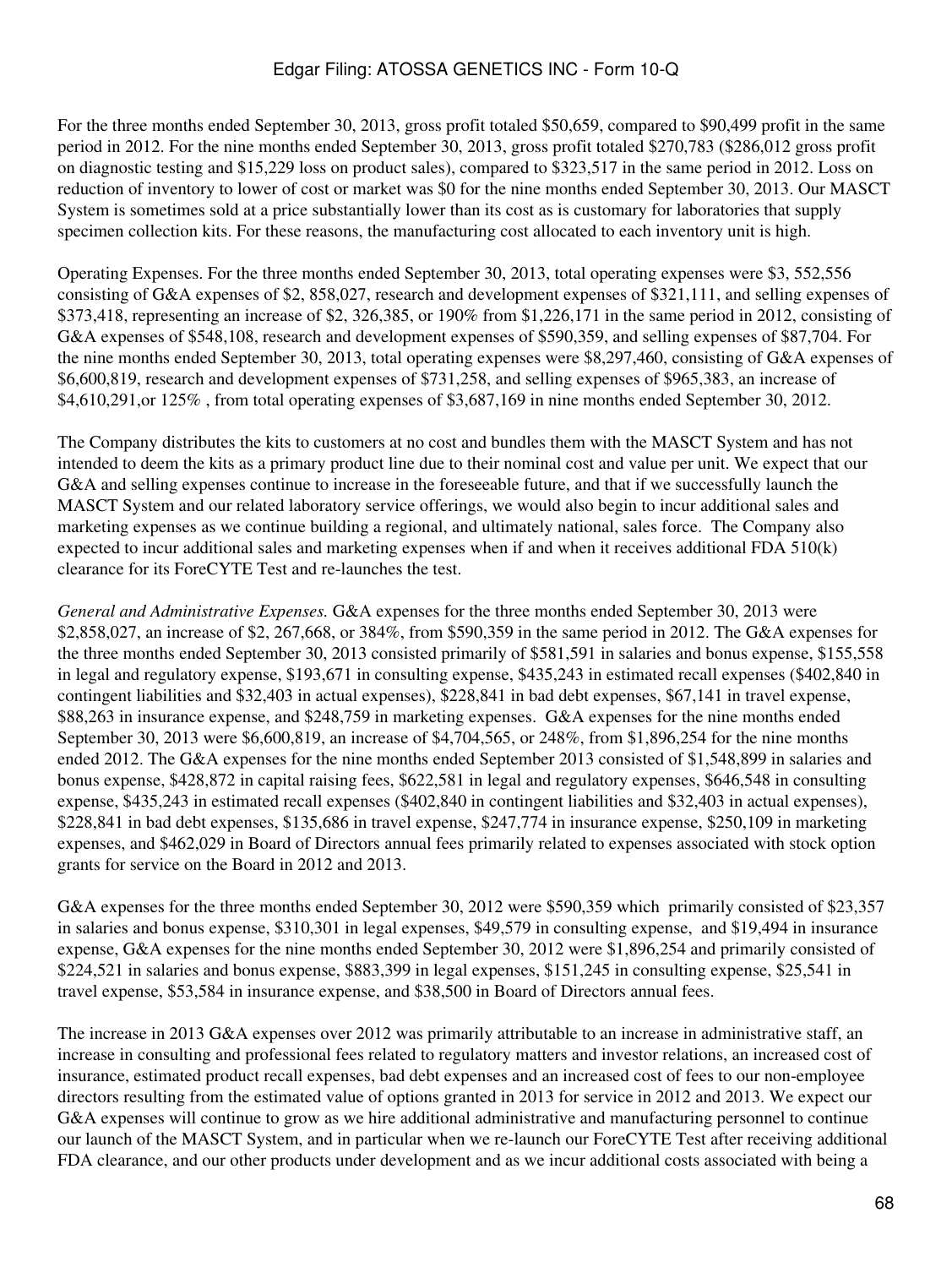publicly traded company.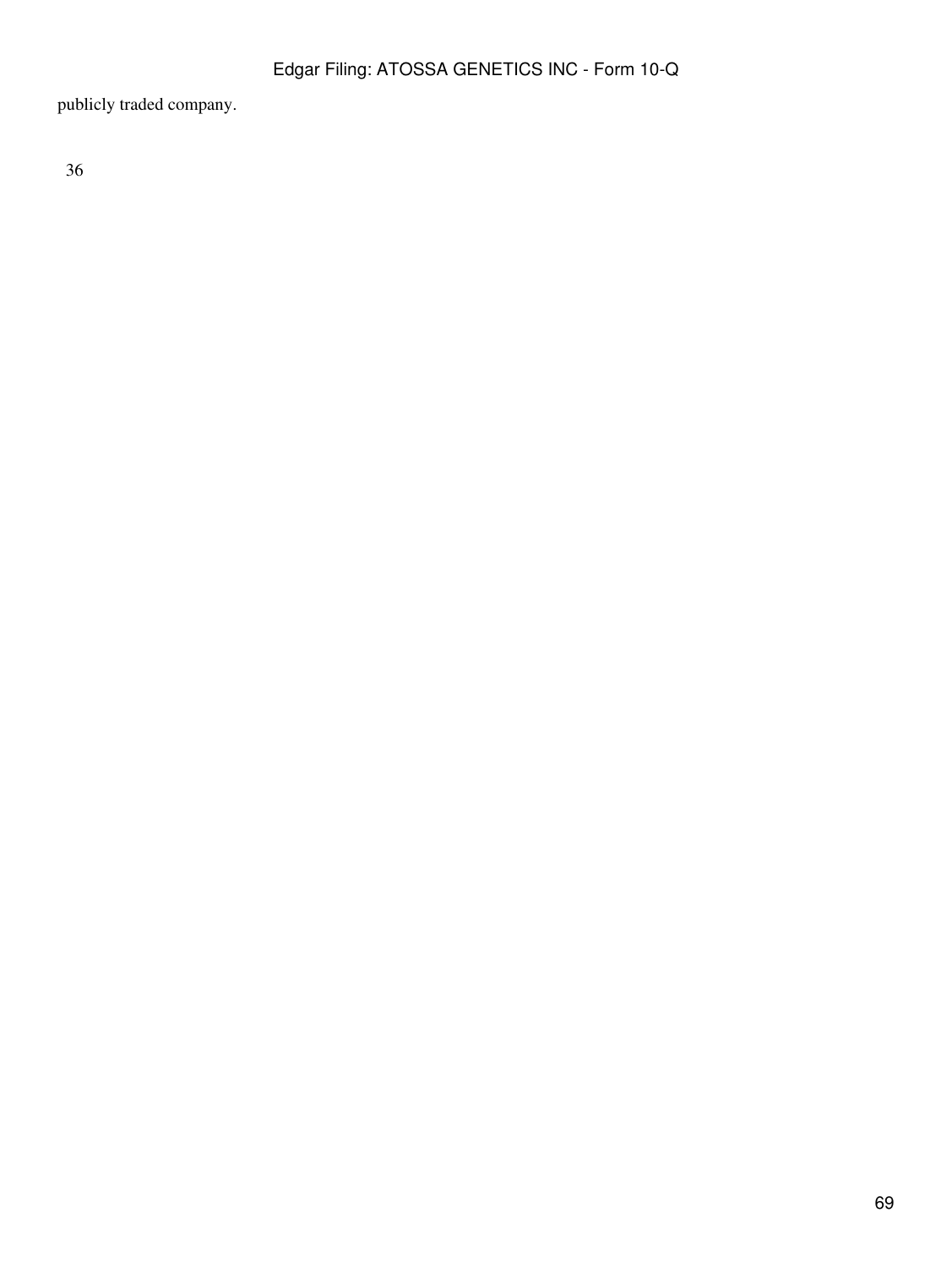*Research and Development Expenses.* Research and Development expenses for the three months ended September 30, 2013 were \$321,111, a decrease of \$226,997, or 41%, from \$548,108 for the three months ended September 30, 2012. R&D expenses for the nine months ended September 30, 2013 were \$731,258, a decrease of \$777,686, or 52%, \$1,508,944 from the same period in 2012. The decrease in R&D expenses over the three and nine months ended September 30, 2012 is attributed to the completion of the development of the MASCT System for the national launch in 2013. We expect that our R&D expenses will increase as we add additional full time employees and incur additional costs to continue the development of our products and services under development.

*Selling Expenses*. Selling expenses for the three months ended September 30, 2013 were \$373,418, an increase of \$285,714, or 326%, from \$87,704 for the three months ended September 30, 2012. Selling expense for the three months ended September 30, 2013 consisted primarily of \$52,237 in selling and marketing professional fees, \$205,875 in salaries, \$22,500 in advertising, and \$92,349 in patient collection kits provided to physicians without charge. Selling expenses for the nine months ended September 30, 2013 were \$965,383, an increase of \$683,412, or 242%, from \$281,971 for the same period in 2012. Selling expense for the nine months ended September 30, 2013 consisted primarily of \$384,893 in selling and marketing professional fees, \$405,474 in salaries, \$81,587 in advertising, and \$92,349 in patient collection kits provided to physicians without charge. Selling expenses increased as a result of increased sales and marketing expenses paid to one of our distributors, and increased salaries and other selling and marketing expenses related to the national launch of ForeCYTE.

### **Liquidity and Capital Resources**

We have a history of operating losses as we have focused our efforts on raising capital and building the MASCT System. The report of our independent auditors issued on our consolidated financial statements as of and for the years ended December 31, 2012 and 2011 expresses substantial doubt about our ability to continue as a going concern. In 2011, we were successful in raising net proceeds of \$5.7 million through a private placement in order to fund the growth of our operations and product development. In November 2012 we were successful in our initial public offering and raising net proceeds of approximately \$3.5 million.

On March 27, 2013 we entered into a stock purchase agreement with Aspire Capital Fund, LLC, which provides that, upon the terms and subject to the conditions and limitations set forth therein, Aspire is committed to purchase up to an aggregate of \$30 million of shares of our common stock over the three-year term of the agreement. Under the agreement, Aspire purchased \$1,000,000 of our common stock on March 27, 2013 for \$12 per share and since that date through November 7, 2013 Aspire has purchased an additional 2,150,000 shares of our common stock for a total aggregate purchase price of \$10,303,745. On November 8, 2013, we terminated this stock purchase agreement and entered into a new agreement with Aspire which provides that we may sell common stock to Aspire under the terms and subject to the conditions and limitations set forth therein. Under the new agreement, Aspire is committed to purchase up to an aggregate of \$25 million of shares of our common stock over the 30 month term of the new agreement. One condition to utilizing the new agreement and selling stock to Aspire is that we file a registration statement with the SEC covering the resale of the shares to be sold to Aspire and that the registration statement be declared and remain effective.

Our ability to continue as a going concern is dependent on our obtaining additional adequate capital to fund additional operating losses until we become profitable. If we are unable to obtain adequate capital, we could be forced to cease operations.

### **Cash Flows**

For the nine months ended September 30, 2013, we incurred a net loss of \$8,026,984. Net cash used in operating activities was \$6,182,060, net cash used in investing activities was \$400,674 and net cash provided by financing activities was \$12,551,098. For the for the nine months ended September 30, 2012, we incurred a net loss of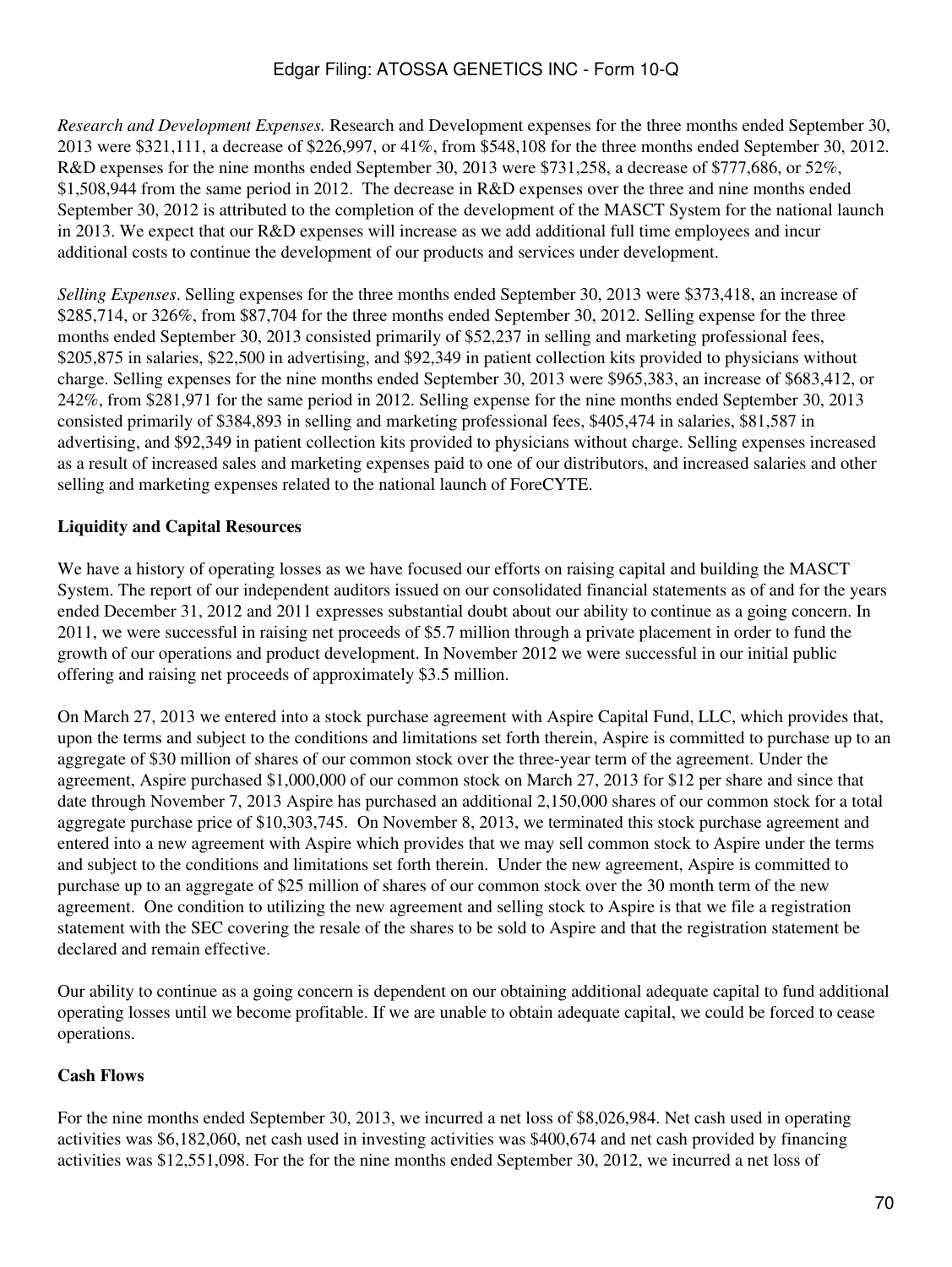\$3,374,249, net cash used in operating activities was \$1,967,626, net cash used in investing actives was \$0 and net cash used by financing activities was \$475,375.

## **Funding Requirements**

We expect to incur substantial expenses and generate ongoing operating losses for the foreseeable future as we prepare for the scale-up manufacturing and ongoing launch of the MASCT System, complete the development of and launch the FullCYTE and NextCYTE Tests, and build and operate our planned diagnostics laboratory in the Fred Hutchinson Cancer Research Center. We expect our existing capital resources as of the date of this report to be sufficient to fund our planned operations for at least the next six to ten months. To fund our operations for at least the next 12 months under our current business plan, we estimate that we would need between \$2 million and \$5 million of additional capital. If we are unable to raise this amount of capital, however, we could be forced to curtail or cease operations. Our future capital uses and requirements depend on numerous forward-looking factors. These factors include the following: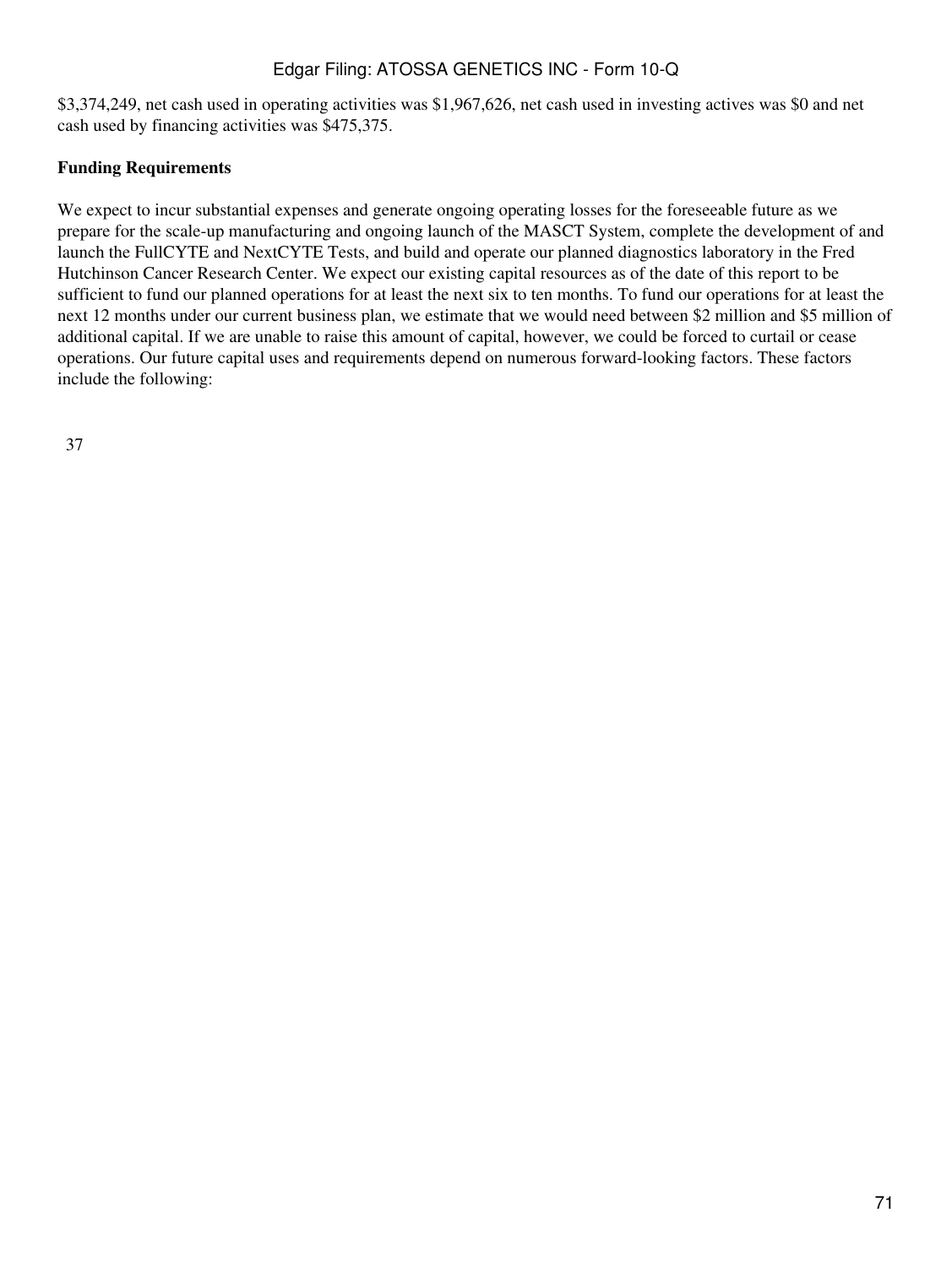- $\cdot$  the time and funds needed to complete our recall, receive an additional 510(k) clearance from the FDA and to re-launch our ForeCYTE Test;
- · the time and funds needed to complete the development and manufacturing of the ForeCYTE Test devices and Microcatheter Systems and any necessary regulatory clearances;
- · the expense associated with building a network of sales representatives to market the ForeCYTE System and ArgusCYTE Test; and
- the degree and speed of patient and physician acceptance of our products and the degree to which third-party payors approve the ForeCYTE and ArgusCYTE Tests for reimbursement.

Since inception (April 30, 2009) through September 30, 2013, we have generated \$1,068,687 in revenue. We do not expect to generate significant revenue until we are able to manufacture and launch the MASCT System more broadly. We expect our continuing operating losses to result in increases in cash used in operations over at least the next year. Although we expect our existing resources as of the date of this report, to be sufficient to fund our planned operations for at least the next six to ten months, we may require additional funds earlier than we currently expect to successfully commercialize the ForeCYTE System. Because of the numerous risks and uncertainties associated with the development and commercialization of the ForeCYTE Test and our services, we are unable to estimate the amounts of increased capital outlays and operating expenditures associated with our current and anticipated research and development activities and commercialization efforts.

Additional funding may not be available to us on acceptable terms or at all. In addition, the terms of any financing may adversely affect the holdings or the rights of our stockholders. For example, if we raise additional funds by issuing equity securities or by selling debt securities, if convertible, further dilution to our existing stockholders would result. To the extent our capital resources are insufficient to meet our future capital requirements, we will need to finance our future cash needs through public or private equity offerings, collaboration agreements, debt financings or licensing arrangements.

If adequate funds are not available, we may be required to terminate, significantly modify or delay our development programs, reduce our planned commercialization efforts, or obtain funds through collaborators that may require us to relinquish rights to our technologies or product candidates that we might otherwise seek to develop or commercialize independently. Further, we may elect to raise additional funds even before we need them if we believe the conditions for raising capital are favorable.

### **Off-Balance Sheet Arrangements**

We do not currently have, nor have we ever had, any relationships with unconsolidated entities or financial partnerships, such as entities often referred to as structured finance or special purpose entities, established for the purpose of facilitating off-balance sheet arrangements or other contractually narrow or limited purposes. In addition, we do not engage in trading activities involving non-exchange traded contracts.

#### **Recent Accounting Pronouncements**

The Company has adopted all recently issued accounting pronouncements that management believes to be applicable to the Company. The adoption of these accounting pronouncements, including those not yet effective, is not anticipated to have a material effect on the financial position or results of operations of the Company.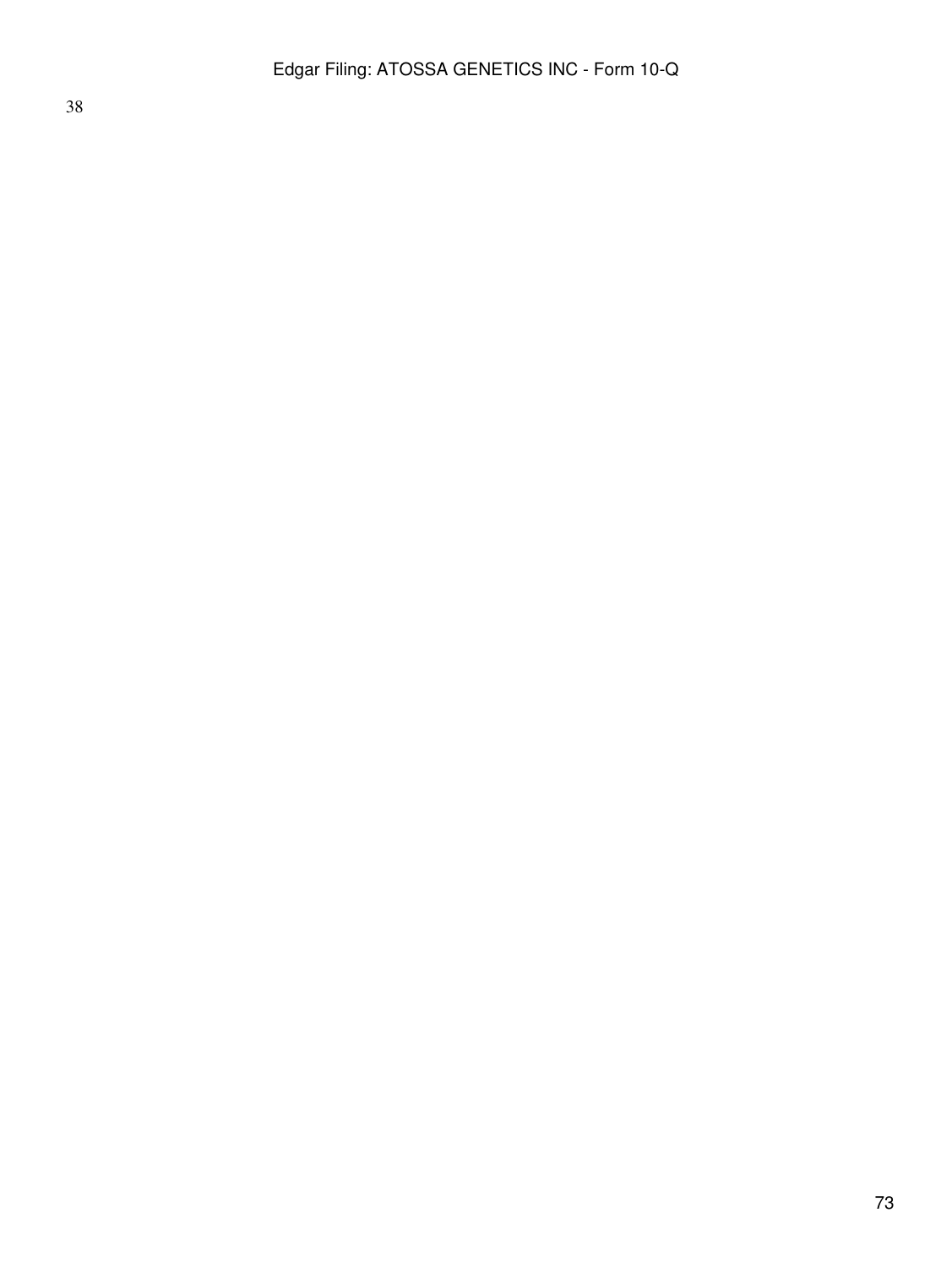### **ITEM 3. QUANTATIVE AND QUALITATIVE DISCLOSURES ABOUT MARKET RISK.**

Not applicable.

# **ITEM 4. CONTROLS AND PROCEDURES**

Our management, with the participation of our principal executive officer and principal financial officer, evaluated the effectiveness of our disclosure controls and procedures as of September 30, 2013. The term "disclosure controls and procedures," as defined in Rules 13a-15(e) and 15d-15(e) under the Securities Exchange Act of 1934, as amended ("Exchange Act"), means controls and other procedures of a company that are designed to ensure that information required to be disclosed by a company in the reports that it files or submits under the Exchange Act is recorded, processed, summarized and reported, within the time periods specified in the Securities and Exchange Commission's rules and forms. Disclosure controls and procedures include, without limitation, controls and procedures designed to ensure that information required to be disclosed by a company in the reports that it files or submits under the Exchange Act is accumulated and communicated to the company's management, including its principal executive and principal financial officers, as appropriate to allow timely decisions regarding required disclosure. Management recognizes that any controls and procedures, no matter how well designed and operated, can provide only reasonable assurance of achieving their objectives and management necessarily applies its judgment in evaluating the cost-benefit relationship of possible controls and procedures. Based on the evaluation of our disclosure controls and procedures as of September 30, 2013, our principal executive officer and principal financial officer concluded that, as of such date, the Company's disclosure controls and procedures were effective at the reasonable assurance level.

No change in our internal control over financial reporting (as defined in Rules 13a-15(f) and 15d-15(f) under the Exchange Act) occurred during the quarter ended September 30, 2013 that has materially affected, or is reasonably likely to materially affect, our internal control over financial reporting.

# **PART II OTHER INFORMATION**

### **ITEM 1. LEGAL PROCEEDINGS**

On June 30, 2011, Robert Kelly, the Company's former President, filed a counterclaim against the Company in an arbitration proceeding, alleging breach of contract in connection with the termination of a consulting agreement between Mr. Kelly (dba Pitslayer LLC) and the Company that was entered into in July 2010 in connection with his resignation from the Company as President and a director. The consulting agreement was terminated by the Company in September 2010. Mr. Kelly seeks \$450,000 in compensatory damages, which is the amount he claims would have been earned had the consulting agreement been fulfilled to completion.

On December 11, 2012, Mr. Kelly filed a complaint in the United States District Court, Western Division of Washington seeking compensatory damages, interest and attorneys' fees related to the termination of Mr. Kelly's consulting contract and the rescission of shares issued to him in July 2010 in connection with his resignation from the Company as President and a director. The specific amount of damages sought is to be proven at trial and is not specified. On July 8, 2013 the court granted the Company's motion to compel arbitration of these claims and therefore this action was dismissed.

On February 26, 2013, Mr. Victor Cononi filed a complaint in the United States District Court, Western Division of Washington seeking compensatory damages, interest and attorneys' fees related to the rescission of shares issued to him in July 2010 in connection with Mr. Kelly's resignation from the Company as President and a director. The specific amount of damages sought is to be proven at trial and is not specified. In August 2013, the court granted the Company's motion to compel arbitration of these claims and therefore this action was dismissed.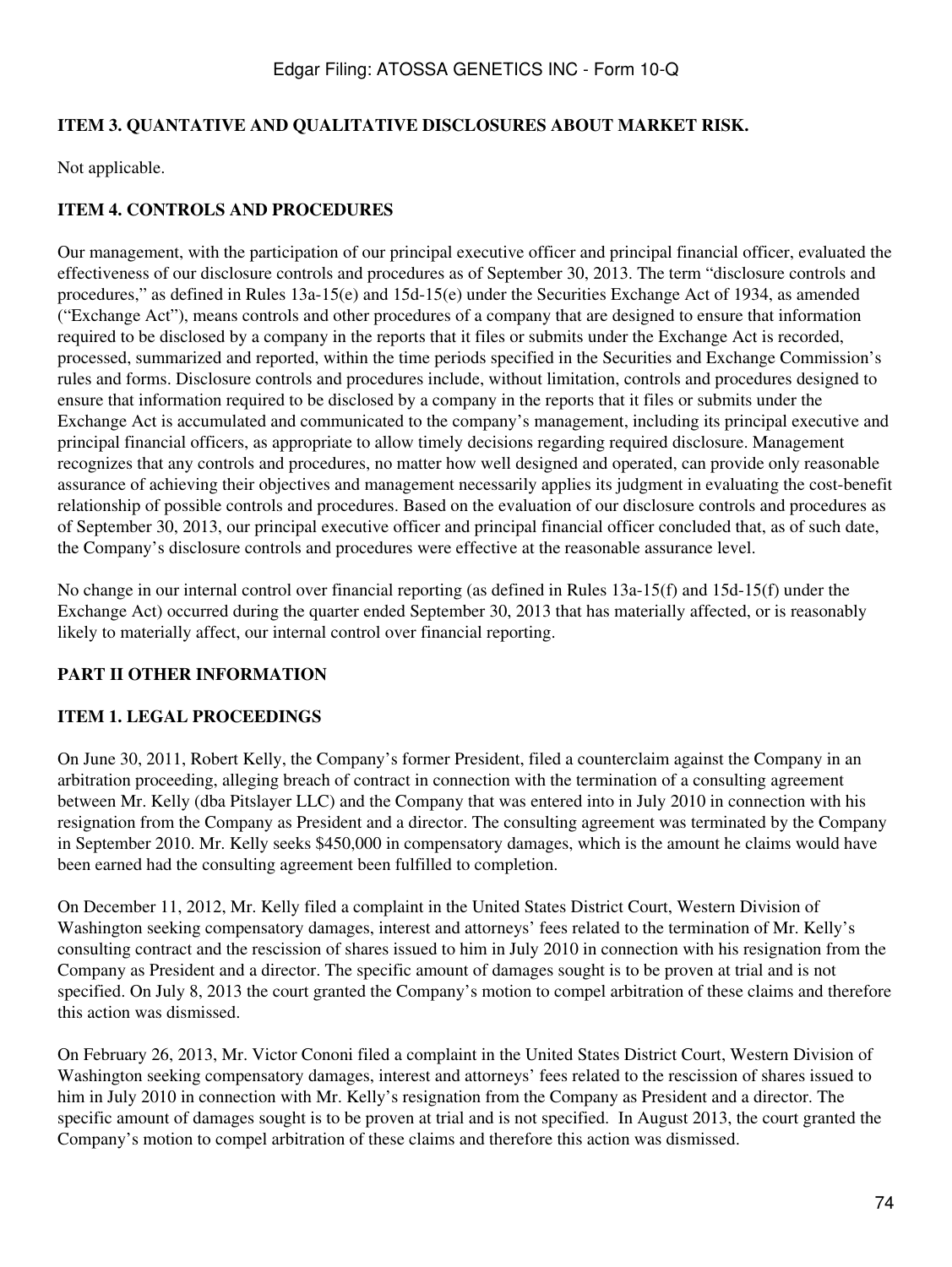A hearing in the arbitration has been postponed pending certain procedures in the above Western Division action and may be delayed further to accommodate other third party civil and federal criminal proceedings alleging securities and wire fraud that have been brought against Mr. Kelly with respect to his prior employment and predating his service with the Company.

The Company is reasonably confident in its defenses to Mr. Kelly's and Mr. Cononi's claims. Consequently, no provision or liability has been recorded for these claims as of September 30, 2013. However, it is at least reasonably possible that the Company's estimate of liability may change in the near term. Any payments by reason of an adverse determination in this matter will be charged to earnings in the period of determination.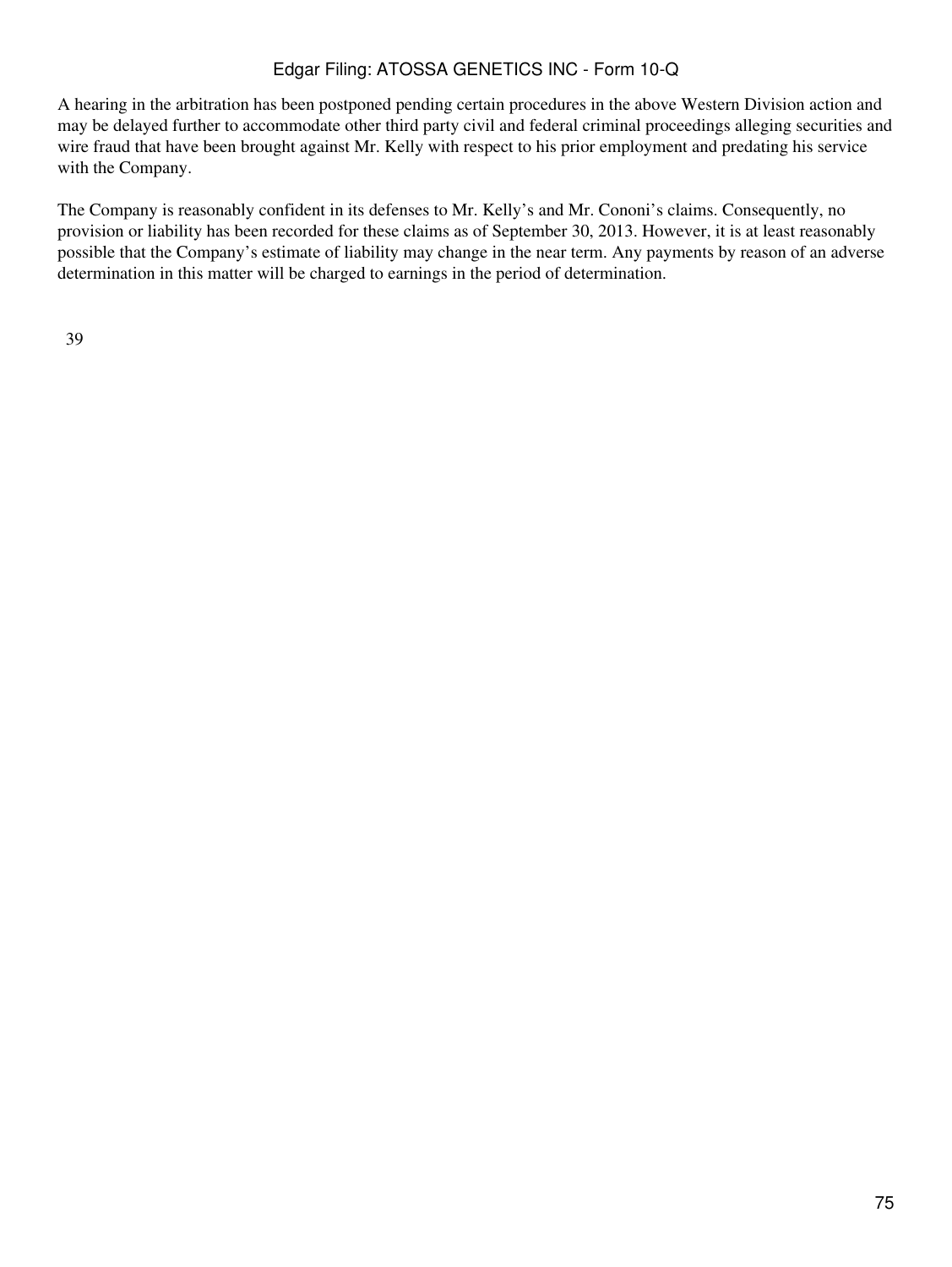On October 10, 2013, a putative securities class action complaint was filed in the United States District Court for the Western District of Washington against us, certain of our directors and officers and the underwriters of our November 2012 initial public offering. The complaint alleges that all defendants violated Sections 11 and  $12(a)(2)$ , and that we and certain of our directors and officers violated Section 15, of the Securities Act by making false and misleading statements and omissions in the offering's registration statement, and that we and certain of our directors and officers violated Sections 10(b) and 20A of the Exchange Act and SEC Rule 10b-5 promulgated thereunder by making false and misleading statements and omissions in the registration statement and in certain of our subsequent press releases and SEC filings with respect to our NAF specimen collection process, our ForeCYTE Breast Health Test and our MASCT device. This action seeks, on behalf of persons who purchased our common stock between November 8, 2012 and October 4, 2013, inclusive, damages of an unspecific amount.

We believe this complaint is without merit and plan to defend ourselves vigorously. Failure by us to obtain a favorable resolution of the claims set forth in the complaint could have a material adverse effect on our business, results of operations and financial condition. Currently, the amount of such material adverse effect cannot be reasonably estimated, and no provision or liability has been recorded for these claims as of September 30, 2013. The costs associated with defending and resolving the complaint and ultimate outcome cannot be predicted. These matters are subject to inherent uncertainties and the actual cost, as well as the distraction from the conduct of our business, will depend upon many unknown factors and management's view of these may change in the future.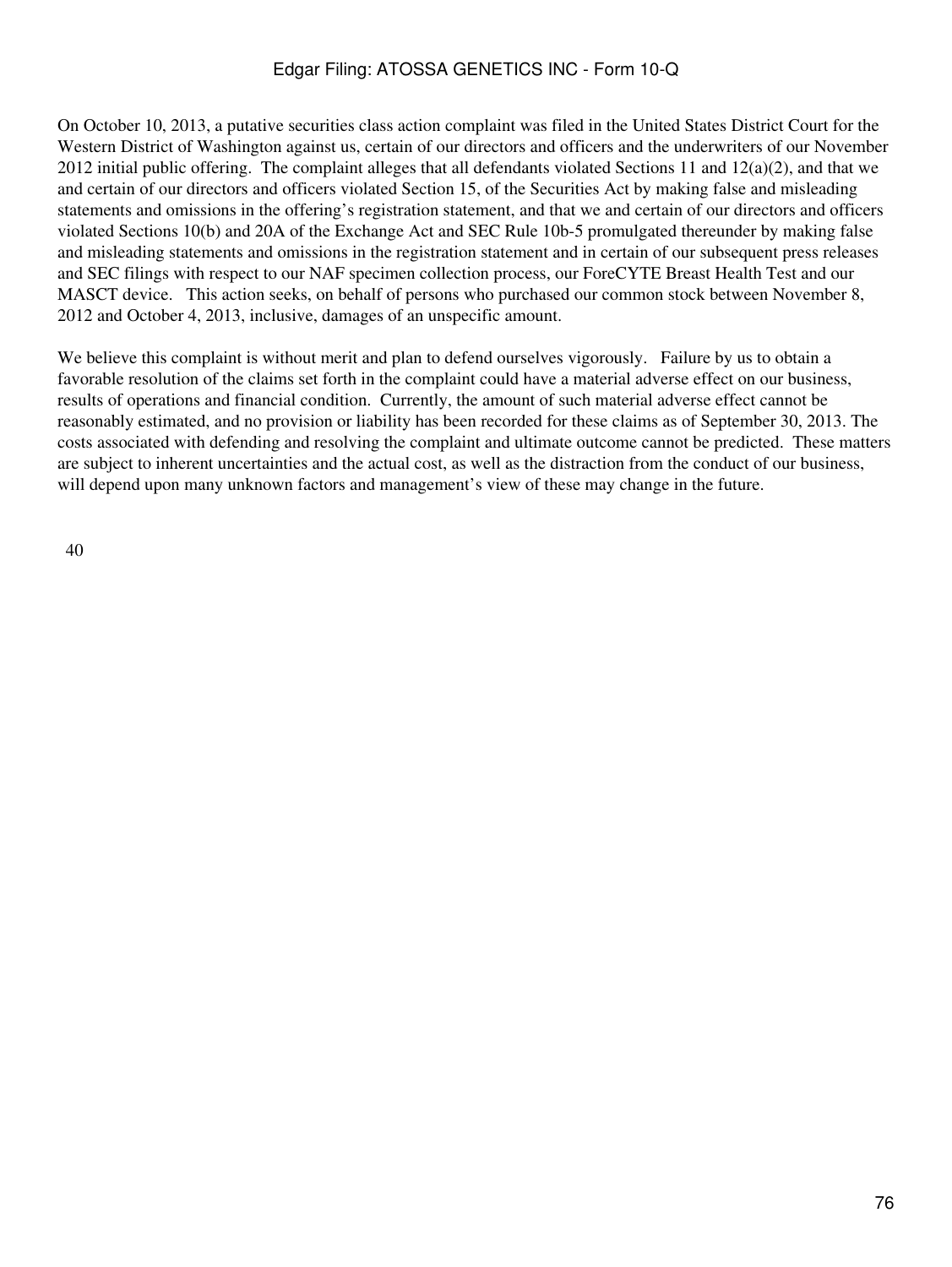### **ITEM 1A. RISK FACTORS**

### **RISK FACTORS**

*A purchase of our shares of Common Stock is an investment in our securities and involves a high degree of risk. You should carefully consider the following information about these risks, together with the other information contained in this report, before purchasing our securities. If any of the following risks actually occur, our business, financial condition and results of operations would likely suffer. In that case, the market price of the Common Stock could decline, and you may lose part or all of your investment in our company. Additional risks of which we are not presently aware or that we currently believe are immaterial may also harm our business and results of operations.*

#### *Risks Relating to our Business*

### **We have only a limited operating history, and, as such, an investor cannot assess our profitability or performance based on past results.**

We are a development stage company, with operations beginning in December 2008 around acquiring the MASCT System patent rights and assignments and the FDA clearance for marketing, which was completed in January 2009. We were incorporated in Delaware in April 2009 and our operations to date have consisted primarily of securing manufacturing for the MASCT and the Duct Microcatheter Systems, establishing our CLIA-certified laboratory, validating the laboratory developed tests we use in the ForeCYTE and ArgusCYTE tests, conducting research and development on the FullCYTE and NextCYTE tests, securing distribution partners and beginning the commercialization of our products. We did not begin the national launch of the ForeCYTE test until January 2013 and we subsequently recalled that product in October 2013. We will require significant additional capital to achieve our business objectives, and the inability to obtain such financing on acceptable terms or at all could lead to closure of the business.

Our revenue and income potential is uncertain. Any evaluation of our business and prospects must be considered in light of these factors and the risks and uncertainties often encountered by companies in the development stage. Some of these risks and uncertainties include our ability to:

- · execute our business plan and commercialization strategy, including with respect to the assets we acquired from Acueity Healthcare, Inc.;
- · work with contract manufacturers to produce the MASCT and Microcatheter Systems in commercial quantities;
- · create brand recognition;
- respond effectively to competition;
- manage growth in operations;
- respond to changes in applicable government regulations and legislation;
- · access additional capital when required;
- obtain regulatory clearances in a timely manner and maintain those clearances, including for our lead product the ForeCYTE Breast Health Test which was recalled in October 2013 and for which we plan to seek an additional regulatory clearance;
- · sell our products and service at the prices currently expected; and
- · attract and retain key personnel.

#### **Our independent auditors have issued a report questioning our ability to continue as a going concern.**

The report of our independent auditors contained in our consolidated financial statements explains that we have not yet established an ongoing source of revenue sufficient to cover operating costs and allow us to continue as a going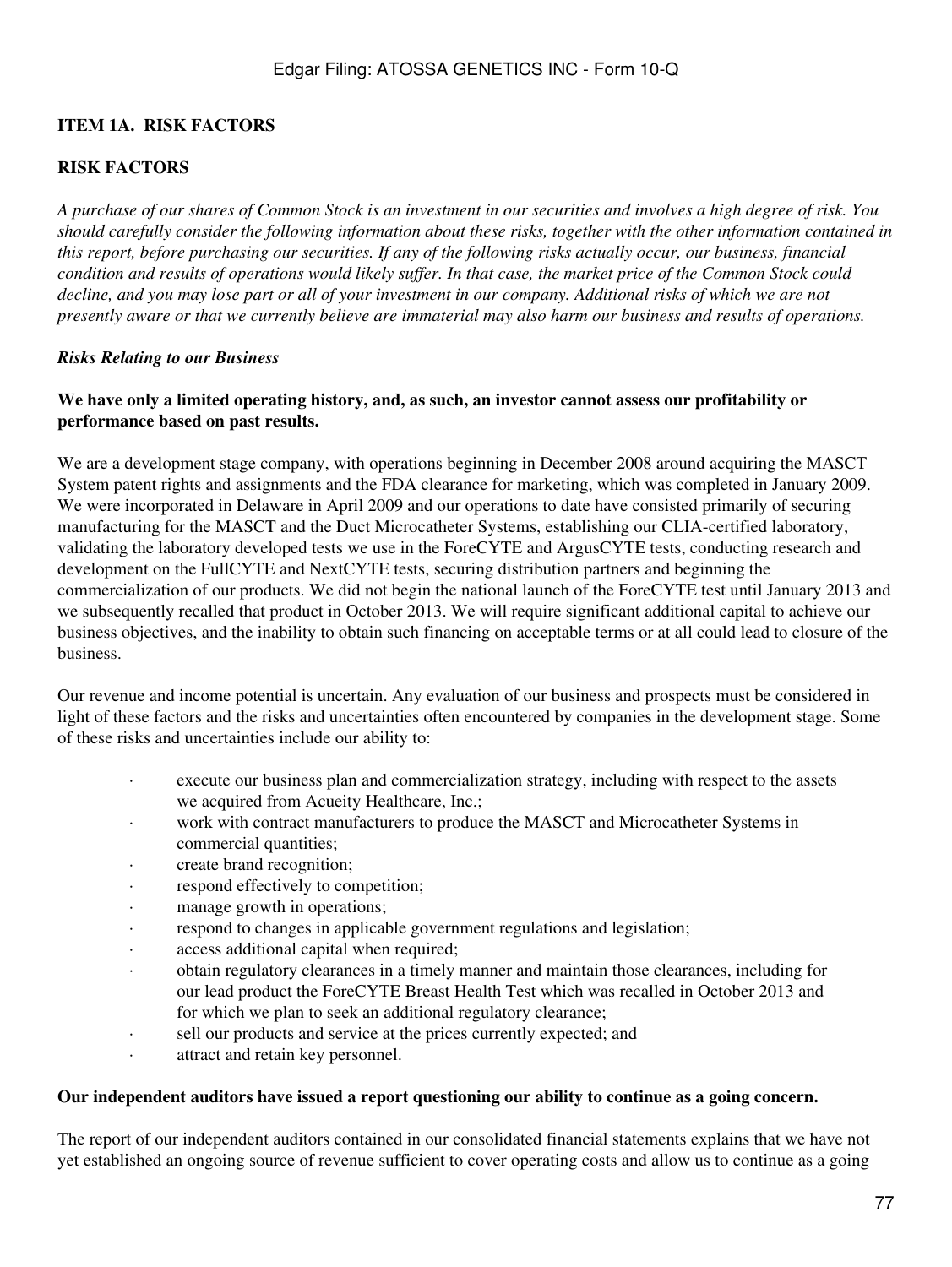concern. Our ability to continue as a going concern is dependent on obtaining adequate capital to fund operating losses until we become profitable. If we are unable to obtain adequate capital, we may be unable to expand our product offerings or geographic reach and we could be forced to cease operations.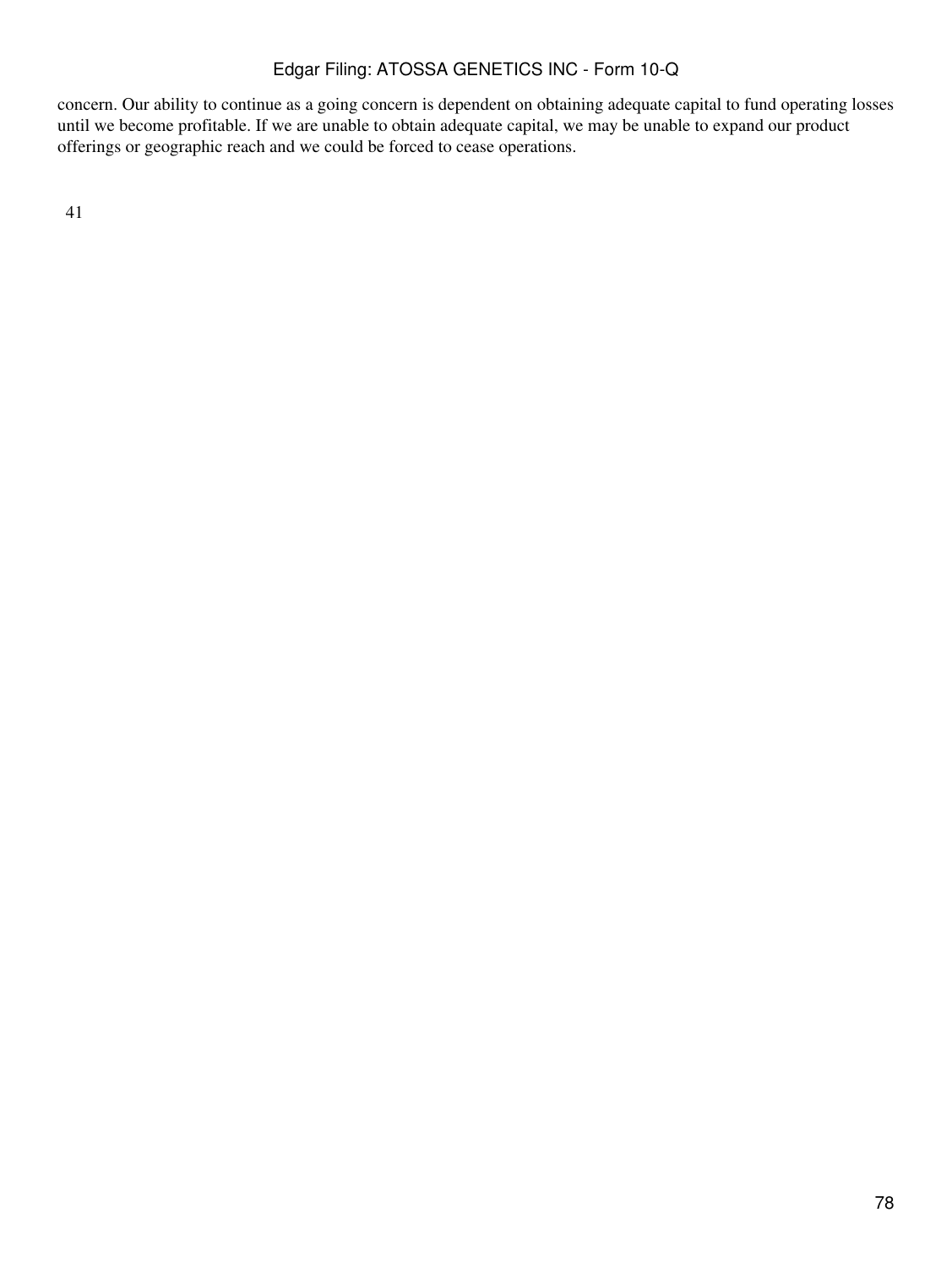#### **Anticipated liquidity issues in the next six to ten months.**

·

For the year ended December 31, 2012, we generated \$483,342 in revenue from the sale of our products and services and we incurred a net loss of \$5,079,851. For the nine months ended September 30, 2013, we generated \$585,345 in revenue from the sale of our products and services and incurred a net loss of \$8,026,984. Through September 30, 2013, we had an accumulated deficit of approximately \$17,758,642. As of the date of this report, we expect that our existing resources will be sufficient to fund our planned operations for at least the next six to ten months. We have not yet established an ongoing source of revenue sufficient to cover our operating costs and allow us to continue as a going concern. Our only source of revenue has historically been from our ForeCYTE Test, which was recalled commencing in October 2013 and will not be re-launched without an additional regulatory clearance. Our ability to continue as a going concern is dependent on obtaining adequate capital to fund operating losses until we become profitable. We may not achieve profitability from the sale of our products and services in the next six to ten months and other sources of capital may not be available when we need them or on acceptable terms. For example, we may not be able to raise capital by selling Common Stock to Aspire because our stock price may not be at the minimum \$0.25 price per share required under our agreement with Aspire, or the Aspire registration statement may not become and remain effective. If we are unable to raise in a timely fashion the amount of capital we anticipate needing, from Aspire or otherwise, we would be forced to curtail or cease operations.

### **If we are not successful in obtaining, or are delayed in obtaining, a new 510(k) clearance from the FDA for our ForeCYTE Test, our operations will be significantly and adversely affected.**

On October 4, 2013, we announced that we commenced a voluntary recall of our ForeCYTE Breast Health Test devices (also known as the Mammary Aspiration Specimen Cytology Test (MASCT)) and that we are planning to pursue an additional 510(k) clearance from the FDA before we market, sell or distribute this test. We do not expect to generate revenue unless and until we obtain this clearance from the FDA. We may not obtain clearance from the FDA in a timely manner or at all for a number of reasons, including:

- we may be required to submit additional clinical data that we do not have and cannot obtain in a timely manner;
- · the FDA may not agree with the scope or content of our proposed protocol and study design, including our identification and analysis of the devices and processes we are using as predicates;
- the FDA may request that we submit additional information, data and studies, either prospectively or retrospectively, related to the collection and preparation of NAF samples, or the processing and analysis of NAF samples at our laboratory or at other laboratories, which we may not be able to obtain in a timely manner or at all. For example, in connection with a previous 510(k) that we submitted the FDA requested that we provide data on NAF processing by multiple third party laboratories and we were not able to provide that information;
- $\cdot$  although we plan to have a meeting with the FDA before submitting our 510(k) to them, any input from the FDA at that meeting is not binding on the FDA and the FDA can raise objections to our 510(k) submission that were not raised at the pre-submission meeting;
- review by the FDA of our proposed  $510(k)$  submission could be delayed because the FDA has up to 90 days to review the application, which time period is extended while we are responding to any FDA questions;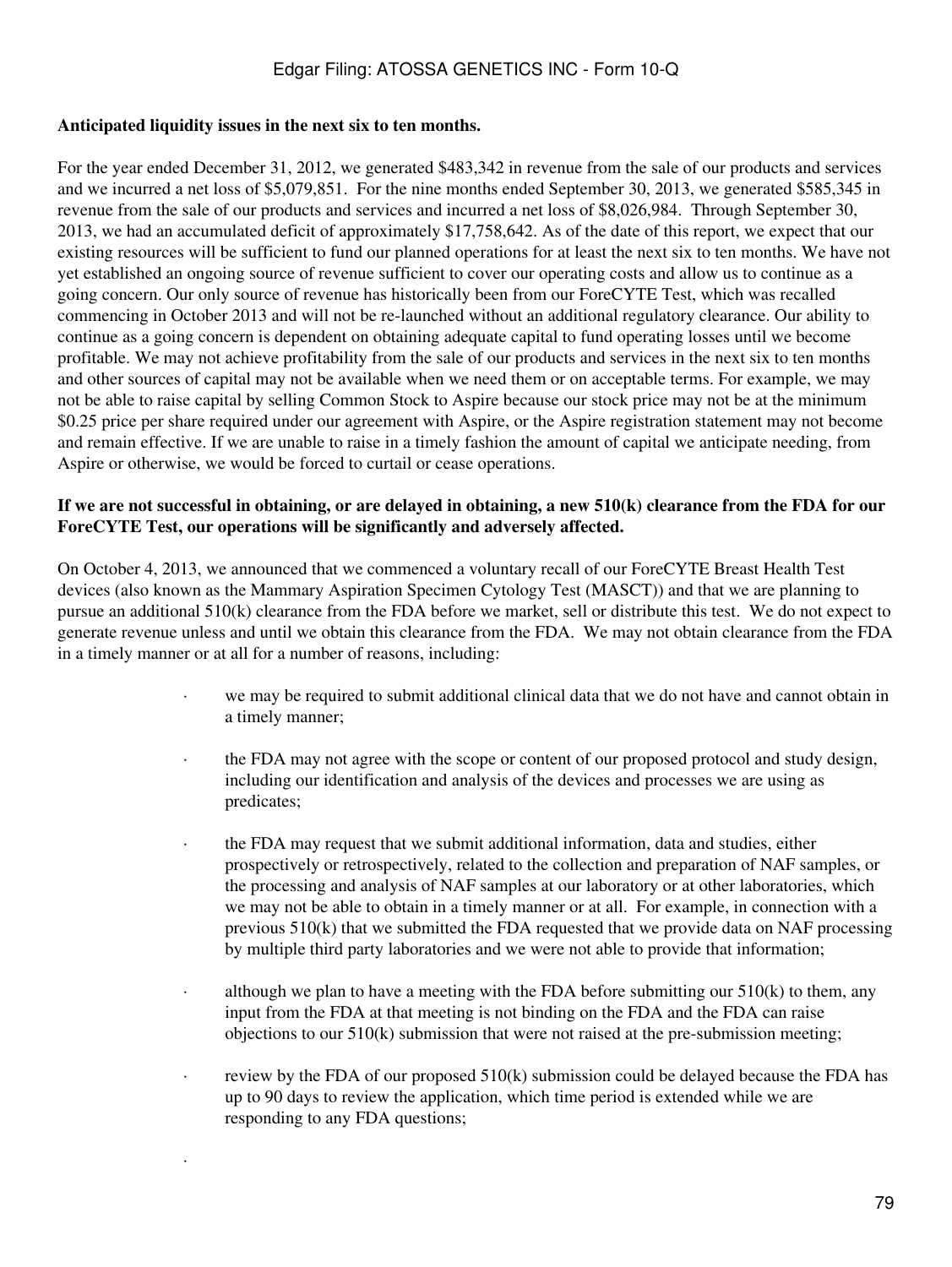if we conclude that the FDA is likely not to clear our 510(k) submission for any reason we may decide to withdraw the submission and file a new  $510(k)$  notification. For example, we previously filed a  $510(k)$  for the MASCT System which we withdrew on the  $89<sup>th</sup>$  day of its pendency because the FDA requested information that we could not provide in a timely fashion;

- the FDA might conclude that we need to submit a pre-market application, or PMA, rather than a 510(k), which would require significantly more time and expense;
- · our responses to the warning letter we received by the FDA in February 2013 could raise questions by the FDA that could impact their review of our 510(k) submission;
- · the FDA has indicated that the processing of NAF samples by our laboratory constitutes an in-vitro diagnostic testing service rather than a laboratory developed test and is subject to their regulatory authority. We have therefore included our laboratory processing within the scope of our 510(k) submission; however, the FDA could require additional information, data and studies related to this processing by our laboratory or other laboratories which we may not be able to provide in a timely or cost effective manner;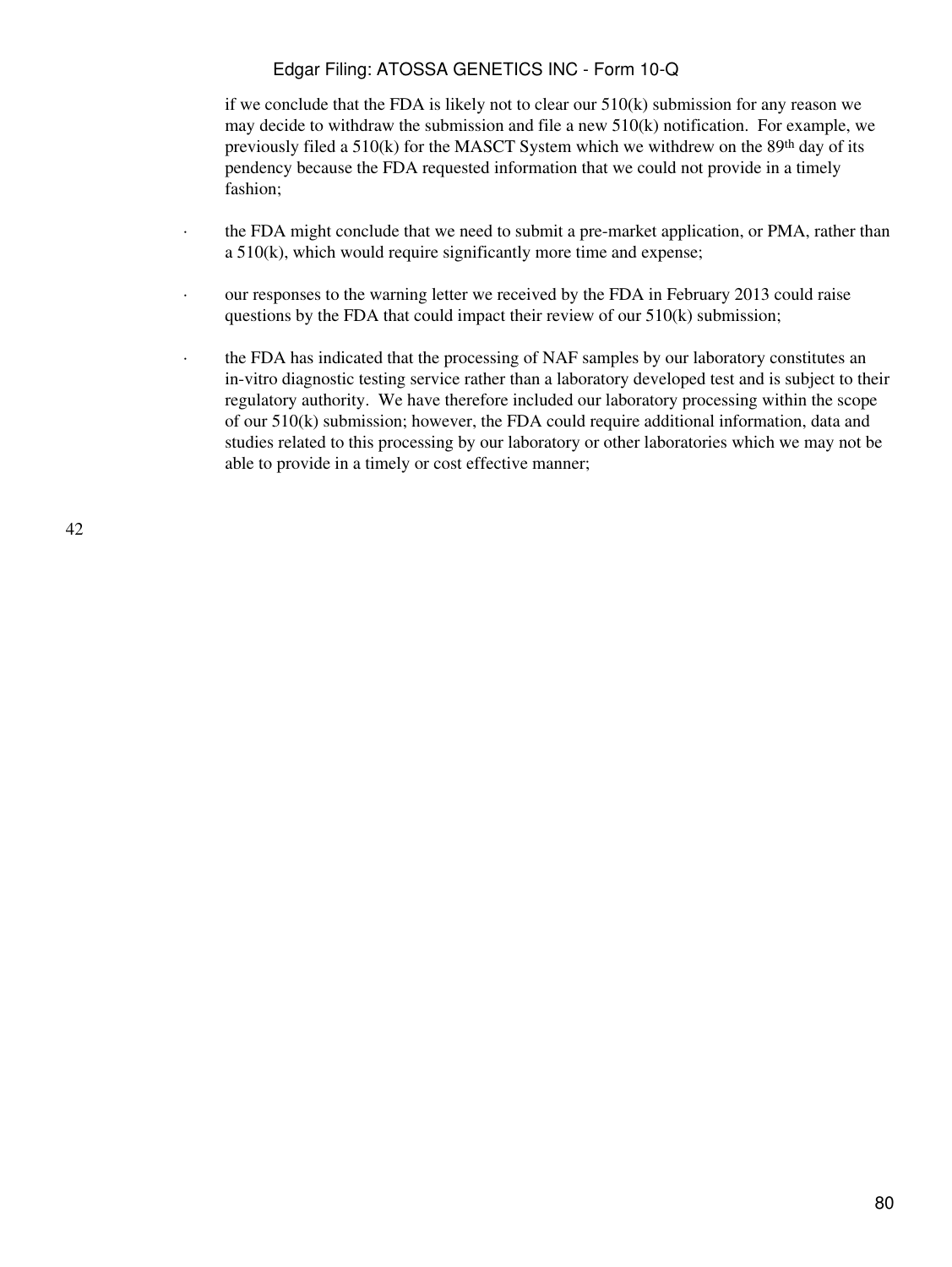we anticipate that the FDA will again inspect our facilities in connection with the warning letter we received in February 2013 and they could make observations resulting from that inspection that could adversely impact our 510(k) submission.

If we don't obtain the additional 510(k) clearance for the ForeCYTE test in a timely manner for the above or any other reasons, our operations will be significantly and adversely affected.

### **The scope of any 510(k) clearance that we might receive from the FDA covering our ForeCYTE Test could be more limited than expected, potentially limiting our ability to market the test.**

Even if we are successful in obtaining the 510(k) clearance in a timely manner, the scope of the clearance for our device could be more limited than expected and could limit our ability to market our ForeCYTE Test. For example, the indication for use for our MASCT System that was cleared in 2003 states that the "MASCT device is intended for use in the collection of nipple aspirate fluid for laboratory cytological testing. The collected fluid can be used in the determination and/or differentiation of normal versus premalignant versus malignant cells." The new indication for use that we intend to clear with the FDA is potentially more limited in that it provides that the "ForeCYTE Breast Health Test is intended for use in the collection, preparation, and processing of nipple aspirate fluid (NAF) specimens for cytological testing. The processing of specimens and the cytological testing are performed in a single laboratory. This indication for use could be further limited while we pursue our additional 510(k) clearances.

Our business may be adversely affected if the manner in which our ForeCYTE Test may ultimately be marketed is narrower than the manner in which the MASCT System was cleared and marketed.

### **The voluntary recall and market withdrawal of the ForeCYTE Test, and any future recalls and/or product withdrawals, will significantly and adversely affect our business, prospects, financial condition and results of operations.**

The manufacturing of medical devices involves an inherent risk that our products may prove to be defective and cause a health risk even after regulatory clearances have been obtained. Medical devices may also be modified after regulatory clearance is obtained to such an extent that additional regulatory clearance is necessary before the device can be further marketed. In these events, we may voluntarily implement a recall or market withdrawal or may be required to do so by a regulatory authority.

On October 4, 2013 we announced a nation-wide voluntary recall of the ForeCYTE Test and MASCT device to address concerns raised by the FDA in a warning letter we received in February 2013 in which the FDA raised concerns about (1) the current instructions for use (IFU); (2) certain promotional claims used to market these devices; and (3) the need for FDA clearance for certain changes made to the Nipple Aspirate Fluid (NAF) specimen collection process identified in the current IFU. These devices are being removed from the market and will not be re-introduced unless or until a new 510(k) is obtained.

The October 2013 recall has significantly and adversely impacted our business and will continue to significantly and adversely impact our business in a number of ways, including:

·

- · the recall could damage our reputation with consumers, healthcare providers, distributors and other business partners;
- we have estimated that the direct costs associated with the recall will be approximately \$435,243. However, the direct and indirect costs could be higher than expected;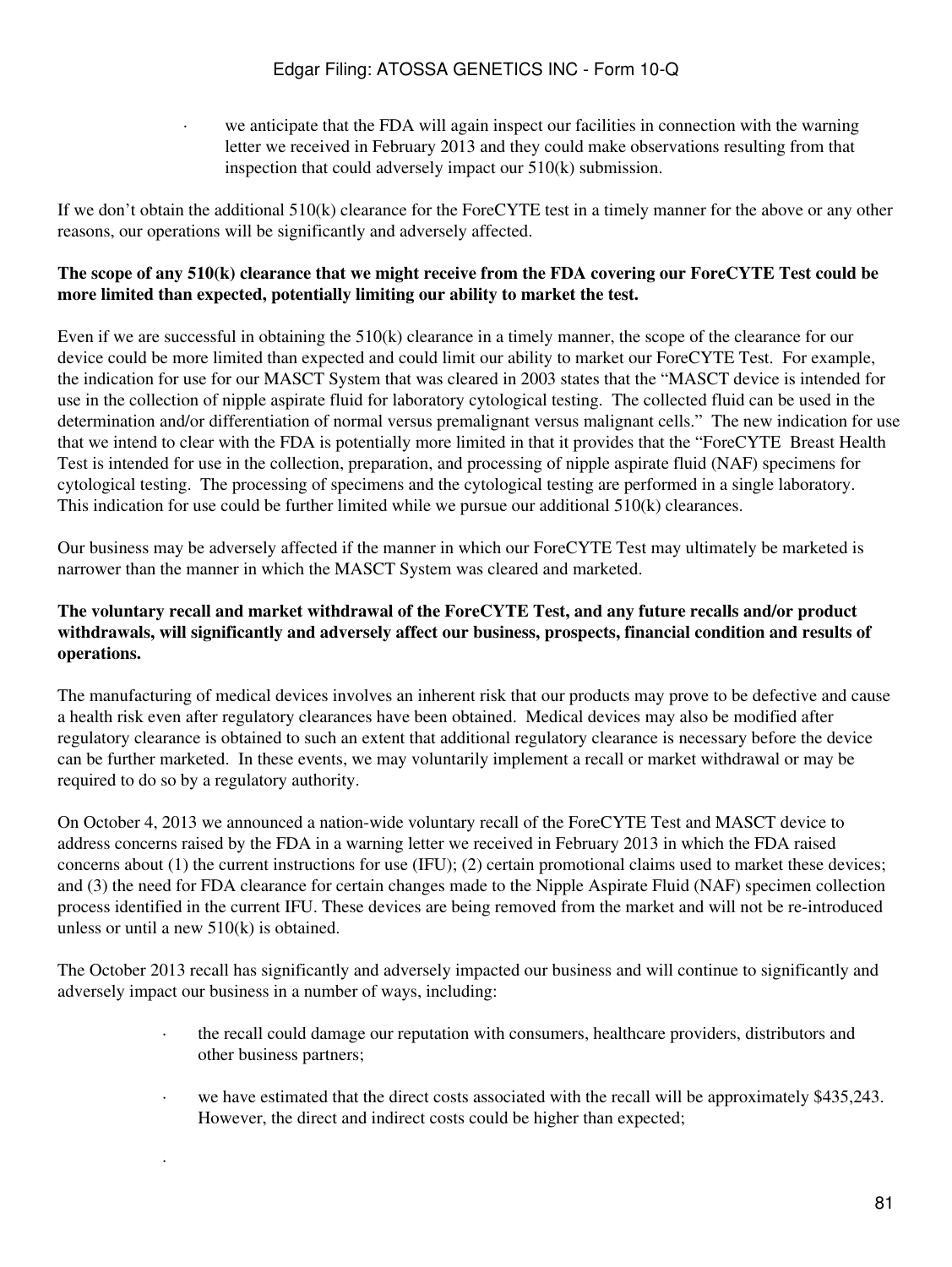virtually all of our revenues were generated from the ForeCYTE products and services. We do not expect to generate any significant revenue during the recall and while we are seeking additional regulatory clearance for the ForeCYTE Test;

· on October 10, 2013 a securities class action suit was filed against us, certain of our officers and directors and others in U.S. and Federal District Court for the Western District of Washington. Additional complaints could be filed against us. We believe these suits are without merit and we will vigorously defend them; however, the defense will be costly and could consume significant management time and resources and the ultimate outcome cannot be predicted;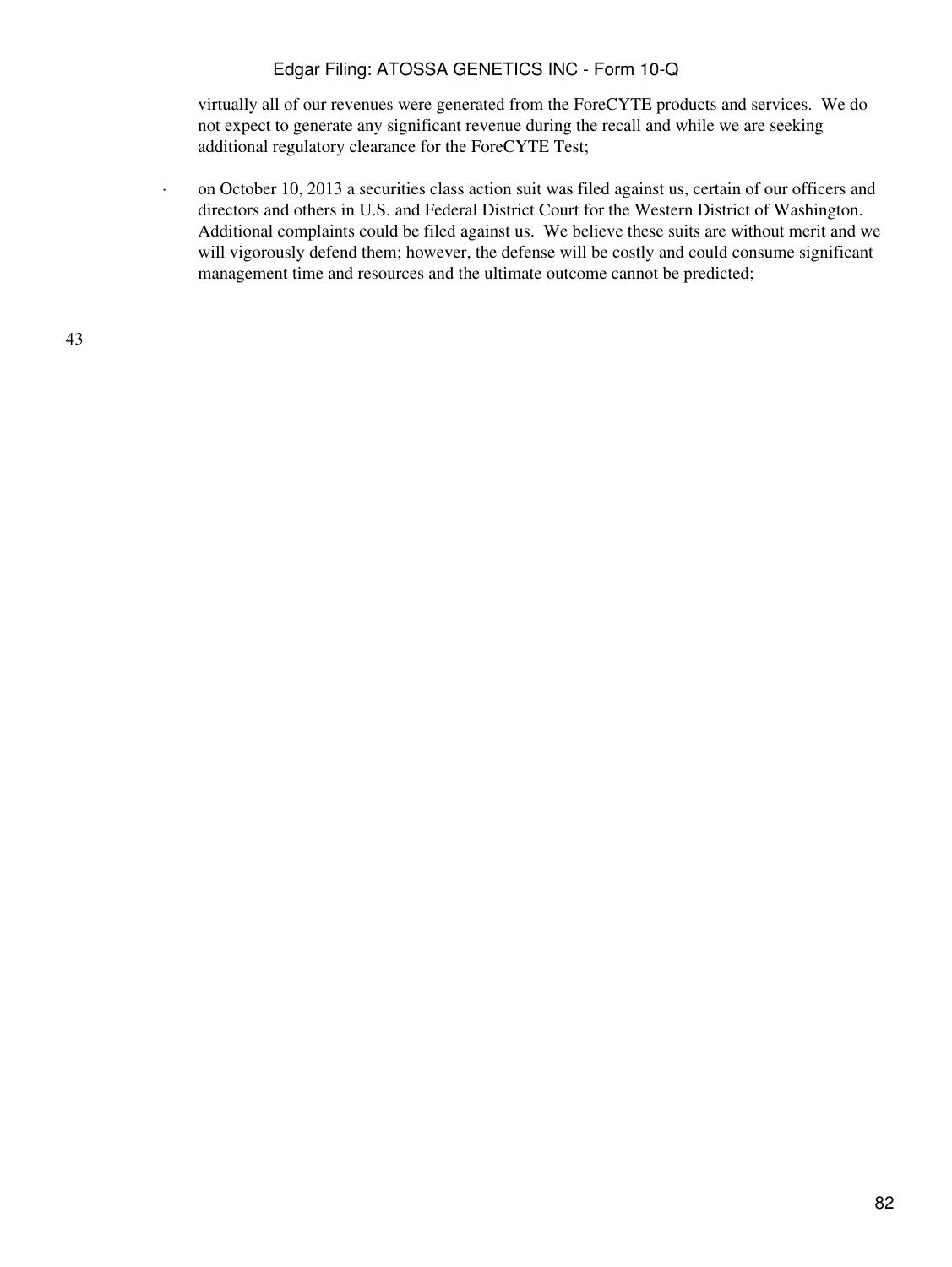For the above and other reasons, we will also face risks and uncertainties if and when we re-launch ForeCYTE and our other products and services in the pipeline. We will need to incur additional expenses re-building our brand and awareness, developing new marketing strategies and materials, and re-engaging our partners and customers.

The ForeCYTE recall, and any future recall, could also harm our ability to market our other products and services in the pipeline, because of confusion over the scope of the recall, perceived risks or other concerns. A product recall also could lead to legal claims against us, regulatory agency inspections or other regulatory actions.

### **Failure to raise additional capital as needed could adversely affect us and our ability to grow.**

We expect to spend substantial amounts of capital to:

- complete the recall of the ForeCYTE Test and pursue an additional  $510(k)$  clearance for the device;
- · launch and commercialize the ForeCYTE and ArgusCYTE Tests, including the manufacture of the device in commercial quantities and building a direct sales force and an independent distributor sales force to address certain markets;
- · maintain laboratory facilities for our testing and analytical services, including necessary testing equipment;
- · continue our research and development activities to advance our product pipeline, including our intraductal treatment program; and
- · develop and commercialize the assets we recently acquired from Acueity Healthcare, Inc.

We also expect that we may need to raise additional funds if we encounter delays or problems in the production of the ForeCYTE device in commercial quantities, or the establishment of a larger sales force. As of September 30, 2013, we had cash and cash equivalents of \$7,693,561. We will need substantial additional capital to continue to operate our business.

Our November 8, 2013 purchase agreement with Aspire has a number of limitations on our ability to sell shares to them; for example, we must first have a registration statement covering the shares declared effective by the SEC and the registration statement must remain effective. Any sales of shares to Aspire will be limited by market conditions and the number of shares that we may be able to sell will be reduced if the volume of our Common Stock declines. We have not identified other sources for additional funding and cannot be certain that additional funding will be available on acceptable terms, or at all. If we are unable to raise additional capital in sufficient amounts or on acceptable terms, we may have to significantly delay, scale back or discontinue the commercialization of our products and services or our research and development activities. Furthermore, such lack of funds may inhibit our ability to respond to competitive pressures or unanticipated capital needs, or may force us to reduce operating expenses, which could significantly harm the business and development of operations. Because our independent auditors have expressed doubt as to our ability to continue as a "going concern," as reported in their report on our financial statements, our ability to raise capital may be severely hampered. Similarly, our ability to borrow any such capital may be more expensive and difficult to obtain until this "going concern" issue is eliminated.

#### **We have a history of operating losses and we expect to continue to incur losses in the future.**

We have a limited operating history and have incurred total net losses of approximately \$17,758,892 from our incorporation in April 2009 through September 30, 2013. We have received \$483,342 in revenue as of December 31,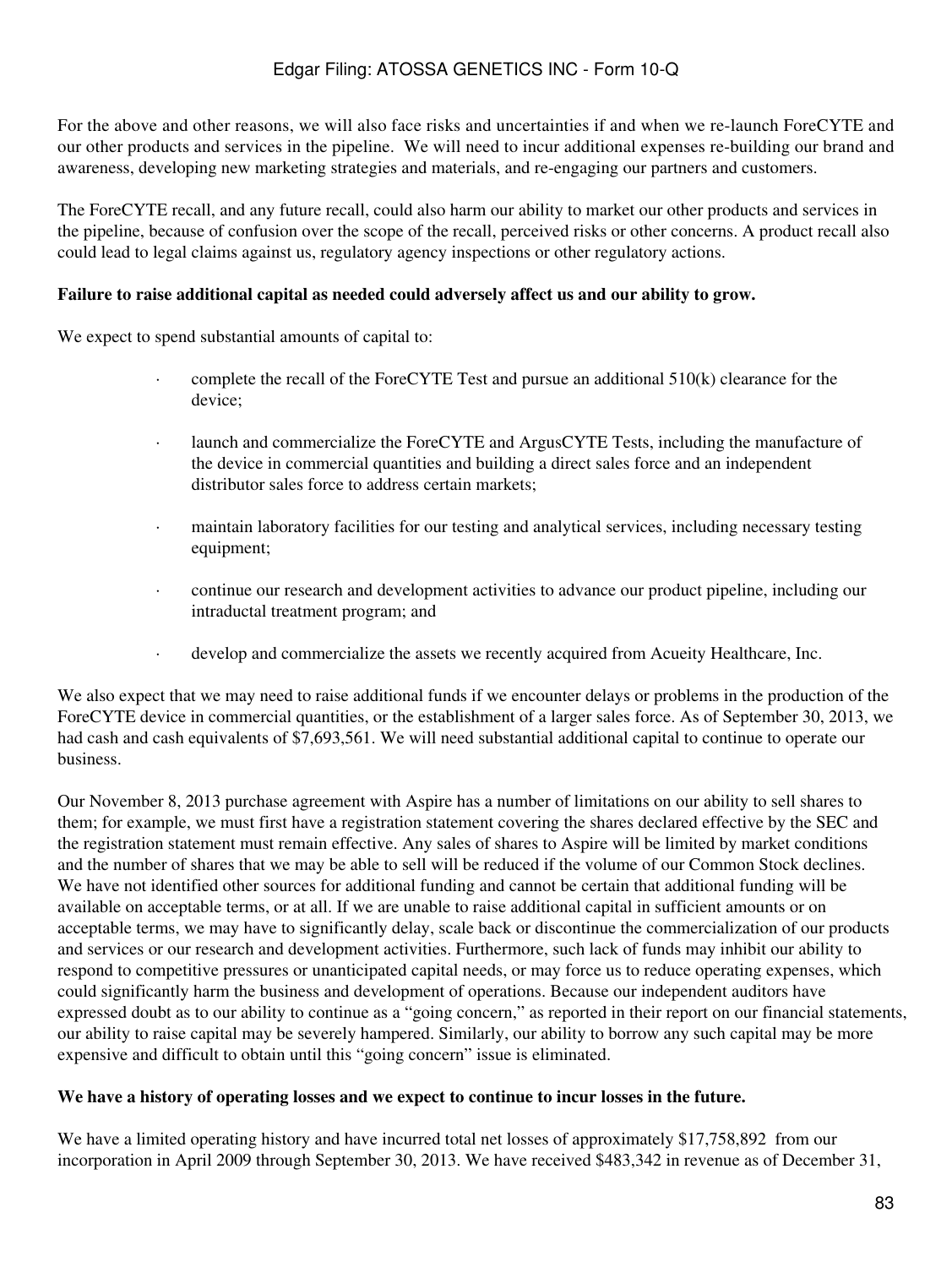2012 and \$585,345 in revenues for the nine months ended September 30, 2013. We do not expect to generate any revenues until we can obtain an additional regulatory clearance for our lead product, the ForeCYTE Test. Additionally, we will continue to incur further losses in connection with inventory costs for our medical test products, marketing and sales expenses in launching our products and services, research and development costs for additional tests, and the maintenance of our CLIA-certified laboratory. For example, the sales price of our MASCT System has historically been substantially lower than its cost because the MASCT System is currently manufactured only in small quantities and because our current marketing strategy is to attempt to quickly penetrate the market of the products and services offered by the Company by offering the MASCT System at a price substantially lower than its cost and to offer rebates of the purchase price to attract market awareness. This practice of selling our MASCT System substantially below its cost and offering rebates negatively impacts our profitability. Although we expect that the cost to manufacture our MASCT System will be substantially lower when we increase the volume of production for post-trial commercial launch and once we have been more successful in penetrating the market, if our expectation is not realized we may not be able to generate significant revenue nor achieve profitability. Accordingly, we may never achieve profitability.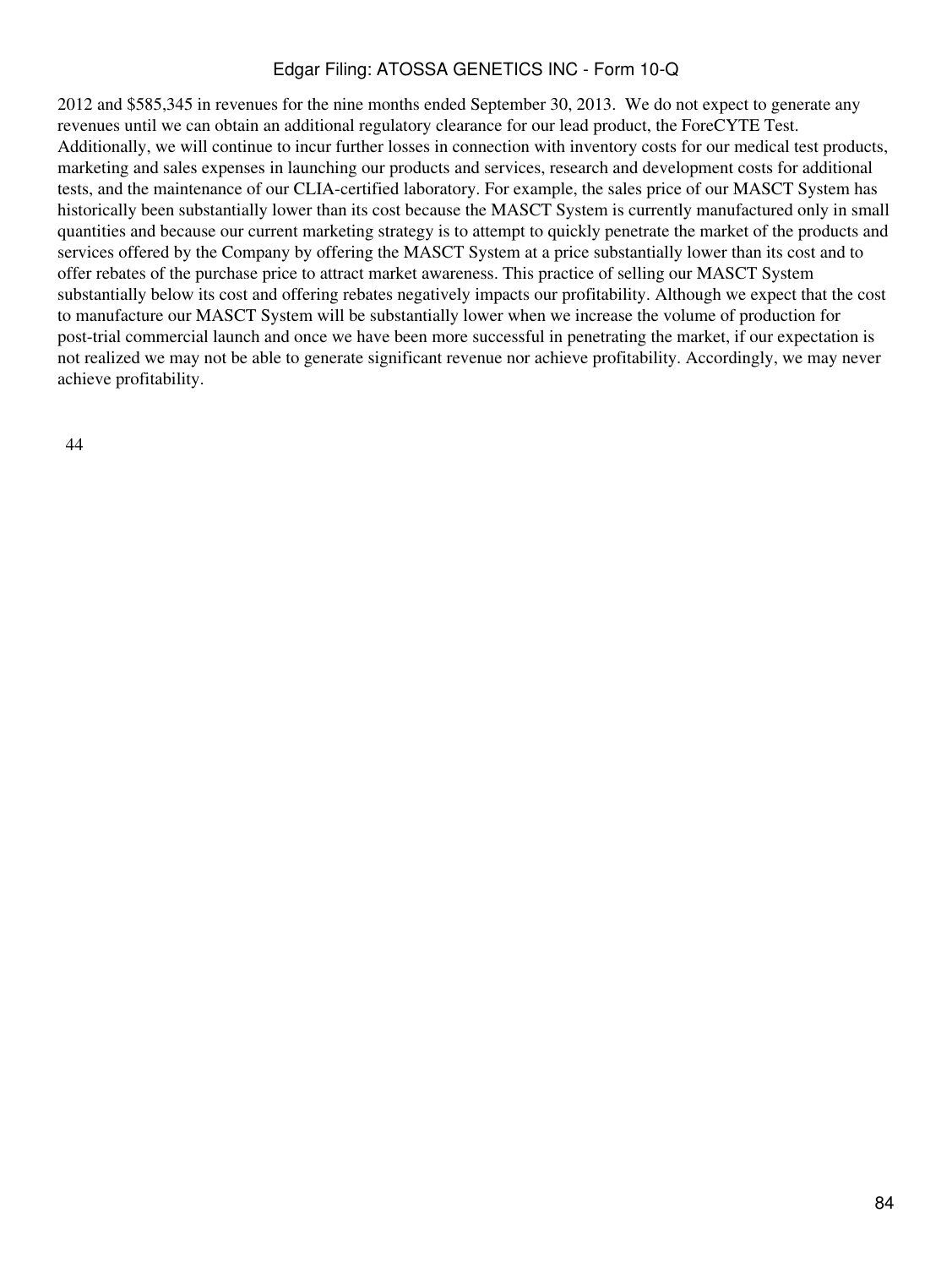#### **Our business may be affected by legal proceedings.**

We have been in the past, and may become in the future, involved in legal proceedings. For example, on October 10, 2013 a securities class action complaint was filed against us, certain of our directors and officers and the underwriters from our initial public offering. This action was purportedly brought on behalf of a class of persons and entities who purchased our common stock between November 8, 2012 and October 4, 2013, inclusive. Lead plaintiff has not been identified as of the date of this report. The complaint alleges that the defendants made false or misleading statements. Although we believe this complaint is without merit and plan to defend it vigorously, the costs associated with defending and resolving the complaint and ultimate outcome cannot be predicted.

You should carefully review and consider the various disclosures we make in our reports filed with the SEC regarding legal matters that may affect our business. Civil and criminal litigation is inherently unpredictable and outcomes can result in excessive verdicts, fines, penalties and/or injunctive relief that affect how we operate our business. Monitoring and defending against legal actions, whether or not meritorious, and considering stockholder demands, is time-consuming for our management and detracts from our ability to fully focus our internal resources on our business activities. In addition, legal fees and costs incurred in connection with such activities may be significant. We cannot predict with certainty the outcome of any legal proceedings in which we become involved and it is difficult to estimate the possible costs to us stemming from these matters. Settlements and decisions adverse to our interests in legal actions could result in the payment of substantial amounts and could have a material adverse effect on our cash flow, results of operations and financial position.

### **Raising funds by issuing equity or debt securities could dilute the value of the common stock and impose restrictions on our working capital.**

If we were to raise additional capital by issuing equity securities, including sales of shares of Common Stock to Aspire, the value of the then outstanding common stock would be reduced, unless the additional equity securities were issued at a price equal to or greater than the market value of the common stock at the time of issuance of the new securities. If the additional equity securities were issued at a per share price less than the per share value of the outstanding shares, then all of the outstanding shares would suffer a dilution in value with the issuance of such additional shares. Further, the issuance of debt securities in order to obtain additional funds may impose restrictions on our operations and may impair our working capital as we service any such debt obligations.

#### **The products and services that we have developed or may develop may never achieve significant commercial market acceptance.**

We may not succeed in achieving commercial market acceptance of any of our products and services. In order to market the MASCT System and to gain market acceptance for the MASCT System and our ForeCYTE and ArgusCYTE Tests, we will need to demonstrate to physicians and other healthcare professionals the benefits of the MASCT System and its practical and economic application for their particular practice. Even if we obtain FDA clearance for the MASCT System, many physicians and healthcare professionals may be hesitant to introduce new services, or techniques, into their practice for many reasons, including the learning curve associated with the adoption of such new services or techniques into already established procedures and the uncertainty of the applicability or reliability of the results of a new product. In addition, the availability of full or even partial payment for our products and tests, whether by third-party payors (e.g., insurance companies), or the patients themselves, will likely heavily influence physicians' decisions to recommend or use our products and services.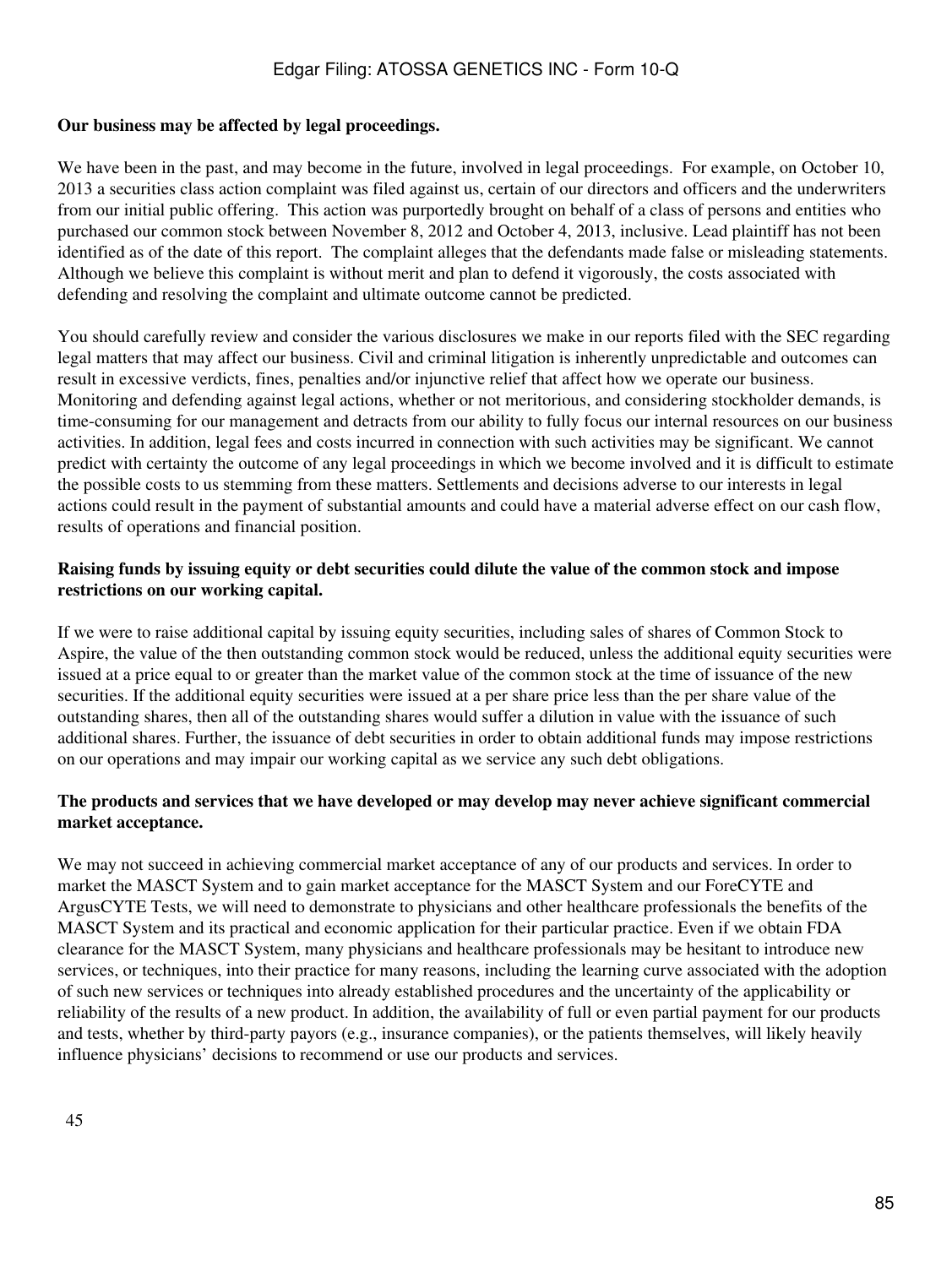### **We will likely be increasingly required to offer discounted pricing arrangements and rebates to managed care payors and physicians and other referral services in response to competitive pressures and to promote early adoption.**

There are other companies within the medical device product industry that have products used in NAF collection and there are laboratories other than ours that can process NAF samples. Because of this existing competition, as well as potential future competition from additional companies and laboratories and to promote early adoption, we will likely be increasingly required to offer discounted pricing arrangements and rebates to managed care payors, physicians and other referral services so that our products and services are selected over the products and services of others. If we offer such discounted pricing arrangements and rebates, our revenue will decrease and we may not generate sufficient revenue to cover our operating costs, which could materially adversely affect our business.

Additionally, such discounts and rebates could raise issues under the federal Anti-Kickback Statute and Medicare's discriminatory billing prohibition. If we were found to be in violation of such statute or prohibition, we could be subject to significant fines, and these fines would likely materially adversely affect our business and results of operations.

### **We may encounter difficulties in operating or maintaining our laboratory facility, which could cause delays and unexpected problems.**

We have established the CLIA-certified National Reference Laboratory for Breast Health as a wholly-owned subsidiary and we rely on this physical facility in Seattle, Washington for the testing of patient samples. Our facility has received California, Florida, Maryland, Rhode Island, and Washington state laboratory licenses, and federal CLIA laboratory certification. However, our management team does not have significant prior experience with establishing and managing this type of laboratory facility. In addition, certain pieces of laboratory equipment required for the performance of our testing and analytical services may be difficult and costly to replace, and may require significant replacement lead-time. In the event that we are unable to maintain the laboratory facility in good working order, or if such laboratory or equipment is adversely affected by periodic malfunctions or man-made or natural disasters, then we may be unable to conduct business and meet potential customer demands for a significant period of time, which could negatively affect revenue and our long-term prospects.

### **The loss of the services of our Chief Executive Officer could adversely affect our business.**

Our success is dependent in large part upon the ability to execute our business plan, manufacture the MASCT System, maintain our clinical and diagnostic laboratory, and attract and retain highly skilled professional, sales and marketing personnel. In particular, due to the relatively early stage of our business, our future success is highly dependent on the services of Steven C. Quay, our Chief Executive Officer and founder, who provides much of the necessary experience to execute our business plan. The loss of his services for any reason could impede our ability to achieve our objectives, such as the commercialization of the MASCT System and the development of a core of healthcare professionals who use the MASCT System, particularly initially, as we seek to build a reputation among physicians and clinicians.

#### **We may experience difficulty in locating, attracting, and retaining experienced and qualified personnel, which could adversely affect our business.**

We will need to attract, retain, and motivate experienced anatomic pathologists, cytologists, histotechnologists, skilled laboratory and information technology staff, experienced sales representatives, and other personnel, particularly in the greater Seattle area as we expand our commercialization activities. These employees may not be available in this geographic region. In addition, competition for these employees is intense and recruiting and retaining skilled employees is difficult, particularly for a development-stage organization such as ours. If we are unable to attract and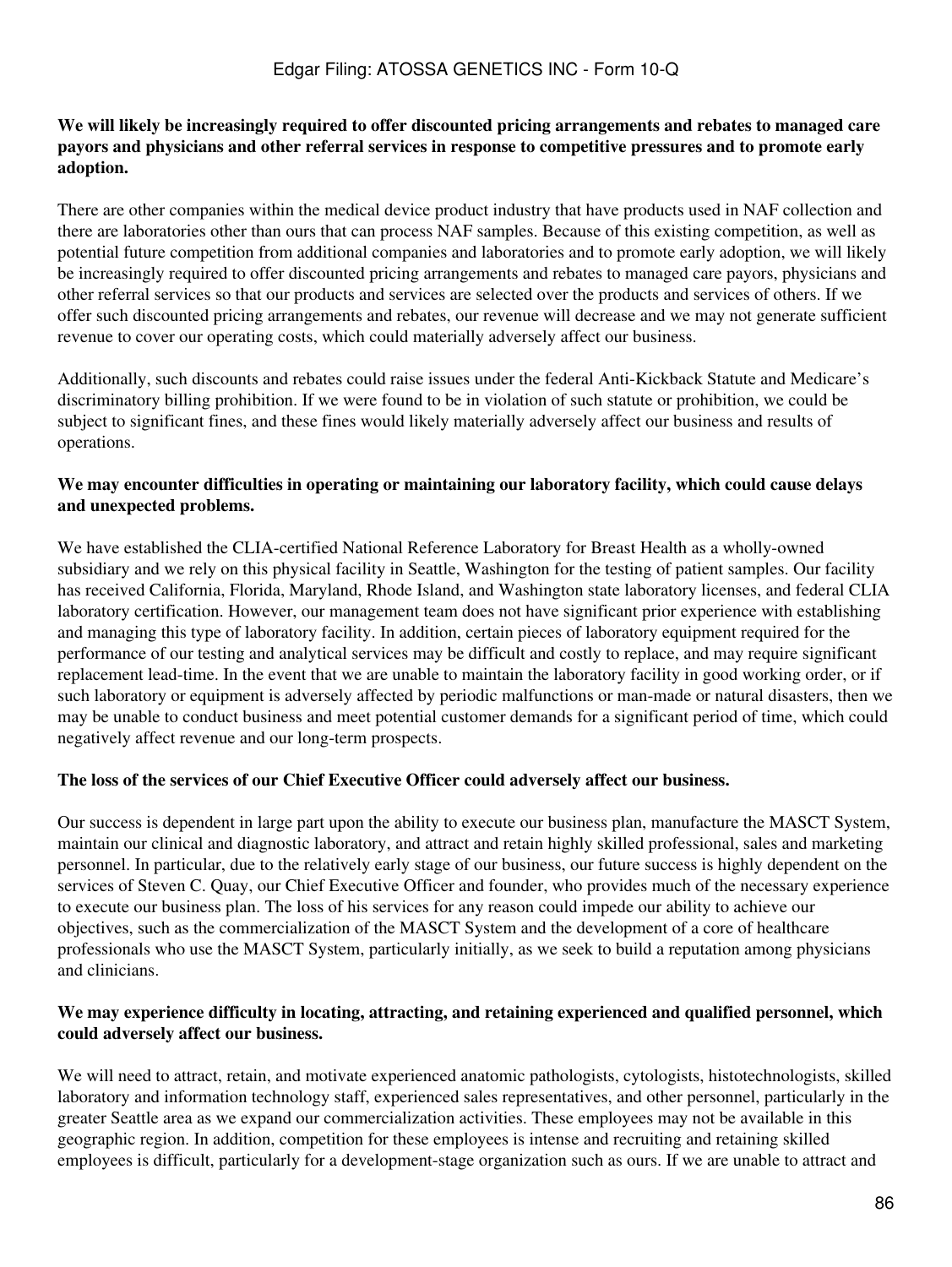retain qualified personnel, revenue and earnings may be adversely affected.

### **We have limited prior experience with commercializing any products or services, and will need to establish a sophisticated sales and marketing effort in order to be successful.**

We intend to build a network of national, regional, and specialty distributors, each with a staff of independent sales representatives with experience in women's health products to target physicians and mammography clinics in the United States. Marketing our products to physicians and healthcare professionals will require us to educate such professionals on the comparative advantages of our products over other methods currently used. Experienced independent sales representatives may be difficult to locate and all sales representatives will need to undergo extensive training. We will need to incur significant costs to build, train, supervise and effectively deploy this independent sales force as well as our own direct sales force. We cannot be certain that we will be able to recruit sufficiently skilled sales representatives or that any new sales representatives will ultimately become productive. Independent sales representatives may carry competing products or products that provide a better financial return to them and therefore may not emphasize our products. If we are unable to recruit, train and retain qualified and productive independent sales personnel, our ability to successfully commercialize our products and services will be impaired.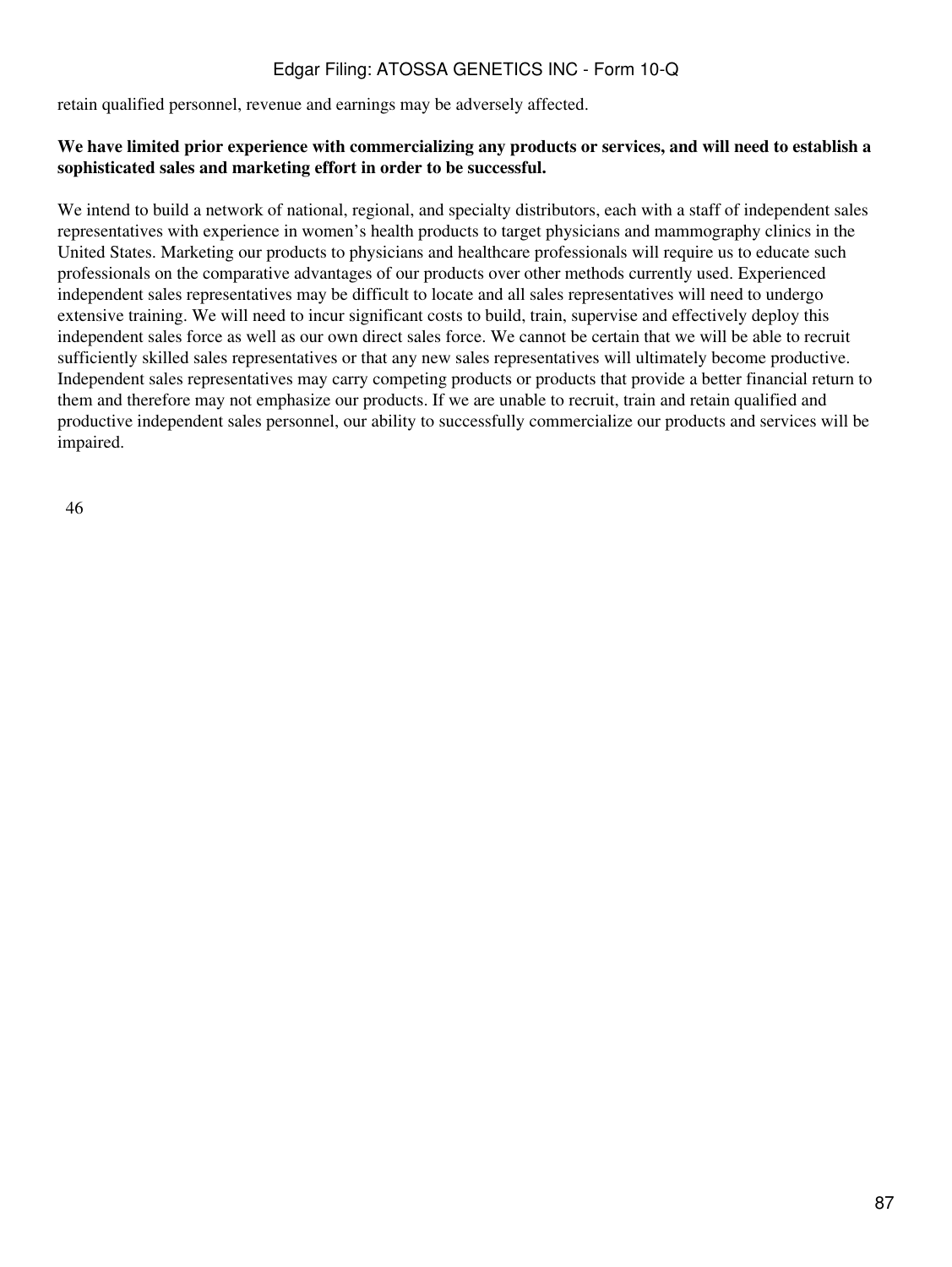Although we entered into distribution agreements with Clarity, Fisher Healthcare, Millennium Healthcare and PSS Medical Surgical, they may not be successful in selling our products and we may not achieve any level of commercial success from their efforts. The current recall of the ForeCYTE Test may cause our distributors to terminate our agreements with them or otherwise cause them not to sell our ForeCYTE devices or other products.

### **We use third-party suppliers for the production of the MASCT and Microcatheter Systems, which are currently manufactured in small quantities. If such suppliers are not capable of producing quantities of these systems sufficient for commercial sale when we are ready, we may not generate significant revenue or become profitable.**

We rely on third-party suppliers for the continued manufacture and supply of the MASCT and Microcatheter Systems, including the NAF collection device and patient collection kits and for the laboratory instruments, equipment, consumable supplies, and other materials necessary to perform the specialized diagnostic tests. If our third-party suppliers cannot produce the MASCT or Microcatheter Systems in quantities sufficient for our commercial needs on acceptable terms when needed, we may be unable to commercialize the MASCT System and Microcatheter System and generate revenue from their sales as planned. In addition, if at any time after commercialization of our products, we are unable to secure essential equipment or supplies in a timely, reliable and cost-effective manner, we could experience disruptions in our services that could adversely affect anticipated results.

### **Currently Medicare and certain insurance carriers will not reimburse for the NAF collection procedure, which could slow or limit adoption of the MASCT System or prevent us from pricing the MASCT System at desired levels.**

The Halo Breast Pap Test, an NAF collection device similar to the MASCT System, is being marketed by Halo Healthcare, Inc. (formerly Neomatrix, LLC), or Halo, of Irvine, California. Certain insurance carriers do not currently reimburse for the HALO System procedures. For example, in September 2010, United Healthcare published a policy statement indicating that it would not cover the costs of these procedures because it believes there is insufficient clinical evidence to support medical efficacy, based on its conclusion that there is inadequate clinical evidence that automated nipple aspiration either allows for better clinical decision-making or reduces breast cancer mortality. United Healthcare also recommended further studies to determine the efficacy of cytological examination of ductal fluid in detecting atypical cells to identify women at increased risk of breast cancer, as well as comparisons of the results to established methods of detecting and diagnosing breast cancer. We believe that insurance carriers are not generally reimbursing healthcare providers for the NAF collection procedure using our ForeCYTE device. Similarly, Medicare does not currently reimburse for the NAF collection procedure. Lack of Medicare or insurance coverage will require patients to bear the full costs of the NAF sample acquisition process used with the MASCT System. As a result, and particularly in light of healthcare reform and cost-containment initiatives being undertaken widely across the United States, physicians and other healthcare professionals may be slow to adopt the MASCT System and may not recommend its use in patients. We may be forced to reduce the price of the MASCT System components in response to low demand or to provide discounted pricing arrangements in order to secure sales, or may not be able to sell the product and services components of the MASCT System at acceptable margins, which would severely limit our ability to generate revenue.

### **We cannot ensure that we will have sufficient resources to develop and commercialize the medical devices we acquired from Acueity Healthcare, Inc.**

In September 2012, we acquired the assets of Acueity Healthcare, Inc. The purchased assets included 35 issued patents (18 issued in the U.S. and 17 issued in foreign countries) and 41 patent applications (32 in the U.S. and 9 in foreign countries), six 510(k) FDA marketing authorizations related to the manufacturing, use, and sale of the Viaduct Miniscope and accessories, the Manoa Breast Biopsy system, the Excisor Bioptome, the Acueity Medical Light Source, the Viaduct Microendoscope and accessories, and cash in the amount of \$400,000. The patents relate to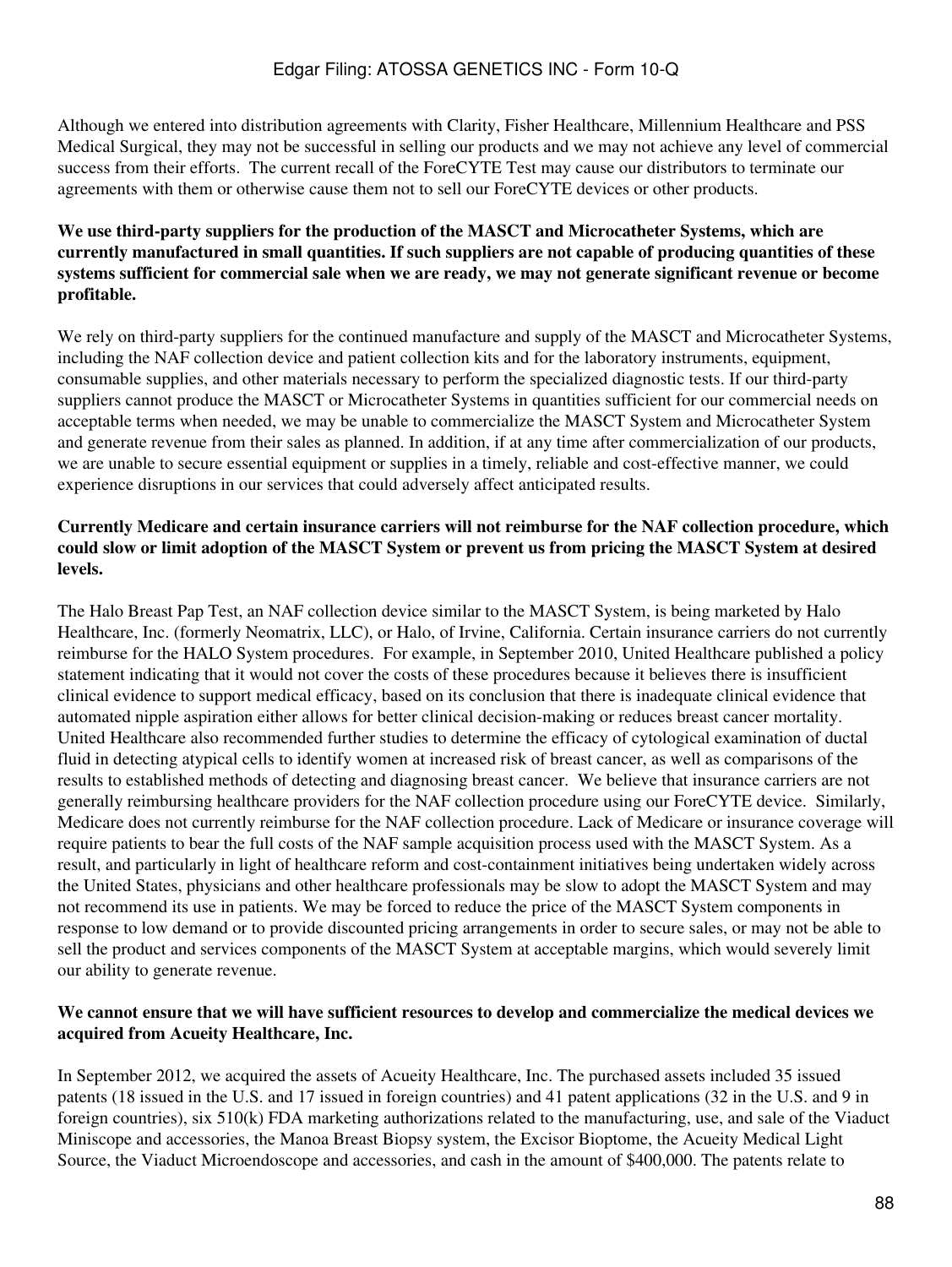intraductal diagnostic and therapeutic devices and methods of use. We did not, however, acquire an inventory of these diagnostic tools, manufacturing capabilities or any personnel to market and sell the tools. We do not intend to begin to allocate human and financial resources to further develop and ultimately commercialize these medical devices until completion of the launch of our four diagnostic tests in the United States. We intend to complete the steps necessary to begin marketing and selling these tools, such as re-establishing the supply chain of component parts, securing manufacturers, performing test builds and commercial scale manufacturing in 2014. We cannot, however, provide any assurances that delays related to the launch of our four diagnostic tests, independent of the asset purchase, would not delay the expected development of these diagnostic tools or that, even if we devote resources to the development of these medical devices that we will ultimately be successful selling these tools.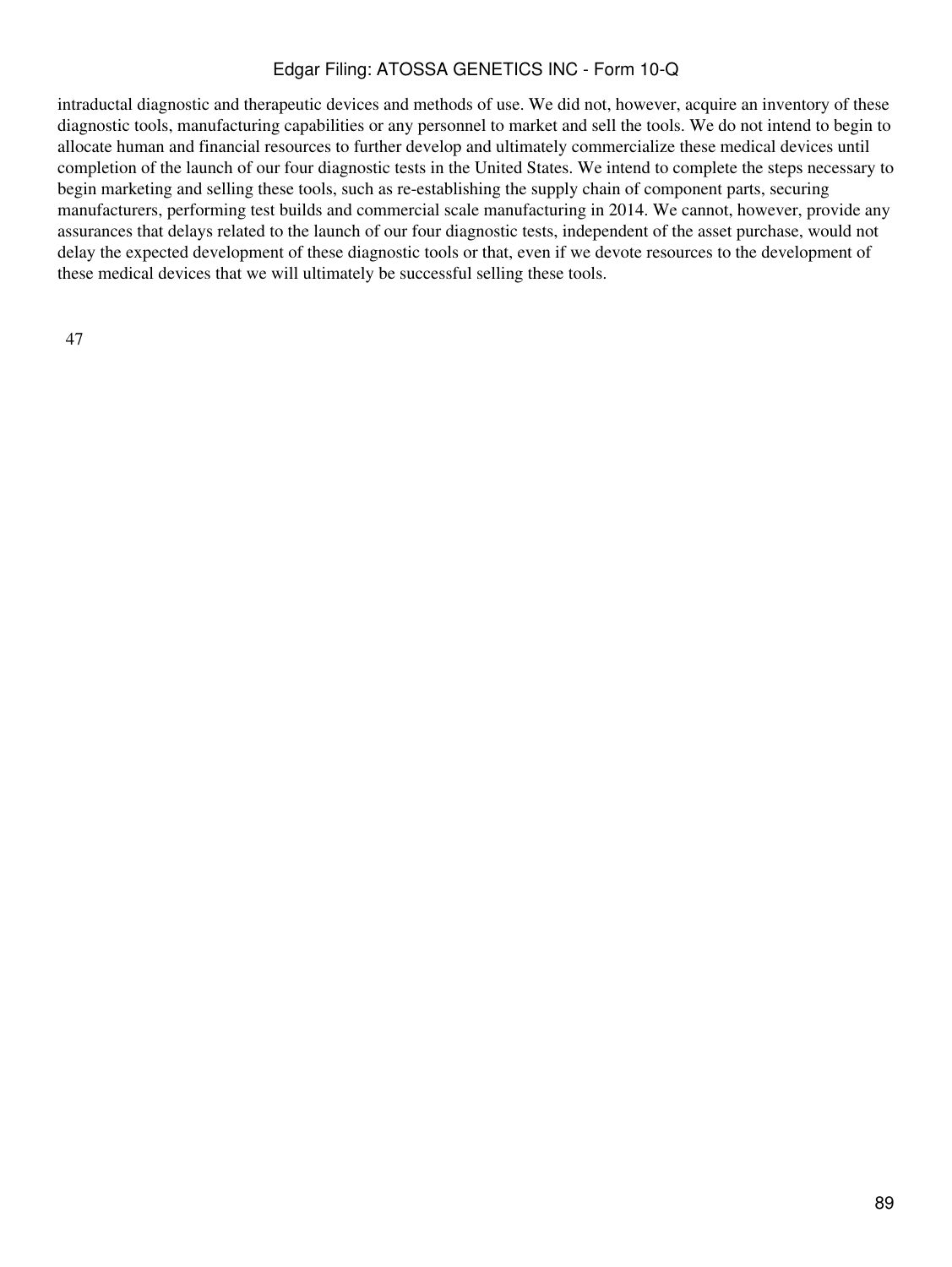#### **Our intended products and services may expose us to possible litigation and product liability claims.**

Our business may expose us to potential product liability risks inherent in the testing, marketing and processing personalized medical products. Product liability risks may arise from, but are not limited to:

- · the inability of the MASCT System or microcatheters to extract a sufficient NAF sample from the breast, which may lead to a NAF sample size that is inadequate for proper processing at our laboratory and insufficient, which could lead to an inaccurate test results;
- · failure by healthcare professionals to properly safeguard NAF samples collected using the MASCT System or microcatheters;
- · the potential loss, mislabeling or misplacement of NAF sample shipments and test kits;
- the MASCT System and our microcatheters are manually operated devices, and, as a result, human error may result in improper collection of NAF or application of the device;
- · inadequate cleaning of the collection pump between patients resulting in mixing of NAF samples from two patients or NAF samples attributed to the wrong patient;
- · improper fitting of the MASCT System device to the breast; and
- · cleaning of the breast prior to applying the MASCT System.

Additionally, the ArgusCYTE Test must be run on fresh blood and improper storage conditions following drawing from the patient could lead to a missed diagnosis.

A successful product liability claim, or the costs and time commitment involved in defending against a product liability claim, could have a material adverse effect on our business. Any successful product liability claim may prevent us from obtaining adequate product liability insurance in the future on commercially desirable or reasonable terms. An inability to obtain sufficient insurance coverage at an acceptable cost, or otherwise, to protect against potential product liability claims could prevent or inhibit the commercialization of our products.

### **Our laboratory activities, including the analysis and reading of the NAF tests could expose us to possible litigation based on malpractice, data aggregation errors, or misdiagnoses.**

Through a wholly-owned subsidiary, we operate a CLIA-certified laboratory to analyze patient samples and to report the results to referring healthcare professionals, researchers and potential collaborators. We or our subsidiary may be subject to claims by an affected patient, healthcare provider, researcher or collaborator if laboratory personnel make mistakes, including by way of example:

- · errors in the analysis of the tests;
- · incorrect aggregation, categorization or labeling of data;
- · improper, incorrect or inaccurate development of a computer database which categorizes, analyzes, or compares test data; or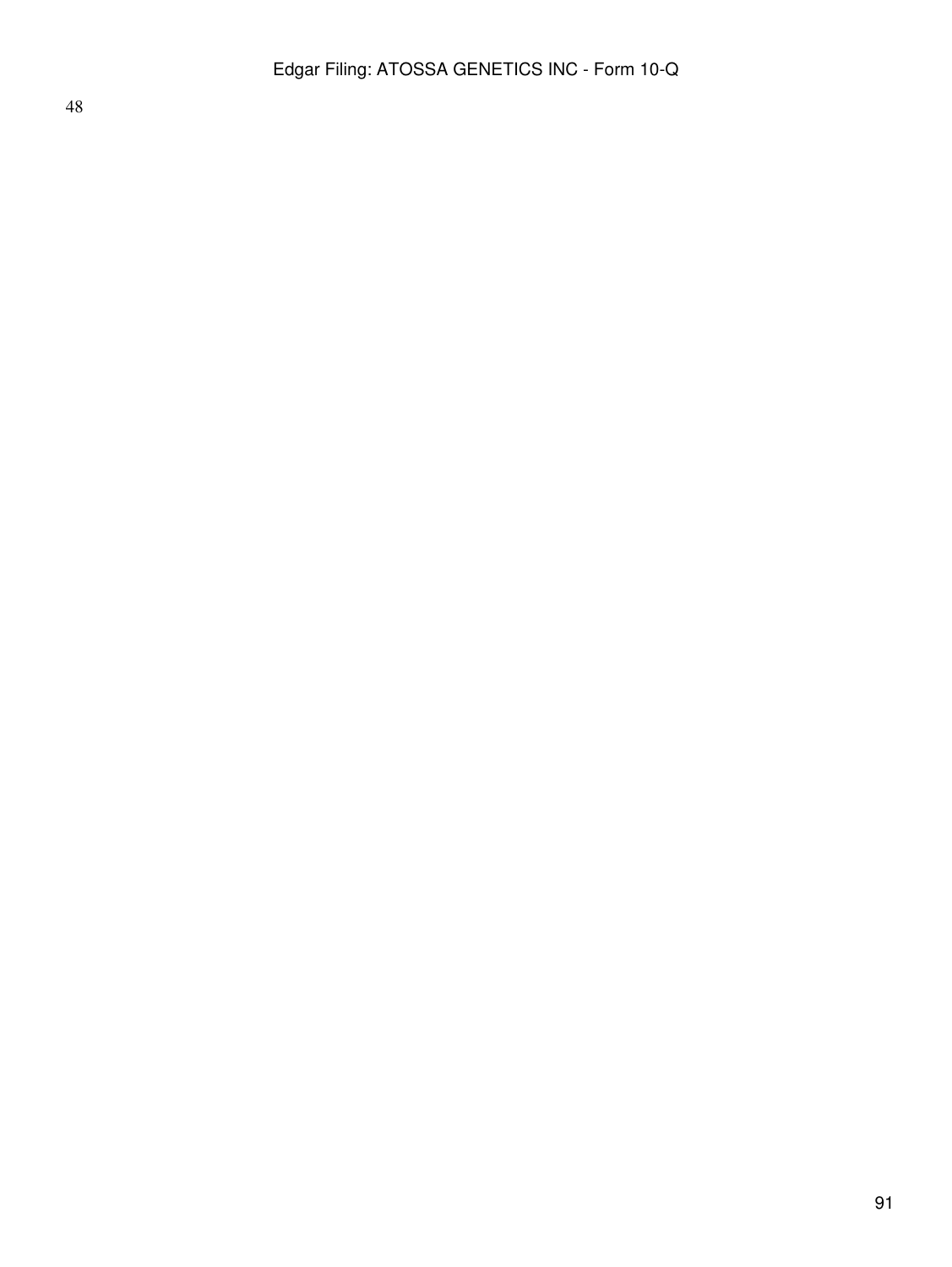· misinterpretation of the results of the test or collected data.

We maintain insurance to protect against such suits, but we cannot be certain that the insurance will be sufficient to cover potential damages, or that it will be cost-effective for us to maintain such a policy. Any adverse outcome against us could involve significant monetary judgments and could severely impact our financial resources and would be expected to impair our ability in the future to obtain malpractice, or other insurance, for our laboratory services.

### **If our patents do not adequately protect our products, others could compete with us more directly, which would adversely affect our business.**

Our commercial success will depend in part on our ability to obtain new patents and enforce existing patents, as well as our ability to maintain adequate protection of other intellectual property for our technologies and products in the United States and abroad. If we do not adequately protect our intellectual property, competitors may be able to use our technologies and erode or negate any competitive advantage we may otherwise have, which could adversely affect our business, negatively affect our position in the marketplace and limit our ability to commercialize our products. The laws of some foreign countries do not protect our proprietary rights to the same extent as the laws of the United States, and we may encounter significant problems in protecting our proprietary rights in these countries.

The patent positions of diagnostic, medical device, and pharmaceutical companies, including ours, involve complex legal and factual questions, and, therefore, validity and enforceability cannot be predicted with certainty, nor can we be certain that we are not infringing the patents of others. Our patents may be challenged, deemed unenforceable, invalidated or circumvented. In particular, on March 20, 2012, the U.S. Supreme Court issued a decision in *Mayo Collaborative Services, DBA Mayo Medical Laboratories, et al. v. Prometheus Laboratories, Inc* ., No. 10-1150, holding that several claims drawn to measuring drug metabolite levels from patient samples were not patentable subject matter. Although the Court's decision seems to impact diagnostics patents that merely apply a law of nature via a series of routine steps, the full impact of the *Prometheus* decision is not yet known. We will thus be able to protect our proprietary rights from unauthorized use by third parties only to the extent that our proprietary technologies, existing products and any future products are covered by valid and enforceable patents or are effectively maintained as trade secrets, and we are willing and have the necessary resources to take enforcement action against such unauthorized use by third parties.

The degree of future protection for our proprietary rights is uncertain, and we cannot ensure that:

- · we were the first to make the inventions covered by each of our patents and pending patent applications;
- · we were the first to file patent applications for these inventions;
- · others will not independently develop similar, or alternative technologies, or duplicate any of our technologies;
- · any of our pending patent applications will result in issued patents;
- · any of our issued patents will be valid or enforceable;
- · any patents issued to us will provide a basis for commercially viable products, will provide us with any competitive advantages or will not be challenged by third parties;
- · we will develop additional proprietary technologies or products that are patentable; or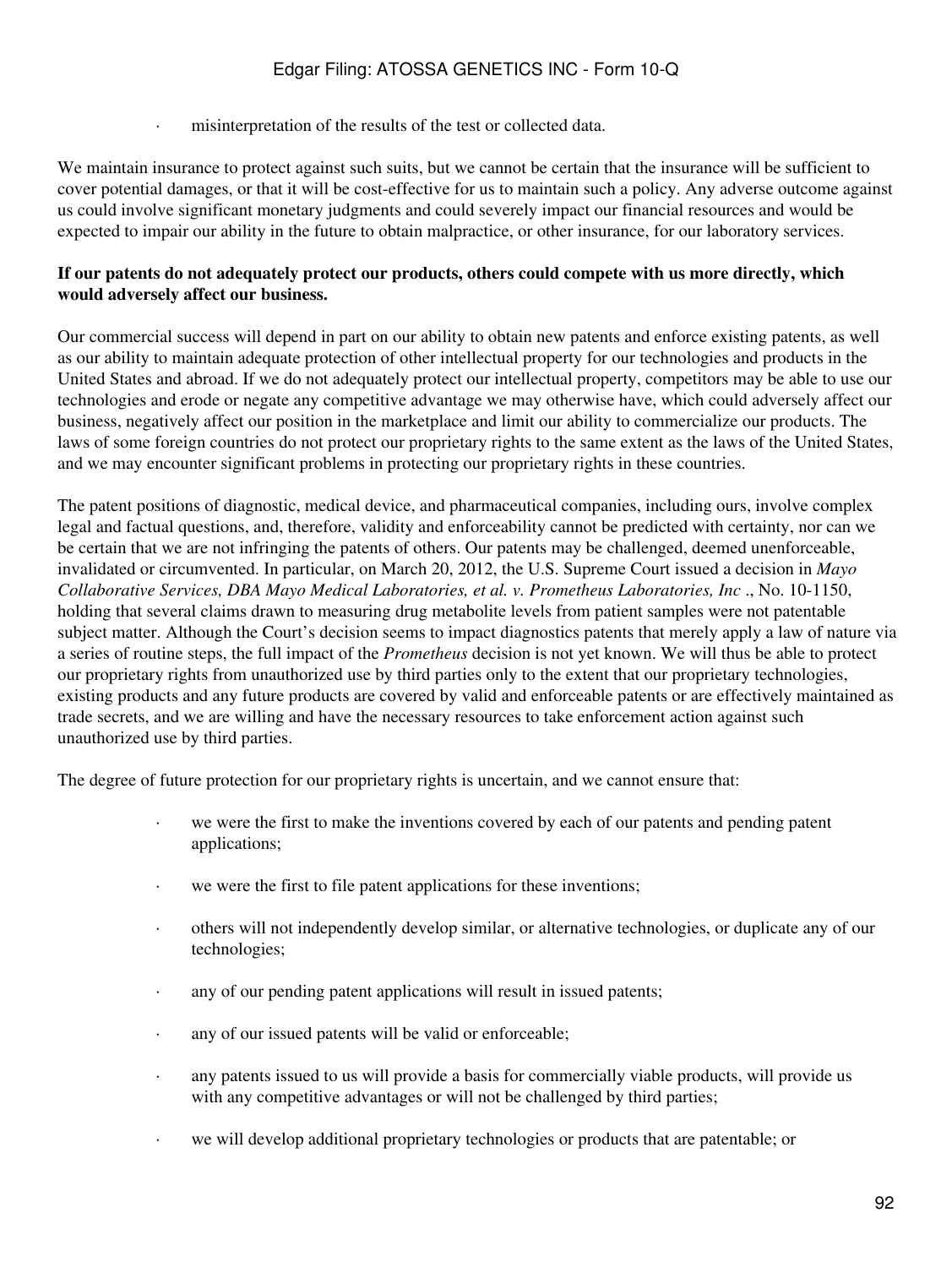· the patents of others will not have an adverse effect on our business;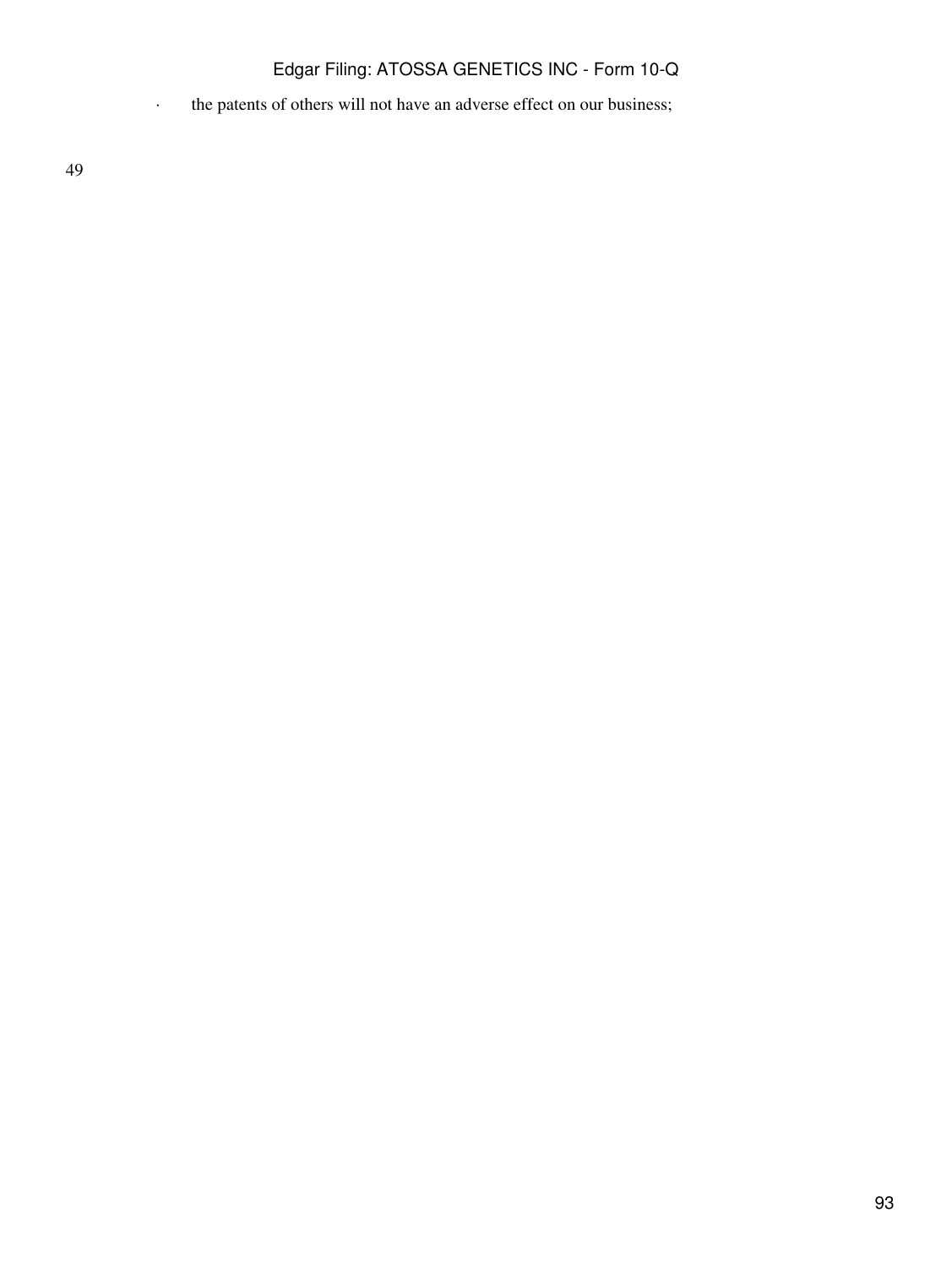#### **We may be unable to adequately prevent disclosure of trade secrets and other proprietary information.**

We rely on trade secrets to protect our proprietary know-how and technological advances, particularly where we do not believe patent protection is appropriate or obtainable. However, trade secrets are difficult to protect. We rely in part on confidentiality agreements with our employees, consultants, outside scientific collaborators and other advisors to protect our trade secrets and other proprietary information. These agreements may not effectively prevent disclosure of confidential information and may not provide an adequate remedy in the event of unauthorized disclosure of confidential information. In addition, others may independently discover our trade secrets and proprietary information. Costly and time-consuming litigation could be necessary to enforce and determine the scope of our proprietary rights. Failure to obtain, or maintain, trade secret protection could enable competitors to use our proprietary information to develop products that compete with our products or cause additional, material adverse effects upon our competitive business position.

### **Our current patent portfolio may not include all patent rights needed for the full development and commercialization of our products. We cannot be sure that patent rights we may need in the future will be available for license on commercially reasonable terms, or at all.**

Although our patents may prevent others from making, using or selling similar products, they do not ensure that we will not infringe the patent rights of third parties. We may not be aware of all patents or patent applications that may impact our ability to make, use or sell our products or services. Furthermore, we may not be aware of published or granted conflicting patent rights. Any conflicts resulting from patent applications and patents of others could significantly reduce the coverage of our patents and limit our ability to obtain meaningful patent protection. If others obtain patents with conflicting claims, we may need to obtain licenses to these patents or to develop or obtain alternative technology.

We may be unable to obtain any licenses or other rights to patents, technology or know-how from third parties necessary to conduct our business as described in this prospectus and such licenses, if available at all, may not be available on commercially reasonable terms. Others may seek licenses from us for other technology we use or intend to use. Any failure to obtain such licenses could delay or prevent us from developing or commercializing our proposed products and services, which would harm our business. For example, we may seek to develop our intra-ductal treatment program by licensing a pharmaceutical from a third party. We may not be able to secure such a license on acceptable terms. Litigation or patent interference proceedings need to be brought against third parties, as discussed below, to enforce any of our patents or other proprietary rights, or to determine the scope and validity or enforceability of the proprietary rights of such third parties.

### **Litigation regarding patents, patent applications and other proprietary rights may be expensive and time consuming. If we are involved in such litigation, we could be delayed in bringing product or service candidates to market and our ability to operate could be harmed.**

Our commercial success will depend in part on our ability to manufacture, use and sell products and services without infringing patents or other proprietary rights of third parties. Third parties may challenge or infringe upon our, or our licensors', existing or future patents. Although we are not currently aware of any pending or actual litigation, or other proceedings, or third-party claims of intellectual property infringement related to the MASCT System, the Mammary Ductal Microcatheter System or other product candidates, the medical device and diagnostic industry is characterized by extensive litigation regarding patents and other intellectual property rights. Other parties may obtain patents in the future and allege that the use of our technologies infringes these patent claims or that it is employing their proprietary technology without authorization.

**Legal proceedings involving our patents or patent applications, or those of others, could result in adverse decisions regarding the patentability of our inventions relating to our products or the enforceability, validity or**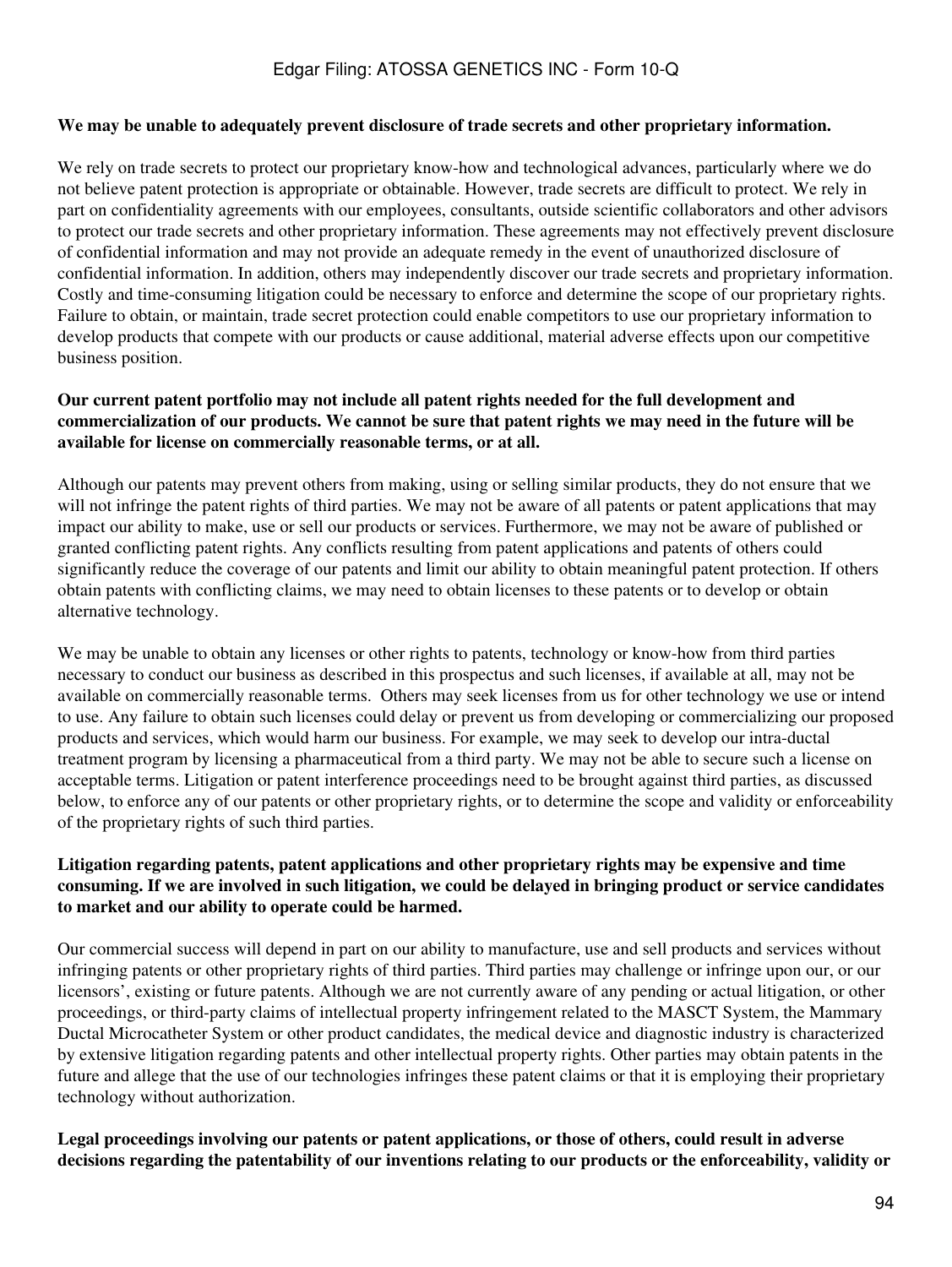#### **scope of protection offered by our patents.**

Even if we are successful in proceedings involving our intellectual property rights or those of others, we may incur substantial costs and divert management time and attention in pursuing these proceedings. If we are unable to avoid infringing the patent rights of others, we may be required to seek a license, defend an infringement action, or challenge the validity of the patents in court. Patent litigation is costly and time consuming and we may not have sufficient resources to bring enforcement actions to a successful conclusion. In addition, if we do not obtain a license, develop or obtain non-infringing technology, fail to defend an infringement action successfully or have infringed patents declared invalid, we may incur substantial monetary damages, encounter significant delays in bringing our product candidates to market, or be precluded from participating in the manufacture, use or sale of our products or product candidates or methods of treatment requiring licenses.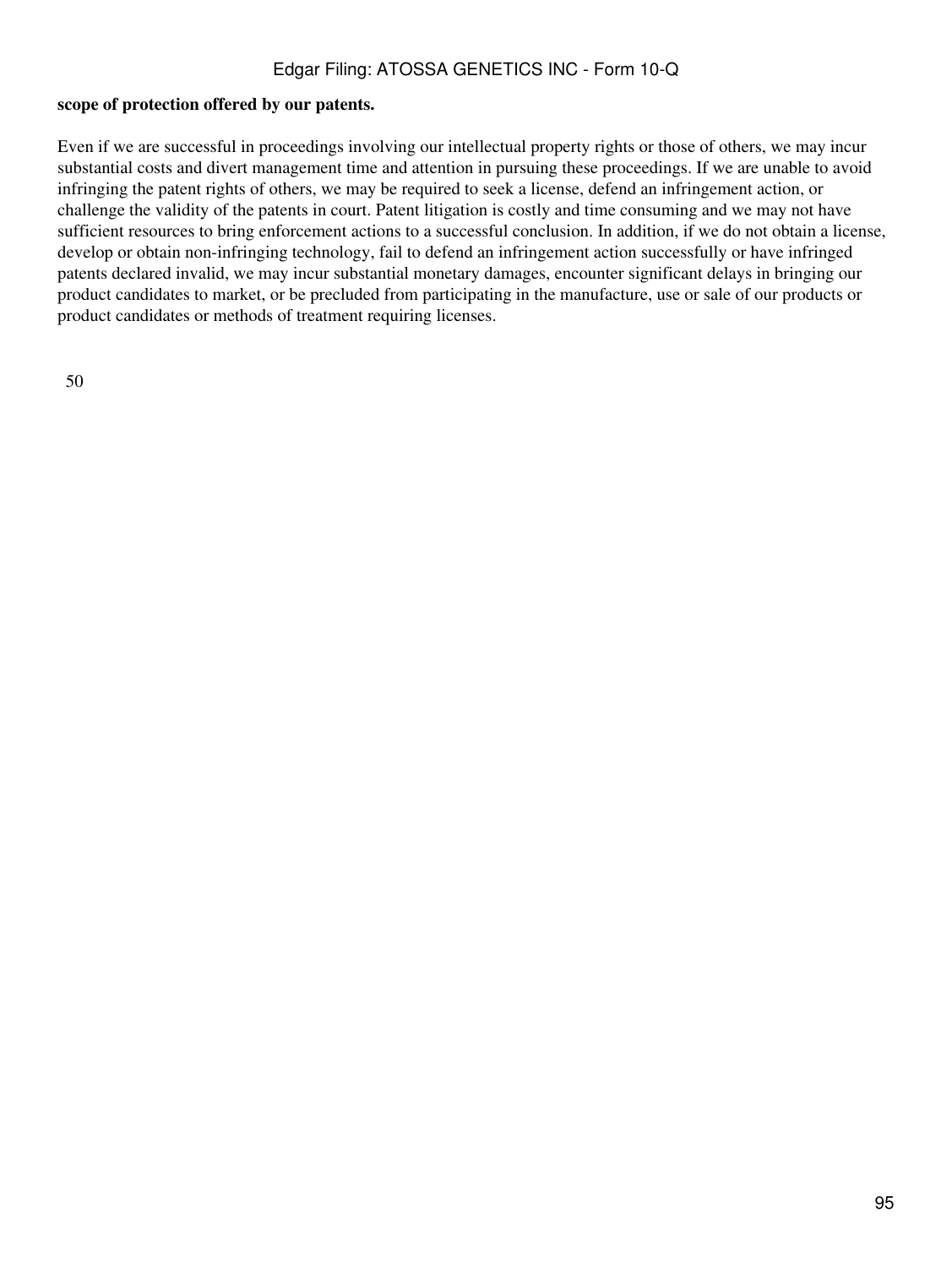### *Risks Related to our Industry*

### **Failure to adequately and timely address the FDA's warning letter received February 21, 2013, or other matters raised by the FDA, could adversely affect our business.**

We received a Warning Letter ("Letter") from the FDA on February 21, 2013, regarding our MASCT System and MASCT System Collection Test (together, the "System"). The Letter arose from certain FDA findings during a July 2012 inspection, to which we responded in August 2012, explaining why we believed we are in compliance with applicable regulations and/or were implementing changes responsive to the findings of the FDA inspection. The FDA alleges in the Letter that following 510(k) clearance we changed the System in a manner that requires submission of an additional 510(k) notification to the FDA. Specifically, the FDA observes that the Instructions For Use (IFU) in the original 510(k) submission stated that the user must "Wash the collection membrane with fixative solution into the collection vial…" and the current IFU states "…apply one spray of Saccomanno's Fixative to the collection membrane…" and that "this change fixes the NAF specimen to the filter paper rather than washing it into a collection vial." At the time that the changes were made we determined and documented that the changes could not significantly affect the safety or effectiveness of the System and this determined that a new 510(k) was not required in accordance with the FDA's guidance document entitled "Deciding When to Submit a 510(k) for a Change to an Existing Device."

The Letter also raises certain issues with respect to our marketing of the System and our compliance with FDA Good Manufacturing Practices (cGMP) regulations, among other matters. If the FDA does not agree with our position concerning clearance of the System, we may be required to submit and receive clearance of a new 510(k) notice for the current form of the System or revert to marketing the System using the prior NAF processing method.

We responded to the Letter on March 13, 2013, indicating the current actions taken and the timing of commitments we have made for future actions. The FDA could direct other compliance-verification activities or take other enforecement actions in connection with matters raised in the Letter, related to our response, and in connection with other matters that the FDA could identify in the future. Until these issues are resolved we may be subject to additional regulatory action by the FDA, and any such actions could disrupt our ongoing business and operations. For example, on October 4, 2013, we initiated a voluntary recall of the System and we plan to seek an additional 510(k) clearance prior to re-launching the System. Our business will be adversely affected if we cannot timely resolve the matters raised in the Letter, or other matters raised by the FDA, to the FDA's satisfaction or if we are not successful in obtaining an additional 510(k) clearance in a timely and cost-effective manner.

### **The manufacturing, marketing and sale of our products are subject to regulatory clearances or approvals and our business is subject to extensive regulatory requirements. If we fail to maintain regulatory clearances, or are unable to obtain, or experience significant delays in obtaining, FDA approvals or clearances for our future products or product enhancements, our ability to commercially manufacture, market and sell these products could suffer.**

Our medical device products and operations are subject to extensive regulation by the FDA and various other federal and state governmental authorities. Government regulation of medical devices is meant to assure their safety and effectiveness, and includes regulation of, among other things: design, development, manufacture, testing, labeling, storage, marketing, distribution, promotion, record keeping, and approval or clearance.

Before a new medical device, or a new use of or claim for an existing device, can be marketed in the United States, it must first receive either a premarket clearance under Section 510(k) of the Federal Food, Drug, and Cosmetic Act (FDCA) or a PMA from the FDA, unless an exemption applies. Our devices generally require a 510(k) clearance before they can be marketed, which can be a lengthy and expensive process and we may not be able to obtain these approvals on a timely basis, if at all. A PMA generally requires extensive pre-clinical and clinical trials and can take two or more years to obtain. For example, we may partner with a third party to pursue a PMA for our intraductal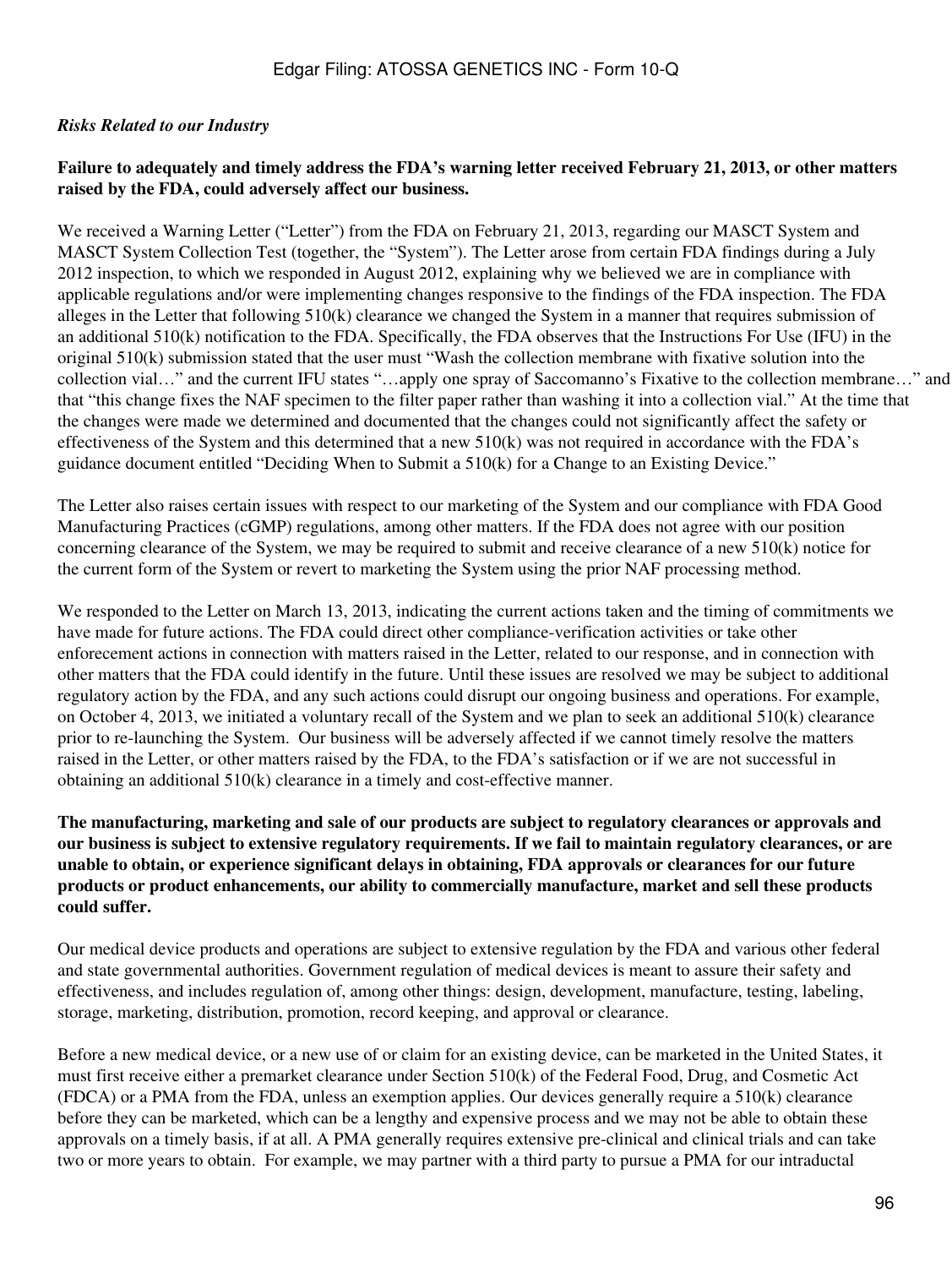treatment program. However, if we cannot contract with a third party in a timely and efficient manner or if we cannot obtain a PMA for this program our operations would be adversely affected. We are also pursing an additional 510(k) clearance for our MASCT System, and failure to obtain this clearance would adversely affect our business. To help ensure that the 510(k) includes the information that FDA feels is appropriate, we have requested a pre-submission meeting with the FDA. This meeting is scheduled to be held on November 14, 2013. Once we understand what types of data FDA is seeking, we intend to submit the 510(k) shortly after the meeting. Once filed we hope that the FDA will complete their review of our submission within 90 days; but of course we cannot predict if they will ask us for additional information or otherwise complete their review within the 90 days.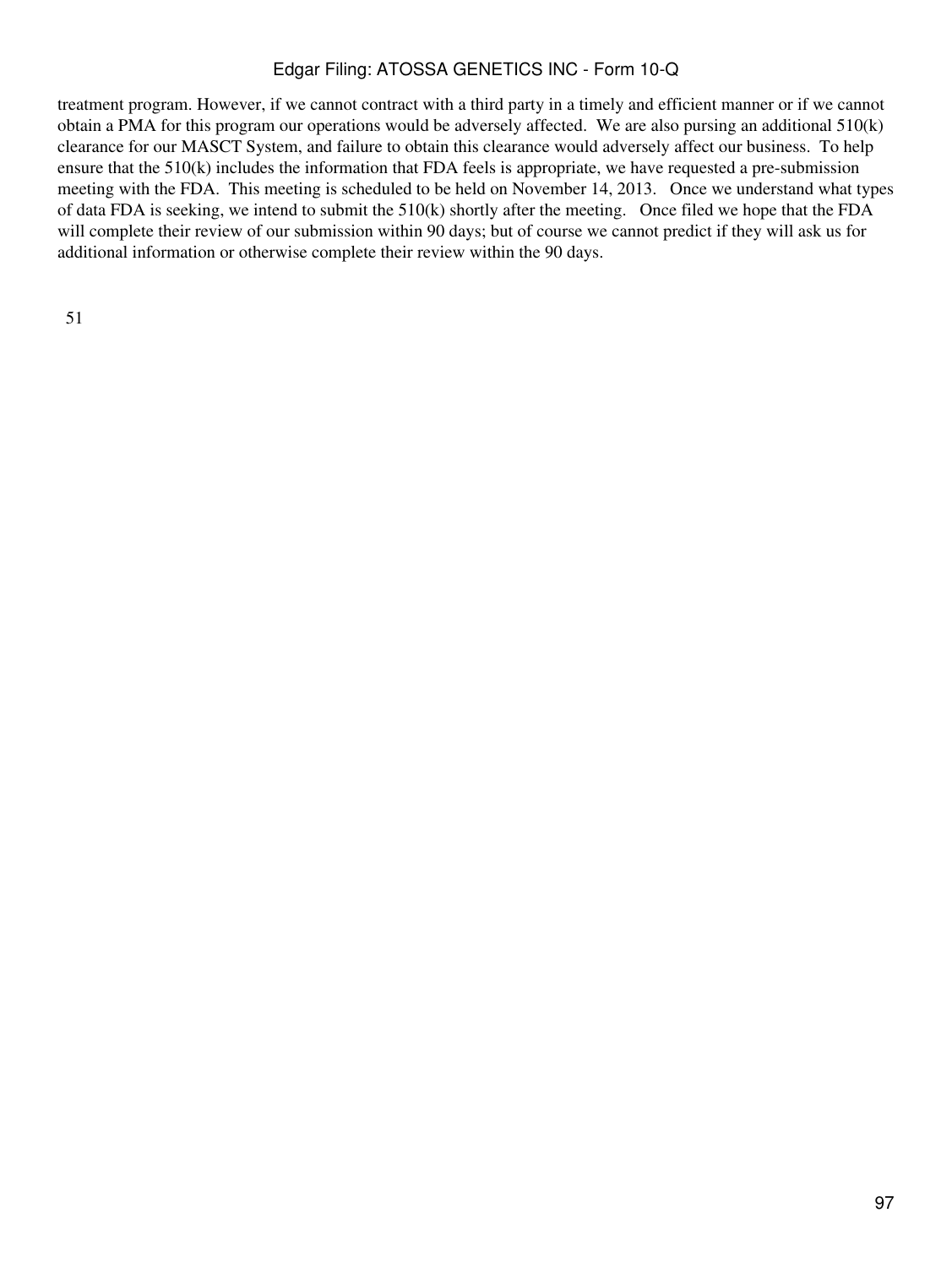The FDA requires us and certain of our third-party suppliers to adhere to Quality System Regulations ("QSR"), which include production design controls, testing, quality control, and labeling, packaging, sterilization, and storage and documentation procedures. The FDA may at any time inspect our facilities to determine whether we have adequate compliance with the FDA's QSR and other regulatory requirements. Compliance with QSR for medical devices is difficult and costly. If our facilities or those of our suppliers fail to take satisfactory corrective action in response to an adverse QSR inspection, the FDA could take enforcement action. For example, the FDA has issued and could in the future issue warning letters or other communications to us. If we fail to satisfy or remediate the matters discussed in any such warning letters, including the warning letter we received on February 21, 2013, or communications, the FDA could take further enforcement action, including prohibiting the sale or marketing of the affected product. The FDA also strictly regulates labeling, advertising, promotion, and other types of information on products that are placed on the market and in the February warning letter to us has raised concerns about our promotional statements related to the ForeCYTE Test. Medical devices may be promoted only for their intended use and in accordance with the provisions of the approved label. It is possible that federal or state enforcement authorities might take action if they consider our promotional or training materials to constitute promotion of an unapproved use, which could result in significant fines or penalties under a variety of statutory authorities, including under the FDCA as well as laws prohibiting false claims for reimbursement. In addition, we may not be found compliant as a result of future changes in, or interpretations of, regulations by the FDA or other regulatory agencies.

Sales of our products outside the U.S. are subject to foreign regulatory requirements that vary from country to country. The time required to obtain approvals from foreign countries may be longer or shorter than that required for FDA approval or clearance, and requirements for foreign licensing may differ from FDA requirements. In any event, if we fail to obtain the necessary approvals to sell any of our products in a foreign country, or if any obtained approval is revoked or suspended, we will not be able to sell those products there.

The federal, state and foreign laws and regulations regarding the manufacture and sale of our products are subject to future changes, as are administrative interpretations and policies of regulatory agencies. If we fail to comply with applicable federal, state or foreign laws or regulations, we could be subject to enforcement actions. Enforcement actions could include product seizures, recalls, withdrawal of clearances or approvals, and civil and criminal penalties, which in each case would harm our business.

### **Our inadvertent or unintentional failure to comply with the complex government regulations concerning privacy of medical records could subject us to fines and adversely affect our reputation.**

The federal privacy regulations, among other things, restrict our ability to use or disclose protected health information in the form of patient-identifiable laboratory data, without written patient authorization, for purposes other than payment, treatment, or healthcare operations (as defined under the Health Insurance Portability and Accountability Act, or HIPAA) except for disclosures for various public policy purposes and other permitted purposes outlined in the privacy regulations. The privacy regulations provide for significant fines and other penalties for wrongful use or disclosure of protected health information, including potential civil and criminal fines and penalties. Although the HIPAA statute and regulations do not expressly provide for a private right of damages, we could incur damages under state laws to private parties for the wrongful use or disclosure of confidential health information or other private personal information.

We intend to implement policies and practices that we believe will make us compliant with the privacy regulations. However, the documentation and process requirements of the privacy regulations are complex and subject to interpretation. Failure to comply with the privacy regulations could subject us to sanctions or penalties, loss of business, and negative publicity.

The HIPAA privacy regulations establish a "floor" of minimum protection for patients as to their medical information and do not supersede state laws that are more stringent. Therefore, we are required to comply with both HIPAA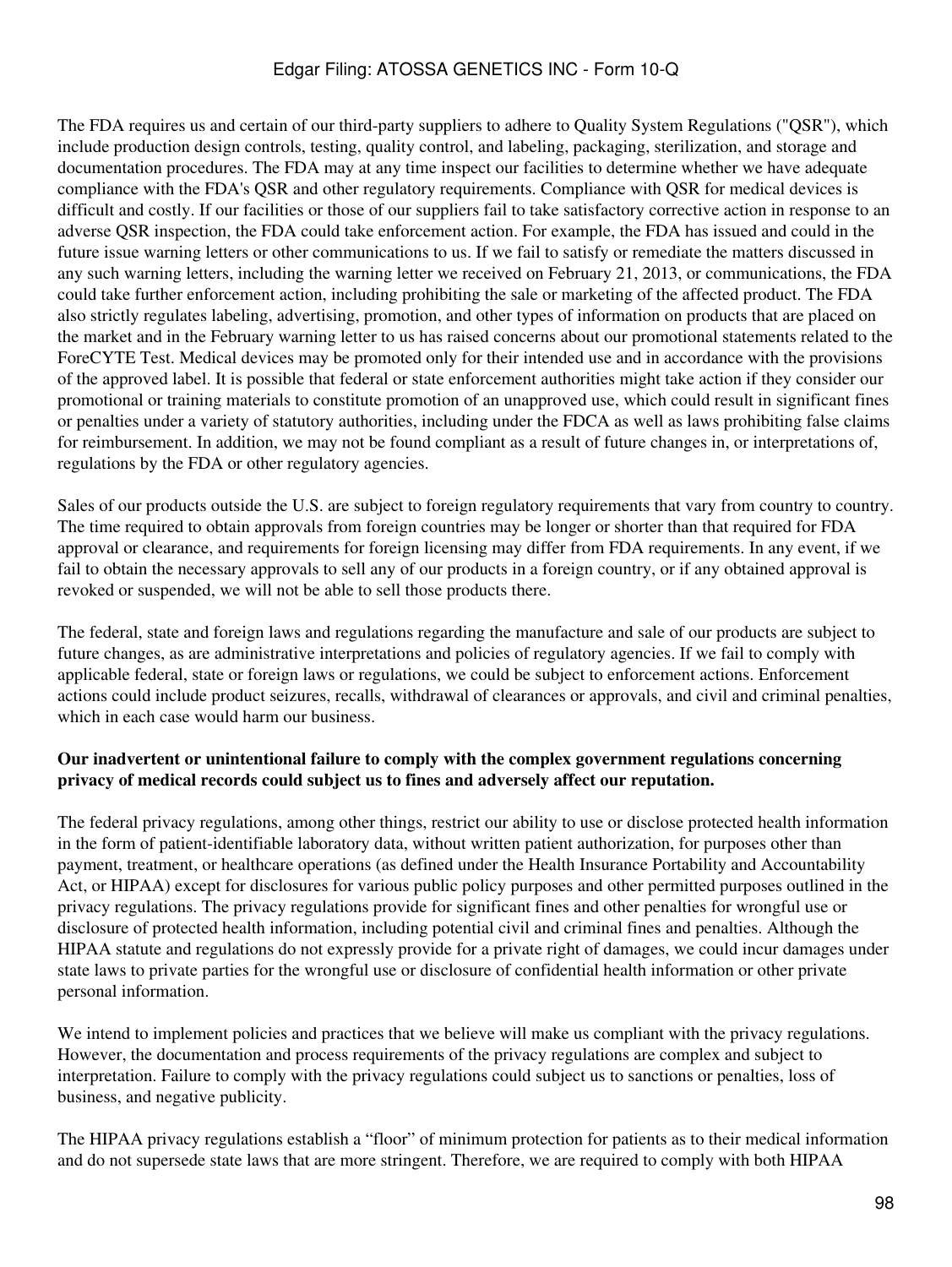privacy regulations and various state privacy laws. The failure to do so could subject us to regulatory actions, including significant fines or penalties, and to private actions by patients, as well as to adverse publicity and possible loss of business. In addition, federal and state laws and judicial decisions provide individuals with various rights for violation of the privacy of their medical information by healthcare providers such as us.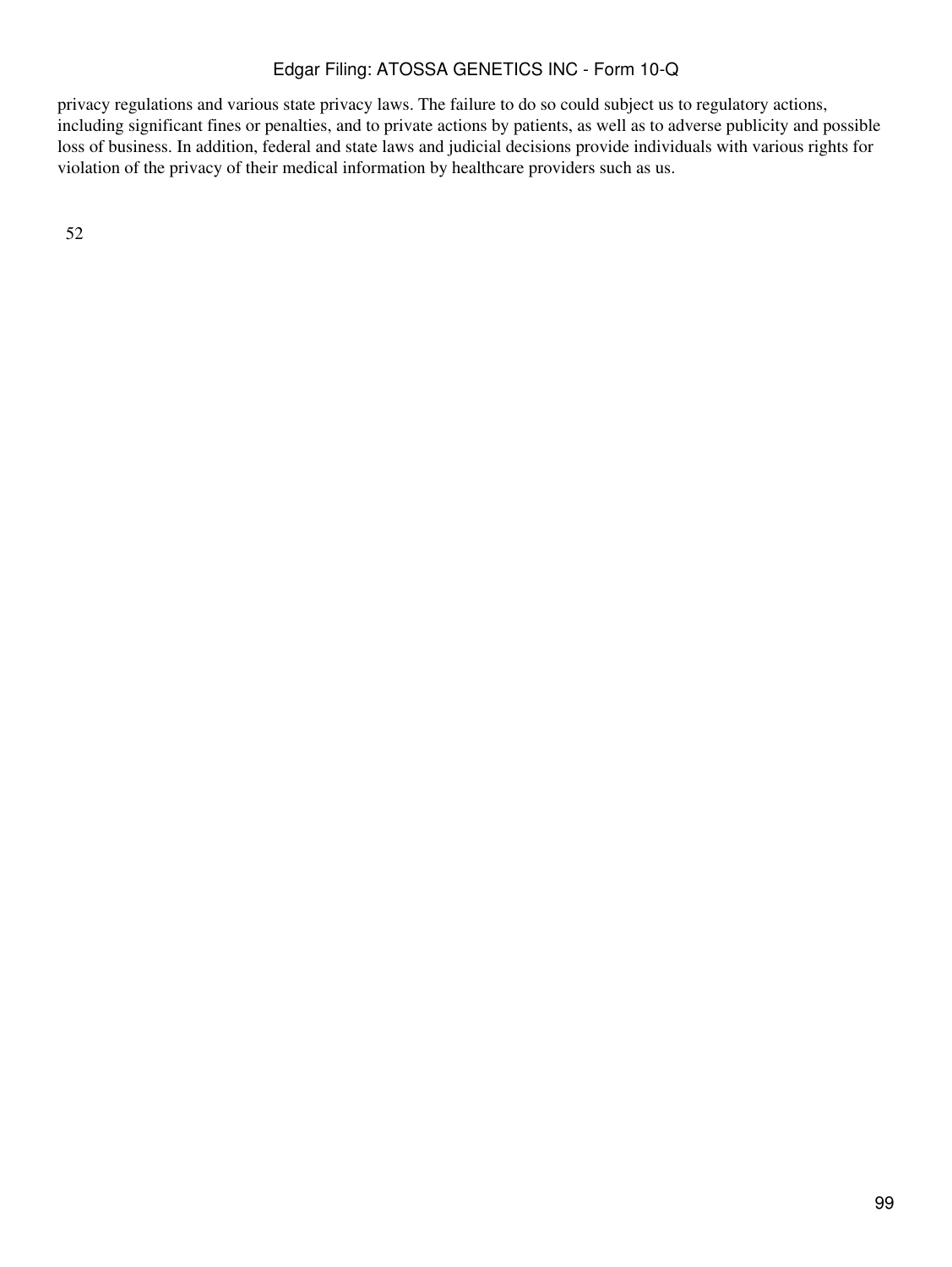### **If we fail to comply with CLIA and other complex federal, state, local and foreign laws and regulations that apply to our business, we could suffer severe consequences that could materially and adversely affect our operating results and financial condition.**

We are subject to the CLIA, a federal law that regulates clinical laboratories that perform testing on specimens derived from humans for the purpose of providing information for the diagnosis, prevention, or treatment of disease. CLIA regulations mandate specific standards in the areas of personnel qualifications, administration, and participation in proficiency testing, patient test management, quality control, quality assurance, and inspections. Moreover, we expect a CLIA inspection of our laboratory in 2014 and inspectors may make random inspections of our laboratory. Failure to pass an inspection or to otherwise maintain our CLIA license would have a material adverse effect on our operations.

We are also required to maintain a license to conduct testing in Washington. Washington laws establish standards for day-to-day operation of our clinical reference laboratory, including the training and skills required of personnel and quality control. In addition, our clinical reference laboratory is required to be licensed by a number of states, including New York State. New York law mandates proficiency testing for laboratories licensed under New York state law, regardless of whether or not such laboratories are located in New York. Our application for such a license from New York State is currently pending and we operate based on a waiver by New York State of the obligations to have the license. If we are unable to obtain the necessary approvals or if New York State does not extend our waiver, our business could suffer. Moreover, several other states require that we hold licenses to test specimens from patients in those states and failure to maintain those licenses would adversely affect our business. Other states may have similar requirements or may adopt similar requirements in the future. Finally, we may be subject to regulation in foreign jurisdictions as we seek to expand international distribution of our products, which may require review of our products in order to offer our services or may have other limitations such as prohibitions on the export of tissue necessary for us to perform our tests that may limit our ability to distribute outside of the United States.

Any sanction imposed under CLIA, its implementing regulations, or state or foreign laws or regulations governing licensure, or our failure to renew a CLIA certificate, a state or foreign license, or accreditation, could have a material adverse effect on our business. Most CLIA deficiencies are not classified as "condition-level" deficiencies, and there are no adverse effects upon the laboratory operations as long as the deficiencies are corrected. Remediation of these deficiencies are routine matters, with corrections occurring within several hours or weeks. More serious CLIA deficiencies could rise to the level of "condition-level" deficiencies, and CMS has the authority to impose a wide range of sanctions, including revocation of the CLIA certification along with a bar on the ownership or operation of a CLIA certified laboratory by any owners or operators of the deficient laboratory. There is an administrative hearing procedure that can be pursued by the laboratory in the event of imposition of such sanctions, during which the sanctions are stayed, but the process can take a number of years to complete. If we were to lose our CLIA certification or CAP accreditation, we would not be able to operate our clinical reference laboratory and conduct our molecular tests, which would result in material harm to our business and results of operations.

Our operations are subject to other extensive federal, state, local and foreign laws and regulations, all of which are subject to change. These laws and regulations currently include, among others:

- · · · HIPAA, which established comprehensive federal standards with respect to the privacy and security of protected health information and requirements for the use of certain standardized electronic transactions, particularly with respect to our online portal, Interactive Cancer Explorer;
- · · · amendments to HIPAA under the Health Information Technology for Economic and Clinical Health Act, which strengthen and expand HIPAA privacy and security compliance requirements, increase penalties for violators, extend enforcement authority to state attorneys general, and impose requirements for breach notification;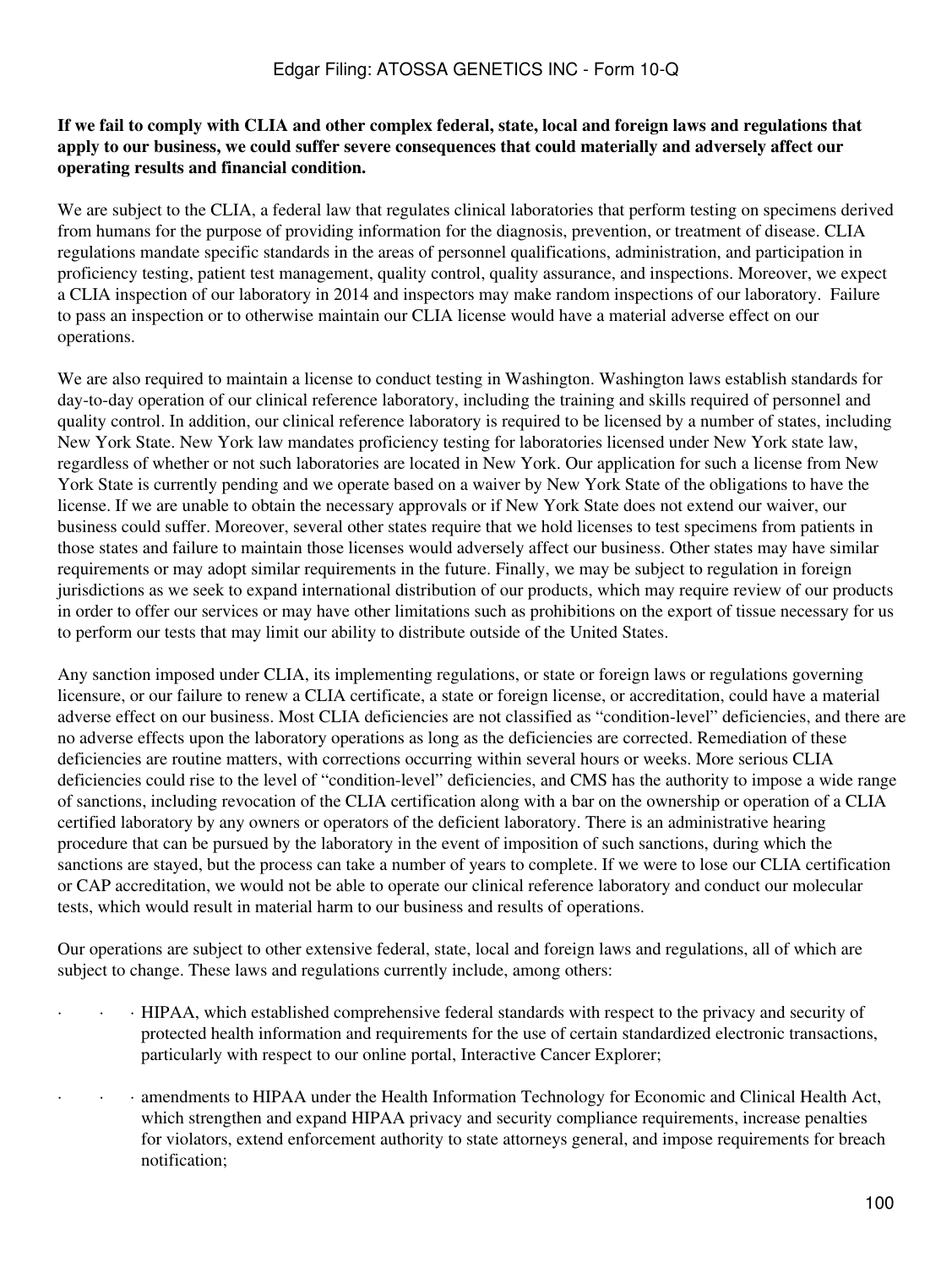· · · the federal Anti-Kickback Statute, which prohibits knowingly and willfully offering, paying, soliciting, or receiving remuneration, directly or indirectly, in exchange for or to induce either the referral of an individual, or the furnishing, arranging for, or recommending of an item or service that is reimbursable, in whole or in part, by a federal health care program;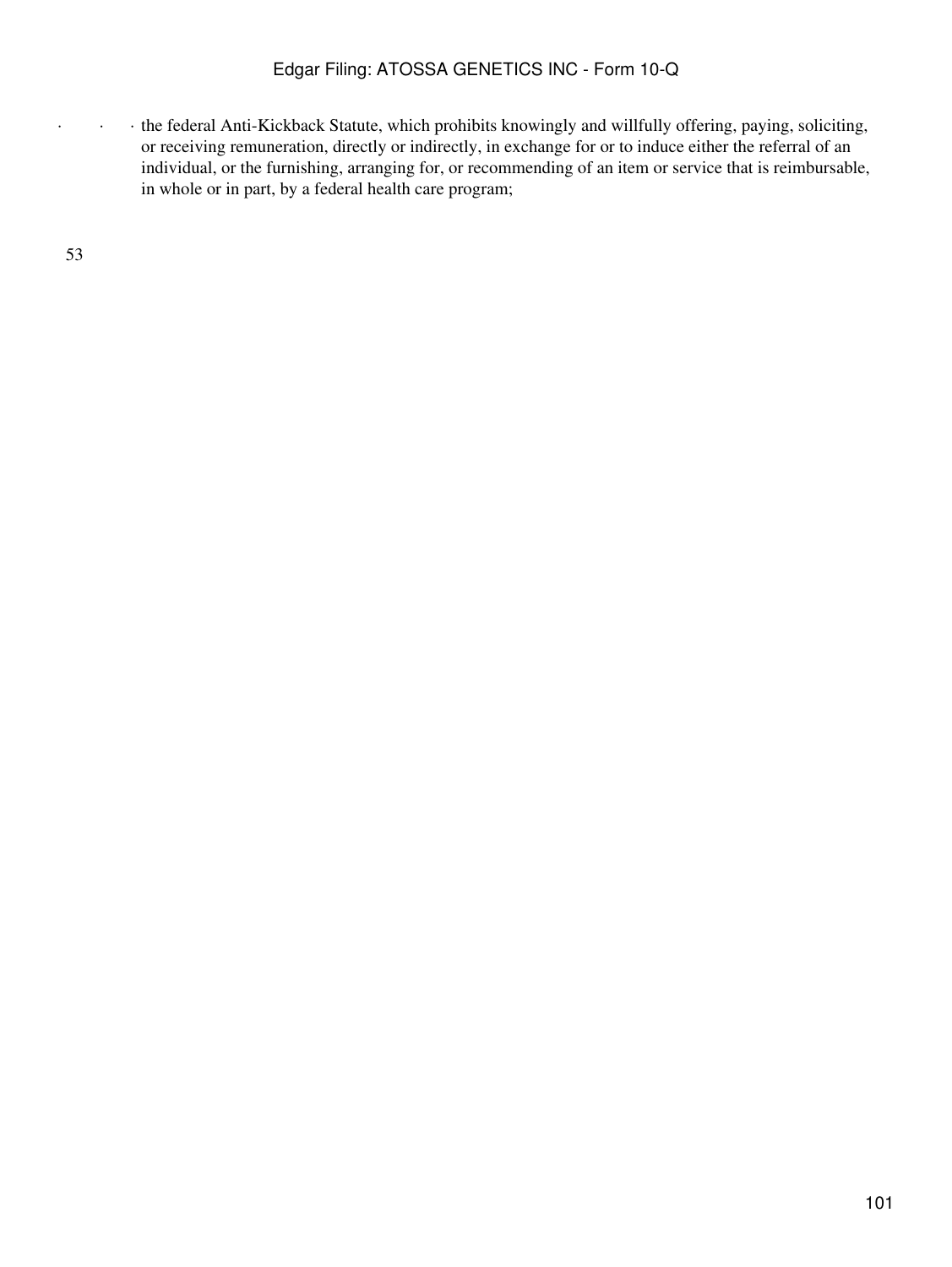- · · · the federal Stark physician self-referral law, which prohibits a physician from making a referral for certain designated health services covered by the Medicare program, including laboratory and pathology services, if the physician or an immediate family member has a financial relationship with the entity providing the designated health services, unless the financial relationship falls within an applicable exception to the prohibition;
	- · · the federal False Claims Act, which imposes liability on any person or entity that, among other things, knowingly presents, or causes to be presented, a false or fraudulent claim for payment to the federal government;
- · · · the federal Civil Monetary Penalties Law, which prohibits, among other things, the offering or transfer of remuneration to a Medicare or state health care program beneficiary if the person knows or should know it is likely to influence the beneficiary's selection of a particular provider, practitioner, or supplier of services reimbursable by Medicare or a state health care program, unless an exception applies;
- · · · other federal and state fraud and abuse laws, such as anti-kickback laws, prohibitions on self-referral, fee-splitting restrictions, prohibitions on the provision of products at no or discounted cost to induce physician or patient adoption, and false claims acts, which may extend to services reimbursable by any third-party payor, including private insurers;
- · · · the prohibition on reassignment of Medicare claims, which, subject to certain exceptions, precludes the reassignment of Medicare claims to any other party;
	- · · · the rules regarding billing for diagnostic tests reimbursable by the Medicare program, which prohibit a physician or other supplier from marking up the price of the technical component or professional component of a diagnostic test ordered by the physician or other supplier and supervised or performed by a physician who does not "share a practice" with the billing physician or supplier;
		- · · state laws that prohibit other specified practices, such as billing physicians for testing that they order; waiving coinsurance, copayments, deductibles, and other amounts owed by patients; billing a state Medicaid program at a price that is higher than what is charged to one or more other payors; and
- · · · similar foreign laws and regulations that apply to us in the countries in which we operate.

Our failure to comply could lead to civil or criminal penalties, exclusion from participation in government health care programs, or prohibitions or restrictions on our laboratory's ability to conduct commercial activities. We believe that we are in material compliance with all statutory and regulatory requirements, but there is a risk that one or more government agencies could take a contrary position. These laws and regulations are complex and are subject to interpretation by the courts and by government agencies. If one or more such agencies alleges that we may be in violation of any of these requirements, regardless of the outcome, it could damage our reputation and adversely affect important business relationships with third parties, including managed care organizations and other commercial third-party payors.

### **Changes in regulations, policies, or payor mix may adversely affect reimbursement for laboratory services and could have a material adverse impact on our revenue and profitability.**

Most of our services will be billed to a party other than the physician who ordered the test. Reimbursement levels for healthcare services are subject to continuous and often unexpected changes in policies. Changes in governmental and third-party reimbursement rates and policies may result from statutory and regulatory changes, retroactive rate adjustments, administrative rulings, competitive bidding initiatives, and other policy changes. Uncertainty also exists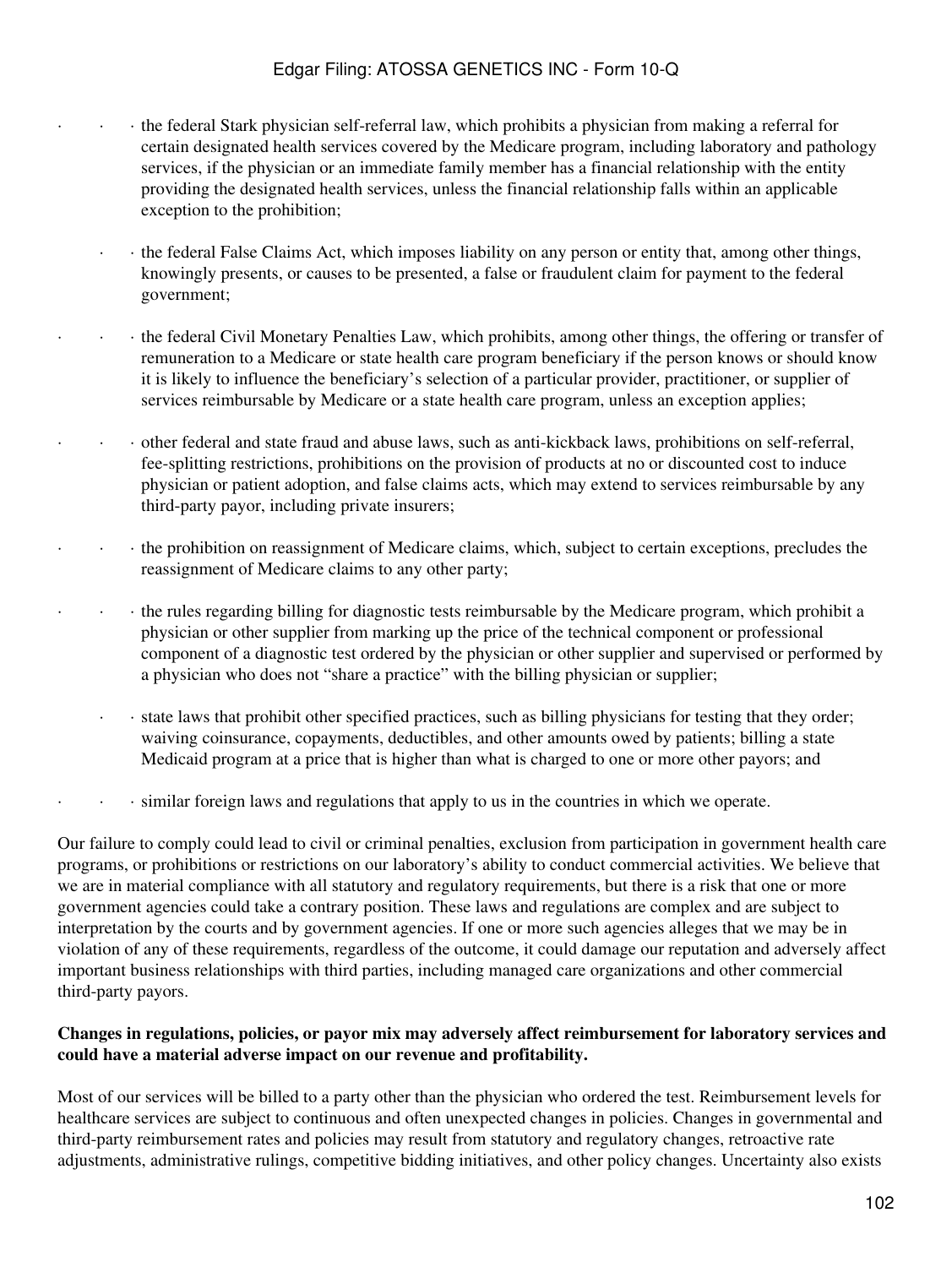as to the coverage and reimbursement status of new services. Government payors and insurance companies have increased their efforts to control the cost, utilization, and delivery of healthcare services. For example, at least yearly, Congress has considered and enacted changes in the Medicare fee schedule in conjunction with budgetary legislation. Further reductions of reimbursement for Medicare services or changes in policy regarding coverage of tests may be implemented from time to time. The payment amounts under the Medicare fee schedules are often used as a reference for the payment amounts set by other third-party payors. As a result, a reduction in Medicare reimbursement rates could result in a corresponding reduction in the reimbursements we may receive from such third-party payors. Changes in test coverage policies of other third-party payors may also occur. Such reimbursement and coverage changes in the past have resulted in reduced prices, added costs and reduced accession volume, and have imposed more complex regulatory and administrative burdens. Further changes in federal, state, and local third-party payor laws, regulations, or policies may have a material adverse impact on our business.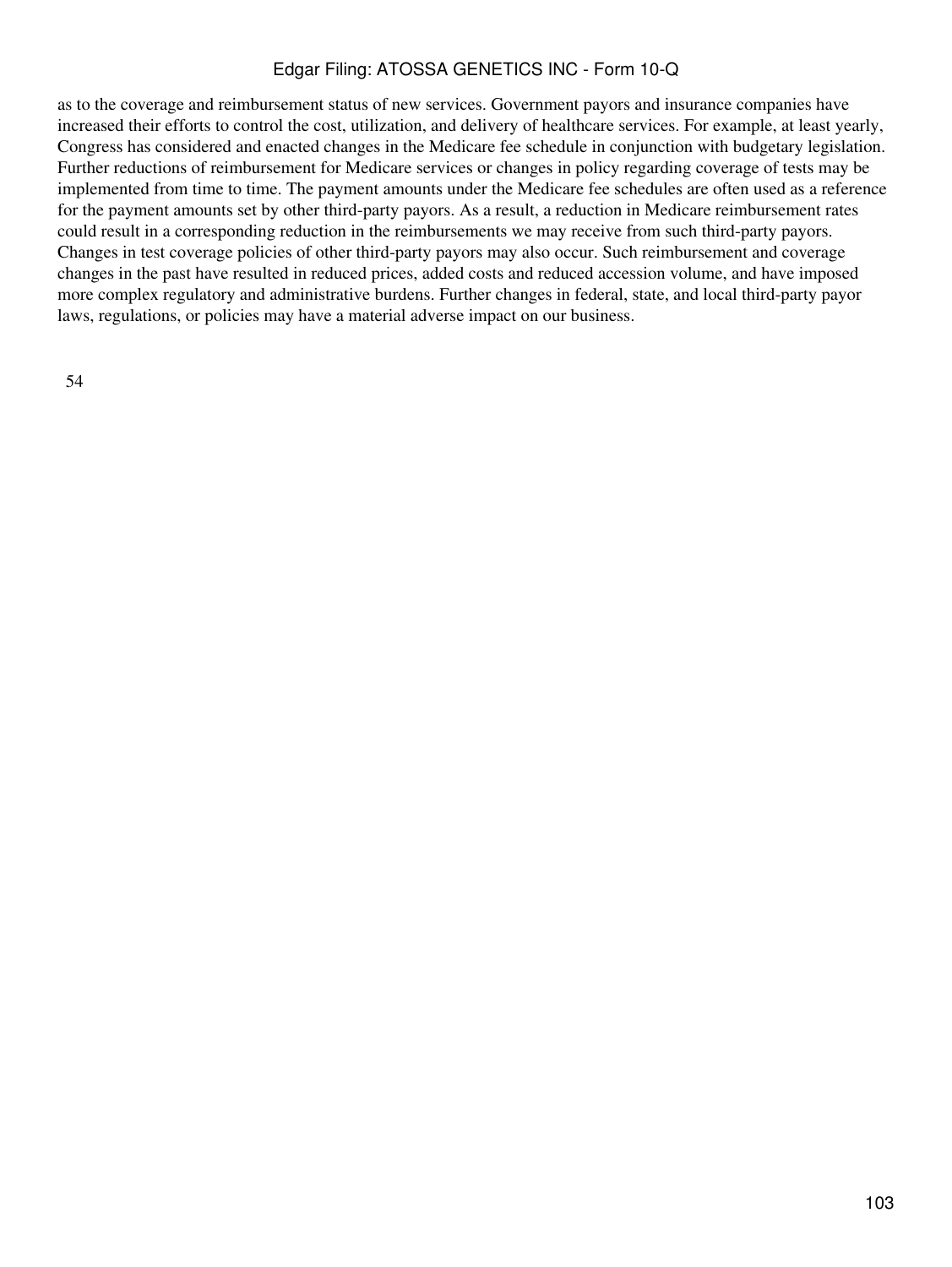#### **Failure to participate as a provider with payors, or operating as a non-contracting provider, could have a material adverse effect on revenue.**

The healthcare industry has experienced a trend of consolidation among healthcare insurers, resulting in fewer but larger insurers with significant bargaining power in negotiating fee arrangements with healthcare providers, including laboratories. Managed care providers often restrict their contracts to a small number of laboratories that may be used for tests ordered by physicians in the managed care provider's network. As of the date of this prospectus we do not have any managed care provider contracts and there can be no assurance any contracts will be established. If we do not have a contract with a managed care provider, we may be unable to gain those physicians as clients. In cases in which we will contract with a specified insurance company as a participating provider, we will be considered "in-network," and the reimbursement of third-party payments is governed by contractual relationships. Our in-network services will be primarily negotiated on a fee-for-service basis at a discount from our patient fee schedule, which could result in price erosion that would adversely affect revenue. Our failure to obtain managed care contracts, or participate in new managed care networks, could adversely affect revenue and profitability. In cases in which we do not have a contractual relationship with an insurance company, or are not an approved provider for a government program, we will have no contractual right to collect for services and such payors may refuse to reimburse us for services, which could lead to a decrease in accession volume and a corresponding decrease in revenue. As an out-of-network provider, reductions in reimbursement rates for non-participating providers could also adversely affect us. Third-party payors, with whom we do not participate as a contracted provider, may also require that we enter into contracts, which may have pricing and other terms that are materially less favorable than the terms under which we intend to operate. While accession volume may increase as a result of these contracts, revenue per accession may decrease.

Use of our laboratory services as a non-participating provider is also expected to result in greater co-payments for the patient, unless we elect to treat patients as if we were a participating provider in accordance with applicable law. Treating such patients as if we were a participating provider may adversely impact results of operations because we may be unable to collect patient co-payments and deductibles. In some states, applicable law prohibits us from treating these patients as if we were a participating provider. As a result, referring physicians may avoid use of our services, which could result in a decrease in accession volume and adversely affect revenue.

#### **Changes in FDA policies regarding the "home brew" exception from FDA review for laboratory-developed tests and reagents could adversely affect our business and results of operations.**

Laboratory diagnostic tests developed and validated by a laboratory for its own use, also known as laboratory developed tests, which are referred to as LDTs or "home brew" tests, are subject to regulation under the federal Food, Drug and Cosmetic Act, or FDCA. To date, the FDA has decided, as a matter of enforcement discretion, not to exercise its authority with respect to most "home brew" tests performed by high complexity laboratories certified under CLIA, which is the type of laboratory that we have established. In addition, manufacturers and suppliers of analyte specific reagents, or ASRs, which we may utilize in our LDTs, are required to register with the FDA, conform manufacturing operations to the FDA's Quality System Regulation, or QSR, and comply with certain reporting and other record keeping requirements.

The FDA regularly considers the application of additional regulatory controls over the development and use of LDTs by laboratories. It is possible that the FDA will require premarket notification or approval for LDT diagnostic tests that we may develop and perform in the future. For example, the FDA has indicated to us that our laboratory processing of NAF samples constitutes an in-vitro diagnostic test service that is subject to their regulatory authority and we therefore plan to include our laboratory processing in the 510(k) we are submitting to the FDA for our ForeCYTE Test. The FDA held public hearings in the third quarter of 2010 to discuss how it will oversee LDTs. No definitive recommendations or findings have yet come from these hearings, but it is likely that the FDA will impose additional or new regulations affecting LDTs, including requiring premarket notification or approval for these tests.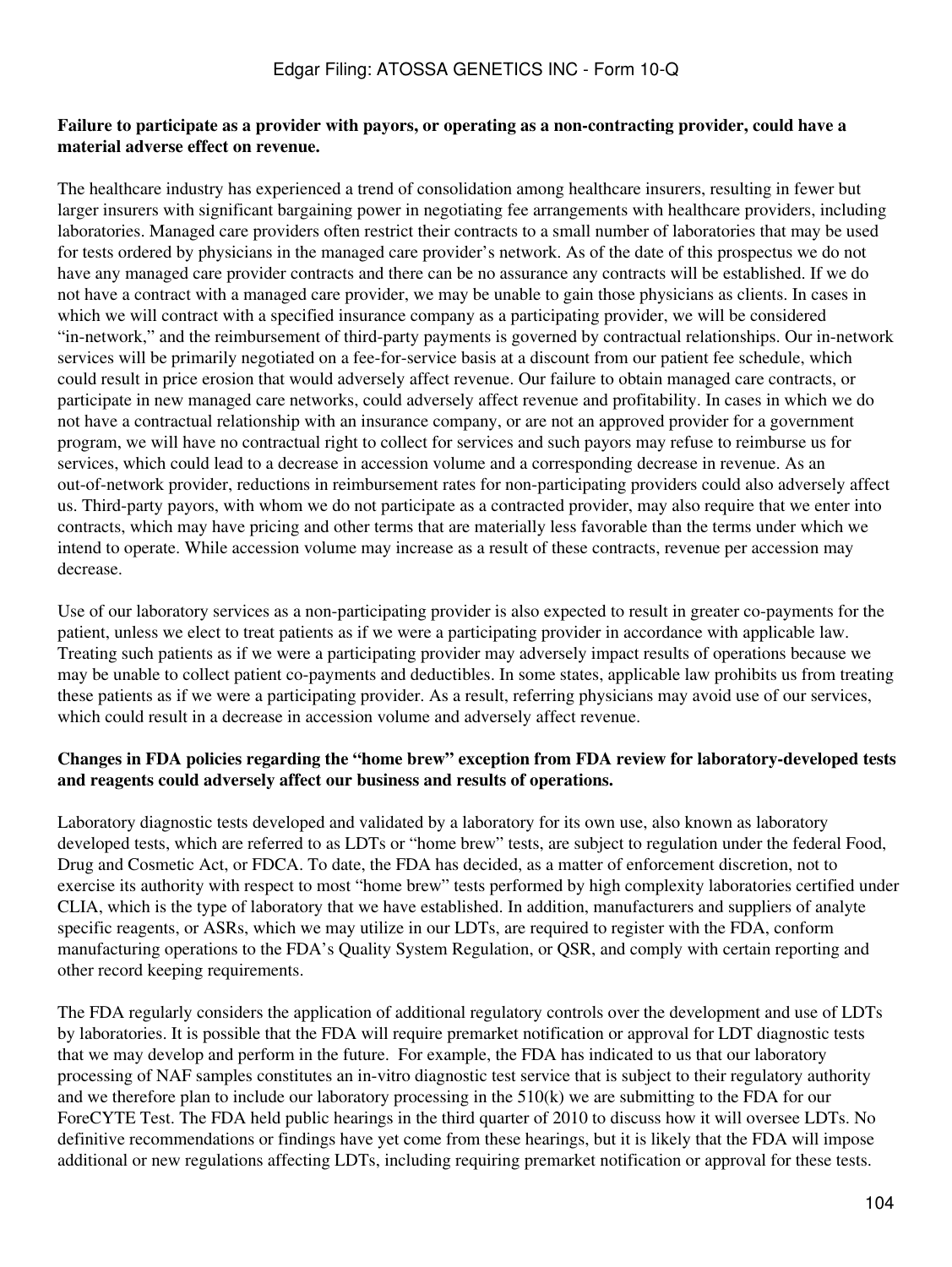Any premarket notification or approval requirements could restrict or delay our ability to provide specialized diagnostic services and may adversely affect our business. FDA regulation of LDTs, or increased regulation of the various medical devices used in laboratory-developed testing, could increase the regulatory burden and generate additional costs and delays in introducing new tests.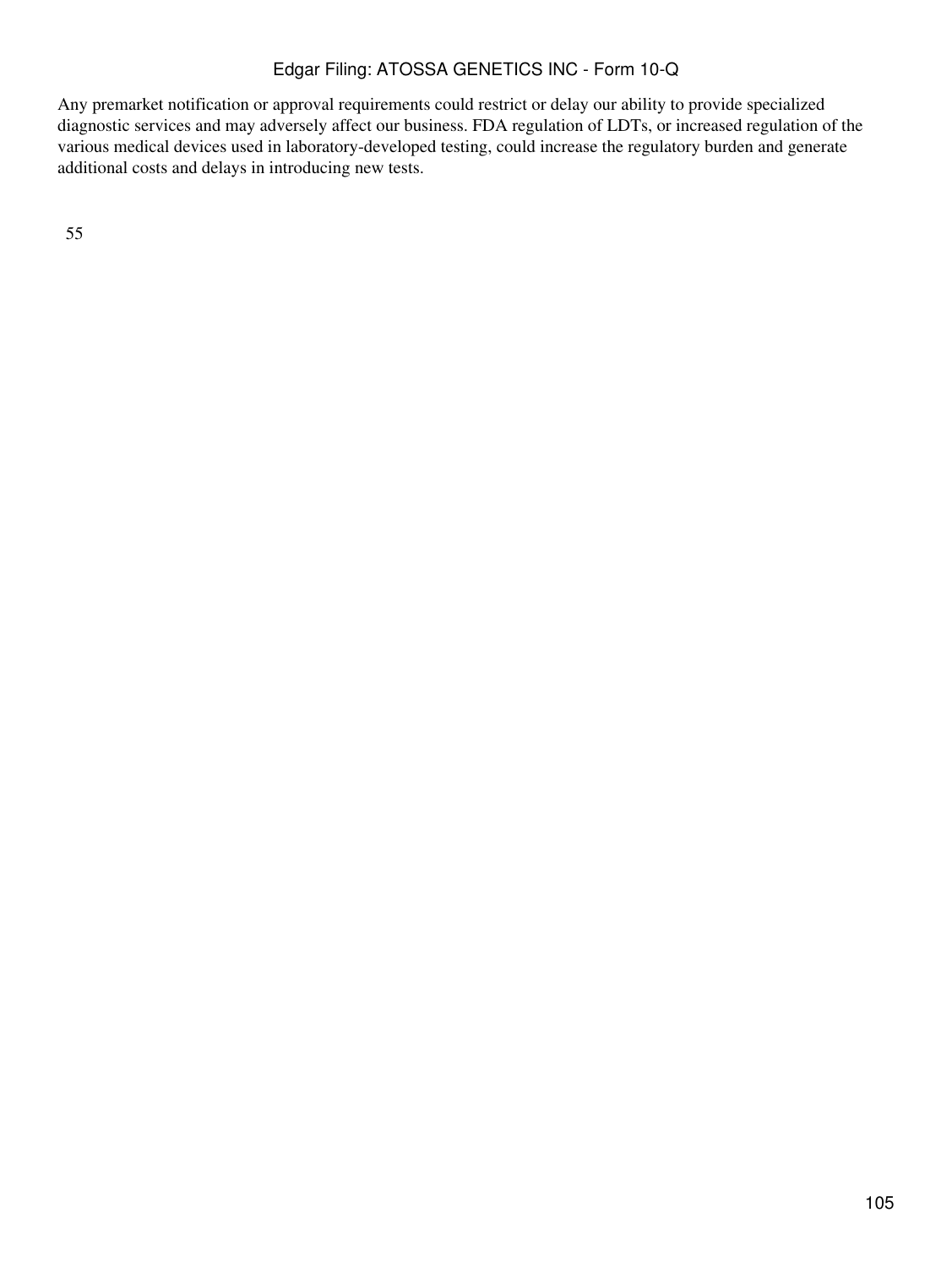### **The failure to comply with complex federal and state laws and regulations related to submission of claims for services could result in significant monetary damages and penalties and exclusion from the Medicare and Medicaid programs.**

We are subject to extensive federal and state laws and regulations relating to the submission of claims for payment for services, including those that relate to coverage of services under Medicare, Medicaid, and other governmental healthcare programs, the amounts that may be billed for services, and to whom claims for services may be submitted, such as billing Medicare as the secondary, rather than the primary, payor. The failure to comply with applicable laws and regulations, for example, enrollment in PECOS, the Medicare Provider Enrollment, Chain and Ownership System, could result in our inability to receive payment for our services or attempts by third-party payors, such as Medicare and Medicaid, to recover payments from us that we have already received. Submission of claims in violation of certain statutory or regulatory requirements can result in penalties, including civil money penalties of up to \$10,000 for each item or service billed to Medicare in violation of the legal requirement, and exclusion from participation in Medicare and Medicaid. Government authorities may also assert that violations of laws and regulations related to submission of claims violate the federal False Claims Act or other laws related to fraud and abuse, including submission of claims for services that were not medically necessary. The Company will be generally dependent on independent physicians to determine when its services are medically necessary for a particular patient. Nevertheless, we could be adversely affected if it was determined that the services we provided were not medically necessary and not reimbursable, particularly if it were asserted that we contributed to the physician's referrals of unnecessary services. It is also possible that the government could attempt to hold us liable under fraud and abuse laws for improper claims submitted by us if it were found that we knowingly participated in the arrangement that resulted in submission of the improper claims.

### **Healthcare policy changes, including recently enacted legislation reforming the United States healthcare system, may have a material adverse effect on our financial condition and results of operations.**

The Patient Protection and Affordable Care Act, as amended by the Health Care and Education Affordability Reconciliation Act, collectively, the PPACA, enacted in March 2010, makes changes that are expected to significantly impact the pharmaceutical and medical device industries and clinical laboratories. Beginning in 2013, each medical device manufacturer will have to pay an excise tax in an amount equal to 2.3% of the price for which such manufacturer sells its medical devices. We expect that the new tax may apply to some or all of our diagnostic products. The PPACA also mandates a reduction in payments for clinical laboratory services paid under the Medicare Clinical Laboratory Fee Schedule of 1.75% for the years 2011 through 2015 and a productivity adjustment to the Clinical Laboratory Fee Schedule. These or any future proposed or mandated reductions in payments may apply to some or all of the clinical laboratory tests that our diagnostics customers use our technology to deliver to Medicare beneficiaries, and may indirectly reduce demand for our diagnostic products.

Other significant measures contained in the PPACA include coordination and promotion of research on comparative clinical effectiveness of different technologies and procedures, initiatives to revise Medicare payment methodologies, such as bundling of payments across the continuum of care by providers and physicians, and initiatives to promote quality indicators in payment methodologies. The PPACA also includes significant new fraud and abuse measures, including required disclosures of financial arrangements with physician customers, lower thresholds for violations and increasing potential penalties for such violations. In addition, the PPACA establishes an Independent Payment Advisory Board, or IPAB, to reduce the per capita rate of growth in Medicare spending. The IPAB has broad discretion to propose policies to reduce health care expenditures, which may have a negative impact on payment rates for services, including our tests. The IPAB proposals may impact payments for clinical laboratory services that our future diagnostics customers use our technology to deliver beginning in 2016 and for hospital services beginning in 2020, and may indirectly reduce demand for our diagnostic products.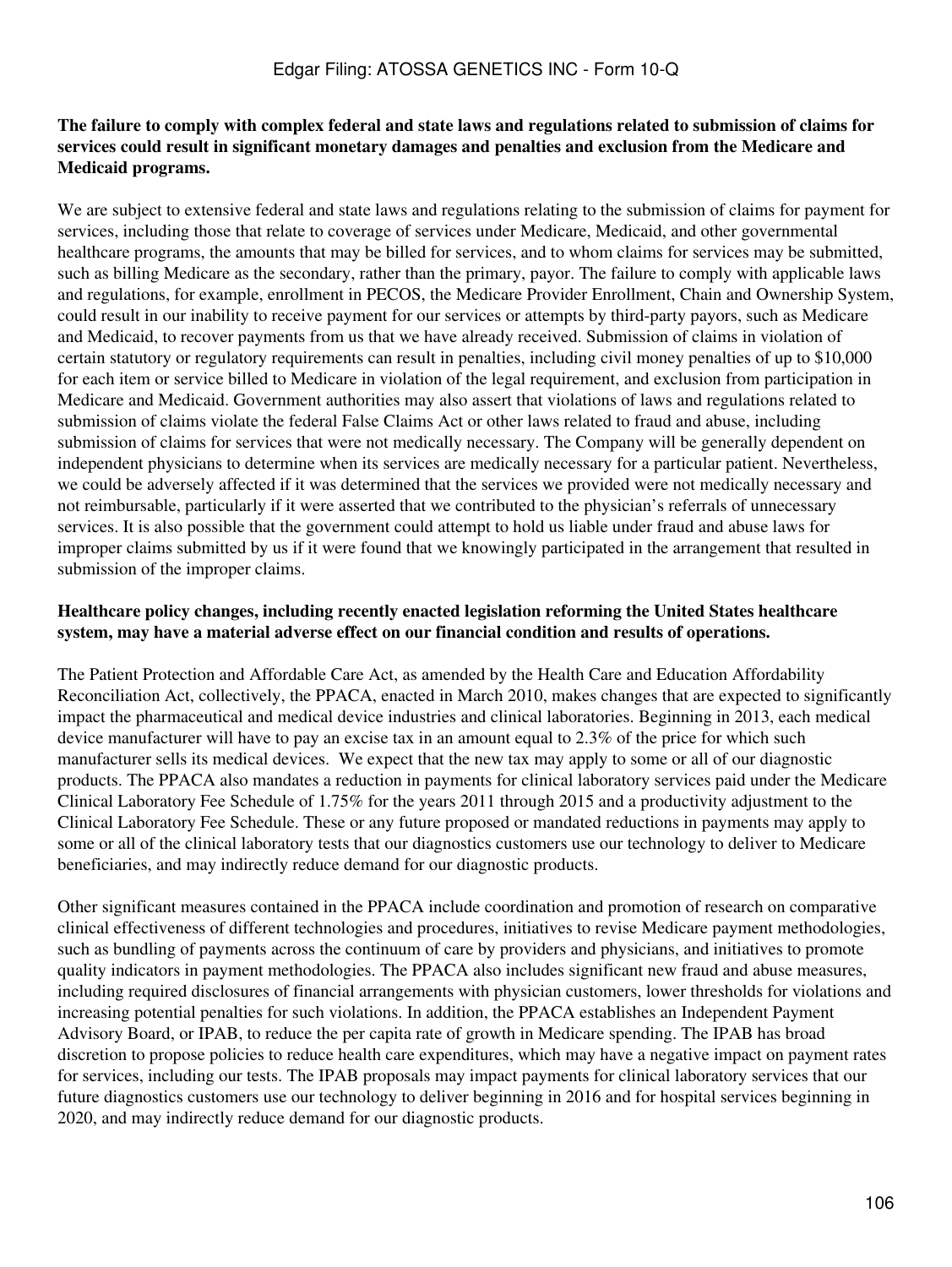In addition to the PPACA, the effect of which cannot presently be quantified, various healthcare reform proposals have also emerged from federal and state governments. Changes in healthcare policy, such as the creation of broad test utilization limits for diagnostic products in general or requirements that Medicare patients pay for portions of clinical laboratory tests or services received, could substantially impact the sales of our tests, increase costs and divert management's attention from our business. Such co-payments by Medicare beneficiaries for laboratory services were discussed as possible cost savings for the Medicare program as part of the debt ceiling budget discussions in mid-2011 and may be enacted in the future. In addition, sales of our tests outside of the United States will subject us to foreign regulatory requirements, which may also change over time.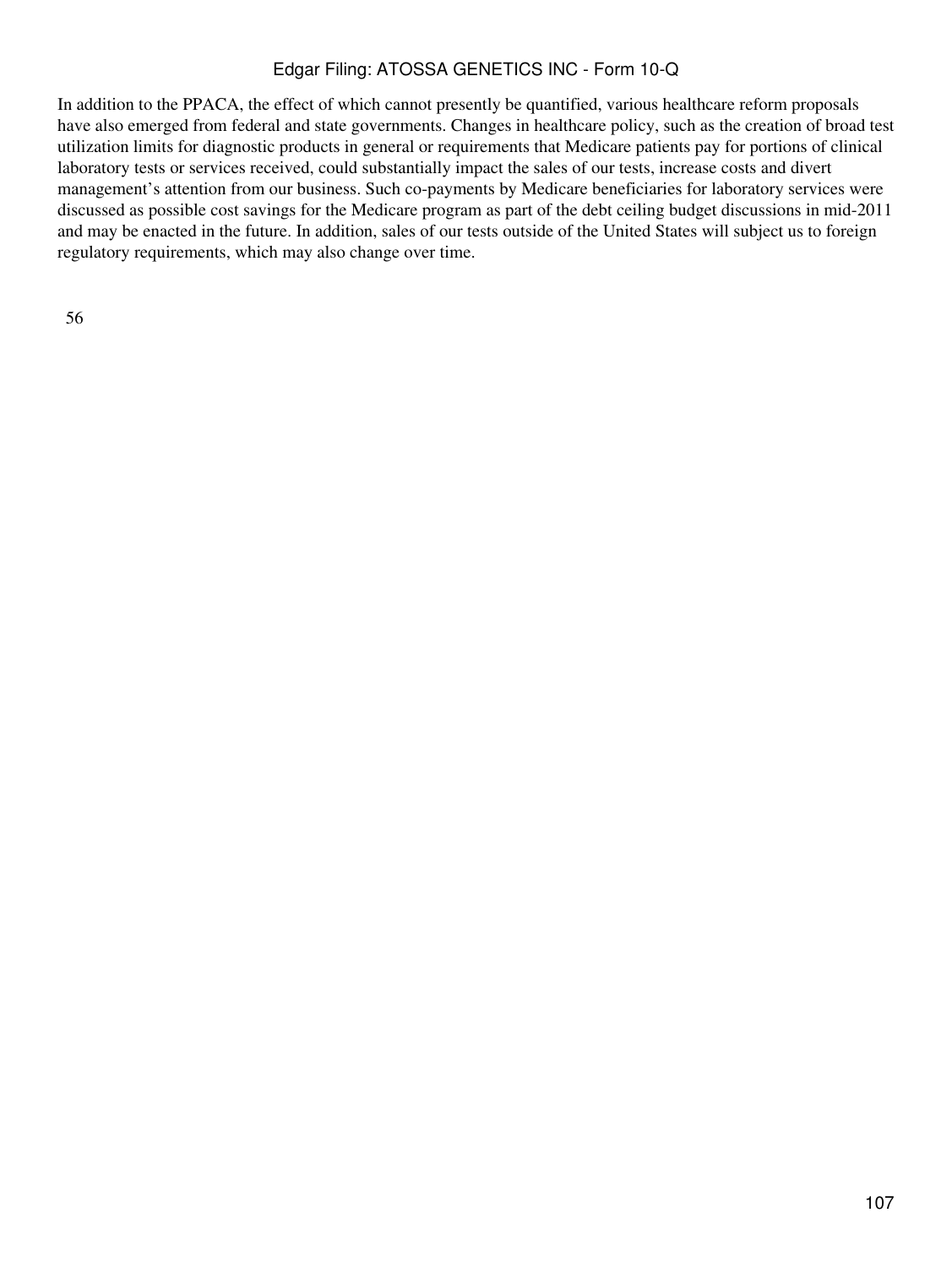We cannot predict whether future healthcare initiatives will be implemented at the federal or state level or in countries outside of the United States in which we may do business, or the effect any future legislation or regulation will have on us. The taxes imposed by the new federal legislation and the expansion in government's effect on the United States healthcare industry may result in decreased profits to us, lower reimbursements by payors for our products or reduced medical procedure volumes, all of which may adversely affect our business, financial condition and results of operations.

### **Our business is subject to rapid technological innovation, and the development by third parties of new or improved diagnostic testing technologies or information technology systems could have a material adverse effect on our business.**

The anatomic pathology industry is characterized by rapid changes in technology, frequent introductions of new diagnostic tests, and evolving industry standards and client demands for new diagnostic technologies. Advances in technology may result in the development of more point-of-care testing equipment that can be operated by physicians or other healthcare providers in their offices, or by patients themselves, without the services of freestanding laboratories and pathologists, thereby reducing demand for our services. In addition, advances in technology may result in the creation of enhanced diagnostic tools that enable other laboratories, hospitals, physicians, patients, or third parties to provide specialized laboratory services superior to ours, or that are more patient-friendly, efficient, or cost-effective. Our success depends in part upon our ability to acquire or license on favorable terms or develop new and improved technologies for early diagnosis before its competitors and to obtain appropriate reimbursement for diagnostic tests using these technologies. Introduction of prophylactic treatments or cures for breast cancer could substantially reduce or eliminate demand for our services.

### *Risks Related to the Securities Markets and Investment in our Securities*

#### **Our shares of common stock are listed on the NASDAQ Capital Market, but we cannot guarantee that we will be able to satisfy the continued listing standards going forward.**

Although our shares of common stock are listed on the NASDAQ Capital Market, we cannot ensure that we will be able to satisfy the continued listing standards of the NASDAQ Capital Market going forward. If we cannot satisfy the continued listing standards going forward, NASDAQ may commence delisting procedures against us, which could result in our stock being removed from listing on the NASDAQ Capital Market. If our stock were to be delisted, the market liquidity of our stock could be adversely affected and the market price of our stock could decrease. Delisting could also adversely affect our stockholders' ability to trade or obtain quotations on our shares because of lower trading volumes and transaction delays. These factors could contribute to lower prices and larger spreads in the bid and ask price for our common stock. You may also not be able to resell your shares at or above the price you paid for such shares or at all. In addition, class action litigation has often been instituted against companies whose securities have experienced periods of volatility in market price. Any such litigation brought against us could result in substantial costs and a diversion of management's attention and resources, which could hurt our business, operating results and financial condition.

### **The sale of our common stock to Aspire may cause substantial dilution to our existing stockholders and the sale, actual or anticipated, of the shares of common stock acquired by Aspire could cause the price of our common stock to decline.**

We have the right to sell up to \$25 million of our shares of common stock to Aspire, We are obligated to register these shares with the SEC. It is anticipated that these shares will be sold by Aspire over a period of up to approximately 30 months from the date of this report. Under the rules of the Nasdaq Capital Market, in no event may we issue more than 19.99% of our shares outstanding on November 8, 2013 under the purchase agreement (which is approximately 3,528,199 shares based on 17,649,824 shares of common stock outstanding on November 8, 2013),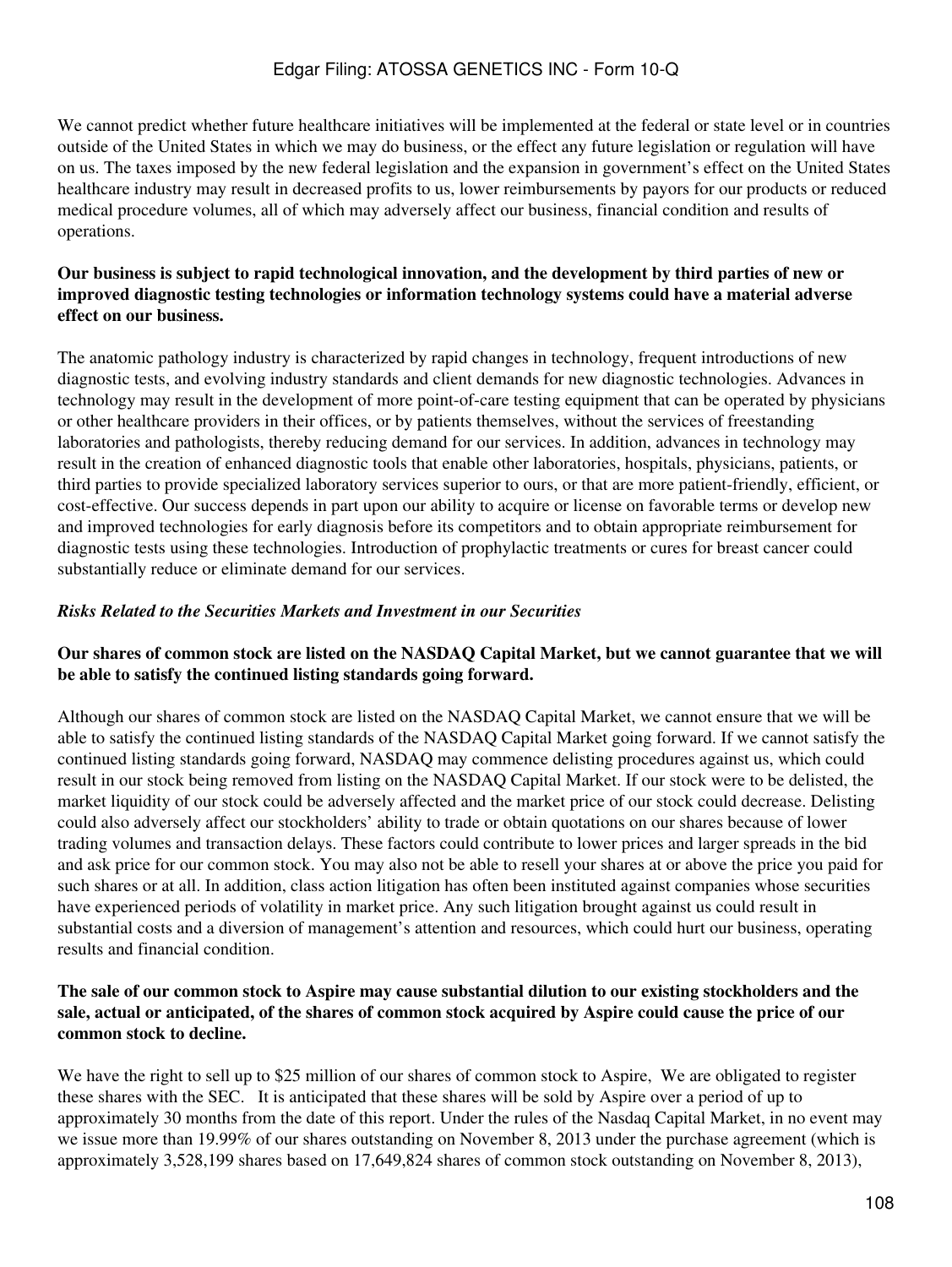unless we obtain stockholder approval.

Any actual or anticipated sales of shares by Aspire may cause the trading price of our common stock to decline. Additional issuances of shares to Aspire may result in dilution to the interests of other holders of our common stock. The sale of a substantial number of shares of our common stock by Aspire, or anticipation of such sales, could make it more difficult for us to sell equity or equity-related securities in the future at a time and at a price that we might otherwise wish to effect sales. However, we have the right to control the timing and amount of sales of our shares to Aspire Capital, and the purchase agreement may be terminated by us at any time at our discretion without any penalty or cost to us.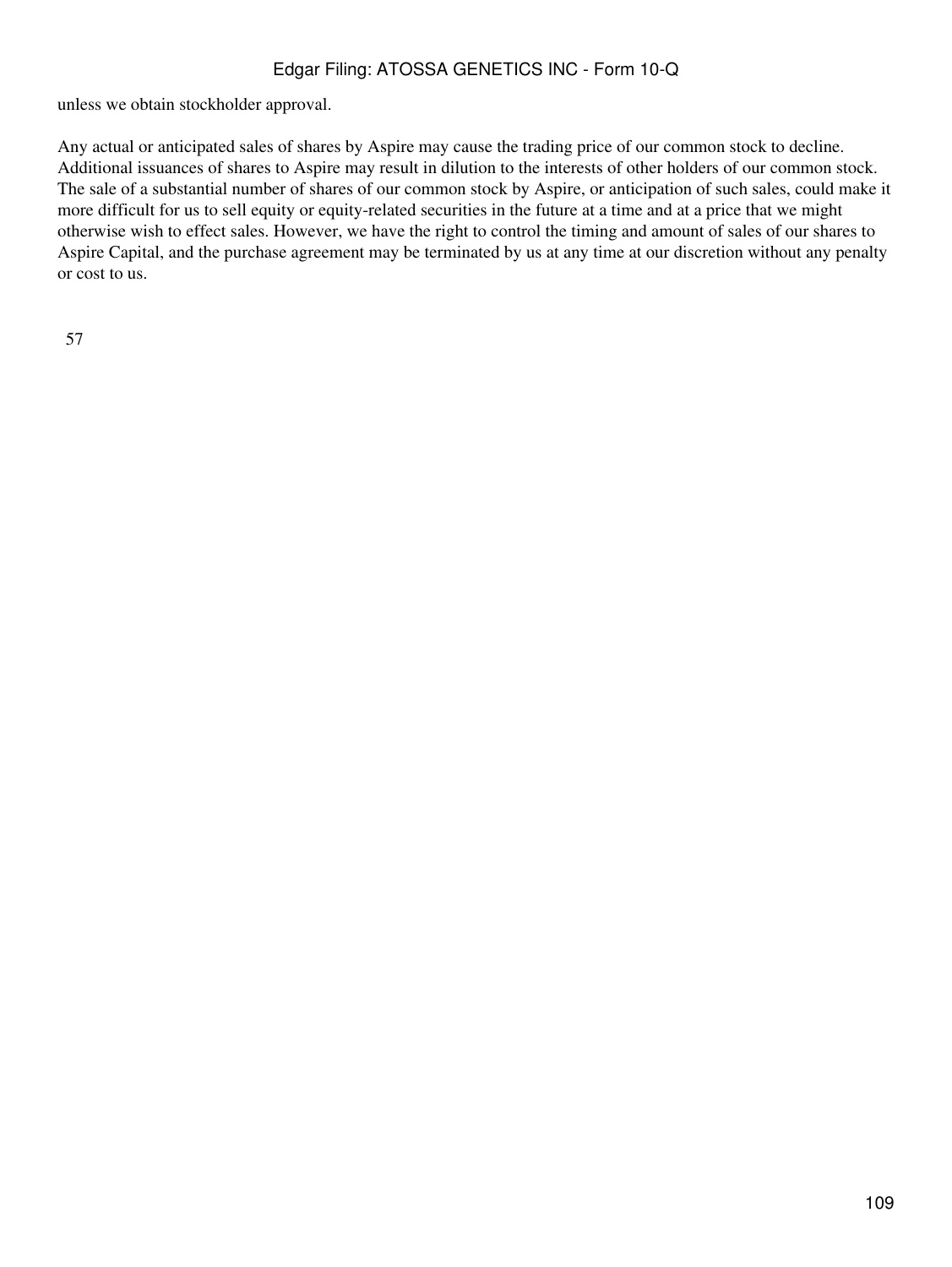#### **The trading price of our common stock has been, and is likely to continue to be, volatile.**

Since shares of our common stock were sold in our IPO in November 2012 at a price of \$5.00 per share, our stock price has ranged from \$1.74 to \$12.40 through November 8, 2013. In addition to the factors discussed in this prospectus, the trading price of our common stock may fluctuate significantly in response to numerous factors, many of which are beyond our control, including:

- · · actual or anticipated growth rates and fluctuations in our revenue and other operating results;
- $\cdot$  regulatory and FDA actions, including their response to our  $510(k)$  notification we plan to file for the ForeCYTE Test, the warning letter we received from the FDA on February 21, 2013, and our responses to those actions;
- · · actions of securities analysts who initiate or maintain coverage of us, and changes in financial estimates by any securities analysts who follow our company, or our failure to meet these estimates or the expectations of investors;
- · · additional shares of our common stock being sold into the market by us or our existing stockholders or the anticipation of such sales; and
- · media coverage of our business and financial performance.

In addition, the stock markets have experienced extreme price and volume fluctuations that have affected and continue to affect the market prices of equity securities of many healthcare companies. Stock prices of many healthcare companies have fluctuated in a manner unrelated or disproportionate to the operating performance of those companies. As a result, an investment in our common stock may decrease in value.

#### **Substantial shares of our common stock may be sold into the market by which could cause the price of our common stock to decline.**

The price of our common stock could decline if there are substantial sales of our common stock, either by us or our stockholders. For example, substantial sales could result from:

- · Sales by Aspire of up to \$25 million of shares that we may sell to them from time to time under our stock purchase agreement with them.
- · Sales of common stock by the investors in our 2011 private placement, including shares of common stock issuable upon exercise of warrants that were issued to them in 2011.

These and any other substantial sales of our common stock into the market could cause the price of our common stock to decline.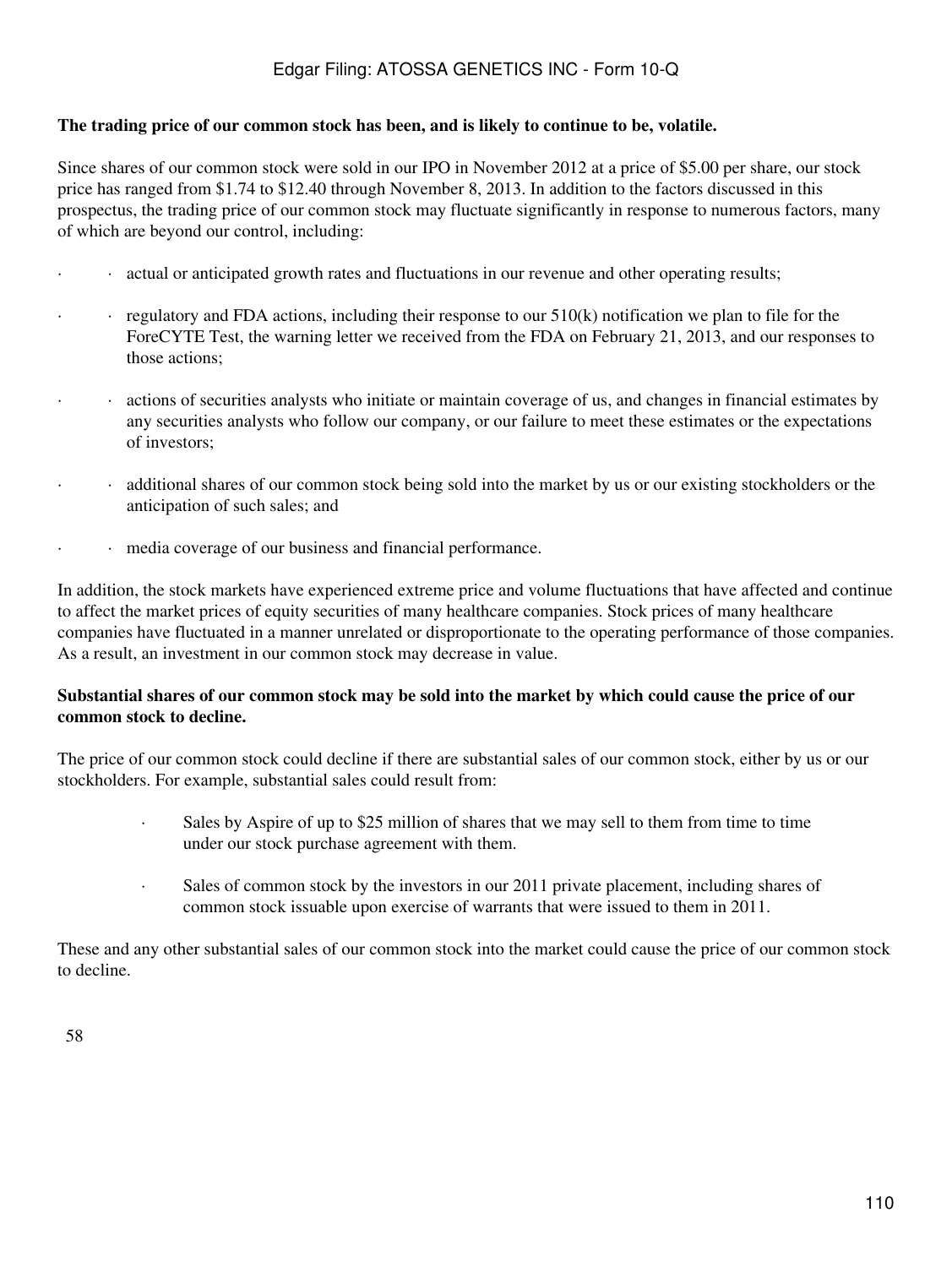#### **The ownership of our common stock is concentrated among a small number of stockholders, and if our principal stockholders, directors and officers choose to act together, they may be able to significantly influence management and operations, which may prevent us from taking actions that may be favorable to you.**

Our ownership is concentrated among a small number of stockholders, including our founders, directors, officers and entities related to these persons. Our directors, officers and entities affiliated with them beneficially own approximately 28.5% of our outstanding voting securities. Accordingly, these stockholders, acting together, will have the ability to exert substantial influence over all matters requiring approval by our stockholders, including the election and removal of directors and any proposed merger, consolidation or sale of all or substantially all of our assets. This concentration of ownership could have the effect of delaying, deferring or preventing a change in control of the Company or impeding a merger or consolidation, takeover or other business combination that could be favorable to you.

### **If we are unable to implement and maintain effective internal control over financial reporting in the future, investors may lose confidence in the accuracy and completeness of our financial reports and the trading price of our common stock may be negatively affected.**

We are required to maintain internal controls over financial reporting and to report any material weaknesses in such internal controls. If we identify material weaknesses in our internal control over financial reporting, if we are unable to comply with the requirements of the Sarbanes-Oxley Act in a timely manner or assert that our internal control over financial reporting is effective, or if our independent registered public accounting firm is unable to express, if required, an opinion as to the effectiveness of our internal control over financial reporting, investors may lose confidence in the accuracy and completeness of our financial reports and the trading price of our common stock could be negatively affected, and we could become subject to investigations by the stock exchange on which our securities is listed, the Securities and Exchange Commission, or other regulatory authorities, which could require additional financial and management resources.

#### **The requirements of being a public company may strain our resources and divert management's attention.**

We are subject to the reporting requirements of the Exchange Act, the Sarbanes-Oxley Act, the Dodd-Frank Act, the listing requirements of the NASDAQ Capital Market, and other applicable securities rules and regulations. Compliance with these rules and regulations will increase our legal and financial compliance costs, make some activities more difficult, time-consuming, or costly, and increase demand on our systems and resources. As a result, management's attention may be diverted from other business concerns, which could harm our business and operating results. Although we have hired additional employees to comply with these requirements, we may need to hire more employees in the future, which will increase our costs and expenses.

In addition, complying with public disclosure rules makes our business more visible, which we believe may result in threatened or actual litigation, including by competitors and other third parties. If such claims are successful, our business and operating results could be harmed, and even if the claims do not result in litigation or are resolved in our favor, these claims, and the time and resources necessary to resolve them, could divert the resources of our management and harm our business and operating results.

#### **Anti-takeover provisions in our charter documents and Delaware law could delay or prevent a change in control which could limit the market price of the our common stock and could prevent or frustrate attempts by the our stockholders to replace or remove current management and the current Board of Directors.**

Our amended and restated certificate of incorporation and amended and restated bylaws contain provisions that could delay or prevent a change in control or changes in our Board of Directors that our stockholders might consider favorable. These provisions include the establishment of a staggered Board of Directors, which divides the board into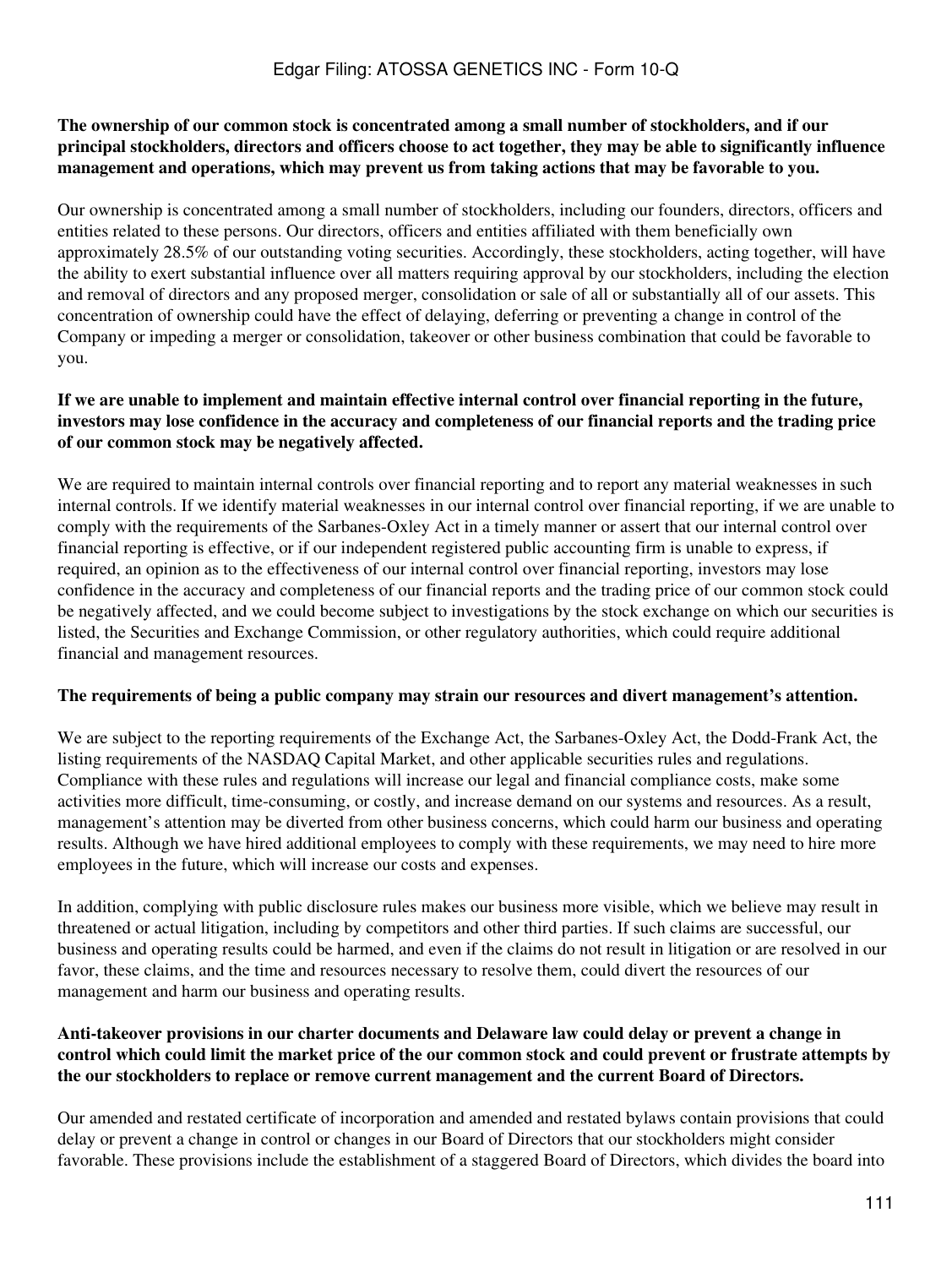three classes, with directors in each class serving staggered three-year terms. The existence of a staggered board can make it more difficult for a third party to effect a takeover of our company if the incumbent board does not support the transaction. These and other provisions in our corporate documents and Delaware law might discourage, delay or prevent a change in control or changes in the Board of Directors of the Company. These provisions could also discourage proxy contests and make it more difficult for an investor and other stockholders to elect directors not nominated by our Board. Furthermore, the existence of these provisions, together with certain provisions of Delaware law, might hinder or delay an attempted takeover other than through negotiations with the Board of Directors.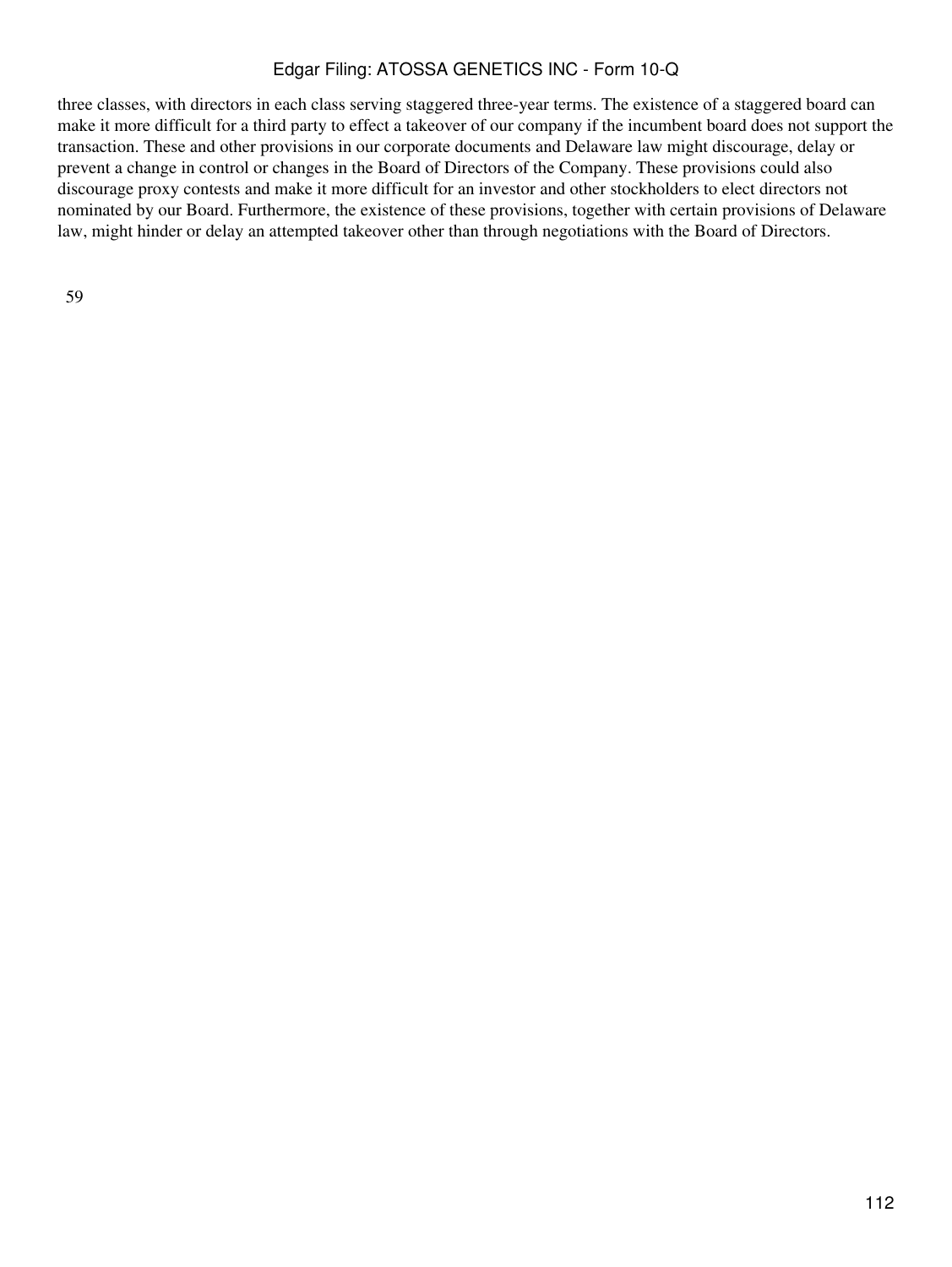#### **We do not expect to pay dividends in the future, which means that investors may not be able to realize the value of their shares except through a sale.**

We have never, and do not anticipate that we will, declare or pay a cash dividend. We expect to retain future earnings, if any, for our business and do not anticipate paying dividends on common stock at any time in the foreseeable future. Because we do not anticipate paying dividends in the future, the only opportunity for our stockholders to realize the creation of value in our common stock will likely be through a sale of those shares.

### **We are an "emerging growth company" and we cannot be certain if we will be able to maintain such status or if the reduced disclosure requirements applicable to emerging growth companies will make our common stock less attractive to investors.**

We are an "emerging growth company," as defined in the Jumpstart our Business Startups Act of 2012, or JOBS Act, and we intend to adopt certain exemptions from various reporting requirements that are applicable to other public companies that are not "emerging growth companies" including, but not limited to, not being required to comply with the auditor attestation requirements of section 404 of the Sarbanes-Oxley Act, reduced disclosure obligations regarding executive compensation in our periodic reports and proxy statements, and exemptions from the requirements of holding a nonbinding advisory vote on executive compensation and stockholder approval of any golden parachute payments not previously approved. We may remain as an "emerging growth company" for up to five full fiscal years following our initial public offering. We would cease to be an emerging growth company, and therefore not be able to rely upon the above exemptions, if we have more than \$1 billion in annual revenue in a fiscal year, we issue more than \$1 billion of non-convertible debt over a three-year period, or we have more than \$700 million in market value of our common stock held by non-affiliates as of any June 30 before the end of the five full fiscal years. Additionally, we cannot predict if investors will find our common stock less attractive because we will rely on these exemptions. If some investors find our common stock less attractive as a result, there may be a less active trading market for our common stock and our stock price may be more volatile.

### **ITEM 2. UNREGISTERED SALES OF EQUITY SECURITIES AND USE OF PROCEEDS**

None

### **ITEM 3. DEFAULTS UPON SENIOR SECURITIES**

Not applicable.

### **ITEM 4. MINE SAFETY DISCLOSURES**

Not applicable.

### **ITEM 5. OTHER INFORMATION**

The March 27, 2013 Common Stock Purchase Agreement with Aspire Capital was terminated on November 8, 2013 and on that date we entered into a new stock purchase agreement with Aspire Capital Fund, LLC. The new stock purchase agreement provides that, upon the terms and subject to the conditions and limitations set forth therein, Aspire is committed to purchase up to an aggregate of \$25 million of shares of our common stock over the 30 month term of the agreement. We cannot, however, sell any shares to Aspire under the new agreement unless and until a new registration statement is filed with and declared effective by the SEC. Information about our agreements with Aspire Capital is contained in Part I, Item 2, which is incorporated in this Part II, Item 5, by this reference.

### **ITEM 6. EXHIBITS**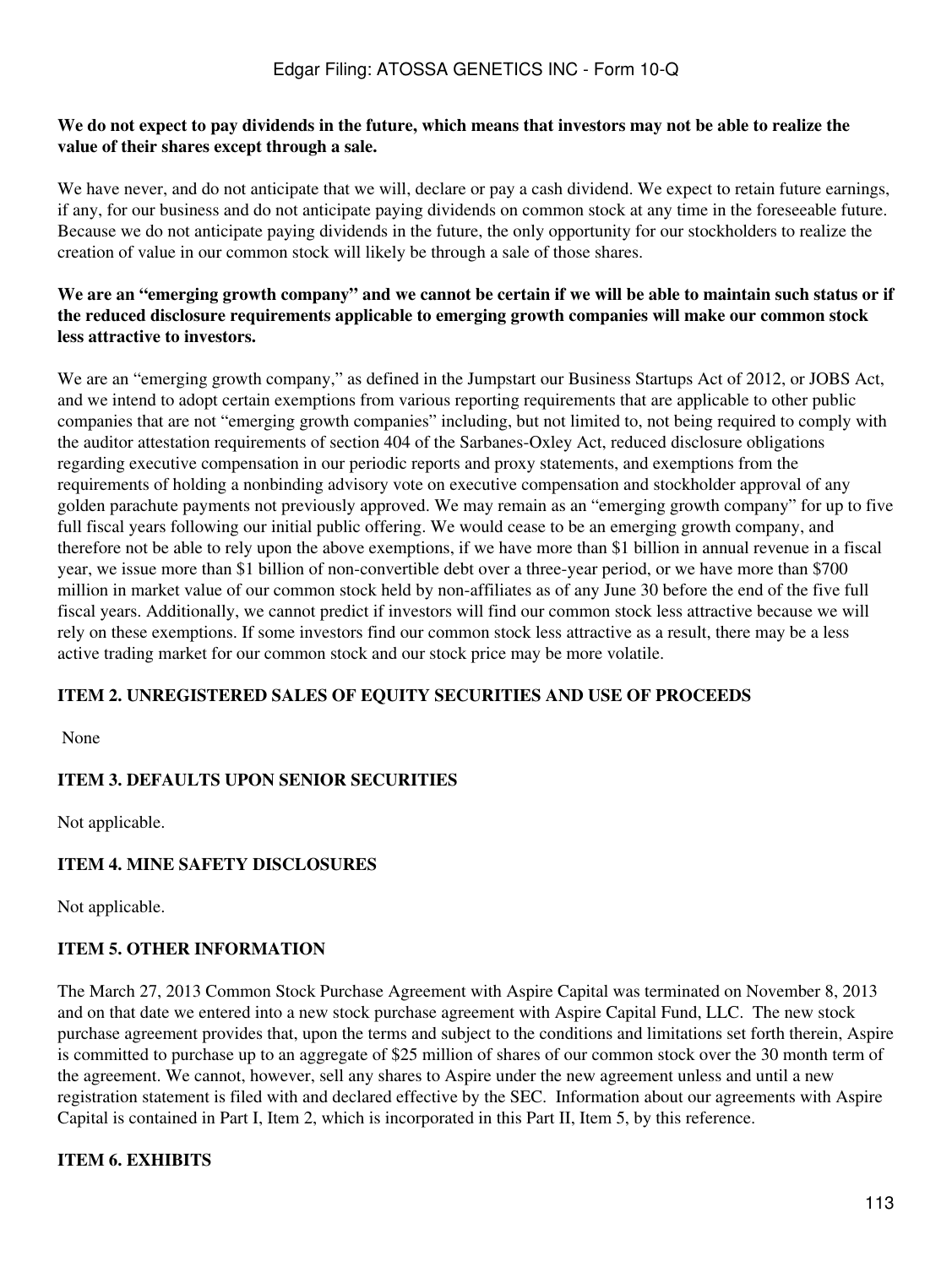(a) Exhibits

- 4.1 Registration Rights Agreement, dated as of November 8, 2013, by and between the Company and Aspire Capital Fund, LLC.
- 10.1 Ownership Program Agreement dated September 1, 2013 between the National Reference Laboratory for Breast Health, Inc. and Affymetrix, Inc.
- 10.2 Common Stock Purchase Agreement, dated as of November 8, 2013, by and between the Company and Aspire Capital Fund, LLC.
- 31.1 Certification pursuant to Rule 13a-14(a) under the Securities Exchange Act of 1934 of Steven C. Quay
- 31.2 Certification pursuant to Rule 13a-14(a) under the Securities Exchange Act of 1934 of Kyle Guse
- 32.1 Certification pursuant to 18 U.S.C. Section 1350 of Steven C. Quay
- 32.2 Certification pursuant to 18 U.S.C. Section 1350 of Kyle Guse
- 101\*Interactive Data Files pursuant to Rule 405 of Regulation S-T

\* Pursuant to Rule 406T of Regulation S-T, these interactive data files are deemed not filed or part of a registration statement or prospectus for purposes of Section 11 or 12 of the Securities Act, are deemed not filed for purposes of Section 18 of the Exchange Act, and otherwise are not subject to liability under these sections.